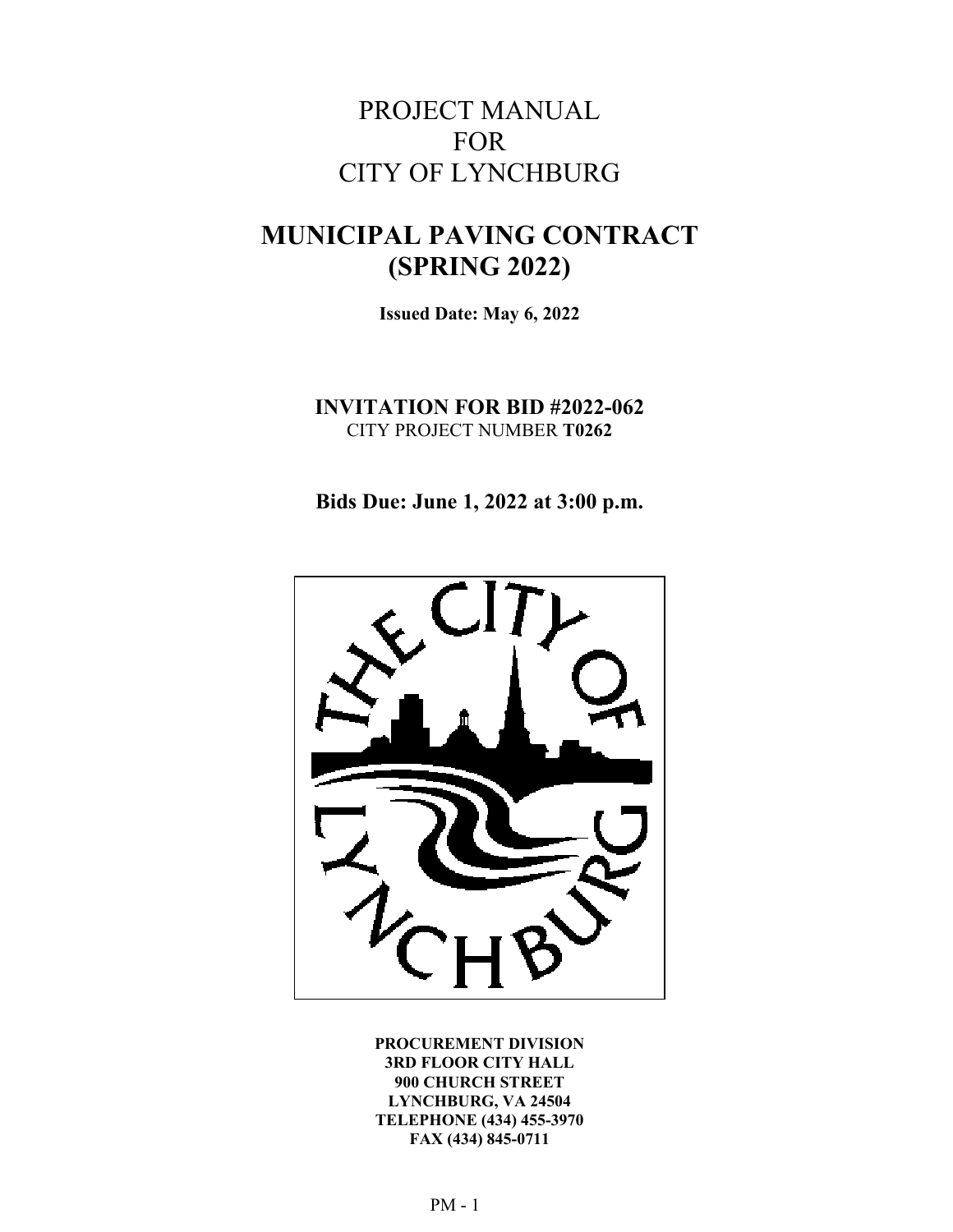| <b>Document</b>                  | Page # |
|----------------------------------|--------|
| <b>Bidding Requirements</b>      |        |
|                                  |        |
| <b>Base Bid Sheets</b>           |        |
|                                  |        |
|                                  |        |
|                                  |        |
|                                  |        |
|                                  |        |
|                                  |        |
|                                  |        |
|                                  |        |
|                                  |        |
|                                  |        |
|                                  |        |
|                                  |        |
|                                  |        |
|                                  |        |
|                                  |        |
|                                  |        |
| <b>Painted Pavement Markings</b> |        |
|                                  |        |
|                                  |        |

**Table of Contents** 

Attachment A - Project Schedule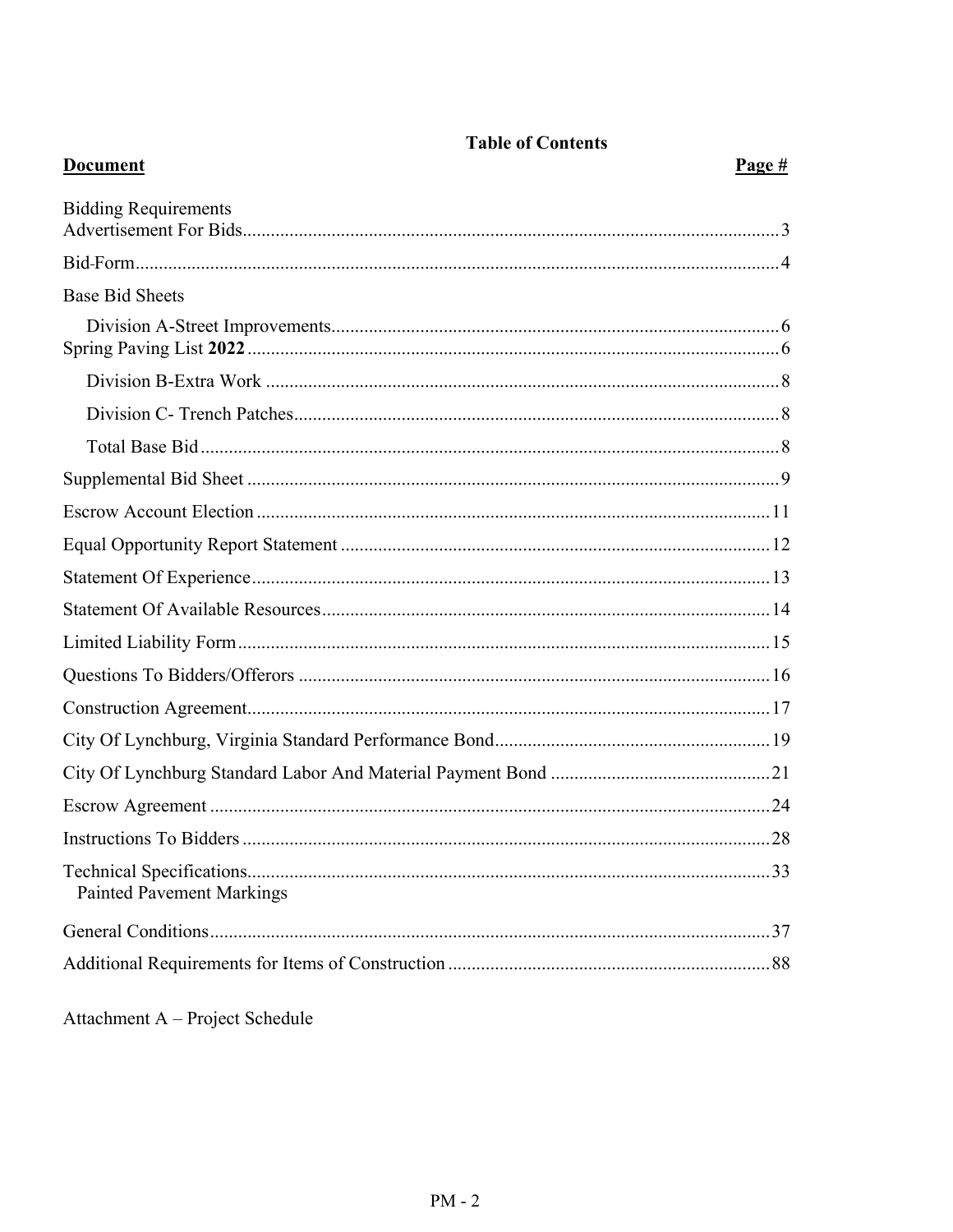#### ADVERTISEMENT FOR BIDS

Sealed bids for **"MUNICIPAL PAVING CONTRACT (SPRING 2022)"**, will be received by the City of Lynchburg in the City Assessors Conference Room, 1st Floor City Hall, 900 Church Street, Lynchburg, VA 24504, until **3:00 PM**, **June 1, 2022**, and then publicly opened in the City Assessors Conference Room which will also be available to view by TEAMS videoconference. The TEAMS link to the bid opening will be posted to the Current Solicitations webpage the day before bids are due.

FedEx, UPS, and the USPS have access to the building to deliver mail/packages to the Procurement Office. If vendors choose to hand deliver bids, they may be dropped off at the Citizens First Info Center in the lobby on the First Floor of City Hall Monday – Friday from 8:30 a.m. to 5:00 p.m. A Procurement Division Staff member will be notified to come and retrieve the bid and time stamp it at that time. Bids received prior to the time of opening will be securely kept unopened. It is the sole responsibility for the Bidder to ensure their bid is timestamped prior to the deadline for submission. Please allow additional time to ensure this is done. As always, late bids will not be considered.

The work for this contract includes normal municipal paving projects: Mill and resurface, chip seal or slurry seal, and restripe specified streets within the corporate limits of the City.

The Project Manual and Contract documents may be viewed and downloaded from the City's Procurement website: **http://www.lynchburgva.gov/current-solicitations**.

An Optional Pre-Bid Conference will not held. To arrange a site visit, please call 434/455-4443.

All requests for clarification of or questions regarding this Advertisement for Bids or for additional information must be made in writing to Florence Randolph at florence.randolph@lynchburgva.gov and received by 3:00 PM, May 24, 2022. All addenda should be signed and accompany any bid submitted.

There will be a "Live Bid Opening" link on the City's website at:

www.lynchburgva.gov/current-solicitations so that the public can click on and observe the proceedings at 3:00 p.m., June 1, 2022. Once the project is awarded, the bid results will be posted on the City's Notices of Award Page at: www.lynchburgva.gov/notices-award after award is made.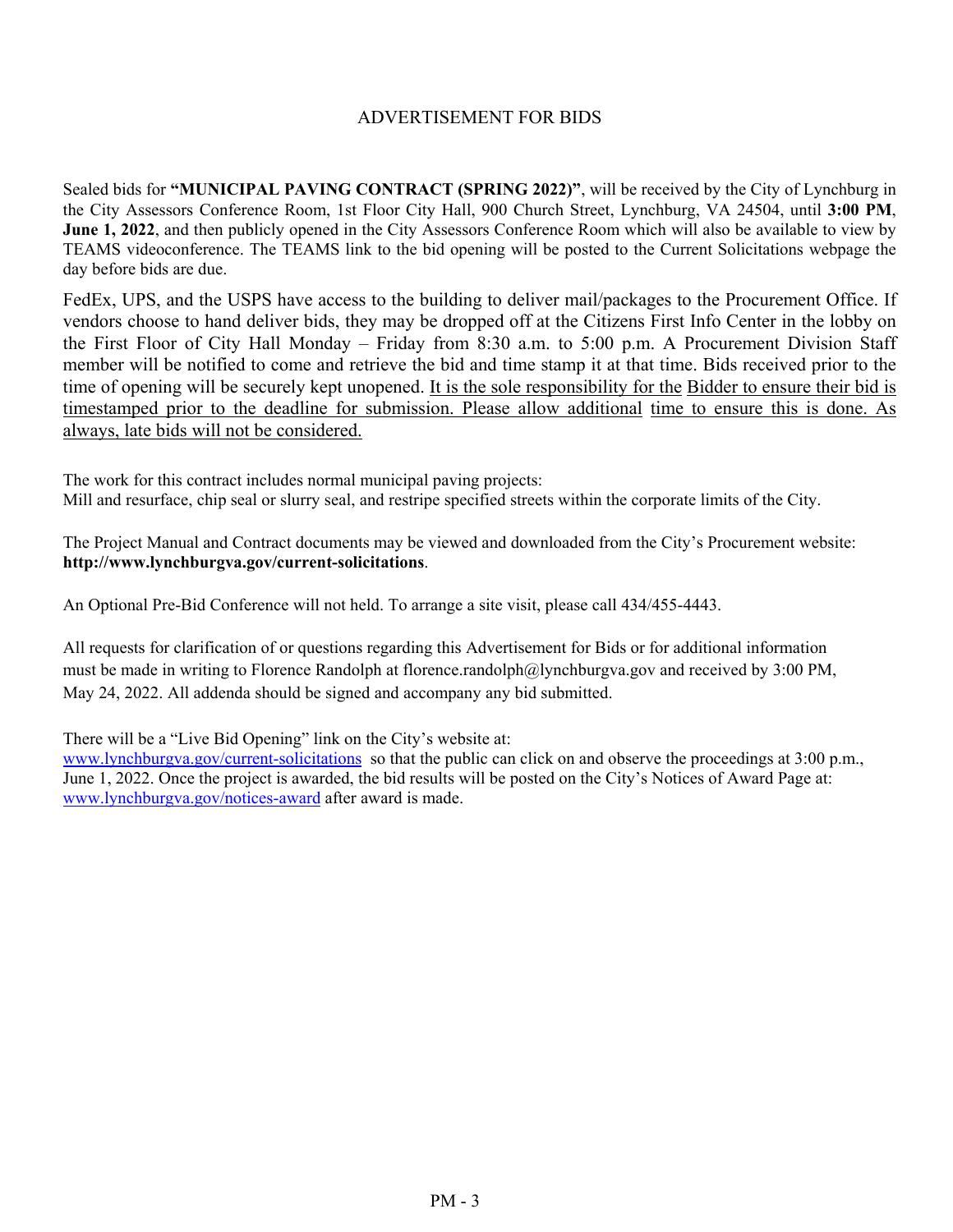#### **BID FORM**

Florence Randolph, VCA, Buyer Procurement Division City of Lynchburg Third Floor, City Hall 900 Church Street Lynchburg, Virginia 24504

Dear Ms. Randolph:

The undersigned, as bidder, hereby declares that the only persons interested in this bid as principal, or principals, is or are named herein and that no person other than herein mentioned has any interest in this bid or in the Construction Agreement to be entered into; that this bid is made without connection with any other person, company, or parties making a bid; and that it is in all respects fair and in good faith, without collusion or fraud.

The undersigned, having visited and examined the site and having carefully studied all the Contract Documents, including without limitation, all drawings and specifications pertaining to **"2022-062 "Municipal Paving Contract (Spring 2022)"** for the City of Lynchburg, Virginia, hereby proposes to furnish all labor, equipment, materials, and services and to perform all operations necessary to execute and complete the Work required for the project, in strict accordance with the Contract Documents, The City of Lynchburg Manual of Specifications and Standard Details, latest edition and together with Addenda numbered through issued during bidding period and hereby acknowledged, subject to the terms and conditions of the Construction Agreement for the sum of

TOTAL BASE BID: Roadway, Shoulder Repair, Paving, Restriping, Etc.):

\_\_\_\_ DOLLARS

(\$ ), which shall be referred to hereinafter as the **Total Base Bid.**

It is understood and agreed that the Owner, in protecting its best interests, reserves the right to reject any or all bids or waive any defects. Any changes, erasures, modifications, deletions in the bid form, or alternate proposals not specified in the Advertisement for Bids may make the bid irregular and subject to rejection.

Contractors will indicate a unit price for each item listed below. If the Construction Agreement is for a lump sum price, unless clearly and specifically indicated otherwise in the Contract Documents, all unit prices only apply to changes in the Work. The listed bid items are to contain all necessary costs required for completion of the Work in accordance with the Contract Documents.

If the Construction Agreement is for unit prices and not for a lump sum price, it is understood that all quantities listed on the following pages are estimated quantities, and the Owner reserves the right to raise, lower, or eliminate any quantity or item, and in any case, the unit prices shall be used in determining partial and final payment. It is further understood that costs to cover all components of the Work as described in the Contract Documents are included in this bid, even in cases where specific line items are not identified.

We are properly equipped to execute all work of the character and extent indicated by the bidding documents and so covered by this Bid and will enter into Agreement for the execution and completion of the work in accordance with the Drawings and Project Manual and this Bid; and we further agree that if awarded the Construction Agreement, we will commence the work within ten (10) days of receipt of the "Notice to Proceed" and prosecute the Work and maintain a work force large enough to execute the work and all obligations within the time limit specified in the "Notice to Proceed" for each project no later than the completion date stated in the Contract Documents. Crew assigned to Public Works, Streets overlay program cannot be pulled off Streets work without the consent of City's paving Coordinator.

We agree to pay as liquidated damages, the sum of Five Hundred Dollars (\$500.00) for each consecutive calendar day that the Substantial Completion is delayed in accordance with the Contract Agreement. This clause will be strictly enforced and adhered to. Contractor also agrees to pay liquidated damages the sum of Two Hundred Fifty Dollars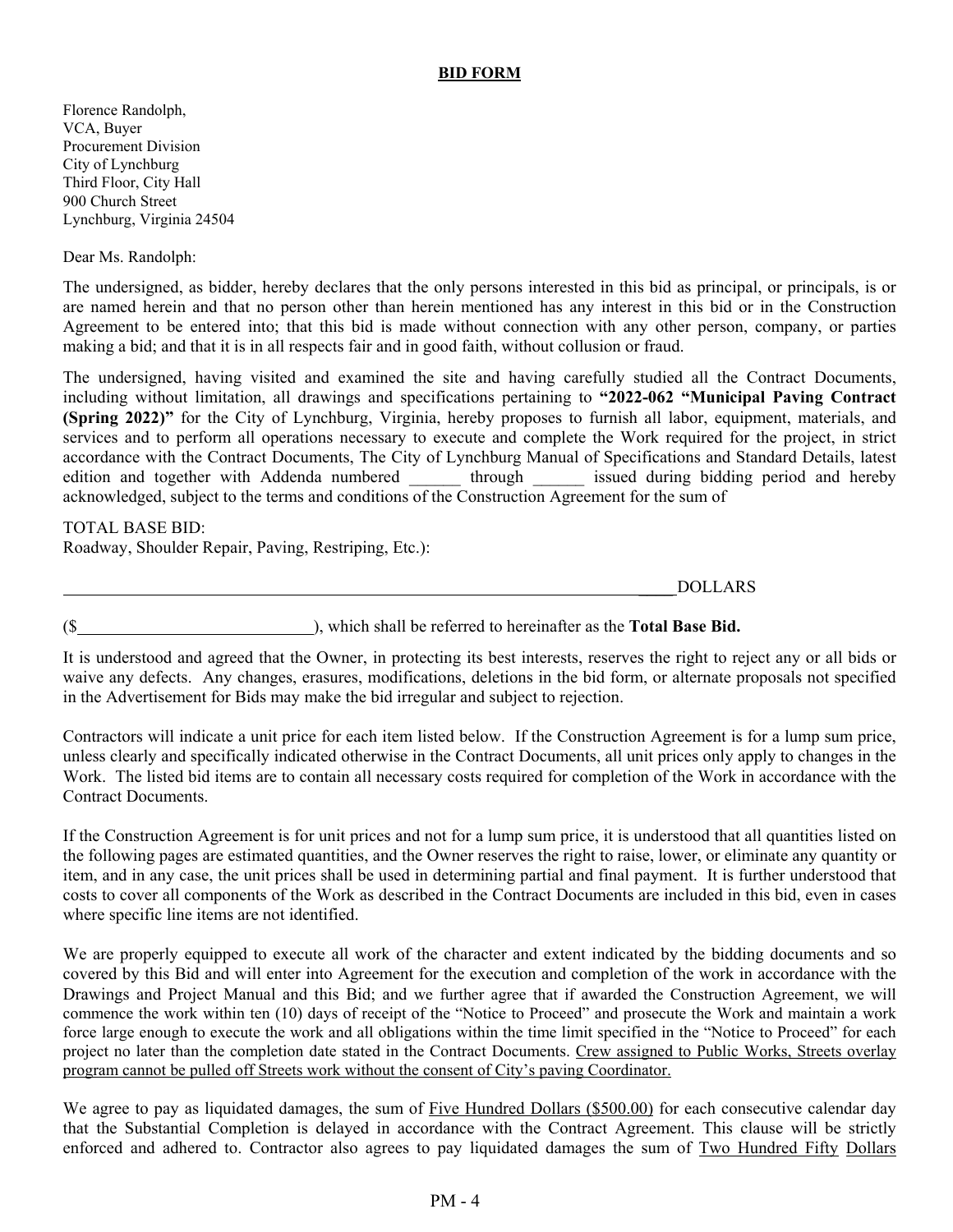(\$250.00) for each consecutive calendar day that the Contractor fails to mobilize to a specified roadway segment after public notice has been made for work to be conducted on that roadway segment. Public notice for paving shall be made by the City in agreement with City staff and Contractor. The aim of this provision is to eliminate making public notice of roadway construction on a specific agreed upon date and then having the contractor not mobilize to the site, causing confusion and inconvenience to the public.

Enclosed herewith is the following Security, offered as assurance that the undersigned will enter into the Construction Agreement for the execution and completion of the Work in accordance with the Contract Documents:

| Bidder's Certified Check issued by |                                    |  |  |  | (name of bank) in the amount of: |  |
|------------------------------------|------------------------------------|--|--|--|----------------------------------|--|
|                                    | $(5\% \text{ of Base Bid amount})$ |  |  |  |                                  |  |

Bidder's Bid Bond for 5% of Base Bid Amount Issued by (name of surety authorized to do business in Virginia).

The undersigned hereby agrees, if awarded the Construction Agreement, to execute and deliver to the City within ten (10) days after his receipt of the Notice of Award, a performance bond and a payment bond, in forms satisfactory to the City, from sureties authorized to do business in Virginia satisfactory to the City, in the amount of one hundred (100) percent of the Base Bid.

The undersigned further agrees that, in case of failure on his part to execute the said Construction Agreement within the ten (10) days after written notice being given on the award of the Construction Agreement or the failure to deliver the required performance and payment bonds within the ten (10) days, the monies payable by the Security accompanying this bid shall be paid to the City of Lynchburg, Virginia, as liquidated damages for such failure; otherwise the Security accompanying this Bid shall be returned to the undersigned.

Attached herewith are completed Statement of Experience and Statement of Resources forms which include the information requested.

 The undersigned further certifies that this bid is not the result of, or affected by, any act of collusion with another person engaged in the same line of business, or any act punishable under the Virginia Governmental Frauds Act, or other law. The undersigned further agrees to fulfill all requirements of State, Federal, and Municipal laws, which may be applicable to this project. This bid remains valid and may not be withdrawn for a period of 60 days from this date.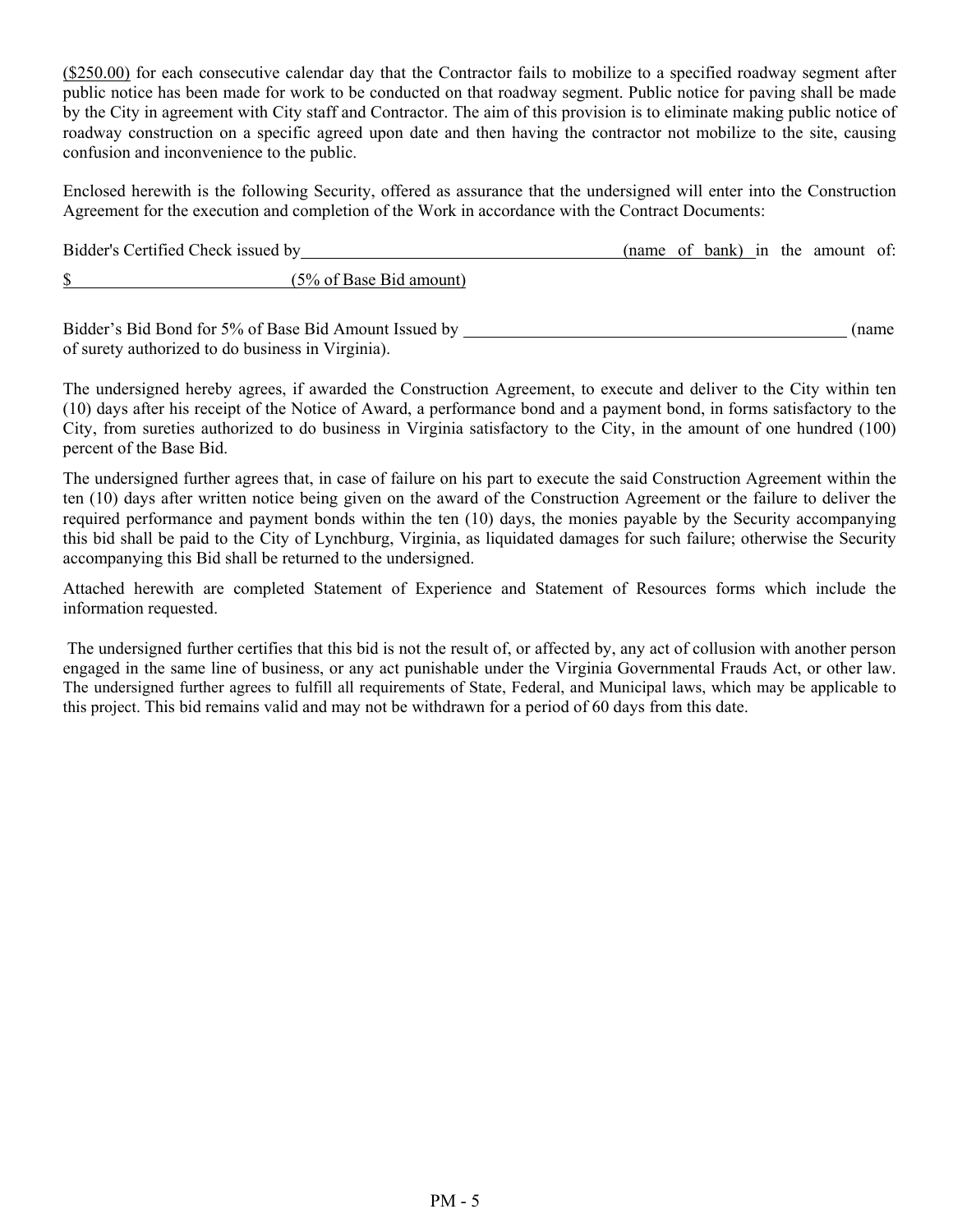# **BID FORM**

| IFB 2022-062<br><b>Municipal Paving Contract (Spring 2022)</b> |                                                   |                                                                                                                                    |                                     |             |                                                                  |                                                                      |  |  |  |
|----------------------------------------------------------------|---------------------------------------------------|------------------------------------------------------------------------------------------------------------------------------------|-------------------------------------|-------------|------------------------------------------------------------------|----------------------------------------------------------------------|--|--|--|
|                                                                | <b>Street Improvements - Division A (Roadway)</b> |                                                                                                                                    |                                     |             |                                                                  |                                                                      |  |  |  |
| <b>ITEM</b><br>NO.                                             | M&P<br><b>Section</b><br>No.                      | <b>DESCRIPTION</b>                                                                                                                 | <b>ESTIMATED</b><br><b>QUANTITY</b> | <b>UNIT</b> | <b>UNIT PRICE</b>                                                | <b>EXTENDED PRICE</b><br><b>(Estimated Quantity</b><br>X Unit Price) |  |  |  |
| $IA-1$                                                         | 01200/1.6                                         | Type I, aggregate stone for shoulder restoration<br>after paving (Aggregate base course)                                           | 300                                 | T           |                                                                  |                                                                      |  |  |  |
| $IA-2$                                                         | 01200/1.6                                         | Asphalt Concrete Pavement type SM-9.5 A                                                                                            | 2,684                               | T           |                                                                  |                                                                      |  |  |  |
| $IA-3$                                                         | 01200/1.6                                         | Asphalt Concrete Pavement type SM-9.5 D                                                                                            | 500                                 | $\mathbf T$ |                                                                  |                                                                      |  |  |  |
| $IA-4$                                                         | 01200/1.6                                         | Asphalt concrete pavement type SM-12.5 D                                                                                           | 5,000                               | T           |                                                                  |                                                                      |  |  |  |
| $IA-5$                                                         | 01200/1.6                                         | Asphalt concrete pavement type IM-19.0 D                                                                                           | 100                                 | T           |                                                                  |                                                                      |  |  |  |
| $IA-6$                                                         | 01200/1.6                                         | Asphalt concrete pavement type BM-25.0                                                                                             | 450                                 | T           |                                                                  |                                                                      |  |  |  |
| $IA-7$                                                         | 01200/1.6                                         | Pavement Planing $0'' - 2''$                                                                                                       | 79,369                              | S.Y.        |                                                                  |                                                                      |  |  |  |
| $IA-8$                                                         | 01200/1.6                                         | Pavement Planing $2" - 4"$                                                                                                         | 100                                 | S.Y.        |                                                                  |                                                                      |  |  |  |
| $IA-9$                                                         | 01200/1.6                                         | Installation of manhole adjusting rings<br>(provided by City)                                                                      | 59                                  | Ea.         |                                                                  |                                                                      |  |  |  |
| $IA-10$                                                        | 01200/1.6                                         | Installation of valve box adjusting rings<br>(provided by City)                                                                    | 63                                  | Ea.         |                                                                  |                                                                      |  |  |  |
| $IA-11$                                                        | 01200/1.6                                         | Pavement Marking, Type A, Solid 4" White                                                                                           | 4,100                               | L.F.        |                                                                  |                                                                      |  |  |  |
| $IA-12$                                                        | 01200/1.6                                         | Pavement Marking, Type A, Solid 4" Yellow                                                                                          | 100                                 | L.F.        |                                                                  |                                                                      |  |  |  |
| $IA-13$                                                        |                                                   | Pavement Marking, Type A, Solid 4" Double<br>Yellow                                                                                | 21,048                              | L.F.        |                                                                  |                                                                      |  |  |  |
| $IA-14$                                                        |                                                   | Pavement Marking, Type A, Wide Lines                                                                                               | 100                                 | L.F.        |                                                                  |                                                                      |  |  |  |
| $IA-15$                                                        | 01200/1.6                                         | Pavement Marking, Skip, Type A                                                                                                     | 1,400                               | L.F.        |                                                                  |                                                                      |  |  |  |
| $IA-16$                                                        | 01200/1.6                                         | Pavement Marking, Type B, Class I, Solid 4"                                                                                        | 100                                 | L.F.        |                                                                  |                                                                      |  |  |  |
| $IA-17$                                                        | 01200/1.6                                         | Pavement Marking, Skip, Type B Class I                                                                                             | 100                                 | L.F.        |                                                                  |                                                                      |  |  |  |
| $IA-18$                                                        | 01200/1.6                                         | Pavement Marking, Pedestrian Crosswalk,<br>Type B, Class II                                                                        | 3                                   | Ea.         |                                                                  |                                                                      |  |  |  |
| $IA-19$                                                        | 01200/1.6                                         | Pavement Marking - Left Arrows, Type B,<br>Class II                                                                                | 5                                   | Ea.         |                                                                  |                                                                      |  |  |  |
| $IA-20$                                                        | 01200/1.6                                         | Pavement Marking - Stop Bar, Type B, Class II                                                                                      | 10                                  | Ea.         |                                                                  |                                                                      |  |  |  |
| $IA-21$                                                        | 01200/1.6                                         | Pavement Message - Right Arrows, Type B,<br>Class II                                                                               | 4                                   | Ea.         |                                                                  |                                                                      |  |  |  |
| $IA-22$                                                        | 01200/1.6                                         | Pavement Message - Left/Straight Arrows,<br>Type B, Class II                                                                       | 3                                   | Ea.         |                                                                  |                                                                      |  |  |  |
| $IA-23$                                                        | 01200/1.6                                         | Pavement Message - Right/Straight Arrows,<br>Type B, Class II                                                                      | 5                                   | Ea.         |                                                                  |                                                                      |  |  |  |
| $IA-24$                                                        | 01200/1.6                                         | Pavement Message - Straight Arrows, Type B,<br>Class II                                                                            | 5                                   | Ea.         |                                                                  |                                                                      |  |  |  |
|                                                                | <b>Company Name</b>                               | See next page for details Regarding specific streets and associated widths, lengths, tonnage estimates, profiling, valve box rings |                                     |             | <b>Division A (Roadway)</b><br><b>TOTAL BASE BID: A, B and C</b> |                                                                      |  |  |  |
|                                                                | and manhole rings.                                |                                                                                                                                    |                                     |             |                                                                  |                                                                      |  |  |  |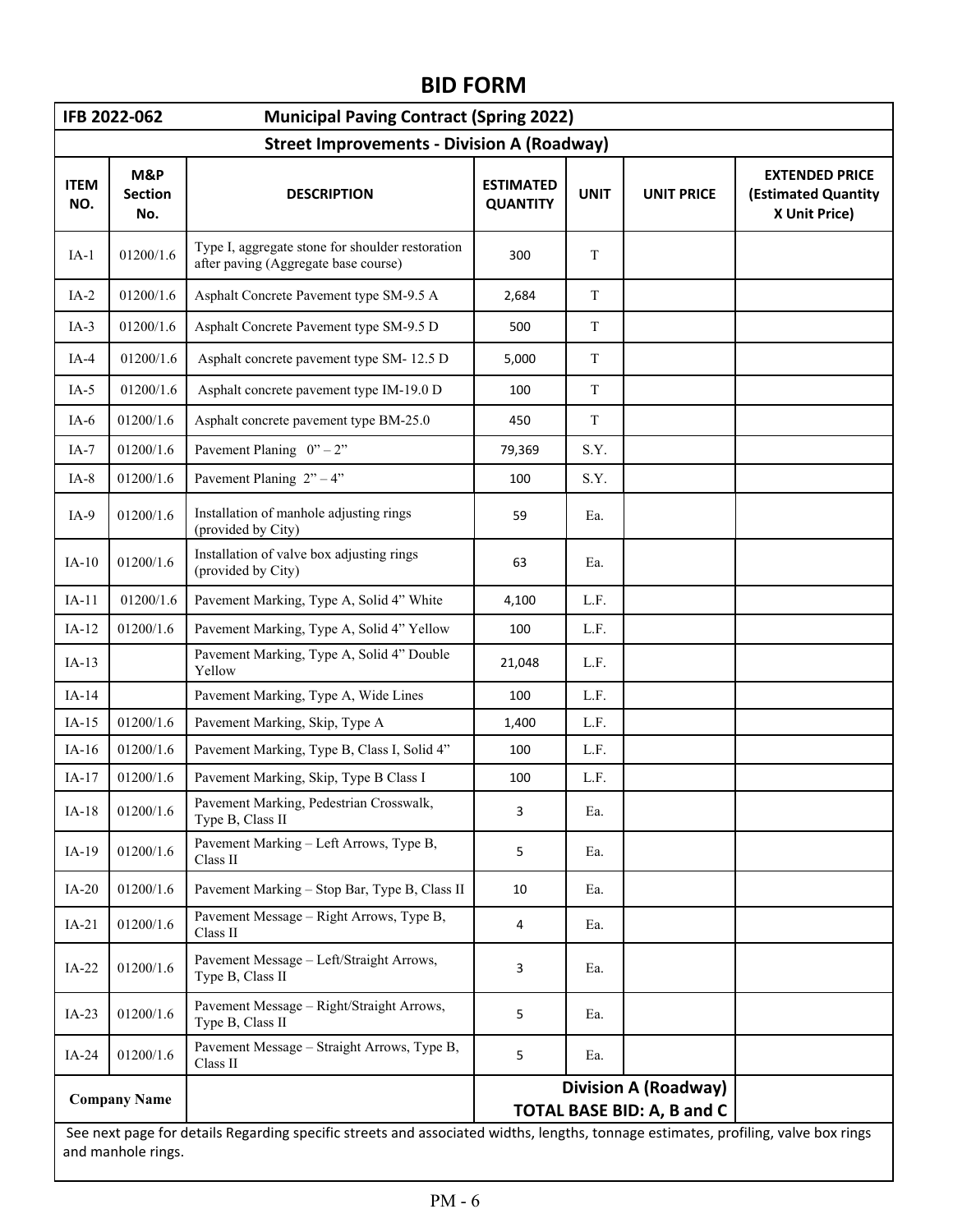# Municipal Paving Contract (Spring 2022)<br>IFB 2022-062

# Attachment A Project Schedule

|                           | <b>From</b>          | To.                                           |      |                       | Length   Width   Sidewalk   Condition (index)                                                                                                                                                                                      | Rate       |        |                                                                                                                                                                                                                                |        |     | Paving(SY)   Milling (SY)   Plant Mix Lift Inches Ward   Actual Tonnage   Tonnage   Tonnage +15%   Manhole   Water Valve   Night Paving? |            |       |  |            |
|---------------------------|----------------------|-----------------------------------------------|------|-----------------------|------------------------------------------------------------------------------------------------------------------------------------------------------------------------------------------------------------------------------------|------------|--------|--------------------------------------------------------------------------------------------------------------------------------------------------------------------------------------------------------------------------------|--------|-----|------------------------------------------------------------------------------------------------------------------------------------------|------------|-------|--|------------|
| Reusens Rd                | Chambersville St     | Selene st                                     | 1476 | $28$ no               | Poor                                                                                                                                                                                                                               | <b>55l</b> | 4,592  | 4,592                                                                                                                                                                                                                          | 9.5A   | 1.5 |                                                                                                                                          | 379        | 436   |  |            |
| 3rd Street                | Monroe St            | <b>Federal St</b>                             | 1056 | $27$ yes              | Very Poor                                                                                                                                                                                                                          | 49         | 3,168  | 3,168                                                                                                                                                                                                                          | 9.5A   | 1.5 |                                                                                                                                          | 261        | 301   |  |            |
| 4th Street                | Monroe St            | Jackson St                                    | 528  | 23 yes                | Very Poor                                                                                                                                                                                                                          | 41         | 1,349  | 1,349                                                                                                                                                                                                                          | 9.5A   | 1.5 |                                                                                                                                          | 111        | 128   |  |            |
| Monroe St                 | 5th St               | 2nd St                                        | 1056 | $31$ yes              | Very Poor                                                                                                                                                                                                                          | 32         | 3,637  | 3,637                                                                                                                                                                                                                          | 9.5 A  | 1.5 |                                                                                                                                          | 300        | 345   |  |            |
| Polk St                   | 5th St               | 1st St                                        | 1584 | $33$ yes              | Very Poor                                                                                                                                                                                                                          |            | 5,808  | 5,808                                                                                                                                                                                                                          | 9.5A   | 1.5 |                                                                                                                                          | 479        | 551   |  |            |
| Madison St                | 8th St               | 12th St                                       | 1478 | 31 yes                | Very Poor                                                                                                                                                                                                                          |            | 5.091  | 5.091                                                                                                                                                                                                                          | 12.5D  | 1.5 |                                                                                                                                          | 420        | 483   |  |            |
| Filmore St                | Pierce St            | Park Ave                                      | 1395 | 35 yes                | Very Poor                                                                                                                                                                                                                          | 46         | 5,425  | 5,425                                                                                                                                                                                                                          | 12.5D  | 1.5 |                                                                                                                                          | 448        | 515   |  |            |
| Fort Ave                  | Harding St           | Memorial (at Light)                           | 2640 | 37 yes                | Very Poor                                                                                                                                                                                                                          | 44         | 10,853 | 10,853                                                                                                                                                                                                                         | 12.5 D | 1.5 |                                                                                                                                          | 895        | 1030  |  | $12$ yes   |
| Wasington St/Concord Tpke | <b>Washington St</b> | Garnet St                                     | 2024 | 36 yes                | Poor                                                                                                                                                                                                                               | 54         | 8,096  | 8,096                                                                                                                                                                                                                          | 12.5 D | 1.5 |                                                                                                                                          | 668        | 768   |  | lyes       |
| Mcconville Rd             | Wyndale Dr           | County Green Dr                               | 2112 | $29$ no               | Very Poor                                                                                                                                                                                                                          |            | 6,805  | 6,805                                                                                                                                                                                                                          | 12.5 D | 1.5 |                                                                                                                                          | 561        | 646   |  | <b>yes</b> |
| Mayflower Dr              | Campbell Ave         | <b>Railroad Tracks</b>                        | 2006 | 30 yes                | Very Poor                                                                                                                                                                                                                          | 41         | 6,687  | 6,687                                                                                                                                                                                                                          | 12.5 D | 1.5 |                                                                                                                                          | 552        | 634   |  | 2 yes      |
| <b>Richmond St</b>        | Oakley Ave           | Vernon St                                     | 1742 | $42$ no               | Very Poor                                                                                                                                                                                                                          | 42         | 8,129  | 8,129                                                                                                                                                                                                                          | 12.5 D | 1.5 |                                                                                                                                          | 671        | 771   |  |            |
| <b>Bonair Cir</b>         | VES Rd               | Selene st                                     | 1267 | 20 no                 | Poor                                                                                                                                                                                                                               | 52         | 2,816  | 2,816                                                                                                                                                                                                                          | 9.5 A  | 1.5 |                                                                                                                                          | 232        | 267   |  |            |
| Mimosa Dr                 | Boonsboro Rd         | Burnt Bridge Rd                               | 1637 | $38$ yes              | <b>IFair</b>                                                                                                                                                                                                                       | 69         | 6,912  | 6,912                                                                                                                                                                                                                          | 9.5A   | 1.5 |                                                                                                                                          | <b>570</b> | 656   |  |            |
|                           |                      |                                               |      |                       |                                                                                                                                                                                                                                    |            | 79,369 | 79,369                                                                                                                                                                                                                         |        |     |                                                                                                                                          |            | 7,530 |  |            |
| Road Name                 | <b>Erom</b>          |                                               |      |                       | To Length Width Area (SY) Work Activity Length Length Width Area (SY)                                                                                                                                                              |            |        | and an exception community and contract the second community of the contract of the second contract of the contract of the contract of the contract of the contract of the contract of the contract of the contract of the con |        |     |                                                                                                                                          |            |       |  |            |
| Harrison St               |                      | and St 2nd St 365 28 1136 Belgian Block Reset |      |                       |                                                                                                                                                                                                                                    |            |        |                                                                                                                                                                                                                                |        |     |                                                                                                                                          |            |       |  |            |
|                           |                      |                                               |      |                       | a construction of the management and service and service and construction and approximation and complete<br><u> La componenta de la componenta de la componenta de la componenta de la componenta de la componenta de la compo</u> |            |        |                                                                                                                                                                                                                                |        |     |                                                                                                                                          |            |       |  |            |
| 9th & Jefferson           | 292                  | 45                                            |      | 1460 Double Chip Seal |                                                                                                                                                                                                                                    |            |        |                                                                                                                                                                                                                                |        |     |                                                                                                                                          |            |       |  |            |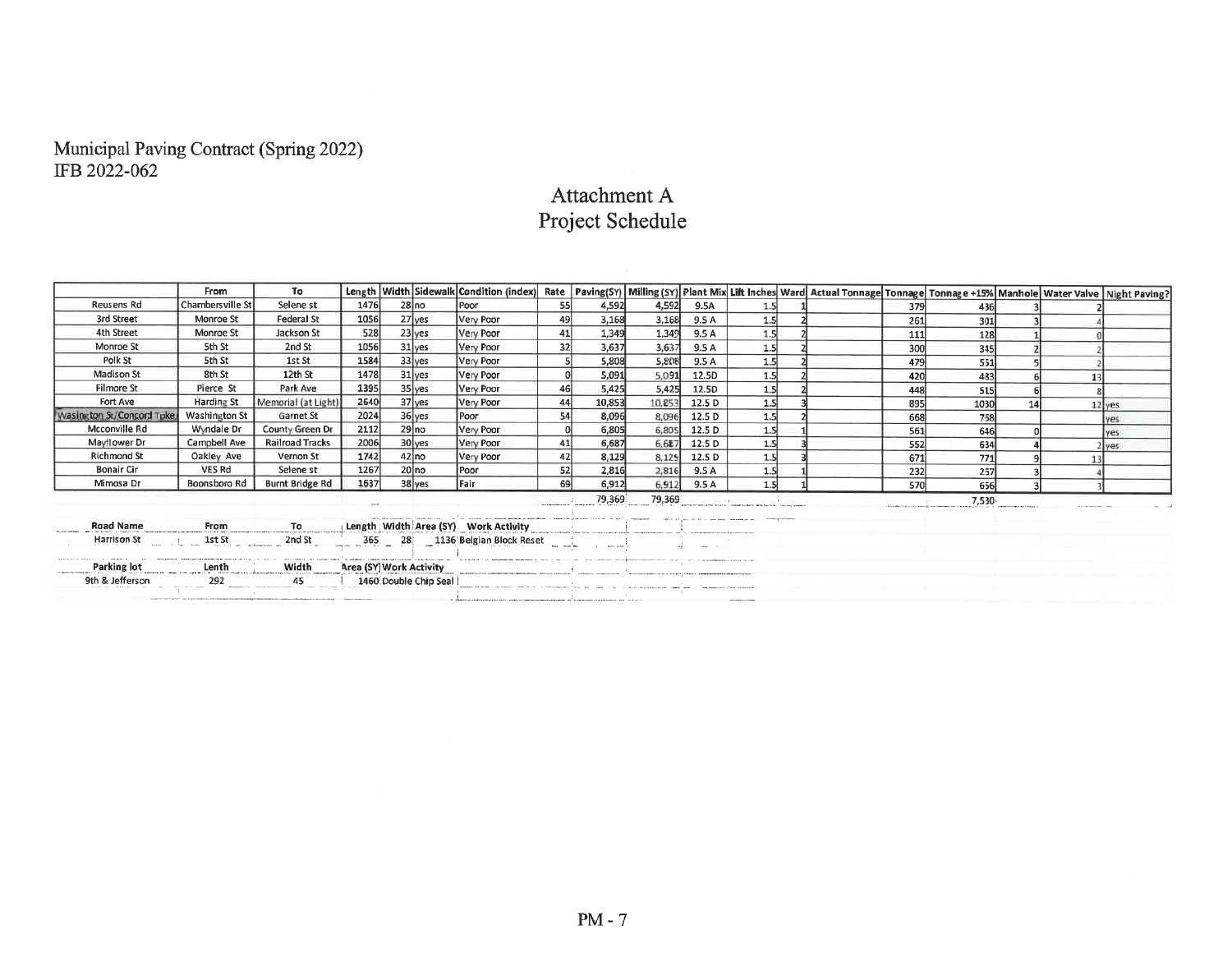r

**IFB 2022-062 Street Improvements - Division B** 

#### **Extra Work**

Extra Work - In accordance with Section 2.3 of these specifications concerning extra work, the following unit prices will be used to complete monies owed the contractor as described by Payment for "Extra Work" by unit price method. Equipment prices are to include operator, expenses, overhead, special attachments, insurance, taxes and profit. The unit price for manpower shall include all hand tools and portable power tools necessary for the work being performed. Designation of Model in parenthesis represents minimum size required, other models equal to or greater may be substituted at no increase in price.

| Item No. | M&P<br><b>Section</b><br>No. | <b>Description</b>              | Quantity | Unit    | Unit<br>Price                                   | <b>Extended Price</b><br>(Estimated<br><b>Quantity X Unit</b><br>Price) |
|----------|------------------------------|---------------------------------|----------|---------|-------------------------------------------------|-------------------------------------------------------------------------|
| $IB-1$   | N/A                          | Flashing Directional arrow      | 500      | hrs.    | \$                                              | \$                                                                      |
| $IB-2$   | N/A                          | Man power (Labor & Supervision) | 500      | hrs.    | \$                                              | \$                                                                      |
| $IB-3$   | N/A                          | <b>Lighted Barrel</b>           | 250      | Ea./day | \$                                              | \$                                                                      |
| $IB-4$   | N/A                          | Type II Barricade               | 500      | Ea./day | \$                                              | \$                                                                      |
| $IB-5$   | N/A                          | Type III Barricade              | 500      | Ea./day | \$                                              | \$                                                                      |
| $IB-6$   | N/A                          | Pilot Truck                     | 500      | hrs.    | \$                                              | \$                                                                      |
| $IB-7$   | N/A                          | <b>Traffic Cushion Truck</b>    | 500      | hrs.    | \$                                              | \$                                                                      |
|          |                              |                                 |          |         | <b>Division B</b><br>Total Base Bid: A, B and C | \$                                                                      |

| <b>IFB 2022-062</b><br><b>Street Improvements - Division C</b> |           |                                                                    |          |       |                                          |                                                                         |
|----------------------------------------------------------------|-----------|--------------------------------------------------------------------|----------|-------|------------------------------------------|-------------------------------------------------------------------------|
|                                                                |           |                                                                    |          |       |                                          |                                                                         |
| <b>Item</b>                                                    | M&P       | <b>Description</b>                                                 | Quantity | Unit  | <b>Unit Price</b>                        | <b>Extended Price</b><br>(Estimated<br><b>Quantity X Unit</b><br>Price) |
| $IC-1$                                                         | 01200/1.6 | Type A - Trench patch - Asphalt Streets<br>(Arterial & Industrial) | $\theta$ | S.Y.  | \$                                       | \$                                                                      |
| $IC-2$                                                         | 01200/1.6 | Type B - Trench patch - Asphalt Streets<br>(Collector)             | 17       | 1,250 | \$                                       | \$                                                                      |
| $IC-3$                                                         | 01200/1.6 | Type C - Trench patch - Asphalt Streets<br>(Residential)           | $\theta$ | S.Y.  | \$                                       | \$                                                                      |
|                                                                |           |                                                                    |          |       | Division C<br>Total Base Bid: A, B and C | $\mathbf{\hat{S}}$                                                      |
| IFB 2022-062                                                   |           | <b>Municipal Paving Contract (Spring 2022)</b>                     |          |       |                                          |                                                                         |
|                                                                |           | <b>Roadway Construction</b>                                        |          |       |                                          |                                                                         |

| <b>Total Division A</b>   |  |
|---------------------------|--|
| <b>Total Division B</b>   |  |
| <b>Total Division C</b>   |  |
| <b>GRAND TOTAL</b>        |  |
| Total Base Bid A, B and C |  |
| <b>Company Name:</b>      |  |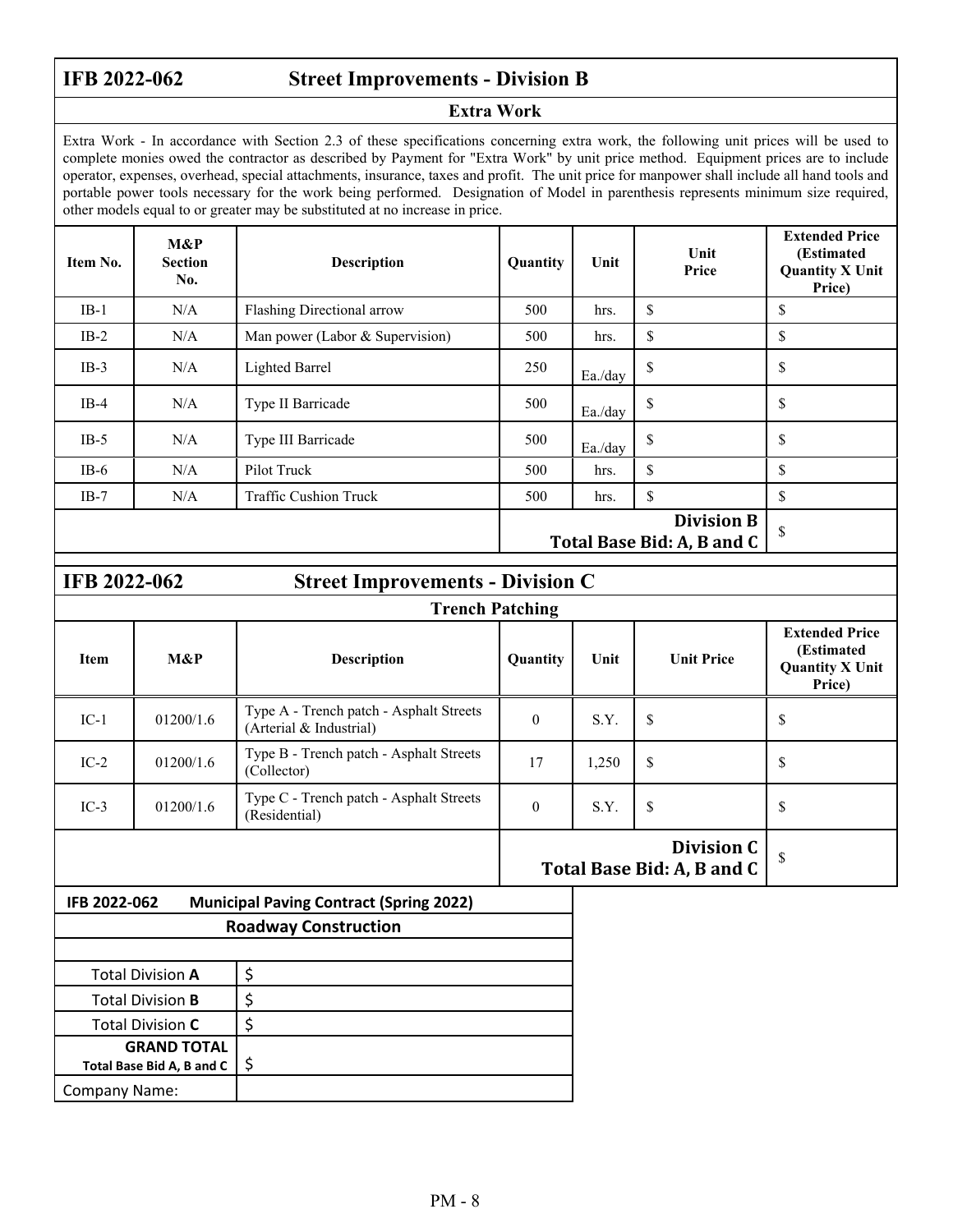#### **IFB No.: 2022‐062 MUNICIPAL PAVING CONTRACT (SPRING 2022) Street Improvements – Supplemental (Additional List Items)**

|                             | In the overlay of streets, the below list of items may be required beyond the original scope of work. |          |       |  |  |  |
|-----------------------------|-------------------------------------------------------------------------------------------------------|----------|-------|--|--|--|
| <b>Item</b>                 |                                                                                                       |          | Unit  |  |  |  |
| No.                         | <b>Description</b>                                                                                    | Unit     | Price |  |  |  |
| $\mathop{\rm I-I}\nolimits$ | Offsite Borrow                                                                                        | c.y      | \$    |  |  |  |
| $I-2$                       | Regular Excavation                                                                                    | c.y      | \$    |  |  |  |
| $I-3$                       | Unclassified Excavation for widening of pavement                                                      | c.y      | \$    |  |  |  |
| $I-4$                       | <b>Undercut Excavation</b>                                                                            | c.y.     | \$    |  |  |  |
| $I-5$                       | Unclassified Excavation (Pavement Repair or Street Rehab)                                             | c.y.     | \$    |  |  |  |
|                             | Aggregate base stone, 4" compacted layer                                                              |          |       |  |  |  |
| $I-6$                       | (Pavement Repair or Street Rehab)                                                                     | S.Y.     | \$    |  |  |  |
| $I-7$                       | Aggregate base stone, 7" compacted layer<br>(Pavement Repair or Street Rehab)                         | S.Y.     | \$    |  |  |  |
|                             | Asphalt Concrete Base, Type BM25 (A or D),                                                            |          |       |  |  |  |
|                             | 4" compacted layer                                                                                    |          |       |  |  |  |
| $I-8$                       | (Pavement Repair or Street Rehab)                                                                     | S.Y.     | \$    |  |  |  |
|                             | Asphalt Concrete Base, Type BM25 (A or D),                                                            |          |       |  |  |  |
|                             | 6" compacted layer                                                                                    |          |       |  |  |  |
| $I-9$                       | (Pavement Repair or Street Rehab)                                                                     | S.Y.     | \$    |  |  |  |
|                             | Asphalt Concrete Base, Type BM25 (A or D),                                                            |          |       |  |  |  |
|                             | 8" compacted layer                                                                                    |          |       |  |  |  |
| $I-10$                      | (Pavement Repair or Street Rehab)<br>Asphalt Concrete Surface, Type 9.5 (A or D),                     | S.Y.     | \$    |  |  |  |
|                             | 1 1/2" compacted layer                                                                                |          |       |  |  |  |
| $I-11$                      | (Pavement Repair or Street Rehab)                                                                     | S.Y.     | \$    |  |  |  |
|                             | Asphalt Concrete Surface, Type 12.5(D),                                                               |          |       |  |  |  |
|                             | 2" compacted layer                                                                                    |          |       |  |  |  |
| $I-12$                      | (Pavement Repair or Street Rehab)                                                                     | S.Y.     | \$    |  |  |  |
|                             | Aggr. Base Course, Type I, size 21 or 21A,                                                            |          |       |  |  |  |
| $I-13$                      | 6" compacted layer                                                                                    | S.Y.     | \$    |  |  |  |
|                             | Aggr. Base Course, Type I, size 21 or 21A,                                                            |          |       |  |  |  |
| $I-14$                      | 4" compacted layer                                                                                    | S.Y.     | \$    |  |  |  |
| $I-15$                      | Foundation Stone, VDOT #1                                                                             | $\rm T$  | \$    |  |  |  |
| $I-16$                      | No. 78 or 8 cover stone                                                                               | T        | \$    |  |  |  |
| $I-17$                      | Asphalt concrete curb, type MC-3C                                                                     | L.F.     | \$    |  |  |  |
| $I-18$                      | Bit concrete paved flumes, walks etc., 4" thick                                                       | S.Y.     | \$    |  |  |  |
| $I-19$                      | Seeding and fine grading for areas $<$ 500 s.y.                                                       | S.Y.     | \$    |  |  |  |
| $I-20$                      | Seeding and fine grading for areas >500 s.y.                                                          | S.Y.     | \$    |  |  |  |
| $I-21$                      | VDOT EC-2                                                                                             | S.Y.     | \$    |  |  |  |
| $I-22$                      | Scratching                                                                                            | T        | \$    |  |  |  |
| $I-23$                      | Paving Reinforcement Fabric - Petro Mat                                                               | S.Y.     | \$    |  |  |  |
| $I-24$                      | Hand Formed Asphalt Berms                                                                             | L.F.     | \$    |  |  |  |
| $I-25$                      | Plastic Inlaid markers                                                                                | Per unit | \$    |  |  |  |
| $I-26$                      | Flexible Temporary Pavement Markings                                                                  | Per Unit | \$    |  |  |  |
| $I-27$                      | Chip Seal - Single                                                                                    | S.Y.     | \$    |  |  |  |
| $I-28$                      | Chip Seal - Double                                                                                    | S.Y.     | \$    |  |  |  |
| $I-29$                      | Micro Surface Treatment Type                                                                          | S.Y.     | \$    |  |  |  |
| $I-30$                      | Latex Modified Emulsion Treatment Type B                                                              | S.Y.     | \$    |  |  |  |
| $I-31$                      | Latex Modified Emulsion Treatment Type C                                                              | S.Y.     | \$    |  |  |  |
| $I-32$                      | Latex Modified Emulsion Treatment Rut Filling                                                         | S.Y.     | \$    |  |  |  |
| $I-33$                      | Pavement Planing $2" - 4"$                                                                            | S.Y.     | \$    |  |  |  |
| $I-34$                      | Tie – In Planing $2" - 4"$                                                                            | S.Y.     | \$    |  |  |  |
| $I-35$                      | Manhole frame & cover replacement (provided by City)                                                  | EA       | \$    |  |  |  |
| $I-36$                      | Valve box replacement (provided by City)                                                              | EA       | \$    |  |  |  |
| $I-37$                      | Adjusting water meter boxes                                                                           | EA       | \$    |  |  |  |
|                             | Company Name:                                                                                         |          |       |  |  |  |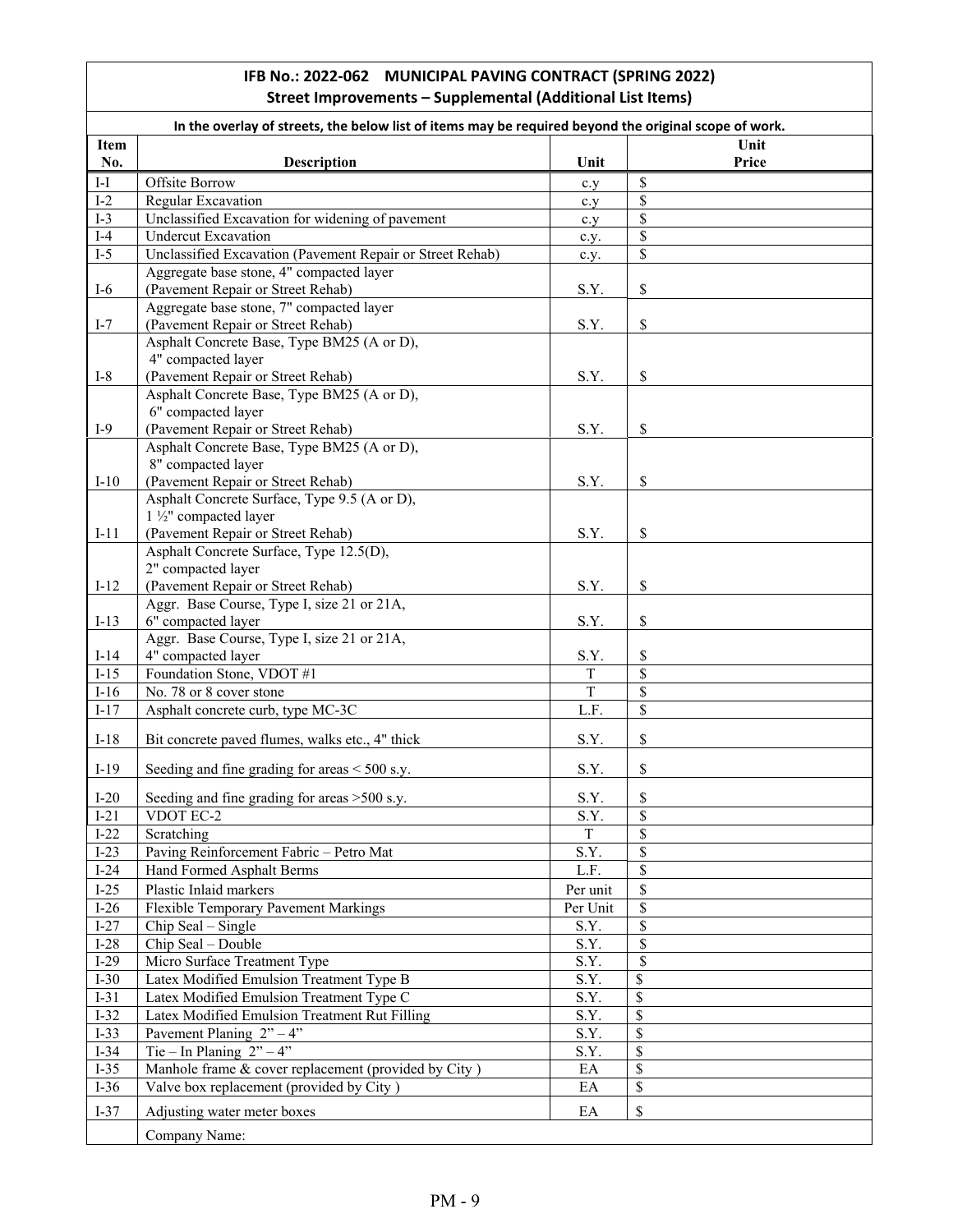## CURRENT VIRGINIA CLASS A CONTRACTOR'S LICENSE/ REGISTRATION NO.:

Respectfully submitted,

**CONTRACTOR** 

**DATE** 

 $\mathcal{L}_\text{max}$  and  $\mathcal{L}_\text{max}$  and  $\mathcal{L}_\text{max}$  and  $\mathcal{L}_\text{max}$  and  $\mathcal{L}_\text{max}$  and  $\mathcal{L}_\text{max}$ 

 $\mathcal{L}_\text{max}$  and the contract of the contract of the contract of the contract of the contract of the contract of the contract of the contract of the contract of the contract of the contract of the contract of the contrac

 $\mathcal{L}_\text{max}$  and the contract of the contract of the contract of the contract of the contract of the contract of the contract of the contract of the contract of the contract of the contract of the contract of the contrac

 $\frac{1}{2}$  , and the contract of the contract of the contract of the contract of the contract of the contract of the contract of the contract of the contract of the contract of the contract of the contract of the contract

\_\_\_\_\_\_\_\_\_\_\_\_\_\_\_\_\_\_\_\_\_\_\_\_\_\_\_\_\_\_\_\_\_\_\_\_\_\_\_\_\_\_\_\_\_ ADDRESS

TELEPHONE: \_\_\_\_\_\_\_\_\_\_\_\_\_\_\_\_\_\_\_\_\_\_\_\_\_

 $\text{EMAIL:}\footnotesize\begin{picture}(10,10) \put(0,0){\dashbox{0.5}(10,10){10}} \put(10,0){\dashbox{0.5}(10,10){10}} \put(10,0){\dashbox{0.5}(10,10){10}} \put(10,0){\dashbox{0.5}(10,10){10}} \put(10,0){\dashbox{0.5}(10,10){10}} \put(10,0){\dashbox{0.5}(10,10){10}} \put(10,0){\dashbox{0.5}(10,10){10}} \put(10,0){\dashbox{0.5}(10,10){10}}$ 

\_\_\_\_\_\_\_\_\_\_\_\_\_\_\_\_\_\_\_\_\_\_\_\_\_\_\_\_\_\_\_\_\_\_\_\_\_\_\_\_\_\_\_\_\_

BY:

(Signature)

(Type/Print)

 $IIS:$ (Title)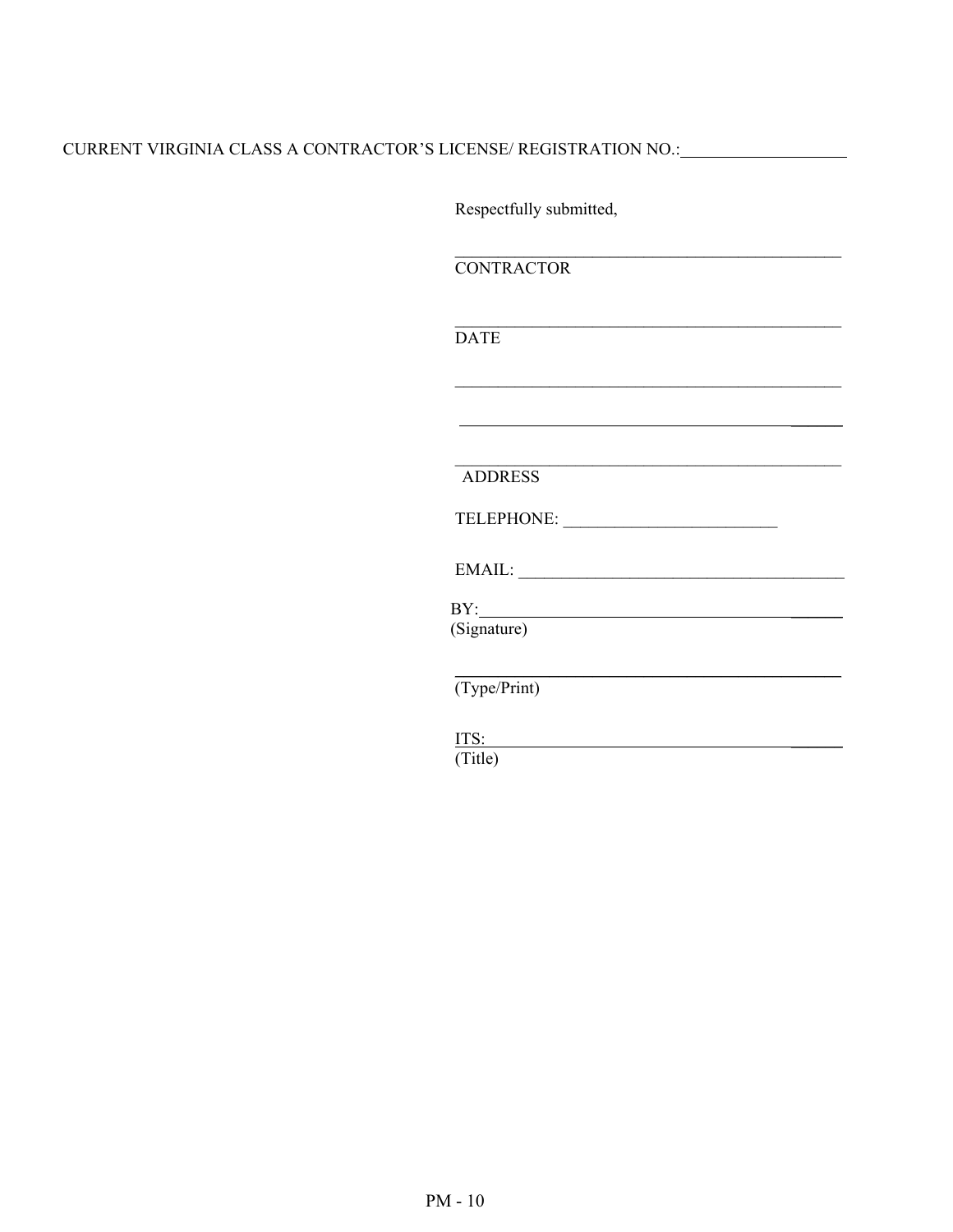# **ELECTION OF ESCROW ACCOUNT PROCEDURE FOR RETAINAGE**

If determined to be the successful low bidder(s), the above signed elects to use the Escrow Account Procedure for **Municipal Paving Contract (Spring 2022).**

Write "Yes" or "No" on above line

In the event the successful bidder elects to use the Escrow Account Procedure, the "Escrow Agreement" Form shall be executed and submitted to the City of Lynchburg Public Works Department within fifteen (15) calendar days after notification. If the "Escrow Agreement" Form is not submitted within the fifteen-day period, the contractor shall forfeit his rights to the use of the Escrow Account Procedure.

Company

Authorized Signature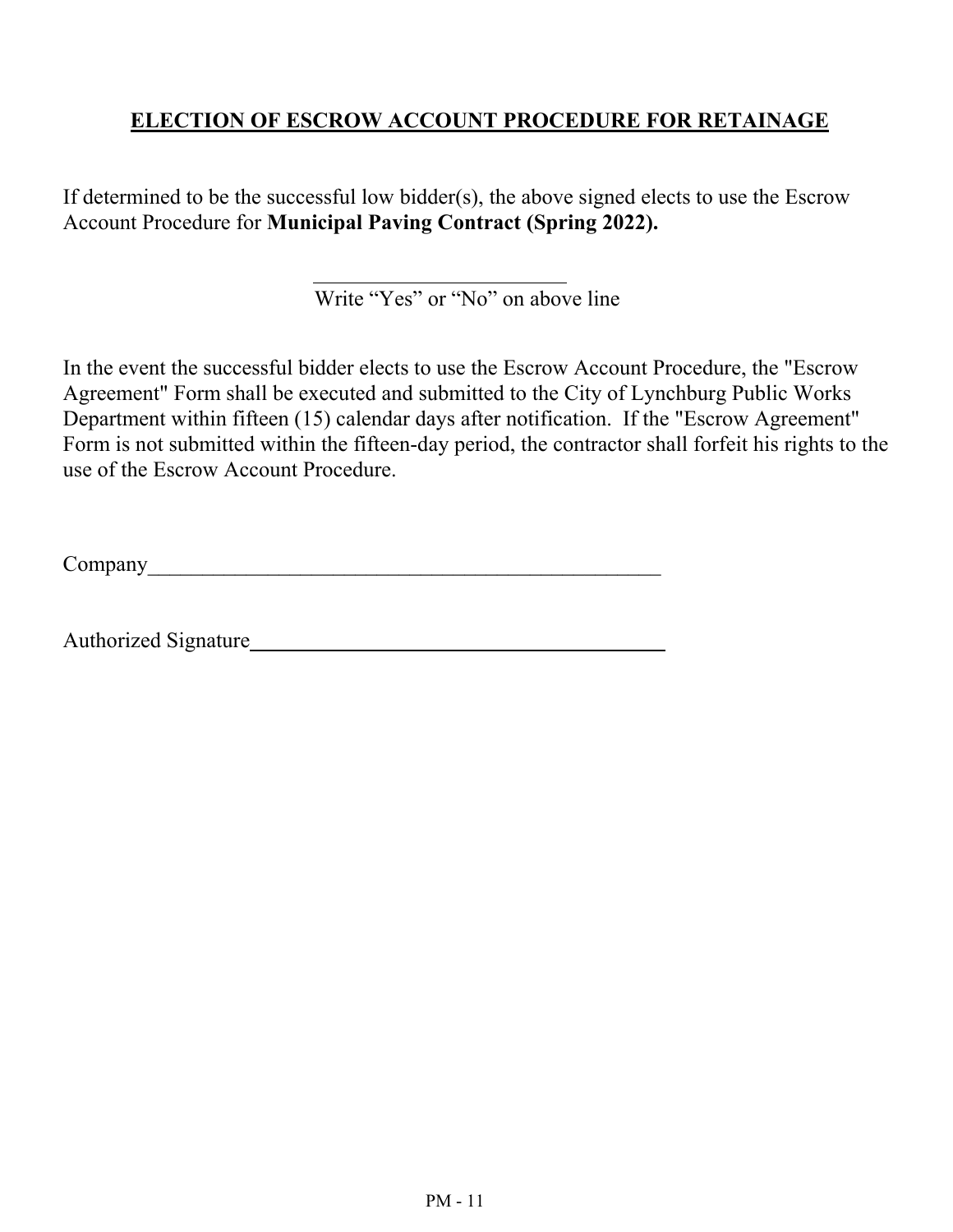# **EQUAL OPPORTUNITY REPORT STATEMENT**

|                                | The Bidder shall complete the following statement by checking the appropriate blank as follows.                                                                                                                                                                                            |  |             |
|--------------------------------|--------------------------------------------------------------------------------------------------------------------------------------------------------------------------------------------------------------------------------------------------------------------------------------------|--|-------------|
|                                | The Bidder has hot has not has not participated in a previous contract subject to the nondiscrimination clause<br>prescribed by Executive Order 10925, dated March 6, 1961, or Executive Order 11114 dated June 22, 1963.                                                                  |  |             |
|                                | In conjunction with the City of Lynchburg's policy to utilize Minority and Disadvantaged Business Enterprises ("DEB")<br>wherever possible, the Bidder has solicited quotations for labor, material and/or services from the<br>Following Minority and Disadvantaged Business Enterprises: |  |             |
|                                | NAME OF FIRM PERSON(S) CONTACTED DATE                                                                                                                                                                                                                                                      |  |             |
|                                |                                                                                                                                                                                                                                                                                            |  |             |
|                                |                                                                                                                                                                                                                                                                                            |  |             |
| <b>Construction Agreement:</b> | Of those listed above, we intend, at this time, to utilize the following in the completion of the work required by this                                                                                                                                                                    |  |             |
|                                |                                                                                                                                                                                                                                                                                            |  |             |
|                                |                                                                                                                                                                                                                                                                                            |  |             |
| possible."                     | "This firm assures that it will give its best efforts to utilize Minority and Disadvantaged Business Enterprises whenever                                                                                                                                                                  |  |             |
| <b>CERTIFIED BY:</b>           |                                                                                                                                                                                                                                                                                            |  | (Signature) |
|                                | (Typed/Printed name & Title)                                                                                                                                                                                                                                                               |  |             |
| <b>BIDDER'S NAME:</b>          |                                                                                                                                                                                                                                                                                            |  |             |
|                                | TAXPAYER IDENTIFICATION NUMBER: THE SERVICE OF THE SERVICE OF THE SERVICE OF THE SERVICE OF THE SERVICE OF THE                                                                                                                                                                             |  |             |

FAILURE TO DOCUMENT AND REPORT DBE CONTACTS ON THIS FORM MAY BE A BASIS FOR REJECTION OF THE BID AS NONCONFORMING.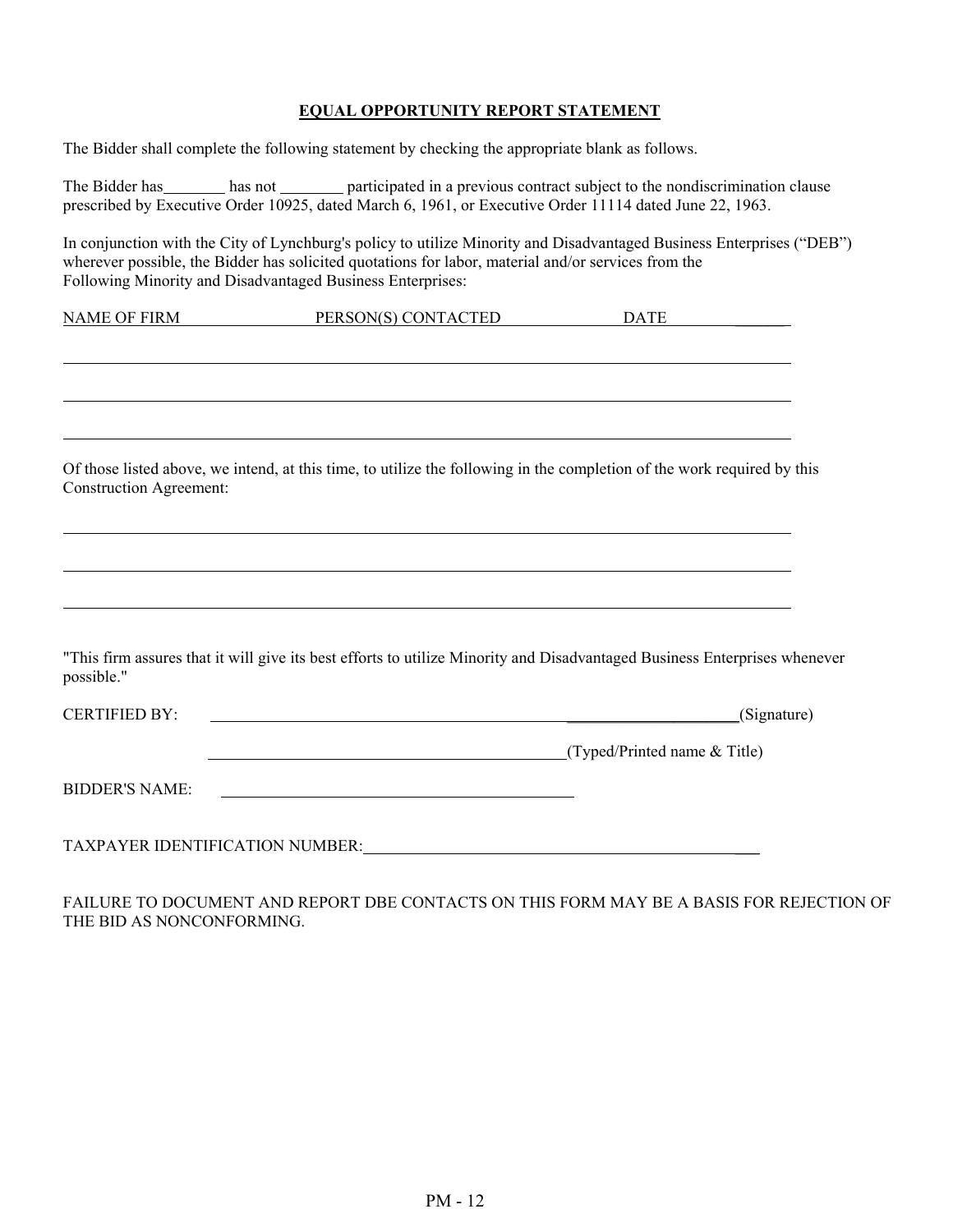#### **STATEMENT OF EXPERIENCE**

| How Long In Business: At Current Address:                                                                                                                                                                                     |                                                                                                                                                                                                                                      |  |
|-------------------------------------------------------------------------------------------------------------------------------------------------------------------------------------------------------------------------------|--------------------------------------------------------------------------------------------------------------------------------------------------------------------------------------------------------------------------------------|--|
| Principals: Title: Title: Title: Title: Title: Title: Title: Title: Title: Title: Title: Title: Title: Title: Title: Title: Title: Title: Title: Title: Title: Title: Title: Title: Title: Title: Title: Title: Title: Title: |                                                                                                                                                                                                                                      |  |
| <u> 1989 - Johann Barn, mars ann an t-Amhair an t-Amhair an t-Amhair an t-Amhair an t-Amhair an t-Amhair an t-Amh</u>                                                                                                         | Title:                                                                                                                                                                                                                               |  |
|                                                                                                                                                                                                                               | <u>and the contract of the contract of the contract of the contract of the contract of the contract of the contract of the contract of the contract of the contract of the contract of the contract of the contract of the contr</u> |  |
|                                                                                                                                                                                                                               |                                                                                                                                                                                                                                      |  |
| Projects of this type previously completed:                                                                                                                                                                                   |                                                                                                                                                                                                                                      |  |
|                                                                                                                                                                                                                               |                                                                                                                                                                                                                                      |  |
| Amount \$                                                                                                                                                                                                                     |                                                                                                                                                                                                                                      |  |
| 2. $\overline{\phantom{a}}$                                                                                                                                                                                                   |                                                                                                                                                                                                                                      |  |
| <b>Amount S</b> Amount S                                                                                                                                                                                                      |                                                                                                                                                                                                                                      |  |
| $\frac{3}{2}$                                                                                                                                                                                                                 |                                                                                                                                                                                                                                      |  |
|                                                                                                                                                                                                                               | Amount \$                                                                                                                                                                                                                            |  |
| Reference (for Projects listed above):                                                                                                                                                                                        |                                                                                                                                                                                                                                      |  |
| $\mathbf{1}$ .                                                                                                                                                                                                                |                                                                                                                                                                                                                                      |  |
| $\sim$ Tel.No.                                                                                                                                                                                                                |                                                                                                                                                                                                                                      |  |
|                                                                                                                                                                                                                               |                                                                                                                                                                                                                                      |  |
| <u> 1989 - Johann Barn, mars ann an t-Amhainn an t-Amhainn an t-Amhainn an t-Amhainn an t-Amhainn an t-Amhainn an</u>                                                                                                         | Tel.No.                                                                                                                                                                                                                              |  |
| $\frac{3}{2}$                                                                                                                                                                                                                 |                                                                                                                                                                                                                                      |  |
|                                                                                                                                                                                                                               | Tel No.                                                                                                                                                                                                                              |  |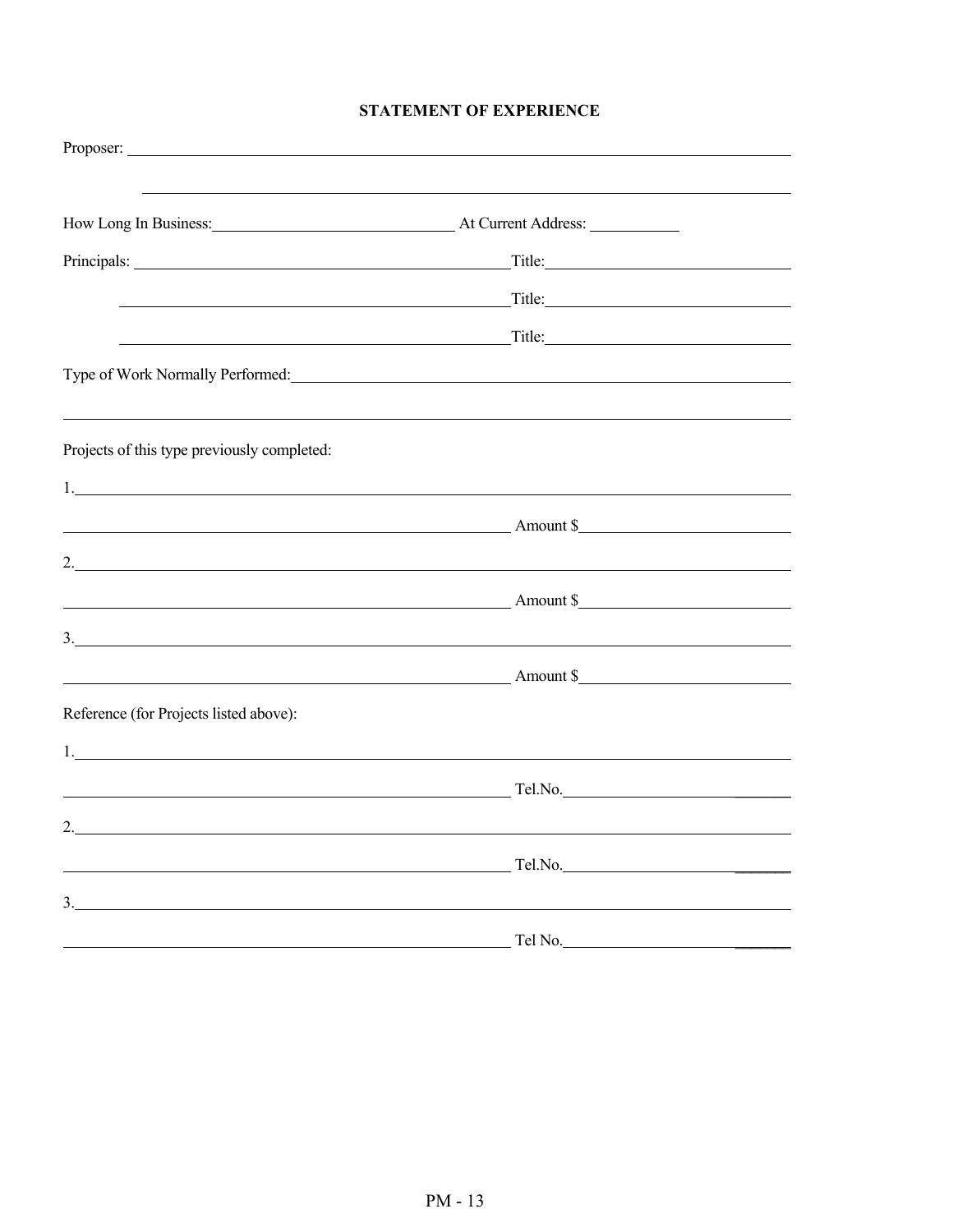# **STATEMENT OF AVAILABLE RESOURCES**

| Equipment: Equipment:                                                                                            |  |
|------------------------------------------------------------------------------------------------------------------|--|
|                                                                                                                  |  |
|                                                                                                                  |  |
|                                                                                                                  |  |
| Number of Personnel Currently Employed:<br><u>Letting and</u> the contract of Personnel Currently Employed:      |  |
| Number of Personnel Available for Project:                                                                       |  |
| Other Pertinent Information:                                                                                     |  |
|                                                                                                                  |  |
| and the control of the control of the control of the control of the control of the control of the control of the |  |
|                                                                                                                  |  |
|                                                                                                                  |  |
|                                                                                                                  |  |
|                                                                                                                  |  |
|                                                                                                                  |  |
|                                                                                                                  |  |
|                                                                                                                  |  |
|                                                                                                                  |  |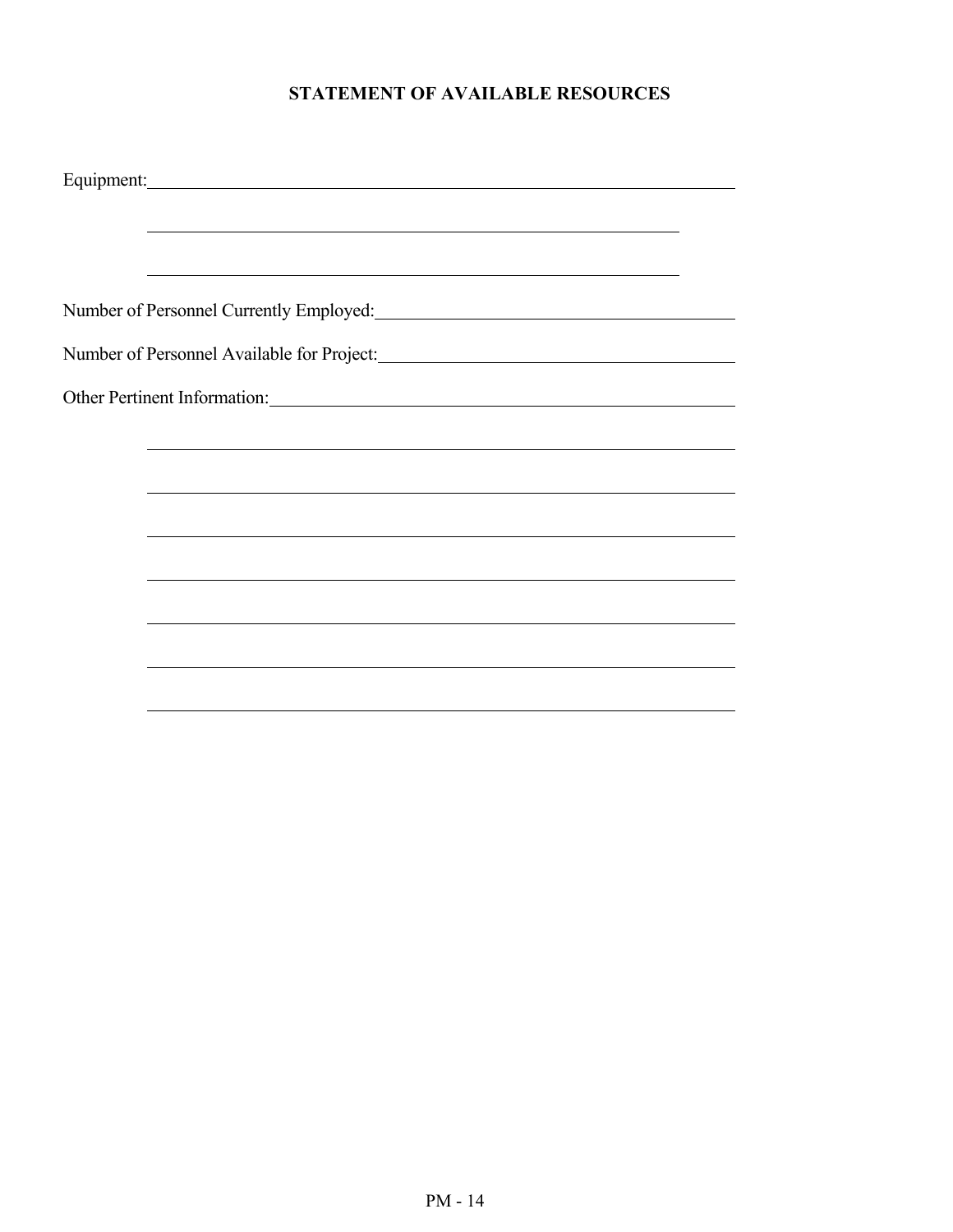#### **CORPORATE STATUS FORM**

|                                              | ALL PROSPECTIVE FIRMS MUST RESPOND TO THE FOLLOWING                                                                                                                                                                                  |
|----------------------------------------------|--------------------------------------------------------------------------------------------------------------------------------------------------------------------------------------------------------------------------------------|
|                                              | If a limited liability company, limited liability partnership or a limited partnership indicate check one:                                                                                                                           |
|                                              | □ Limited liability company                                                                                                                                                                                                          |
|                                              | $\Box$ Limited liability partnership                                                                                                                                                                                                 |
|                                              | □ Limited partnership                                                                                                                                                                                                                |
|                                              | Have you registered with the State Corporation Commission, to conduct business in Virginia? $\square$ Yes $\square$ No                                                                                                               |
|                                              |                                                                                                                                                                                                                                      |
|                                              | <u> 2008 - Johann John Stone, mars and de final and de final and definition of the set of the set of the set of the set of the set of the set of the set of the set of the set of the set of the set of the set of the set of th</u> |
|                                              |                                                                                                                                                                                                                                      |
|                                              |                                                                                                                                                                                                                                      |
| List who is authorized to execute contracts: | <u> 1989 - Johann Stoff, deutscher Stoff, der Stoff, der Stoff, der Stoff, der Stoff, der Stoff, der Stoff, der S</u>                                                                                                                |
|                                              | If conducting business under an assumed business name, fill out the following information:                                                                                                                                           |
|                                              |                                                                                                                                                                                                                                      |
|                                              |                                                                                                                                                                                                                                      |
| Registration date: ______________            |                                                                                                                                                                                                                                      |
|                                              | If conducting business as a sole proprietorship, general partnership, or joint venture, fill out the following information:                                                                                                          |
|                                              |                                                                                                                                                                                                                                      |
|                                              |                                                                                                                                                                                                                                      |
| Addresses of such persons:                   |                                                                                                                                                                                                                                      |
|                                              |                                                                                                                                                                                                                                      |

 $\mathcal{L}_\text{max}$  , and the set of the set of the set of the set of the set of the set of the set of the set of the set of the set of the set of the set of the set of the set of the set of the set of the set of the set of the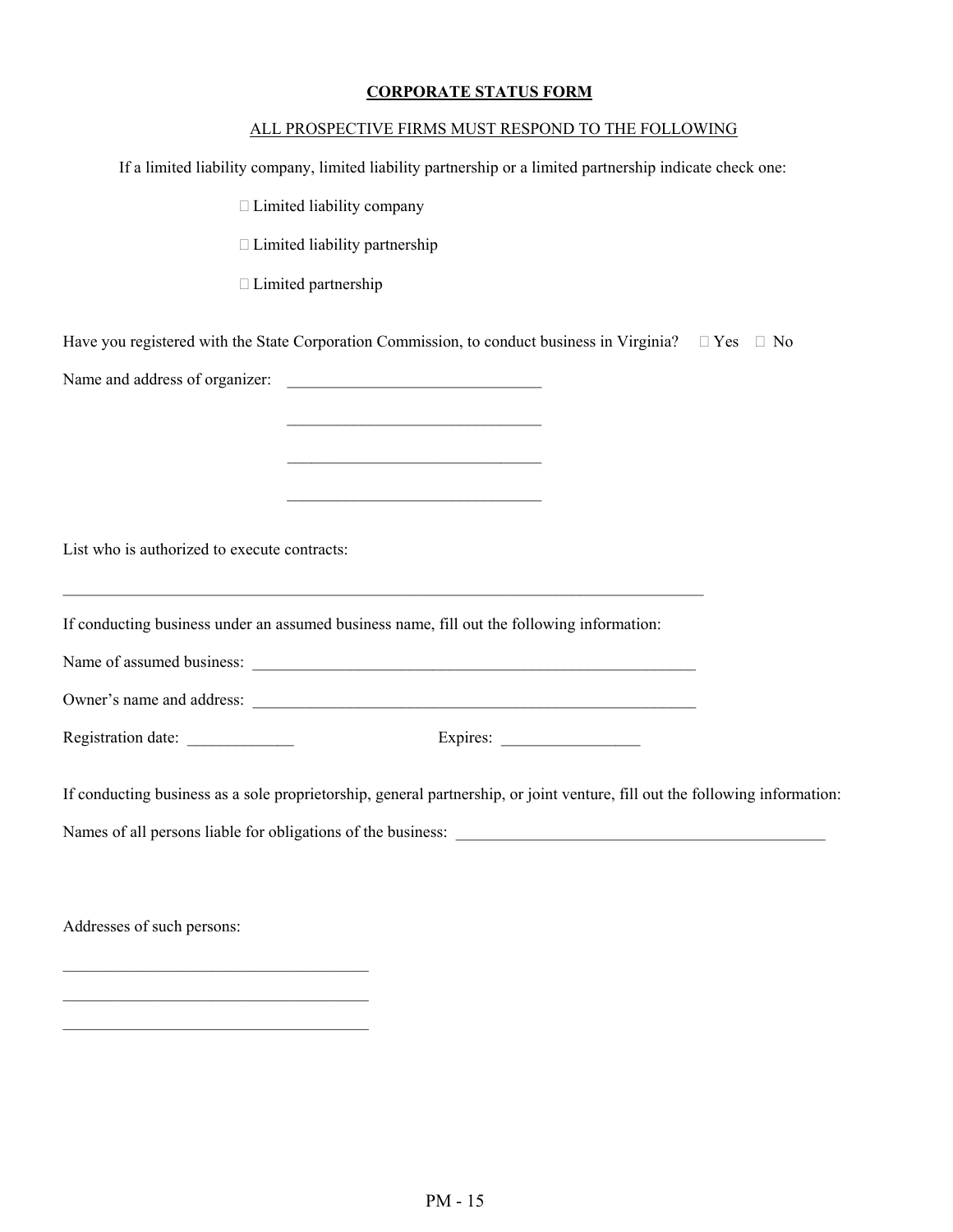#### **QUESTIONS TO BIDDERS/OFFERORS**

Bidders/Offerors are to respond to the following question: Have the individual(s), owner(s), or principal officer(s) of the firm submitting the bid/proposal ever been convicted of a felony, or (2) a misdemeanor involving moral turpitude, which would adversely affect the ability to perform the contract?

If yes, list individual or officer and title and give details.

NOTE: Answering yes to this question will not necessarily exclude your company from consideration but will be used to weigh the relationship between the offense and the contract to be performed.

Is your firm currently involved in litigation or offense and the contract to be performed.

YES NO NO

If yes, for litigation list the litigation by case name, name of court, case number, and jurisdiction, and for arbitration, list the organization administering, if any, its contact information, any case number assigned, the arbitrators, and the location of the arbitration. For litigation and arbitration, briefly describe the claims and status, and give contact information for the opposing party or parties.

 $\mathcal{L}_\mathcal{L} = \mathcal{L}_\mathcal{L}$ 

 $\mathcal{L}_\mathcal{L} = \mathcal{L}_\mathcal{L}$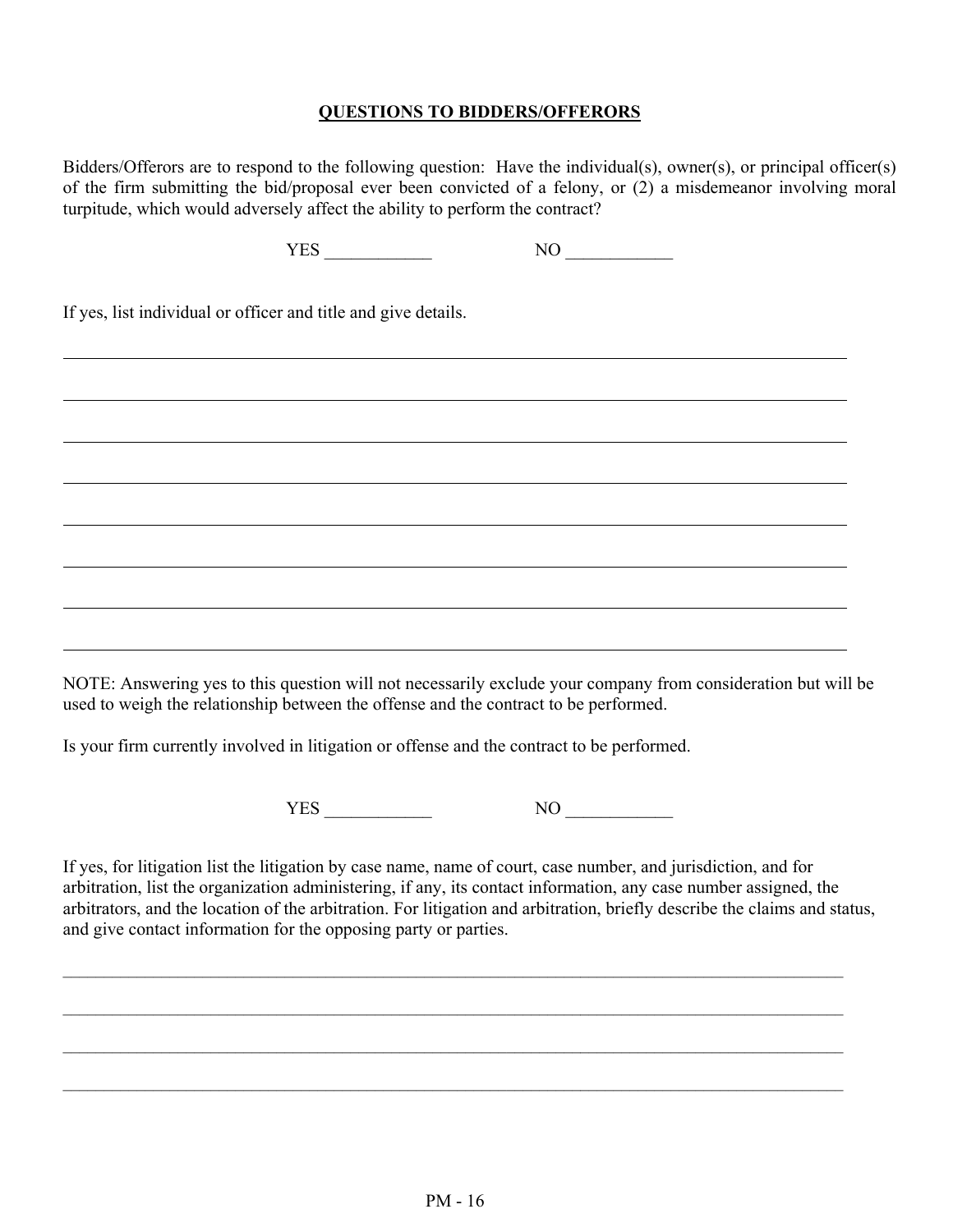#### **CONSTRUCTION AGREEMENT**

This Construction Agreement (the "Contract") made and entered into on the day of 2022, by and between , party of the first part, hereinafter referred to as Contractor, and the City of Lynchburg, a municipal corporation of the Commonwealth of Virginia, party of the second part, hereinafter referred to as the Owner or City.

That the Contractor, for the consideration hereinafter fully set out, hereby agrees with the Owner as follows:

1. That the Contractor shall furnish all labor, materials, tools, and equipment and perform all Work required by the Contract Documents (as defined in the General Conditions hereto) for Municipal Paving Contract (Spring 2022).

2. That the Contractor shall commence Work within ten (10) days after Notice to Contractor to Proceed with the Work under Contract ("Notice to Proceed"), and shall substantially complete the Work by **September 30, 2022.** Owner and Contractor recognize that time is of the essence of this Contract and that the Owner will suffer financial loss if the Work is not completed within the times specified in the Notice to Proceed, plus any extensions thereof. They also recognize the delays, expense and difficulties involved in providing the actual loss suffered by Owner if the Work is not completed on time. Accordingly, instead of requiring any such proof, Owner and Contractor agree that as liquidated damages for certain losses Owner is expected to suffer due to delay (but not as a penalty) Contractor shall pay Five Hundred Dollars (\$500.00 for each day that expires after the time specified for completion. If the Contractor is subject to liquidated damages, the City has the right, but not the obligation, to withhold the liquidated damages from the Contractor's regular payments or retainage. Rights and obligations relating to these liquidated damages are set out more fully in the General Conditions.

3. Incentive: Not Used.

4. The Owner hereby agrees to pay the Contractor for the faithful performance of this Contract in accordance with the Contract Documents, subject to additions and deductions as provided in the Contract Documents, in lawful money of the United States, as follows:

\_\_\_\_\_\_ Dollars

 $($ 

5. The Owner shall make partial payment on a monthly basis to the Contractor in accordance with the Contract Documents on the basis of a duly certified and approved estimate of work performed during the preceding calendar month by the Contractor, less five percent (5%) of the amount of such estimate which may be retained by the Owner until all Work has been performed strictly in accordance with the Contract Documents and until such Work has been accepted by the Owner.

6. Within ninety (90) days after submission by the Contractor of evidence satisfactory to the Owner that all payrolls, material bills and other costs incurred by the Contractor in connection with the construction of the Work have been paid in full, satisfaction of all the requirements of the Contract Documents, and acceptance of such Work by the Owner, final payment on account of this Contract shall be made.

7. It is further mutually agreed between the parties hereto that if, at any time after the execution of this Contract, the performance bond provided for its faithful performance and the payment bond, the Owner shall deem the surety or sureties upon such bonds or either of them to be unsatisfactory, or if for any reason, such bonds cease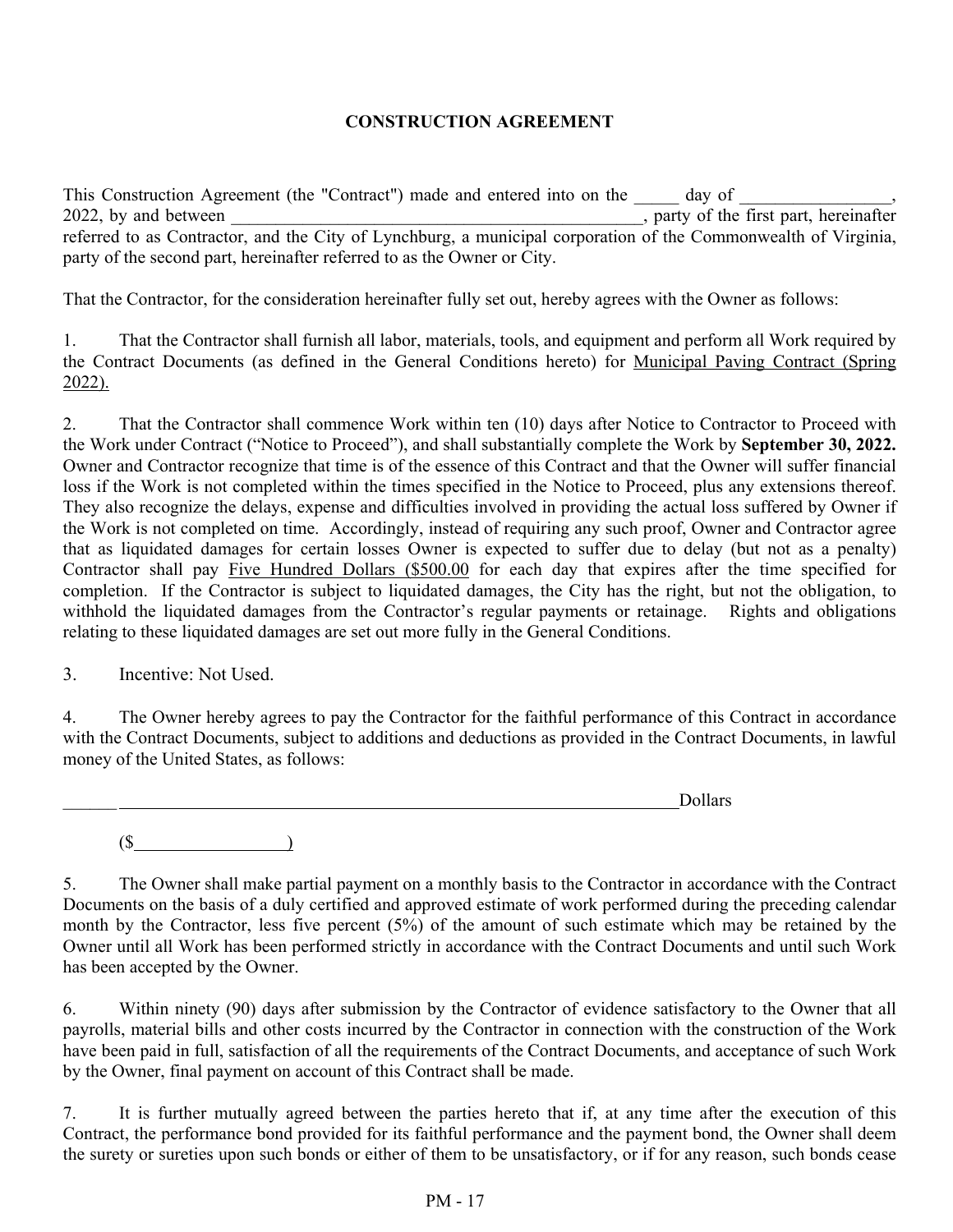to be adequate to cover the performance of the Work, the Contractor shall, at his own sole expense, within five (5) days after the receipt of Notice from the Owner so to do, furnish an additional bond or bonds in such form and amount, and with such surety or sureties as shall be satisfactory to the Owner. In such event, no further payment to the Contractor shall be deemed to be due under this Contract until such new or additional security for the faithful performance of the Work shall be furnished in manner and form satisfactory to the Owner.

8. Contractor agrees to fulfill all requirements of state, Federal, and municipal laws which may be applicable to this project.

9. This Contract is subject to the General Conditions accompanying it, and all the documents defined by the General Conditions to be the Contract Documents are a part of this Contract.

This Contact is executed in two counterparts, each of which shall, without proof or accounting for the other counterparts, be deemed an original contract.

| IN WITNESS WHEREOF,                                                                                            | has caused its |
|----------------------------------------------------------------------------------------------------------------|----------------|
| subscribed to<br>be<br>this<br>Contract by<br>to<br>name                                                       | its            |
| and its corporate seal to be hereunto affixed and attested by                                                  |                |
| said officers being duly<br>$\overline{\phantom{a}}$<br>its                                                    |                |
| authorized therefore; and the City of Lynchburg has caused its name to be hereunto subscribed by Wynter C.     |                |
| Benda, City Manager, and its corporate seal to be hereunto affixed and attested by Alicia Finney, its Clerk of |                |
| Council, said officers being duly authorized therefore, all as to the day and year first above written.        |                |

| (SEAL)        | <b>CONTRACTOR</b> |
|---------------|-------------------|
|               | BY:               |
| <b>ATTEST</b> | ITS:              |
|               |                   |

# (SEAL) CITY OF LYNCHBURG

 $\mathsf{BY}:$ ATTEST City Manager

Clerk of Council

 $\mathcal{L}_\text{max}$  , where  $\mathcal{L}_\text{max}$  and  $\mathcal{L}_\text{max}$  and  $\mathcal{L}_\text{max}$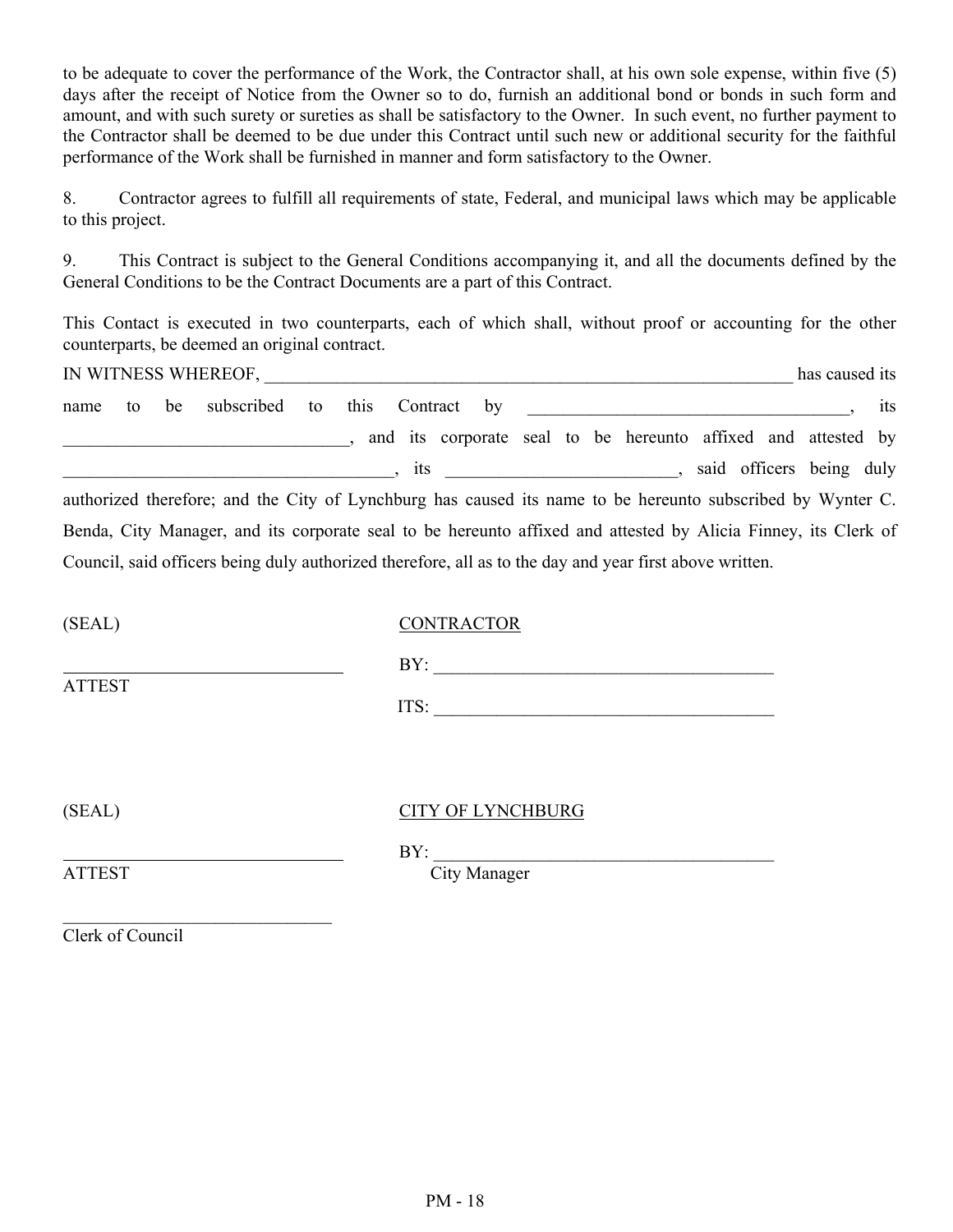#### **CITY OF LYNCHBURG, VIRGINIA STANDARD PERFORMANCE BOND**

# KNOW ALL MEN BY THESE PRESENTS: That **EXECUTE:** the Contractor ("Principal"), whose principal place of business is located at  $\qquad \qquad$  and ("Surety"), are held and firmly bound unto the City of Lynchburg, Virginia, the Owner ("Obligee"), in the amount of

Dollars (\$ ) for

the payment whereof Principal and Surety bind themselves, their heirs, executors, administrators, successors and assigns, jointly and severally, firmly by these presents.

## WHEREAS,

Principal has, entered into a Construction Agreement with Obligee for certain work on a construction project known "2022-062 Municipal Paving Contract (Spring 2022)"**,** which contract (the "Contract") is by reference expressly made a part hereof;

NOW, THEREFORE, THE CONDITION OF THIS OBLIGATION is such that, if the Principal shall promptly and faithfully perform said Contract in strict conformity with the plans, specifications and conditions of the Contract and its Contract Documents, then this obligation shall be null and void; otherwise it shall remain in full force and effect.

Provided, that any alterations which may be made in the terms of the Contract, or in the Work to be done under it, or the giving by the Obligee of any extension of time for the performance of the Contract, or any other alterations, extensions or forbearance on the part of either or both of the Obligee or the Principal to the other shall not in any way release the Principal and the Surety, or either of them, their heirs, executors, administrators, successors or assigns, from their liability hereunder, notice to the Surety of any such alterations, extensions, or forbearance being hereby waived.

No action shall be brought on this bond unless brought within one year after: (a) completion of the Contract and all Work thereunder, including expiration of all warranties and guarantees, or (b) discovery of the defect or breach of warranty or guarantee if the action be for such.

The Surety represents to the Principal and to the Obligee that it is legally authorized to do business in the Commonwealth of Virginia.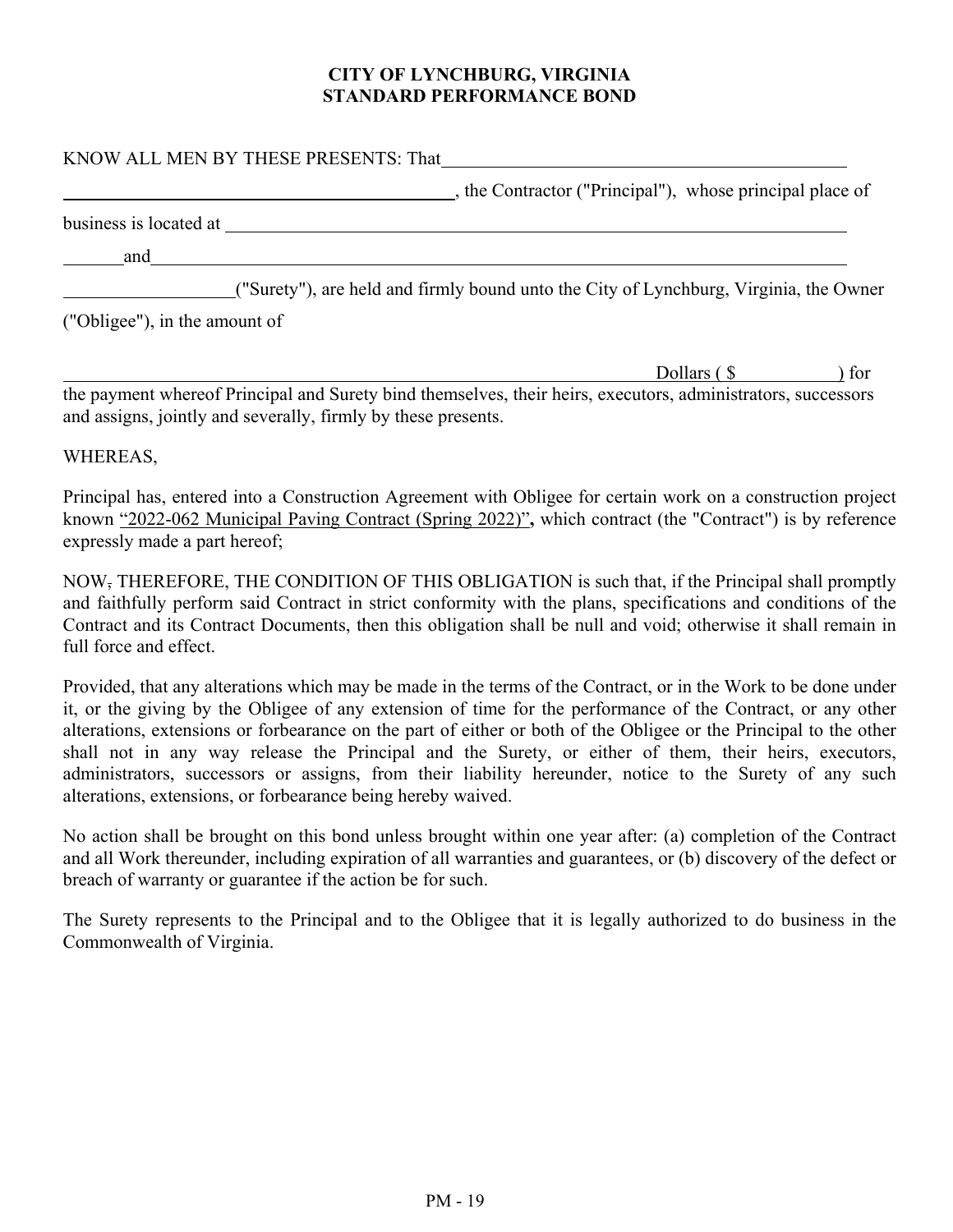| Signed and sealed this day of 3022.                                   |                                                                                                                                                                                             |
|-----------------------------------------------------------------------|---------------------------------------------------------------------------------------------------------------------------------------------------------------------------------------------|
|                                                                       |                                                                                                                                                                                             |
|                                                                       | (SEAL)<br>Contractor/Principal                                                                                                                                                              |
|                                                                       | <u>By:</u>                                                                                                                                                                                  |
|                                                                       | Title: Title:                                                                                                                                                                               |
|                                                                       | SEAL                                                                                                                                                                                        |
|                                                                       | Surety                                                                                                                                                                                      |
|                                                                       | By: Attorney -in-Fact                                                                                                                                                                       |
|                                                                       |                                                                                                                                                                                             |
|                                                                       | I, ______________________, the duly appointed Attorney-in-Fact for ___________________, do hereby certify                                                                                   |
|                                                                       | that my Power of Attorney related thereto has not been revoked, and where applicable, may be found of                                                                                       |
|                                                                       |                                                                                                                                                                                             |
| Deed Book ________ at Page ________ or under Instrument No. ________. |                                                                                                                                                                                             |
|                                                                       |                                                                                                                                                                                             |
|                                                                       |                                                                                                                                                                                             |
|                                                                       | Attorney-in-Fact                                                                                                                                                                            |
| AFFIDAVIT AND ACKNOWLEDGEMENT OF ATTORNEY-IN-FACT                     |                                                                                                                                                                                             |
| COMMONWEALTH OF VIRGINIA                                              |                                                                                                                                                                                             |
|                                                                       |                                                                                                                                                                                             |
| CITY/COUNTY OF to wit:                                                |                                                                                                                                                                                             |
|                                                                       |                                                                                                                                                                                             |
|                                                                       | I, the undersigned notary public, do certify that personally appeared before me in the jurisdiction aforesaid and made oath that he is the attorney-in-fact of head the streety, that he is |
|                                                                       | duly authorized to execute on its behalf the aforesaid Bond(s) as its act and deed.                                                                                                         |
|                                                                       | <u>2022.</u>                                                                                                                                                                                |
|                                                                       | (SEAL)                                                                                                                                                                                      |
|                                                                       | Notary Public                                                                                                                                                                               |
| My Commission expires:                                                |                                                                                                                                                                                             |
| <b>APPROVED:</b>                                                      |                                                                                                                                                                                             |
|                                                                       |                                                                                                                                                                                             |
| City Attorney/Designee                                                | Date                                                                                                                                                                                        |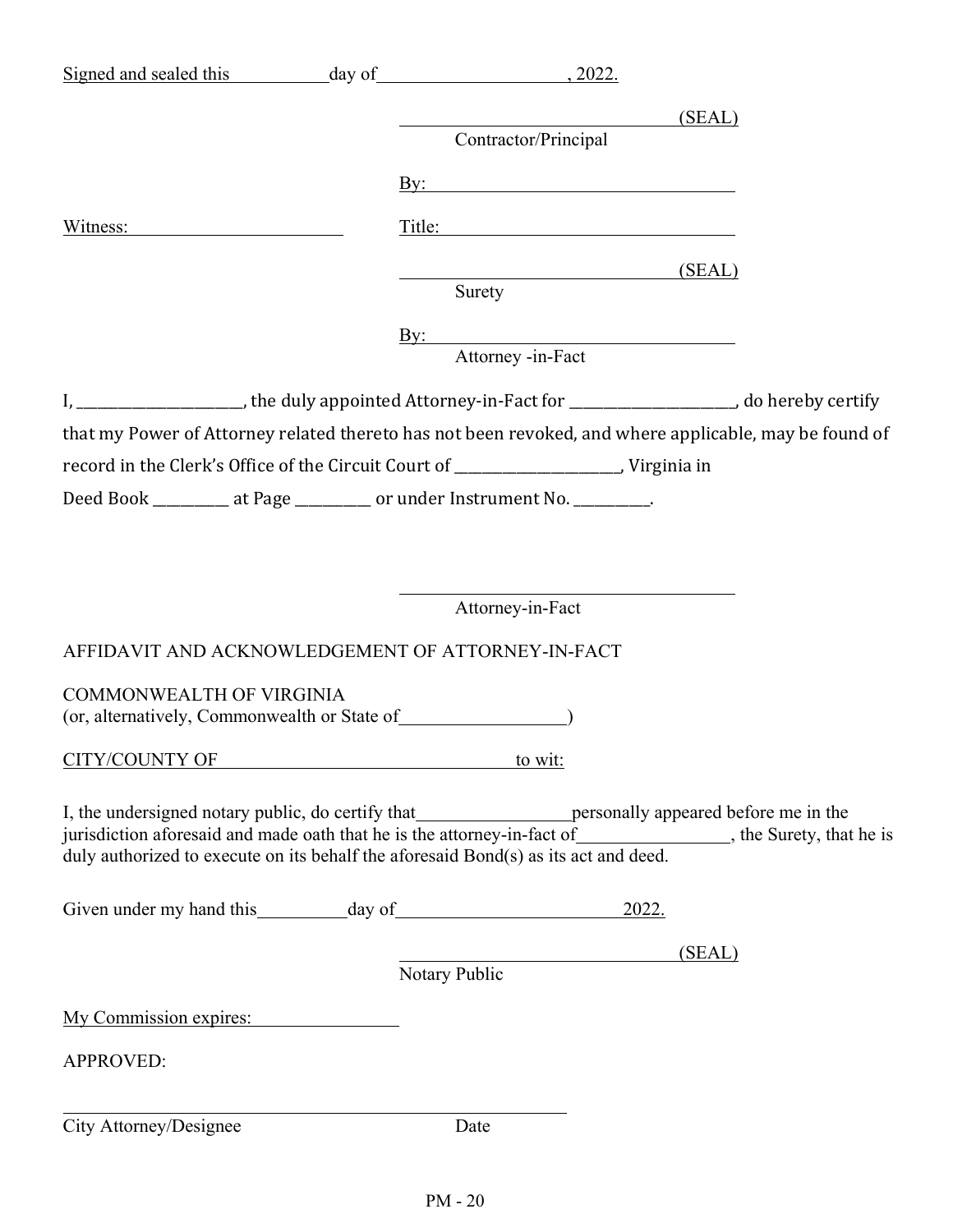#### **CITY OF LYNCHBURG STANDARD LABOR AND MATERIAL PAYMENT BOND**

| KNOW ALL MEN BY THESE PRESENTS: That                                                                         |
|--------------------------------------------------------------------------------------------------------------|
| , the Contractor ("Principal") whose principal place of business is located at                               |
| and                                                                                                          |
| ("Surety")<br>are                                                                                            |
| held and firmly bound unto the City of Lynchburg, Virginia, the Owner ("Obligee") in the amount of           |
| Dollars $(\$<br>the<br>for                                                                                   |
| payment whereof Principal and Surety bind themselves, their heirs, executors, administrators, successors and |
| assigns, jointly and severally, firmly by these presents.                                                    |
| WHEREAS,                                                                                                     |
| Principal has by written agreement dated<br>entered into a Construction Agreement with                       |
| Obligee for "2022-062 Municipal Paving Contract (Spring 2022)" which contract (the "Contract") is by         |

reference expressly made a part hereof;

NOW THEREFORE, THE CONDITION OF THIS OBLIGATION is such that, if the Principal shall promptly make payment to all claimants as hereinafter defined, for labor performed and material furnished in the prosecution of the Work provided for in the Contract and its Contract Documents, then this obligation shall be void,; otherwise it shall remain in full force and effect, subject, however, to the following conditions.

The Principal and Surety, jointly and severally, hereby agree with Obligee as follows:

- 1. A claimant is defined as one having a direct contract with the Principal or with a subcontractor of the Principal for labor, material, or both for use in the performance of the Contract. A "subcontractor" of the Principal, for the purposes of this bond only, includes not only those subcontractors having a direct contractual relationship with the Principal but also any other contractor who undertakes to participate in the Work which the Principal is to perform under the aforesaid Contract, whether there are one or more intervening subcontractors contractually positioned between it and the Principal (for example, a subcontractor). "Labor" and "material" shall include, but not be limited to, public utility services and reasonable rentals of equipment, but only for periods when the equipment rented is actually used at the Work site.
- 2. Subject to the provisions of paragraph 3, any claimant who has performed labor or furnished material in accordance with the Contract Documents in the prosecution of the Work provided in the Contract, who has not been paid in full therefore before the expiration of ninety (90) days after the day on which such claimant performed the last of such labor or furnished the last of such materials for which he claims payment, may bring an action on this bond to recover any amount due him for such labor or material, and may prosecute such action to final judgment and have execution on the judgment. The Obligee need not be a party to such action and shall not be liable for the payment of any costs, fees or expenses of any such suit.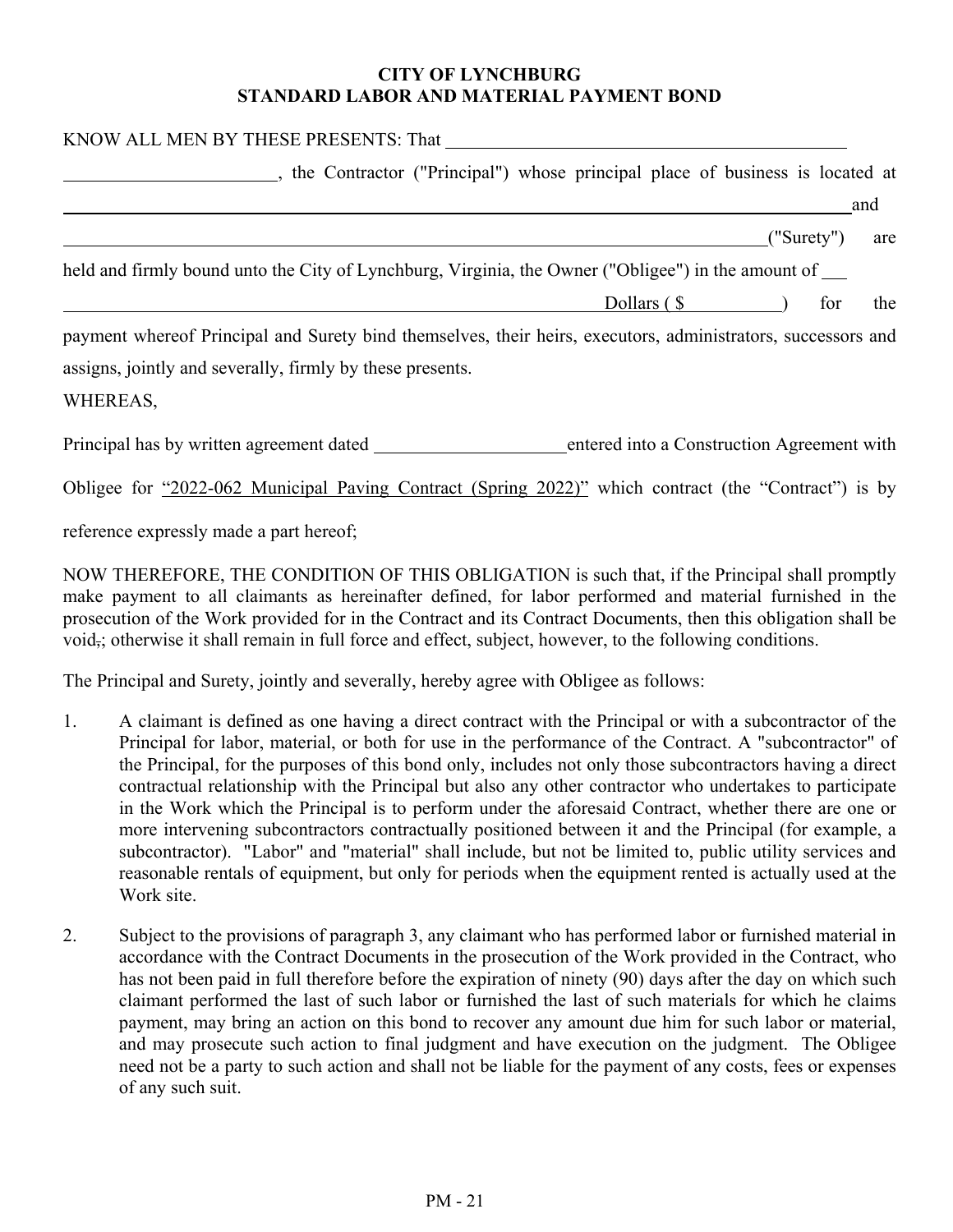- 3. Any claimant who has a direct contractual relationship with any subcontractor of the Principal from whom the Principal has not required a subcontractor payment bond, but who has no contractual relationship, express or implied, with the Principal, may bring an action on this bond only if he has given written notice to the Principal within one hundred eighty (180) days from the day on which the claimant performed the last of the labor or furnished the last of the materials for which he claims payment, stating with substantial accuracy the amount claimed and the name of the person for whom the Work was performed or to whom the material was furnished. Notice to the Principal shall be served by registered or certified mail, postage prepaid, in an envelope addressed to the Principal at any place where his office is regularly maintained for the transaction of business. Claims for sums withheld as retainages with respect to labor performed or materials furnished shall not be subject to the time limitations stated in this paragraph 3.
- 4. No suit or action shall be commenced hereunder by any claimant.
	- a. Unless brought within one year after the day on which the person bringing such action last performed labor or last furnished or supplied materials, it being understood, however, that if any limitation embodied in this bond is prohibited by any law controlling the construction hereof, the limitation embodied within this bond shall be deemed to be amended so as to be equal to the minimum period of limitation permitted by such law.
	- b. Other than in a Virginia court of competent jurisdiction, with venue as provided by statute, or in the United States District Court for the district in which the project, or any part thereof is situated.
- 5. The amount of this bond shall be reduced by and to the extent of any payment or payments made in good faith hereunder.
- 6. This bond is intended to comply with the requirements and to afford all the benefits of a payment bond consistent with the requirements of Virginia Code § 2-2-4337 and § 2-2-4341. To the extent that those sections as they are in effect as of the date of issuance of this bond confer any requirements on Principal or Surety, or confer any additional benefits on any claimant (as the term "claimant" is used within either the meaning of those sections or this bond), those requirements and benefits shall be deemed to be incorporated into and be part of this bond.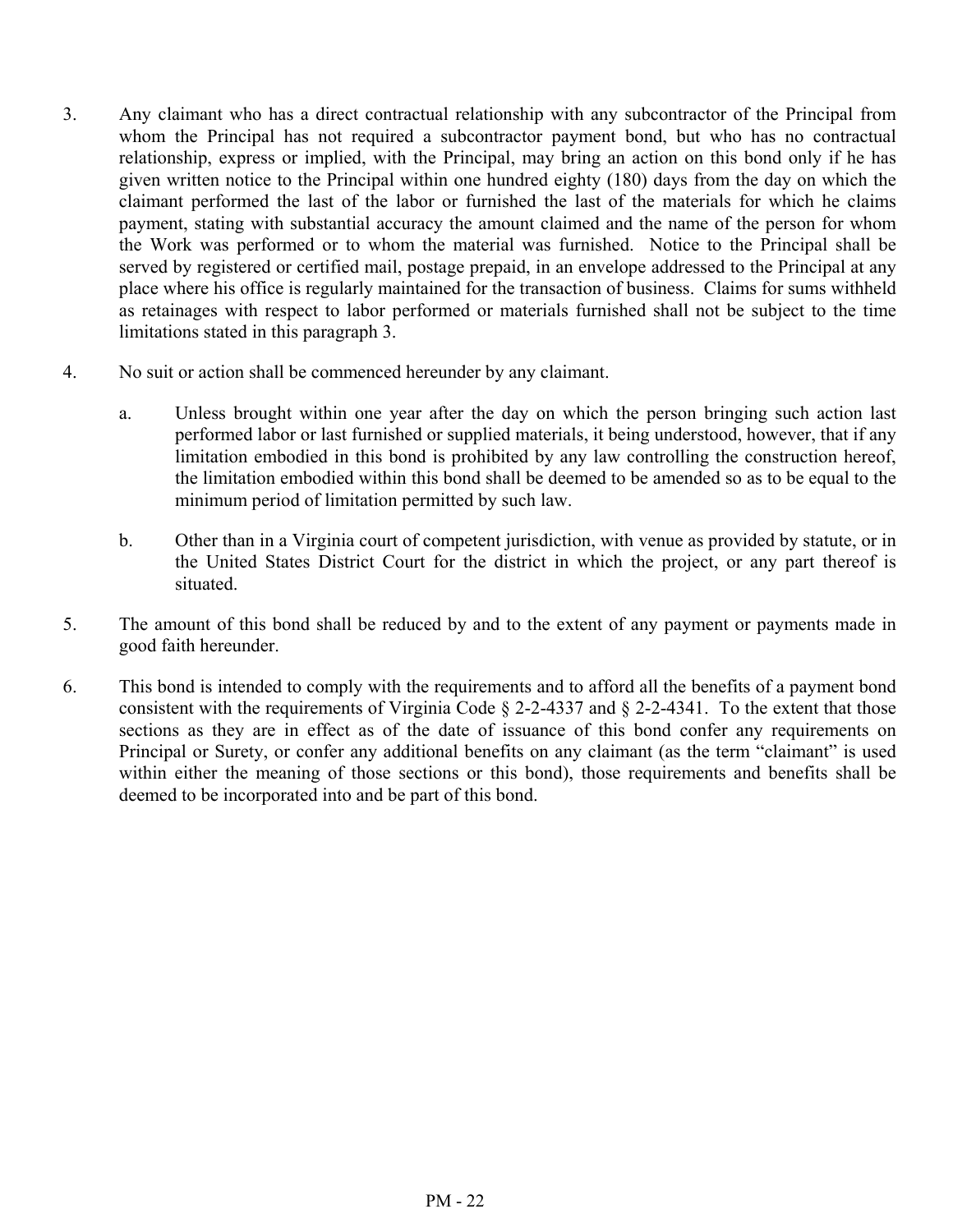|                                                    | (SEAL)                                                                                                         |
|----------------------------------------------------|----------------------------------------------------------------------------------------------------------------|
|                                                    | Contractor/ Principal                                                                                          |
|                                                    | $\overline{\text{By:}}$                                                                                        |
| Witness: View March 1997                           | Title:                                                                                                         |
|                                                    | (SEAL)                                                                                                         |
|                                                    | Surety                                                                                                         |
|                                                    | By: Attorney-in-Fact                                                                                           |
|                                                    |                                                                                                                |
|                                                    | Typed Name:                                                                                                    |
|                                                    | I, ________________________, the duly appointed Attorney-in-Fact for ______________________, do hereby certify |
|                                                    | that my Power of Attorney related thereto has not been revoked, and where applicable, may be found of          |
|                                                    |                                                                                                                |
| at Page ________ or under Instrument No. ________. |                                                                                                                |
|                                                    | Attorney-in-Fact                                                                                               |
|                                                    | AFFIDAVIT AND ACKNOWLEDGEMENT OF ATTORNEY-IN-FACT                                                              |
|                                                    | COMMONWEALTH OF VIRGINIA (or, alternatively, Commonwealth or State of __________)                              |
|                                                    |                                                                                                                |
|                                                    | CITY / COUNTY OF                                                                                               |
|                                                    |                                                                                                                |
| the jurisdiction aforesaid<br>in<br>me             | oath that<br>he is the<br>and made<br>attorney-in-fact of                                                      |
|                                                    | the Surety, that he is duly authorized to execute on its behalf the                                            |
|                                                    | foregoing bond pursuant to the Power of Attorney noted above, and on behalf of said Surety, acknowledged       |
| the aforesaid bond(s) as its act and deed.         |                                                                                                                |
|                                                    |                                                                                                                |
|                                                    | (SEAL)                                                                                                         |
|                                                    | Notary Public                                                                                                  |
| My Commission expires:                             |                                                                                                                |
|                                                    |                                                                                                                |
| <b>APPROVED:</b>                                   |                                                                                                                |
| City Attorney/Designee                             | Date                                                                                                           |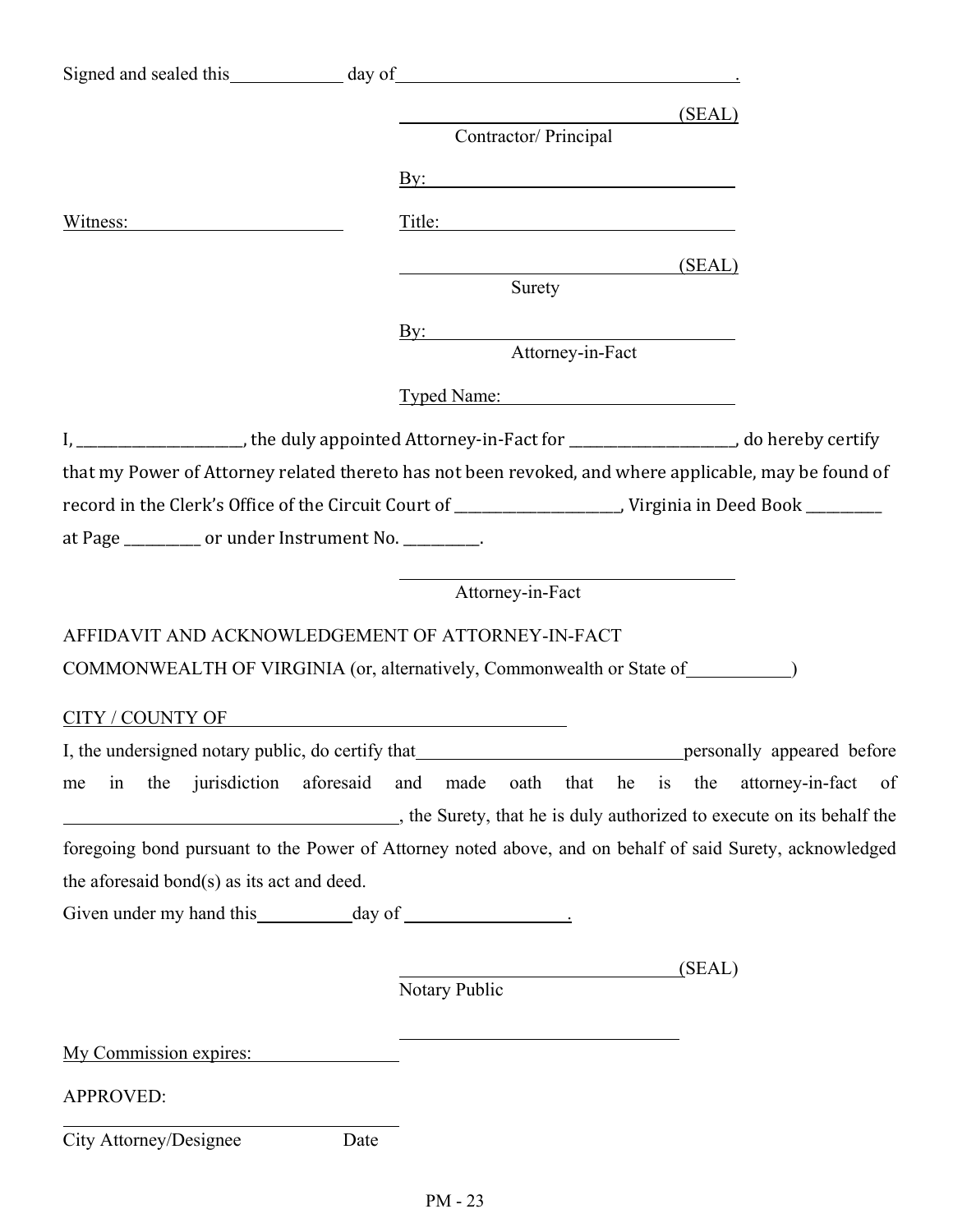#### **ESCROW AGREEMENT**

THIS AGREEMENT ("Agreement"), made and entered into this \_\_\_\_ day of \_\_\_\_\_\_\_\_\_\_\_\_, 2022 by,

between and among the City of Lynchburg ("City"),  $($ "Contractor"), and

(Name of Bank)

l

(Address of Bank)

a trust company, bank, or savings and loan institution with its principal office located in the Commonwealth of Virginia (hereinafter referred to as "Bank" or "Escrow Agent"), and \_\_\_\_\_\_\_\_\_\_\_\_\_\_\_\_\_\_\_\_\_\_\_\_\_\_\_\_\_\_\_\_\_\_\_\_\_\_\_\_\_\_\_\_\_\_\_\_\_\_\_\_\_\_\_\_\_\_\_\_\_\_\_\_\_\_\_("Surety") provides:

I.

The City and the Contractor have entered into the Construction Agreement ("Contract") with respect to City Project No. T0262 and Name: "2022-062 Municipal Paving Contract (Spring 2022") ("the Contract"). This Agreement is pursuant to, but in no way amends or modifies, the Contract. Payments made hereunder or the release of funds from escrow shall not be deemed approval or acceptance by the City of performance by the Contractor or Surety.

II.

In order to assure full and satisfactory performance by the Contractor of its obligations under the Contract, the City may, pursuant to the Contract Documents, retain certain amounts otherwise due the Contractor. The Contractor has, with the approval of the City, elected to have these retained amounts held in escrow by the Bank. This Agreement sets forth the terms of the escrow. The Bank shall not be deemed a party to, bound by, or required to inquire into the terms of, the Contract or any other instrument or agreement between the City and the Contractor.

#### III.

The City may from time to time pursuant to this Agreement pay to the Bank amounts retained by the City under the Contract. Except as to amounts actually withdrawn from escrow by the City, the Contractor shall look solely to the Bank for payment of funds retained under the Contract and paid by the City to the Bank.

The risk of loss by diminution of the principal of any funds invested under the terms of this Agreement shall be solely upon the Contractor.

Funds and securities held by the Bank pursuant to this Agreement shall not be subject to levy, garnishment, attachment, lien, or other process whatsoever. Contractor agrees not to assign, pledge, discount, sell or otherwise transfer or dispose of his interest in the escrow account or any part thereof, except to the Surety.

IV.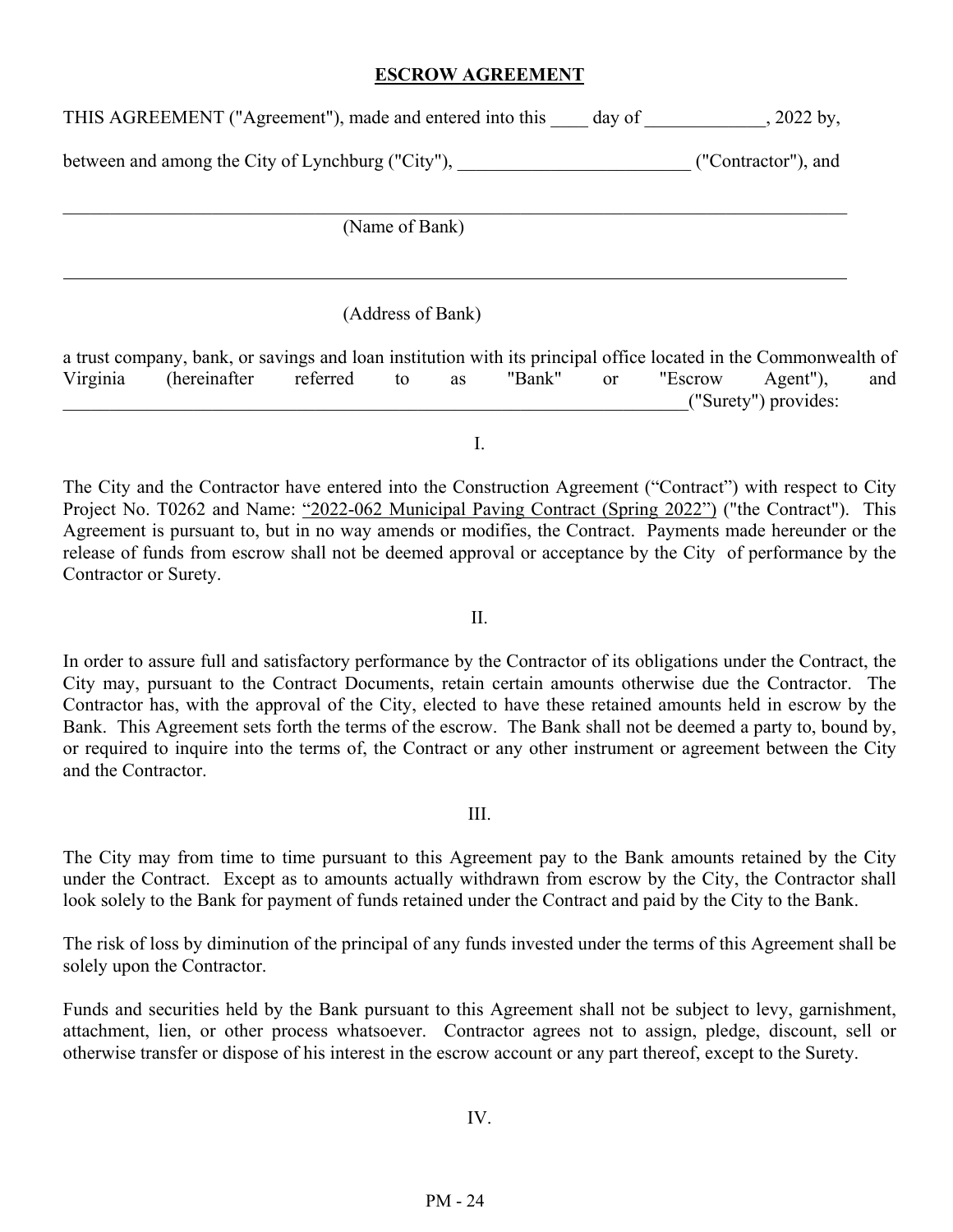Upon receipt of checks or warrants drawn by the City's Director of Finance and made payable to it as escrow agent, the Bank shall promptly notify the Contractor, negotiate the same and deposit or invest and reinvest the proceeds in "Approved Securities" within the meaning of this Agreement in accordance with the written instruction of the Contractor. In no event shall the Bank invest the escrowed funds in any security that is not an "Approved Security."

V.

The following securities, and none other, are Approved Securities for all purposes of this Agreement:

- (1) United States Treasury Bonds, United States Treasury Notes, United States Treasury Certificates of Indebtedness or United States Treasury Bills,
- (2) Bonds, notes and other evidences of indebtedness unconditionally guaranteed as to the payment of principal and interest by the United States,
- (3) Bonds or notes of the City,
- (4) Bonds of any political subdivision of the City, if such bonds carried, at the time of purchase by the Bank or deposit by the Contractor, a Standard and Poor's or Moody's Investors Service rating of at least "A", and
- (5) Certificates of deposit issued by commercial Banks located within the Commonwealth, including, but not limited to, those insured by the Bank and its affiliates,
- (6) Any bonds, notes, or other evidences of indebtedness listed in Section (1) through (3) may be purchased pursuant to a repurchase agreement with a Bank, within or without the City ,having a combined capital, surplus and undivided profit of not less than \$25,000,000 provided the obligation of the Bank to repurchase is within the time limitations established for investments as set forth herein. The repurchase agreement shall be considered a purchase of such securities even if title, and/or possession of such securities is not transferred to the Escrow Agent, so long as the repurchase obligation of the Bank is collaterized by the securities themselves, and the securities have on the date of the repurchase agreement a fair market value equal to at least 100 percent of the amount of the repurchase obligation of the Bank, and the securities are held by a third party, and segregated from other securities owned by the Bank.

No security is an Approved Security hereunder if it matures more than five years after the date of its purchase by the Bank or deposit by the Contractor.

#### VI.

The Contractor may from time to time withdraw the whole or any portion of the escrowed funds by depositing with the Bank Approved Securities in an amount equal to, or in excess of, the amount so withdrawn. Any securities so deposited or withdrawn shall be valued at such time of deposit or withdrawal at the lower of par or market value, the latter as determined by the Bank. Any securities so deposited shall thereupon become a part of the escrowed fund.

Upon receipt of a direction signed by the City's Director of Public Works or the City Engineer, the Director of Finance or the City Accountant shall authorize the Bank to pay the principal of the fund, or any specified amount thereof, to the account of the City of Lynchburg. Such payment shall be made in cash as soon as is practicable after receipt of the direction.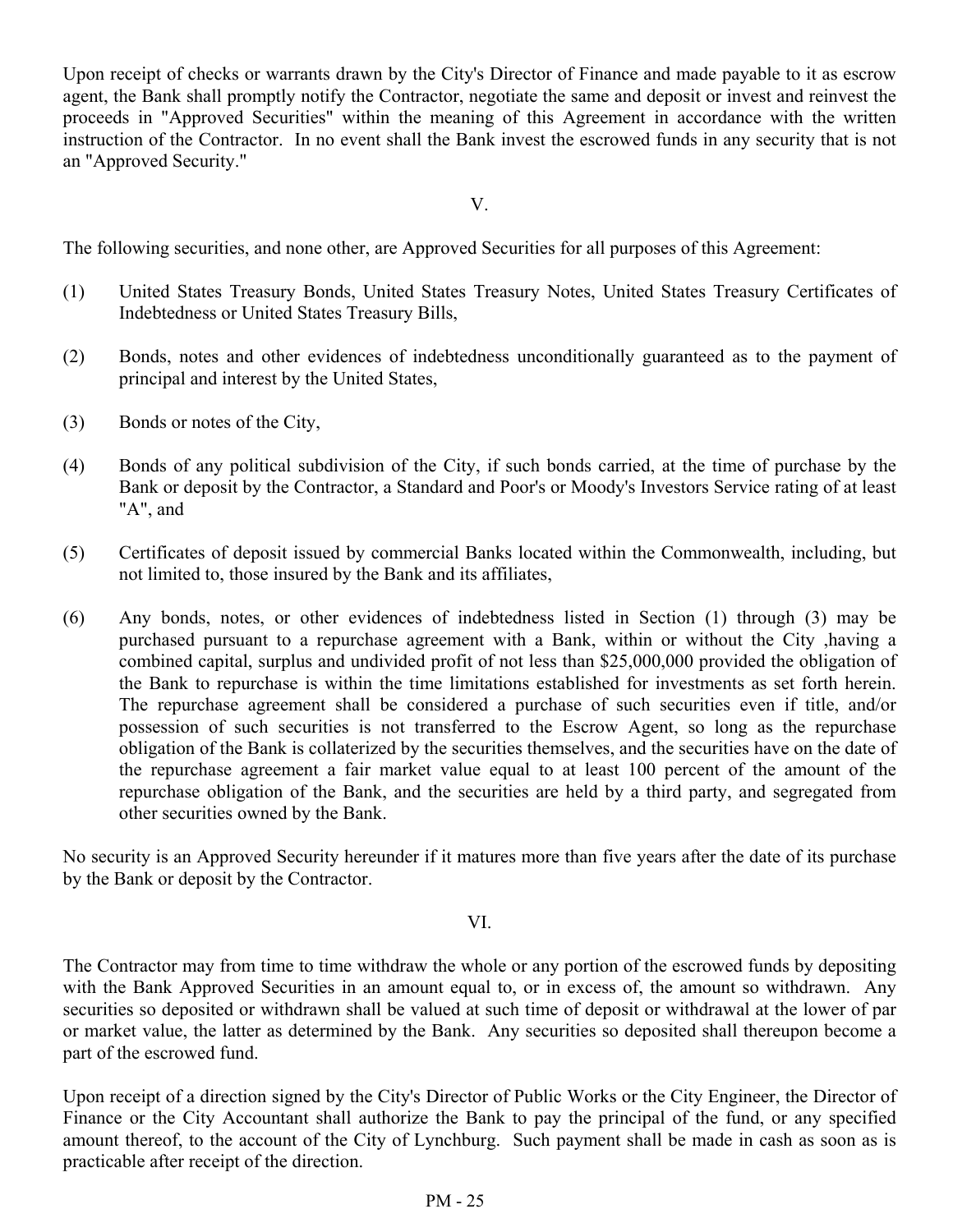Upon receipt of a direction signed by the City's Director of Public Works or the City Engineer, the Director of Finance or the City Accountant shall authorize the Bank to pay and deliver the principal of the fund, or any specified amount thereof, to the Contractor, in cash or in kind, as may be specified by the Contractor. Such payment and delivery shall be made as soon as is practicable after receipt of the direction.

VII.

For its services, hereunder the Bank shall be entitled to a reasonable fee in accordance with its published schedule of fees or as may be agreed upon by the Bank and the Contractor. Such fee and any other costs of administration of this Agreement shall be paid from the income earned upon the escrowed fund, and, if such income is not sufficient to pay the same, by the Contractor.

#### VIII.

The net income earned and received upon the principal of the escrowed fund shall first be paid or applied to pay the Bank's fee and any other costs of administration and such income shall be deemed a part of the principal of the fund. After all of the Bank's fees and other costs of administration have been paid from such income, the net income earned thereafter may then be paid over to Contractor in installments.

#### IX.

The Surety undertakes no obligation hereby but joins in this Agreement for the sole purpose of acknowledging that its obligations as surety for the Contractor's performance of the Contract are not affected hereby.

WITNESS the following signatures, all as of the day and year first above written.

CITY OF LYNCHBURG CONTRACTOR:

| BY:          | BY:                                                    |
|--------------|--------------------------------------------------------|
| City Manager | Officer, Partner, or Owner<br>(Seal)<br><b>SURETY:</b> |
|              | $\underline{By:}$                                      |
|              | Its: President (Seal)                                  |
|              | ATTEST:                                                |
|              | Secretary                                              |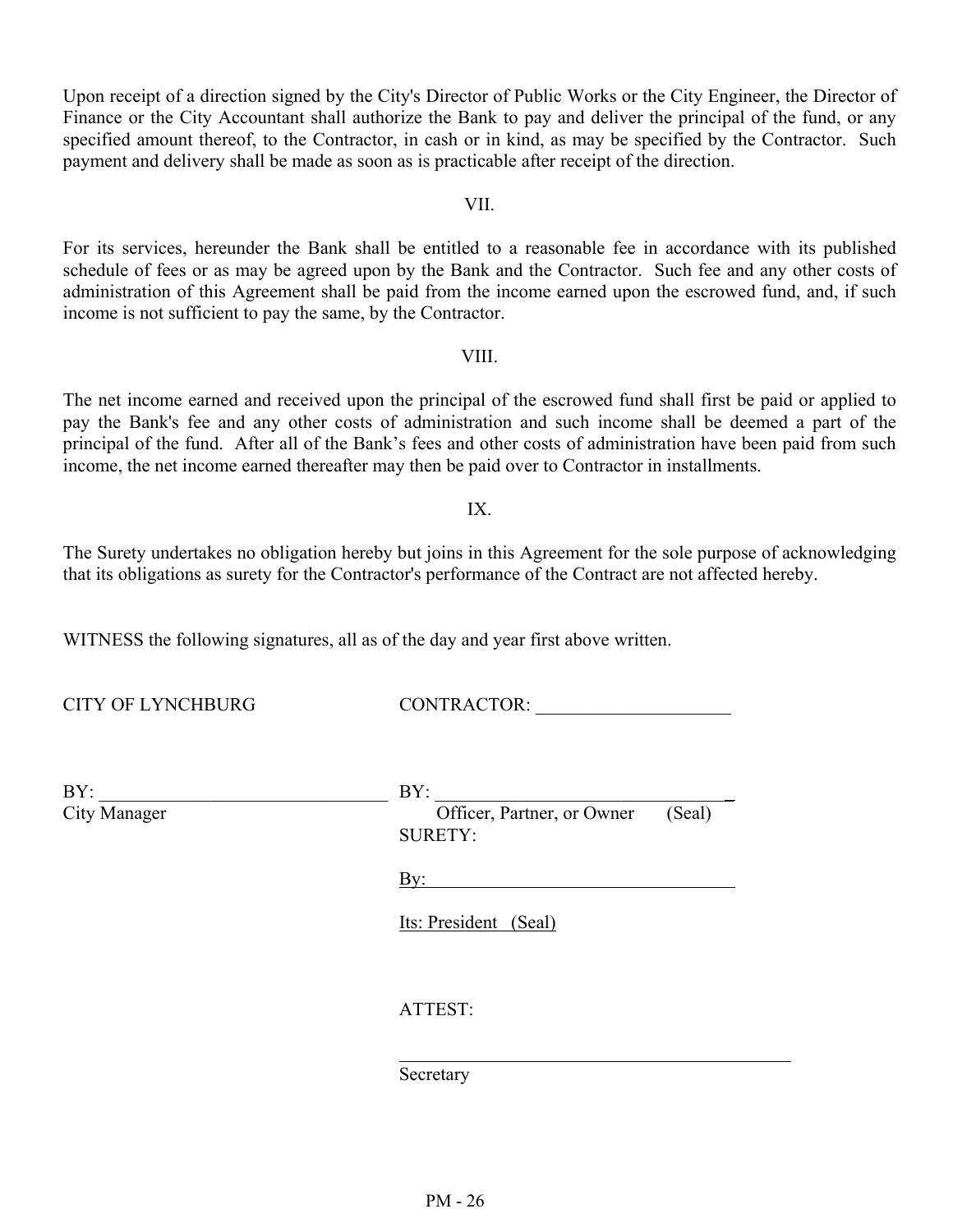Attorney-in-Fact

# AFFIDAVIT AND ACKNOWLEDGEMENT OF ATTORNEY-IN-FACT

| <b>COMMONWEALTH OF VIRGINIA</b>                                                                          |                         |
|----------------------------------------------------------------------------------------------------------|-------------------------|
|                                                                                                          |                         |
| CITY / COUNTY OF                                                                                         |                         |
|                                                                                                          |                         |
|                                                                                                          |                         |
| in the jurisdiction aforesaid and made oath that he is<br>me                                             | the attorney-in-fact of |
| the Surety, that he is duly authorized to execute on its behalf the                                      |                         |
| foregoing bond pursuant to the Power of Attorney noted above, and on behalf of said Surety, acknowledged |                         |
| the aforesaid bond(s) as its act and deed.                                                               |                         |
|                                                                                                          |                         |
|                                                                                                          |                         |
| (SEAL)                                                                                                   |                         |
| Notary Public                                                                                            |                         |
|                                                                                                          |                         |
| My Commission expires:                                                                                   |                         |
| <b>APPROVED:</b>                                                                                         |                         |
|                                                                                                          |                         |

City Attorney/Designee Date

l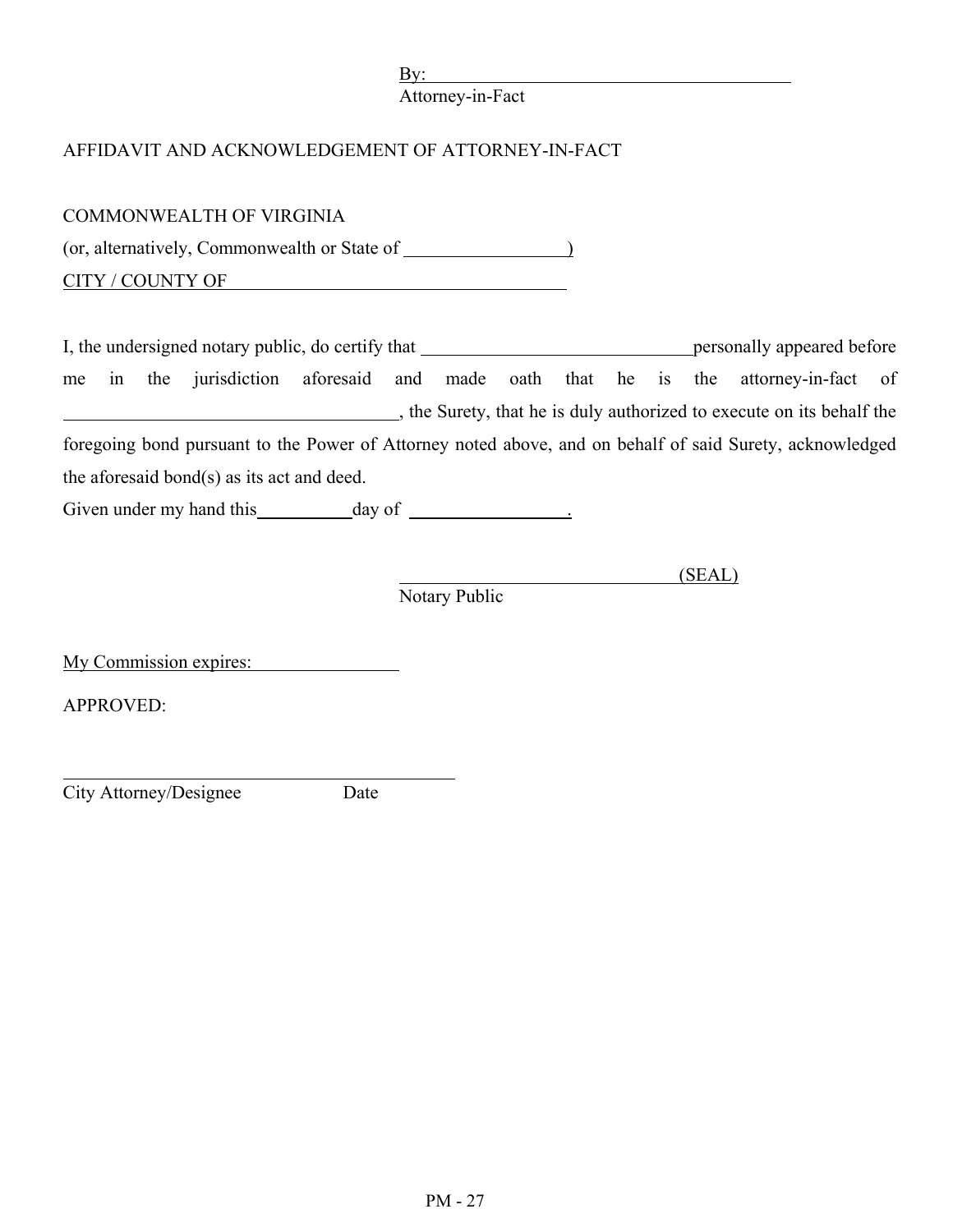#### **INSTRUCTIONS TO BIDDERS**

#### **DESCRIPTION OF WORK**

The Work included under this Contract shall consist of all labor, materials, equipment, and the performance of all work necessary to complete the project known as "2022-062 Municipal Paving Contract (Spring 2022)," as described in the Contract Documents.

This Work shall be performed in accordance with the Contract Documents.

The work included under a subsequent agreement shall consist of projects for the reconstruction of existing roadways, street widening, shoulder repair, and other paving-related activities. The effective period will start on **June 15, 2022** and end **Septembe**r **30, 2022**. This work shall be performed in accordance with the Manual of Specifications and Standard Details, 2022 for the City of Lynchburg and the Project Manual for the City of Lynchburg, and applicable sections of the VDOT Road and Bridge Specifications, latest edition. However, the City reserves the right to award contracts for any work component, if in the opinion of the City's designated representative; to be in the best interest of the City. The Contractor shall provide City with a bi-weekly work schedule and adhere to that schedule, weather permitting.

This Work shall be performed in accordance with the Contract Documents.

- 1. General: Subject to Owner's right to waive informalities, to be valid for consideration, bids must be completed and submitted in accordance with these instructions to bidders. All individual bid unit price items must be filled in, regardless of the quantity shown.
- 2. Plans and Specifications: The Contract Documents for the "2022-062 Municipal Paving Contract (Spring 2022) may be viewed and downloaded from the City's website: http://www.lynchburgva.gov/current-solicitations. The Manual of Specifications and Standard Details, for the City of Lynchburg may be viewed and downloaded from the City's website: http://www.lynchburgva.gov/manual-specifications.

Bidding documents will be provided as indicated in the Advertisement for Bids.

- 3. Qualification of Bidders: Each bidder must be prepared to submit within five calendar days of the Owner's request written evidence of his qualifications for the project, including, without limitation, financial data, previous experience, resources, personnel and evidence of authority to conduct business in the jurisdiction where the project is located.
- 4. Examination of Bid Documents and Site:
	- 4.1 Before submitting bids, each bidder must examine bid documents, including, without limitation, all the Contract Documents, thoroughly; familiarize himself with Federal, state and local laws, ordinances, rules, codes, and regulations affecting the Work; and correlate his observations with requirements of the bid documents.
	- 4.2 Bidders are requested and expected to visit the site of the project to alert themselves to local and special conditions which may be encountered during construction of the project such as: labor and transportation, handling and storage of materials, the availability of materials, and site access. Failure to make such investigations shall not relieve the successful bidder from performing and completing the Work in accordance with the Contract Documents.
		- a. An optional pre-bid conference will be held at the time and place stated in the Advertisement for Bids.
- 5. Clarification:
	- 5.1 No oral clarification of the bid documents will be made to any bidder. To be given consideration, requests for clarification must be received in time to allow preparation of a written response at least seven (7) days prior to date fixed for opening of bids. Clarifications will be issued in the form of written addenda to the bid documents and posted to the Procurement Website within five (5) days of the bid opening. Only clarifications by formal written addenda will be binding.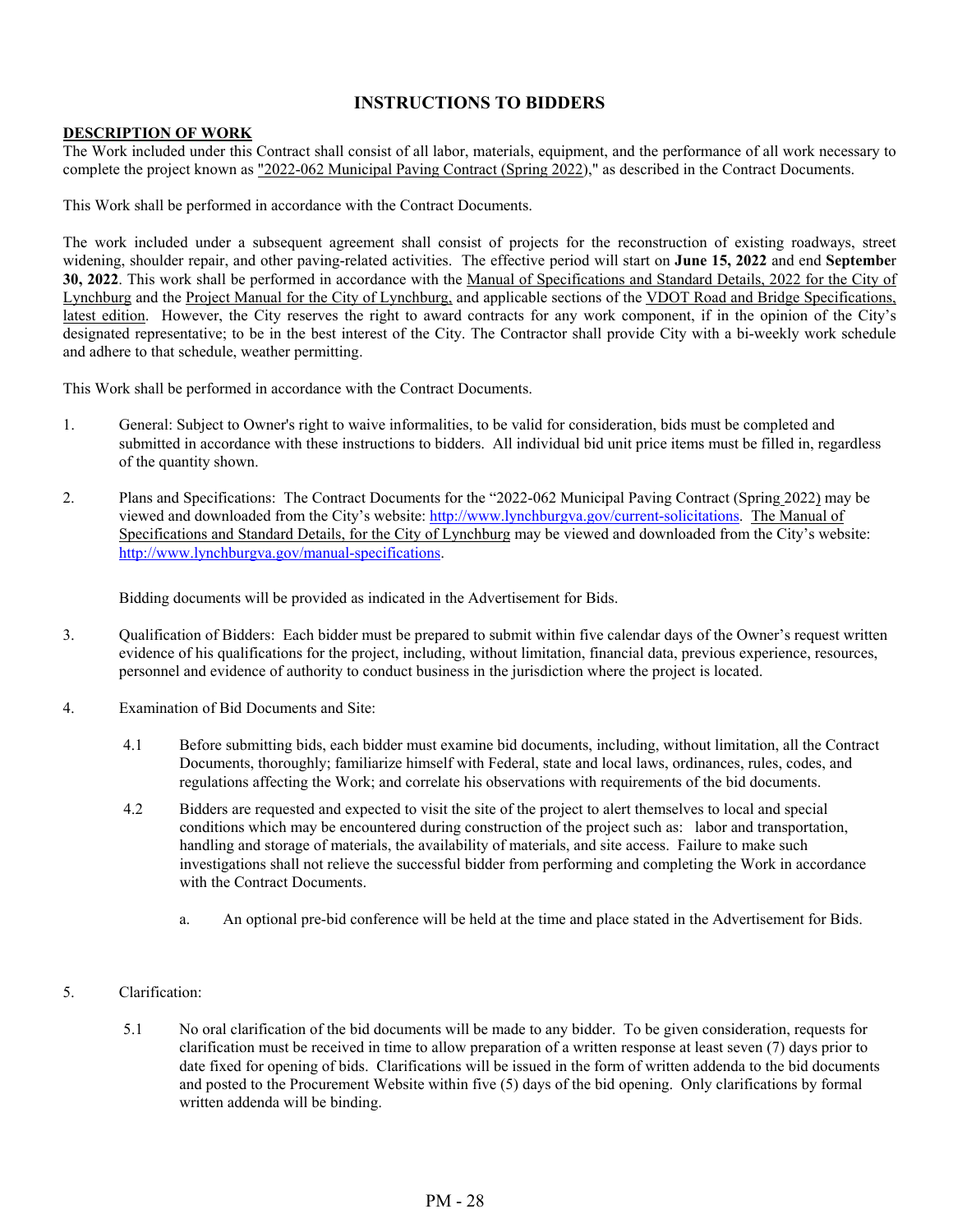All communications in regard to clarifications and any other matters related to this project shall be addressed to: Florence Randolph, Procurement Division, 900 Church Street, Lynchburg, VA 24504, email: florence.randolph@lynchburgva.gov.

#### 6. Substitutions:

- 6.1 Substitutions of material or equipment or both may be offered by the Contractor with his bid, provided that, if approved:
	- a. No major changes in the construction or design intent of the project would be required. Changes required to accommodate substituted items shall be made by the Contractor at no additional cost or time delay.
	- b. Features of quality, capacity, construction, performance, appearance, size, arrangement, and general utility, including economy of operation of substitutes offered, either parallel or exceed those of specified products.
	- c. The provisions of the General Conditions are met, and the provisions of the General Conditions any other guarantees, if required by the specification sections, shall apply in full force and effect to the performance of such substitute products, approved for incorporation into the Work.
- 6.2 Technical data covering the proposed substitution shall be furnished with the bid when possible, and not later than 10 days after bid submission.
- 7. Bid Submission:
	- 7.1 Submit bids using forms furnished in the Project Manual and fill in all blank spaces on the form. Repeat notation "Contractor's Current Virginia License No.\_\_\_\_\_\_\_\_\_\_" on outside of inner envelope containing bid and bid security, and place this envelope within another envelope addressed to:

 City of Lynchburg Attn: Florence Randolph, Procurement Division 900 Church Street Third Floor, City Hall Lynchburg, VA 24504

Bidders shall include the following with their bid submission:

- Bid Form
- Statement of Experience
- Statement of Available Resources
- Equal Opportunity Report Statement
- Corporate Status Form
- Questions to Offeror Form
- Bid Bond or Cashier's Check Equivalent
- 7.2 Both the inner and outer envelopes shall have noted thereon:
	- a. "Sealed Bid Enclosed for **"2022- 062 Municipal Paving Contract (Spring 2022) ";**
	- b. Project Number **TO262**;
	- c. The bidder's name and address;
	- d. Repeat notation "Current Registered Virginia Contractor No. " on the outside envelope.
- 7.3 Each bid must be accompanied by a cashier's check payable to the City drawn on a bank satisfactory to the City, or a Bid Bond, in the amount of five percent (5%) of the amount of the total base bid, with the City as obligee, as assurance that the successful bidder will enter into the Contract within ten (10) days after Notice of Award.

 If the successful bidder defaults by failure to enter into the Contract and to provide required performance and payment bonds, the certified check or Bid Bond accompanying the successful bid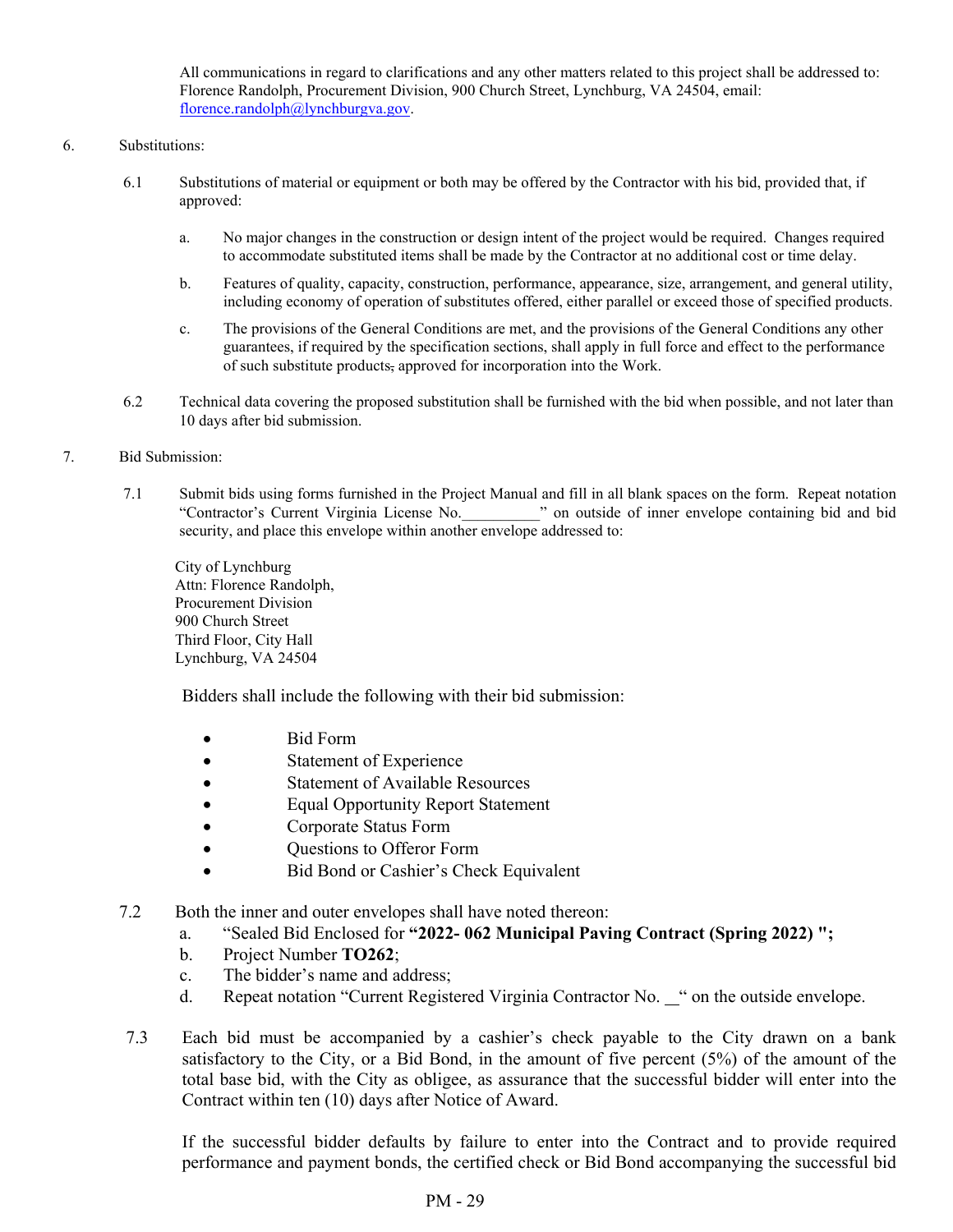shall be collected by the City, not as a penalty but as liquidated damages for delays and such additional expenses as may be incurred by the City for reasons of such default.

- 7.4 Contractors will indicate a lump sum bid for on the bid form. The lump sum bid shall contain all necessary costs required for completion of the Work. Any changes, erasures, modifications, or deletions in the bid form, or alternate proposals not specified in the bid proposal may make the proposal irregular and subject to rejection.
- 7.5 Receipt deadline for bids will be as stated in the Advertisement for Bids. All bids will be received in the Procurement Division Office, Third Floor, City Hall. It is the responsibility of the bidder to ensure bids are received and time stamped by the deadline for bids. Late bids will not be accepted.
- 7.6 Any bidder may withdraw or modify its bid, by a writing containing the original signature of the bidder, which writing must be received by the City prior to the date and time set for submission of bids. Withdrawal or modification must be in writing and be delivered by one of the following means: (i) hand delivery by the bidder itself, a courier, or other delivery service; (ii) by mail (no consideration shall be given to any postmark); or (iii)by marking(s) on the exterior of the bid submission envelope, but only if the marking is dated and includes the original signature of the bidder.

Written modifications of bids should not reveal the bid price contained in the previously submitted sealed bid, but should simply provide the desired addition, subtraction or modification, so that the final price or terms of the bid will not be known to the City until the sealed bids are opened. Modifications shall be on the interior envelope and sealed prior to submittal.

- 7.7 Bids will be opened publicly in accordance with the Advertisement for Bids.
- 7.8 Withdrawal of bid after bid opening: To withdraw a bid after bid opening, a bidder must satisfy the substantive requirements of Va. Code §2.2-4330. In addition, the following procedures shall apply:
	- a. The bidder shall give notice in writing of his claim of right to withdraw his bid within two business days after the conclusion of the bid opening procedure and shall submit original work papers with such notice.
	- b. The mistake may be proved only from the original work papers, documents and materials used in preparation of the bid and delivered as required herein.
- 8. Bonds and Damages:
	- 8.1 Bonds shall be with a surety company acceptable to the Owner. that is legally authorized to do business in Virginia and in a form acceptable to Owner.
	- 8.2 A performance bond and a labor and material payment bond will be required in the amount of 100 percent of the bid.
	- 8.3 Liquidated damages shall be as indicated in the Contract Documents.
- 9. Award of Contract:
	- 9.1 The award of the Contract will be the responsible bidder submitting the lowest responsive base bid.

Selection of the apparently successful bidder's responsibility will include a serious evaluation of whether the bidder has conscientiously attempted to meet Minority and Disadvantaged Business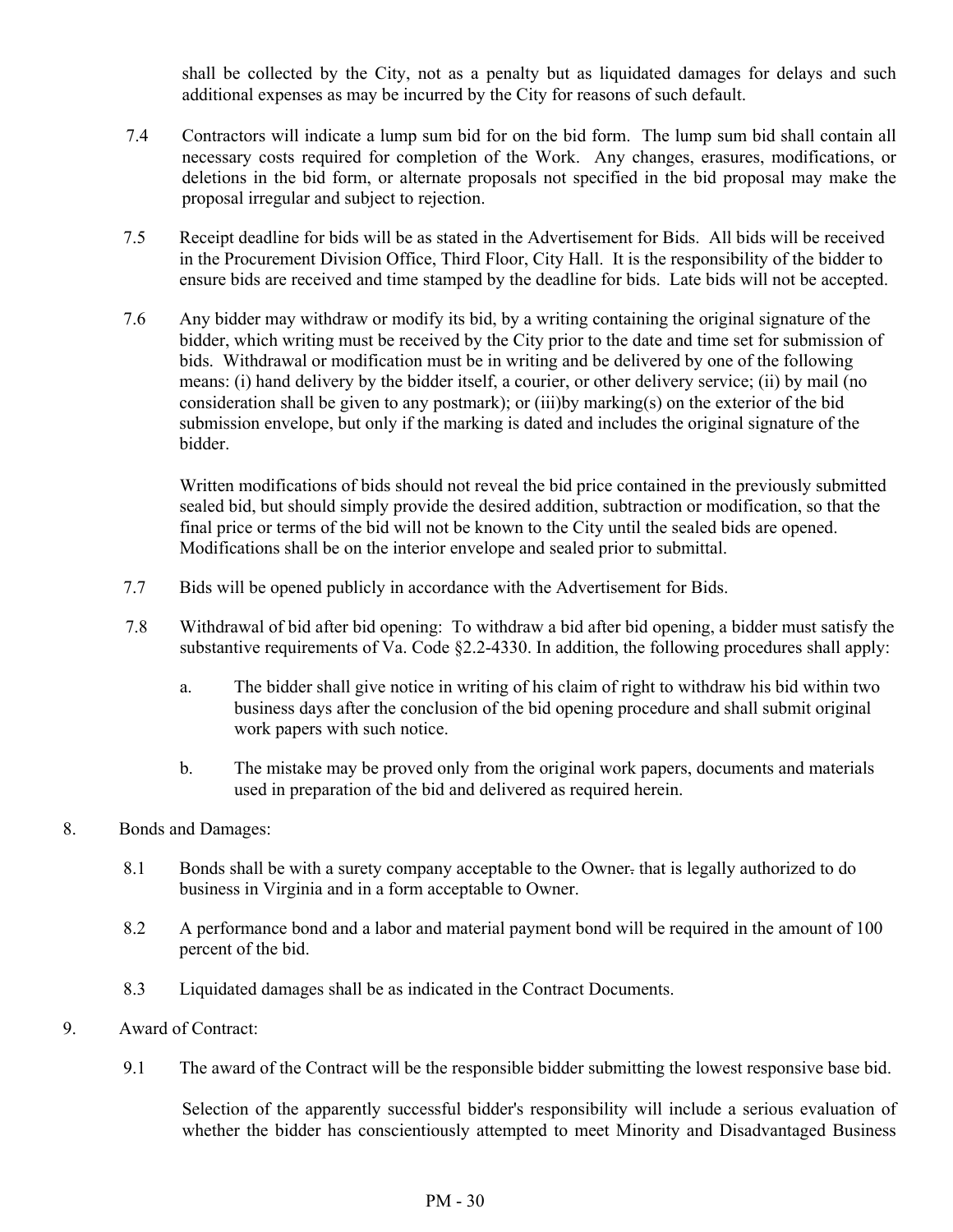Enterprise goals. A requirement of the Contract bidder will be that a genuine concerted effort will be utilized to meet the Contract goal.

- 9.2 Before the Contract is awarded, the bidder submitting the lowest responsive bid must satisfy the City that it has the requisite organization, capital, equipment, ability, resources, personnel, management, business integrity, and at least five years of experience in the type municipal work for which it has submitted a bid. Each bidder shall, with his bid, submit a list of at least five projects of similar size and dollar value completed within the last five years, giving location, dollar value, year completed, and the name(s) of the owner(s) and architect/engineers(s). The bidder shall verify to the City that it has the sufficient and qualified personnel to provide for the Contact Work. Failure by the lowest responsive bidder to sufficiently satisfy the City of its ability to meet any of the above requirements may serve as grounds for rejection of the bid.
- 9.3 The Owner reserves the right to cancel the Advertisement for Bids, reject any and all bids, waive any and all informalities, and disregard all conforming, nonconforming, conditional bids or counterproposals.
- 9.4 Unless canceled or rejected, a responsive bid from the lowest responsible bidder shall be accepted as submitted, except that if the responsive bid from the lowest responsible bidder exceeds available funds, pursuant to Section 18.1-9 of the Lynchburg Public Procurement Code, the Owner may negotiate with the apparent low bidder to obtain a contract price within available funds.
	- a. Procedures for Negotiations: If the Owner wishes to negotiate with the apparent low bidder to obtain a contract price within available funds, negotiations shall be conducted in accordance with the following procedures:
		- 1. If the using agency wishes to conduct negotiations pursuant to this section, it shall provide the procurement administrator with a written determination that the bid from lowest responsive, responsible bidder exceeds available funds. This determination shall be confirmed in writing by the director of finance or his designee. The using agency shall also provide the procurement administrator with suggested measures to bring the proposed purchase within budget through negotiations with the lowest responsive, responsible bidder, including reductions in scope, changes in quality, value engineering, changes in terms and conditions, or changes in schedule.
		- 2. The procurement administrator shall advise the lowest responsive, responsible bidder, in writing, that the proposed purchase exceeds available funds. He shall further invite proposed measures, such as a reduction in scope, change in quality, value engineering, changes in terms or conditions, or changes in schedule for the proposed purchase, and invite the lowest responsive, responsible bidder to amend its bid based upon the proposed measures to bring the purchase within available funds.
		- 3. Informal discussions between the City and the lowest responsive, responsible bidder, either in person, by e-mail, by telephone, or by other means, may be used to attempt to obtain a contract within available funds.
		- 4. Following any successful negotiations, the lowest responsive, responsible bidder shall submit a proposed addendum to its bid, which addendum shall include the specific changes in the proposed purchase, the reduction in price, and the new contract value. The addendum shall be reviewed by the purchasing agency, the City Manager, and City Attorney for acceptability.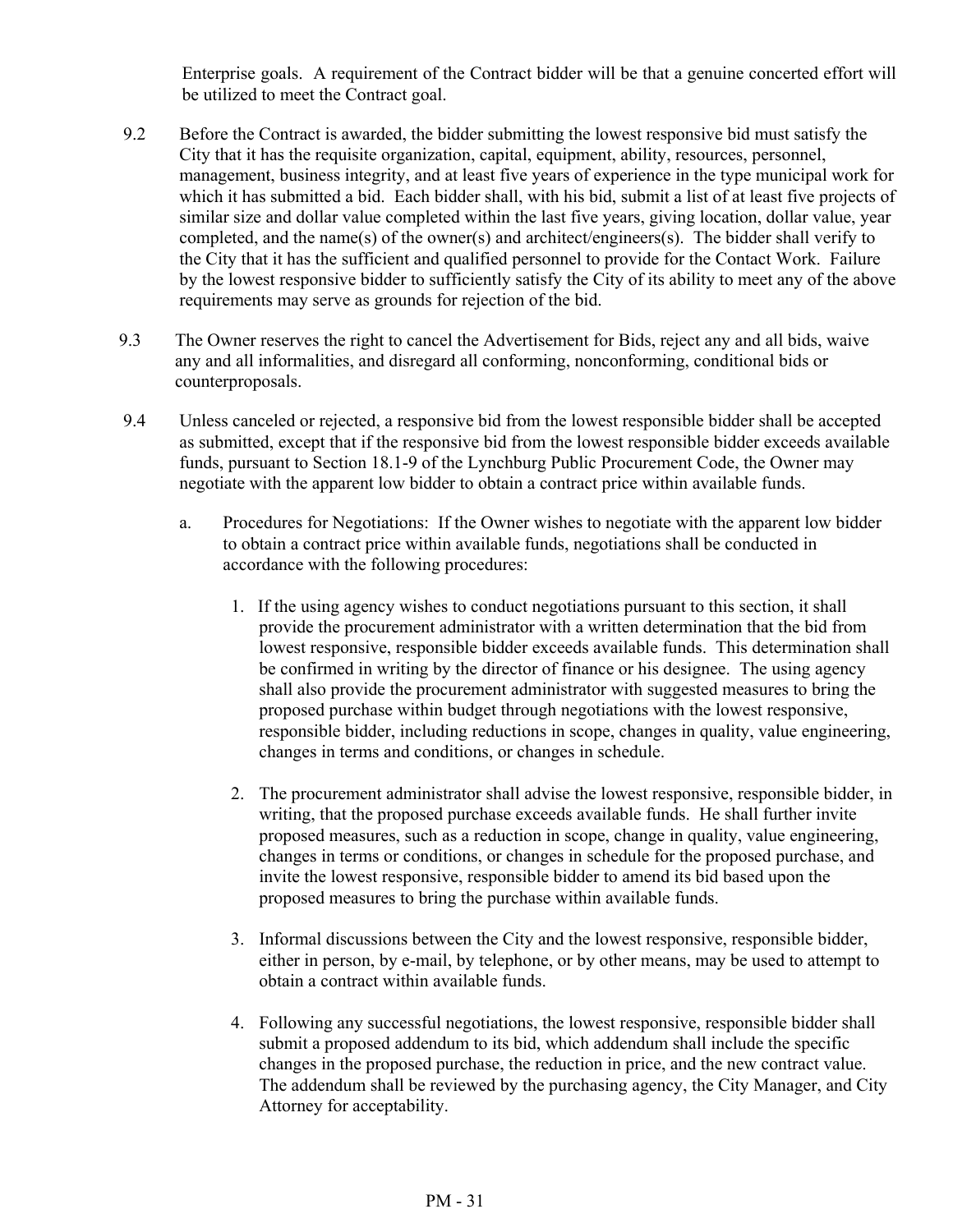- 5. If an addendum is acceptable to the City, the City may award a contract within funds available to the lowest responsive, responsible bidder based upon the amended bid proposal.
- 6. If the City and the lowest responsive, responsible bidder cannot negotiate a contract within available funds, all bids shall be rejected.
- 9.5 Protests of Award or Decisions to Award of Contract
	- a. The following are the exclusive procedures for a bidder or offeror to protest the City's award or decision to award a contract.
		- 1. Any protest to award a contract shall be in writing and shall be delivered so that it is received by the City Manager not later than five (5) business days after announcement of the award or decision to award, whichever comes first. Otherwise any such protest shall be deemed to be waived.
		- 2. Except for a protest of an emergency or sole source procurement, a protest of a City award or decision to award a contract may only be made by a person who submitted a bid or proposal for the procurement at issue and who was reasonably likely to have its bid or proposal accepted but for the City's decision. In the case of an emergency or sole source procurement, a protest may only be made by a person who can show that he was reasonably likely to have submitted a successful bid or proposal if the procurement had been other than emergency or sole source.
		- 3. Protests shall only be granted if (1) the protester has complied fully with Sec. 18.1-6 of the Lynchburg Public Procurement Code and there has been a violation of law, the Lynchburg Public Procurement Code, or mandatory terms of the solicitation that clearly prejudiced the protestor in a material way, or (2) a statute requires voiding of the decision.
		- 4. The City Manager shall issue a written decision on a protest within ten (10) days of its receipt by the City Manager.
		- 5. If the protest is denied, the protestor may only appeal the denial or otherwise contest or challenge the procurement by then filing suit in the Lynchburg Circuit Court, Lynchburg, Virginia, and serving the city with such suit within ten (10) days of such denial. Otherwise, the City Manager's decision shall be final and conclusive, and the protester's right to appeal the denial or to otherwise contest or challenge the procurement shall be deemed to be waived.
		- 6. Strictly following these procedures shall be a mandatory prerequisite for protest of the City's award or decision to award a contract. Failure by a bidder to follow these procedures strictly shall preclude that bidder's protest and be deemed to constitute a waiver of any protest.
	- b. A protest may not be based upon the alleged non-responsibility of a person to whom the City awards or makes a decision to award a contract.
- 10. Bidders are referred to the General Conditions for the meanings of capitalized terms.

End of Instructions to Bidders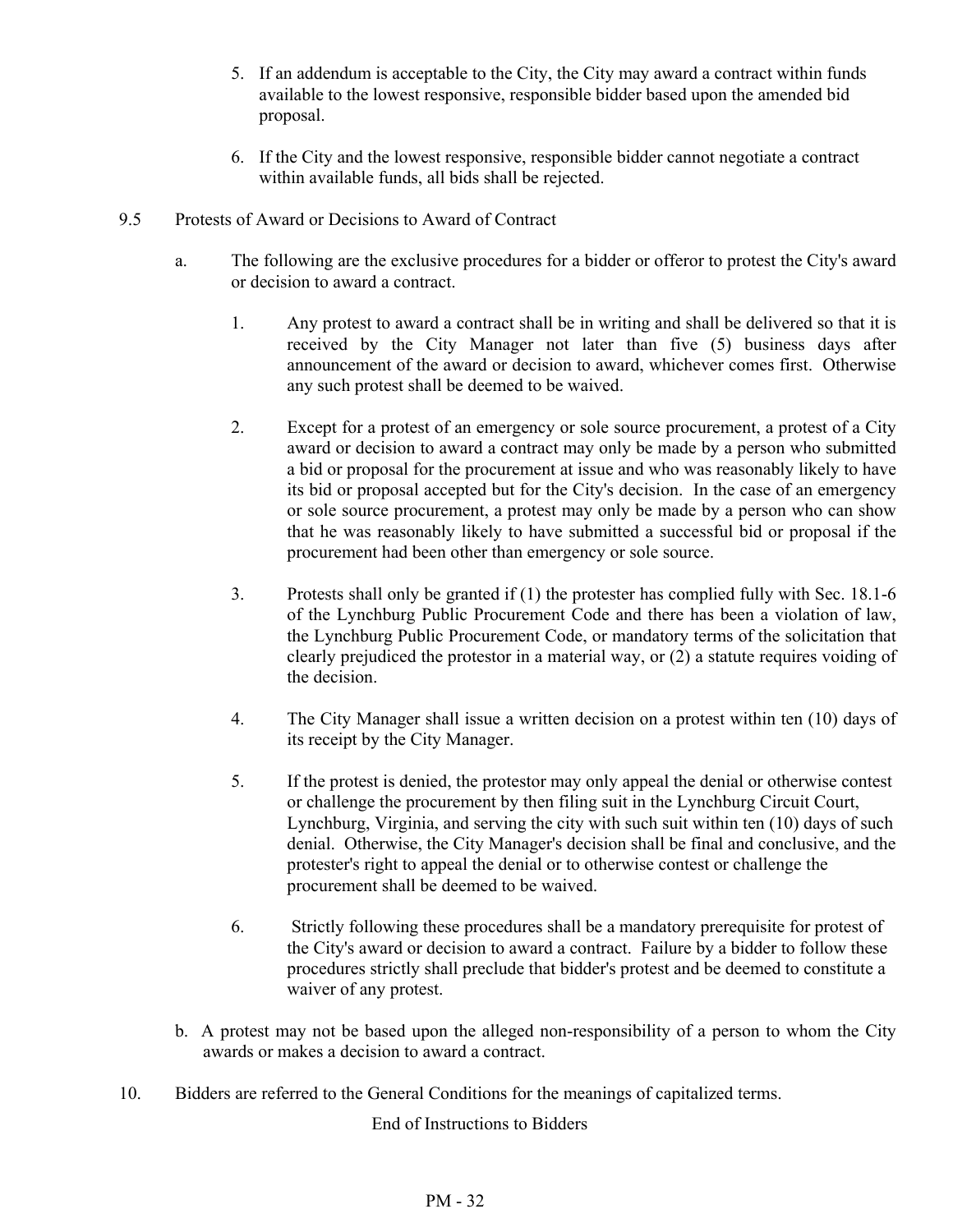## **Painted Pavement Markings**

## **Technical Specifications**

**The purpose of this document is to secure sealed bids for Miscellaneous Road Striping/Re-Striping Unit Price Contract for City of Lynchburg roadways.** 

## **1.0 Scope of Work**

**1.1** The scope of work will include, but not be limited to, all field layout, furnishing all equipment, labor, materials, including maintenance of traffic required to complete an application of pavement markings, either Thermoplastic or Painted, in accordance with accepted latest edition VDOT Road & Bridge Standard Specifications and in substantial conformance with the limits established by City of Lynchburg Public Works. There is no annual guarantee of work volume. The contract will not preclude the City from seeking alternate contracts on a case by case basis for new construction and existing facilities.

The contract resulting from this solicitation shall commence no earlier than **June 15, 2022** and remain in effect until **September 30, 2022**.

Traditionally, the City of Lynchburg has had an average of 38 miles of roadway restriped yearly.

**1.2** The contractor shall supply all material including, but not limited to, raised retro-reflective pavement markers and bituminous adhesive, waterborne paint, fast dry solvent paint, glass spheres, sand (anti-slip), and thermoplastic pavement markings. The contractor shall also be responsible for providing all labor, equipment, fuel, traffic control, and placement of signs. All materials shall be listed on the VDOT Approved Products List and meet their respective requirements.

**1.3** City of Lynchburg will compile a list of roads to be re-striped on an annual basis to provide to the contractor.

## **2.0 Painted Pavement Markings**

**2.1 Equipment:** Use Equipment that will produce continuous uniform dimensions of pavement markings of various widths and meet the following requirements:

**a)** Capable of traveling at a uniform, predetermined rate of speed, both uphill and downhill, in order to produce a uniform application of paint and capable of following straight lines and making normal curves in a true arc.

**b)** Capable of applying glass spheres to the surface of the completed stripe by an automatic sphere dispenser attached to the striping machine such that the glass spheres are dispensed closely behind the installed line. Use a glass sphere dispenser equipment with an automatic cutoff control that is synchronized with the cut-off of the traffic paint and applies the glass spheres in a manner such that the spheres appear uniform on the entire pavement markings surface with, 50 to 60% embedment.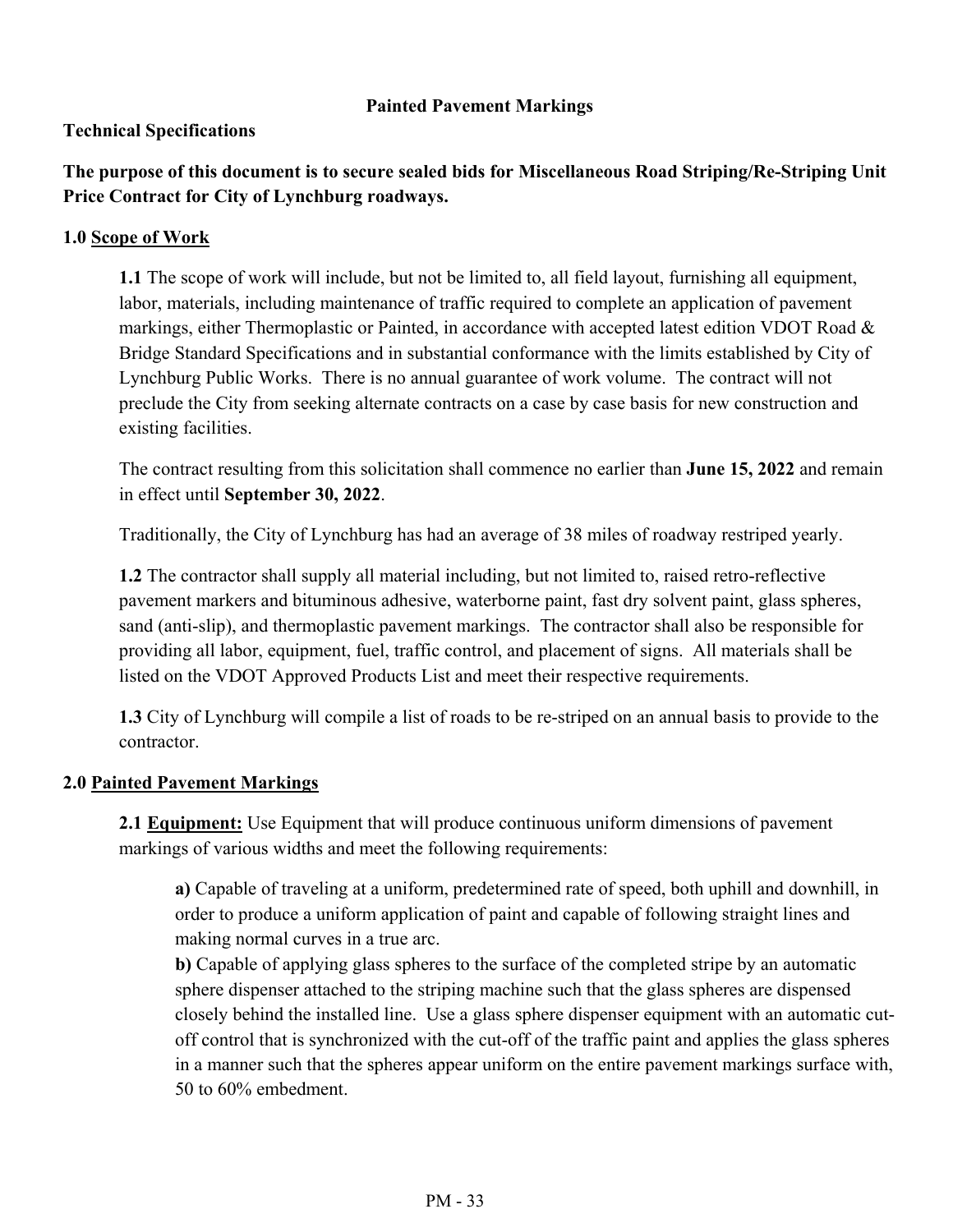**c)** Capable of spraying the paint to the required thickness and width without thinning of the paint. Equip the paint tank with nozzles equipped with cut-off valves, which will apply broken or skip lines automatically.

# **2.2 Application**

**2.2.1 General:** Before applying traffic stripes and markings, remove any material by method approved by the City that would adversely affect the bond of the traffic stripes.

Apply traffic stripes and markings only to dry surfaces, and when the ambient air and surface temperature is a least 40 degrees Fahrenheit and rising. Do not apply traffic stripes and markings when winds are sufficient to cause spray dust.

Apply traffic stripes and markings, having well defined, edges, over existing pavement markings such that not more than 2 inches on either end and not more than 1/2 inch on either side is visible.

Mix the paint thoroughly prior to pouring into the painting machine. Apply paint to the pavement by spray or other means approved by the City.

Upon request, field testing shall be performed in accordance with VDOT Road and Bridge Standards Section 246.02-a. Remove and replace traffic stripes and markings not meeting the requirements of this Section at no additional cost to the City.

**2.2.2 Final Surface:** Painted pavement markings (final surface) will include one application of retroreflective pavement markers applied to the final surface.

 Apply all retro-reflective pavement markers meeting the requirements of Section 246 of the VDOT Standards Specifications for Road and Bridge Construction.

**2.2.3 Thickness:** Apply paint to attain a minimum wet film thickness in accordance with the manufacturer's recommendations.

**2.2.4 Retro-reflectivity:** Apply white and yellow pavement markings that will attain an initial retroreflectance of not less than 300 mcd/lx<sup>\*</sup>m<sup>2</sup> and not less than 250 mcd/lx<sup>\*</sup>m<sup>2</sup>, respectively.

The City reserves the right to test the markings within 3 days of receipt of the Contractor's certification. Failure to afford the City opportunity to test the markings will result in non-payment. The test readings should be representative of the Contractor's striping performance. If the retroreflectivity values measure below values shown above, reapply the striping at no additional cost to the City.

**2.2.5 Color:** Use paint material that meets the requirements of the VDOT Materials Division's Approved Products List No. 20.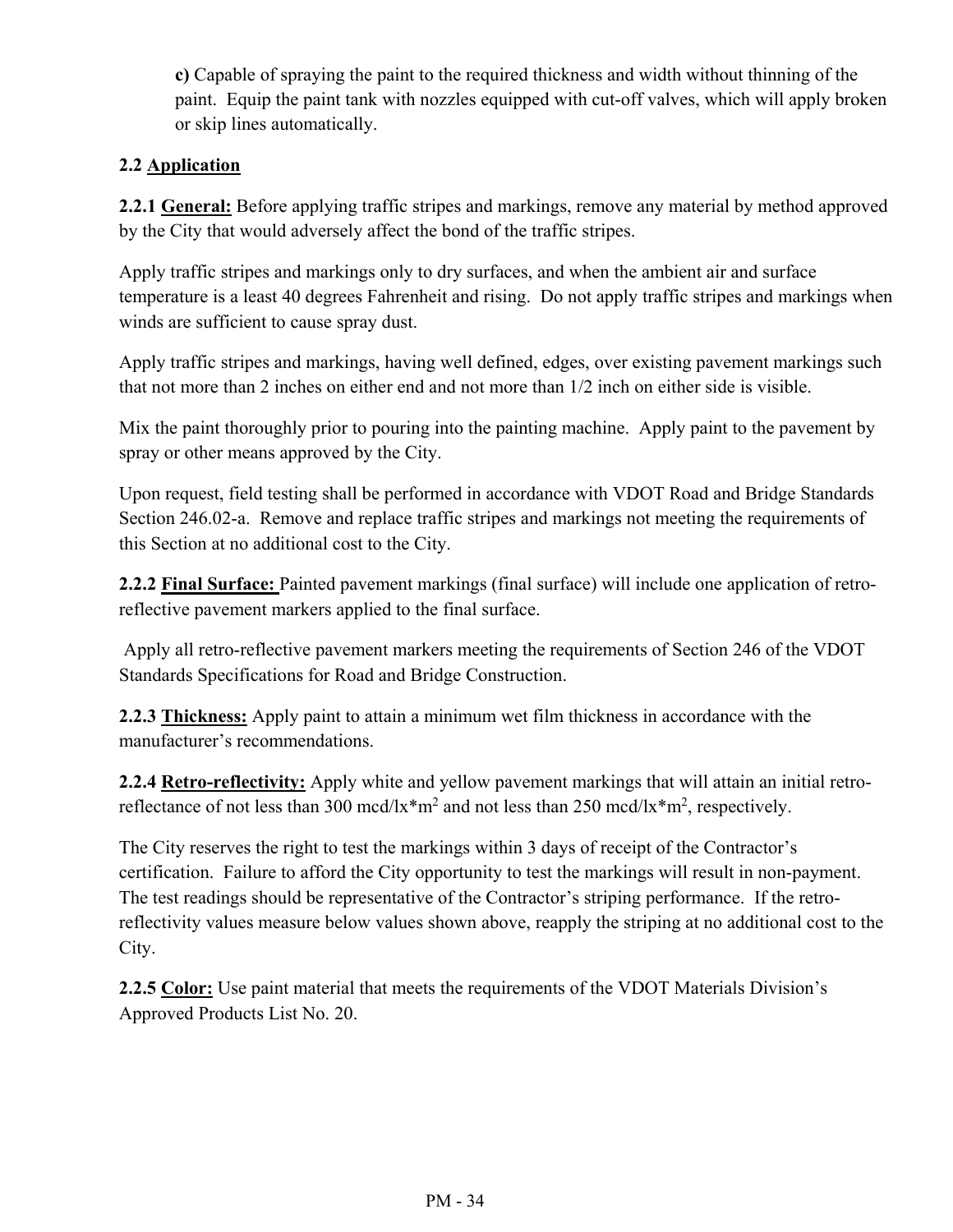**2.2.6 Glass Spheres:** Apply glass spheres on all pavement markings immediately and uniformly following the paint applications. The rate of application shall be based on the manufacturer's recommendation.

**2.2.7 Tolerances in Dimensions and in Alignment:** Establish tack points at appropriate intervals for use in aligning stripes, and set a string-line from such points to achieve accuracy.

## **3.0 Dimensions**

**3.1 Longitudinal Lines:** Apply painted skip line segments with no more than +/- 6 inches variance, so that over-tolerance and under-tolerance lengths between skip line and the gap will approximately balance. Apply longitudinal lines at least 2 inches from construction joints of Portland cement concrete pavement.

**3.2 Transverse Markings, Gore Markings, Arrows, and Messages:** Apply paint in multiple passes when the marking cannot be completed in one pass, with an overall line width allowable tolerance of  $+/- 1/2$  inch.

**3.3 Alignment:** Apply painted stripes that will not deviate more than 1 inch from the string-line on tangents and curves one degree or less. Apply painted stripes that will not deviate more than 2 inches from the string-line on curves greater than one degree. Apply painted edge stripes uniformly, not less than 2 inches or more than 4 inches from the edge of pavement, without noticeable breaks or deviations in alignment or width.

Remove and replace at no additional cost to the City traffic stripes that deviate more than the above stated requirements.

**3.4 Correction Rates:** Make corrections of variations in width at a maximum rate of 10 feet for each .5 inches of correction. Make corrections of variations in alignment at a maximum rate of 25 feet for each 1 inch of correction, return to the string-line.

**3.5 Contractor's Responsibility for Notification:** Notify the City prior to the placement of the materials. Furnish the City with the manufacturer's name and batch numbers of the materials and glass spheres to be used. Ensure that the approved batch numbers appear on the materials and glass spheres packages.

**3.6 Protection of Newly Painted Pavement Markings:** Do not allow traffic onto or permit vehicles to cross newly applied pavement markings until they are sufficiently dry. Remove and replace any portion of the pavement markings damaged by passing traffic or from any other cause, at no additional cost to the City.

**3.7 Corrections for Deficiencies to Applied Painted Pavement Markings:** Reapply a 1.0 mile section centered around any deficiency, at no additional cost to the City.

## **4.0 Submittals**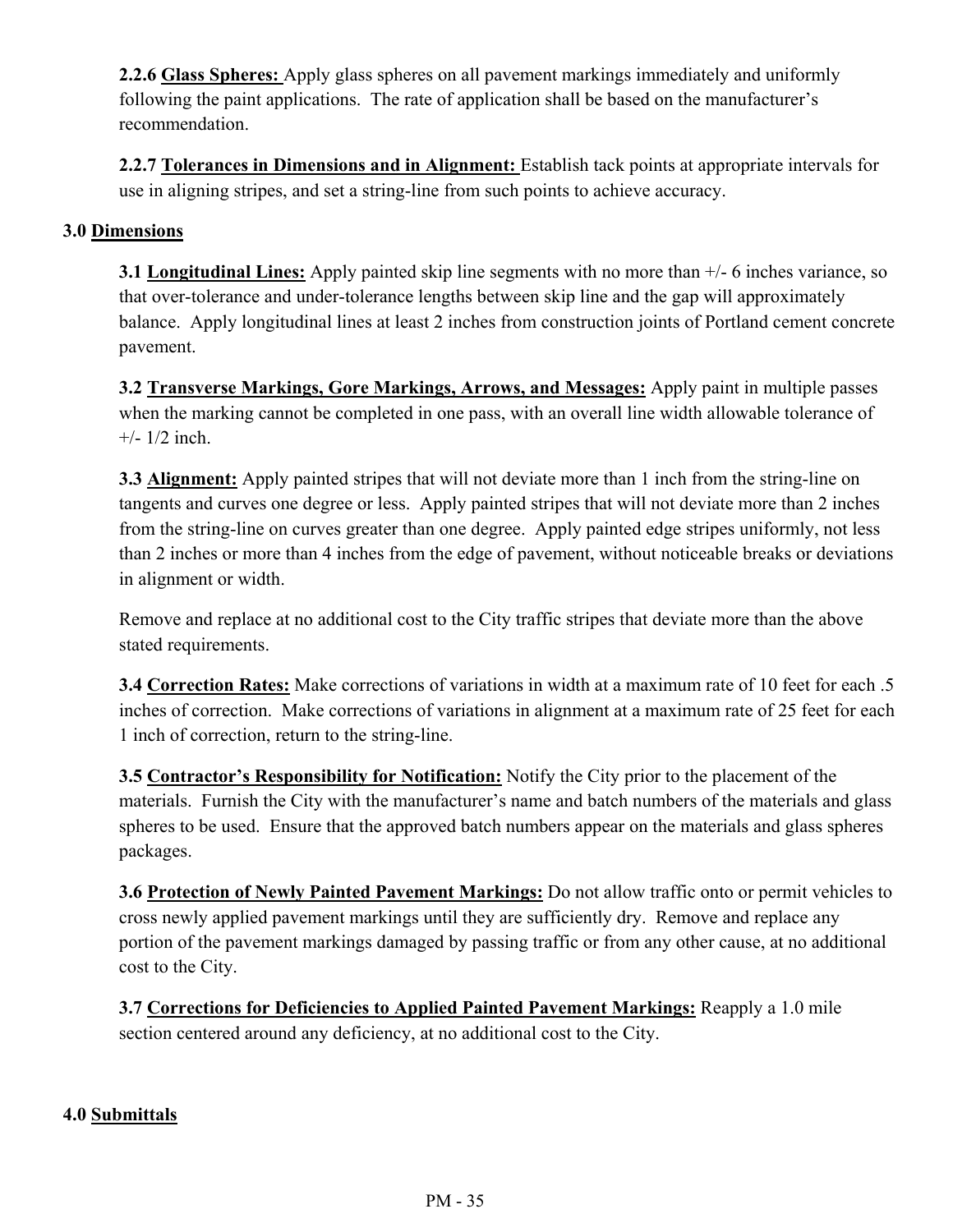**4.1 Submittal Instructions:** Prepare a certification of quantities, using the City's current approved form, for each project in the contract. Submit the certification of quantities and daily worksheets to the City/Project Manager. The City will not pay for any disputed items until the City/Project Manager approves the certification of quantities.

**4.2 Contractor's Certification of Quantities:** Request payment by submitting a certification of quantities upon completion of work in the respective location/district, or as directed by the City, based on the amount of work done or completed. Ensure the certification of quantities consists of the following:

**a)** The basis for arriving at the amount of the progress certification, less payments previously made and less any amount previously retained or withheld. The basis will include a detailed breakdown provided on the certification of items of payment.

**4.3 Method of Measurement:** The quantities to be paid for under this Section will be as follows:

**a)** The length, in net miles of a 4 inch Solid Traffic Stripe, authorized and acceptably applied.

**b)** The total traversed distance in gross miles of 10-30 or 3-9 skip line. The actual applied line is 25% of the traverse distance for a 1:3 ratio. This equates to 1,320 feet of marking per mile of single line.

**c)** The net length, in fee, of each of all other types of lines and stripes, authorized and acceptably applied.

**d)** The number of pavement messages, symbols, and directional arrows, authorized and acceptably applied.

**e)** Lump Sum, as specified in VDOT Section 246 when the item for Painted Pavement Markings (final surface) is included in the proposal.

The net length, in feet of dotted and skip striped other than 10-30 and 3-9 will be measured as the distance from the beginning of the first painted stripe to the end of the last painted stripe with proper deductions made for unpainted intervals as determined by plan dimensions or stations. Unpainted intervals will not be included in pay quantity.

The gross-mile measurement of 10-30 and 3-9 Skip Traffic Stripes will be taken as the distance from the beginning of the first painted stripe to the end of the last painted stripe, and will include the unpainted intervals. It will not include any lengths of unpainted intervals which, by design or by other intent of the City, are greater than 30 feet.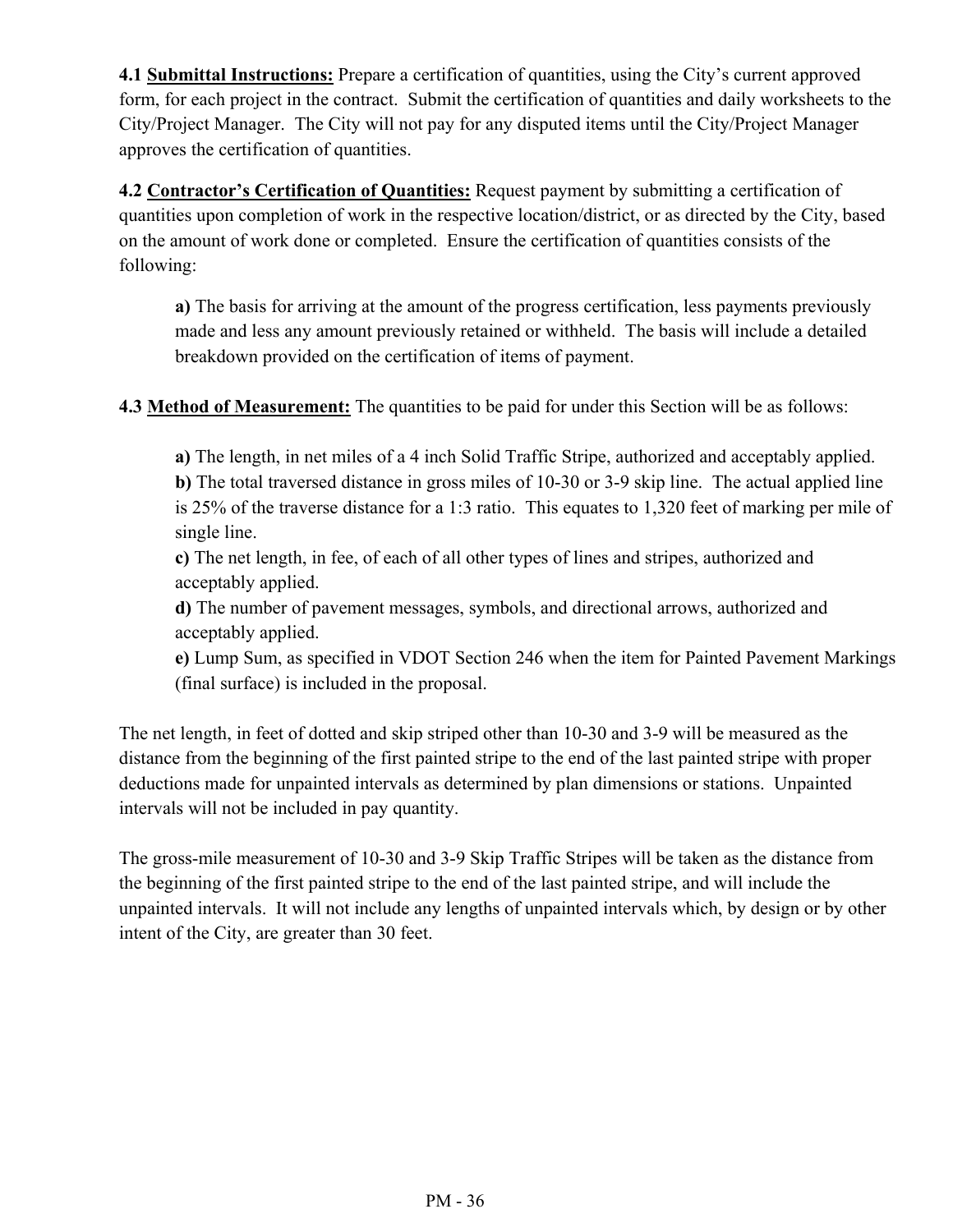#### **GENERAL CONDITIONS**

- ARTICLE 1 CONTRACT DOCUMENTS
- ARTICLE 2 ARCHITECT/ENGINEER
- ARTICLE 3 OWNER
- ARTICLE 4 CONTRACTOR
- ARTICLE 5 SUBCONTRACTORS
- ARTICLE 6 WORK BY OWNER OR BY SEPARATE CONTRACTORS
- ARTICLE 7 MISCELLANEOUS PROVISIONS
- ARTICLE 8 CONTRACT TIME
- ARTICLE 9 PAYMENTS AND COMPLETION
- ARTICLE 10 PROTECTION OF PERSONS AND PROPERTY
- ARTICLE 11 INSURANCE FOR CONTRACTS
- ARTICLE 12 CHANGES AND MODIFICATIONS IN THE WORK
- ARTICLE 13 CLAIMS AND DISPUTE PROCEDURE
- ARTICLE 14 UNCOVERING AND CORRECTION OF WORK
- ARTICLE 15 TERMINATION OF THE CONTRACT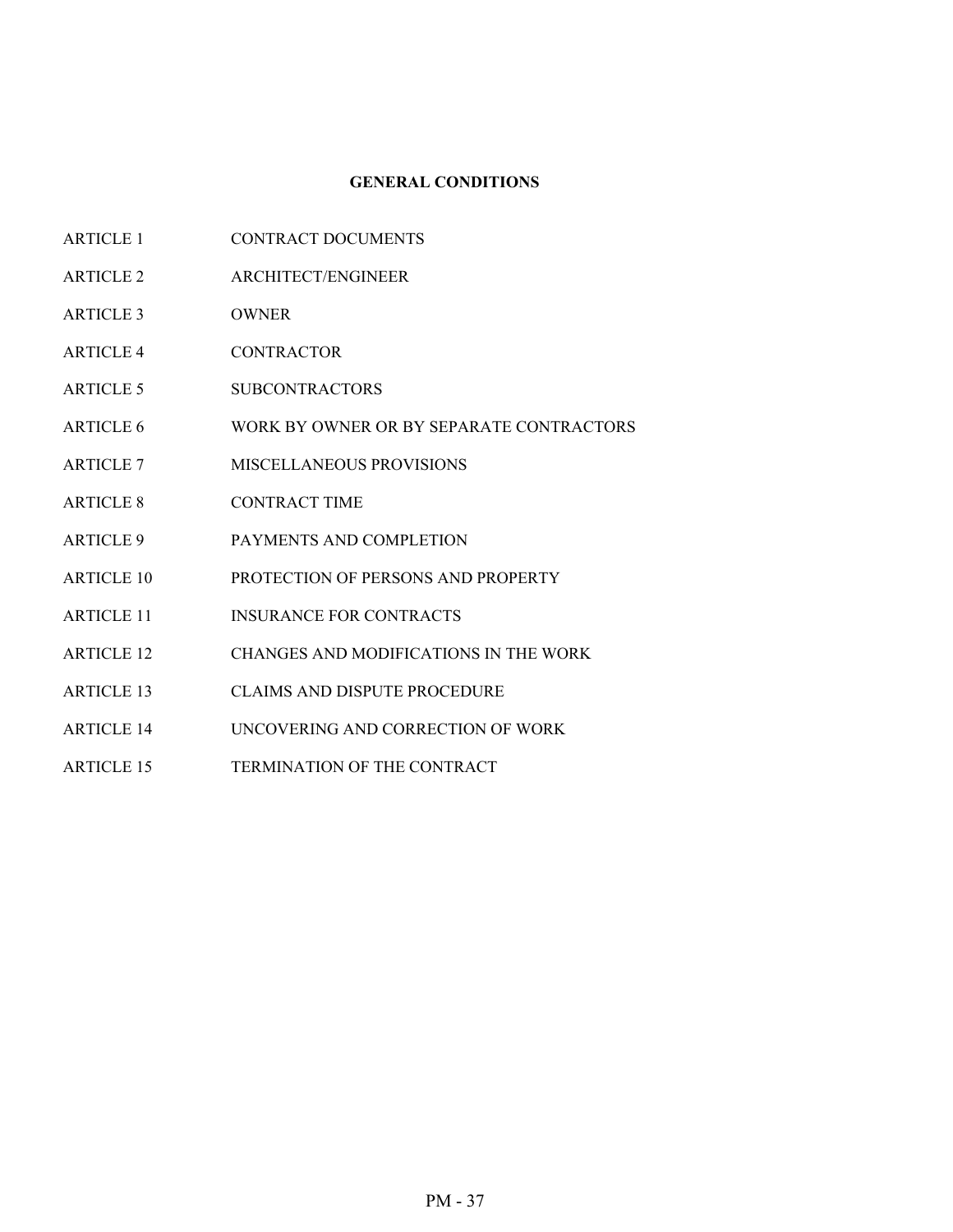## **GENERAL CONDITIONS**

## **ARTICLE 1 CONTRACT DOCUMENTS**

## *1.1 DEFINITIONS*

#### 1.1.1 CONTRACT AND CONTRACT DOCUMENTS:

 The Contract Documents include: (1) the Construction Agreement (the "Contract"), its General Conditions, its Special Conditions (if any) and its attachments (if any); (2) the City's Invitations for Bid No. 2022-062, dated May 5, 2022, and addenda; (3) the Contractor's bid; (4) the Contract plans, drawings, and specifications, and any addenda; and (5) any Modifications and any Field Orders. Any soils, geotechnical or other reports, surveys and analyses which may be made available to the Contractor for review or information under this Contract, are not adopted by reference into, nor are they part of the Contract Documents.

#### 1.1.2 MODIFICATION:

A Modification is (1) a written Amendment to the Contract signed by both parties (Project Manager for City of Lynchburg and authorized Agent for the Contractor), (2) a written Field Change Order signed by the Project Manager or Owners authorized representative and an Authorized Agent for the Contractor, (Field Change Orders are limited to no more than 25% above the Contract amount originally authorized by the City Manager. Change Orders exceeding this limitation must have the specific approval of City Council.

#### 1.1.3 WORK:

 The term "Work" as used herein refers to work at the site of the project, is that normally done at the location of the project and includes all plant, labor, materials, supplies, equipment and other facilities and things necessary or proper for or incidental to the carrying out and completion of this contract. The term "Work" shall be construed to include material suitably stored and protected.

#### 1.1.4 PROJECT:

 The Project is the total construction of which the Work performed under Contract Documents may be the whole or a part.

#### 1.1.5 FURNISH, INSTALL & PROVIDE:

The terms "Furnish" or "Install" or "Provide", unless specifically limited in context, mean: furnishing and incorporating a specified item, product or material in the work, including all necessary labor, materials, equipment to perform the work required, ready for use.

#### 1.1.6 EXTRA WORK:

 The term "Extra Work" as used herein, refers to and includes work required by the Owner, which, in the judgment of the Owner involves changes in or additions to that required by the drawings, specifications and addenda in their present form.

#### 1.1.7 NOTICE OF AWARD:

The written notice of the acceptance of the Contractor's bid from the Owner to the Successful Bidder.

#### 1.1.8 NOTICE:

The term "Notice" as used herein shall mean and include written notice. Written Notice shall be deemed to have been delivered to:

If to Owner:

| Department of Public Works | Procurement Division             | City Attorney        |
|----------------------------|----------------------------------|----------------------|
| 1700 Memorial Ave          | 3 <sup>rd</sup> Floor, City Hall | 3rd Floor, City Hall |
| Lynchburg, Virginia 24501  | 900 Church Street                | 900 Church Street    |
|                            |                                  |                      |

<sup>3rd</sup> Floor, City Hall 3rd Floor, City Hall 3rd Floor, City Hal Lynchburg, Virginia 24504 Lynchburg, Virginia 24504

900 Church Street<br>
Lynchburg, Virginia 24504 Lynchburg, Virginia 24504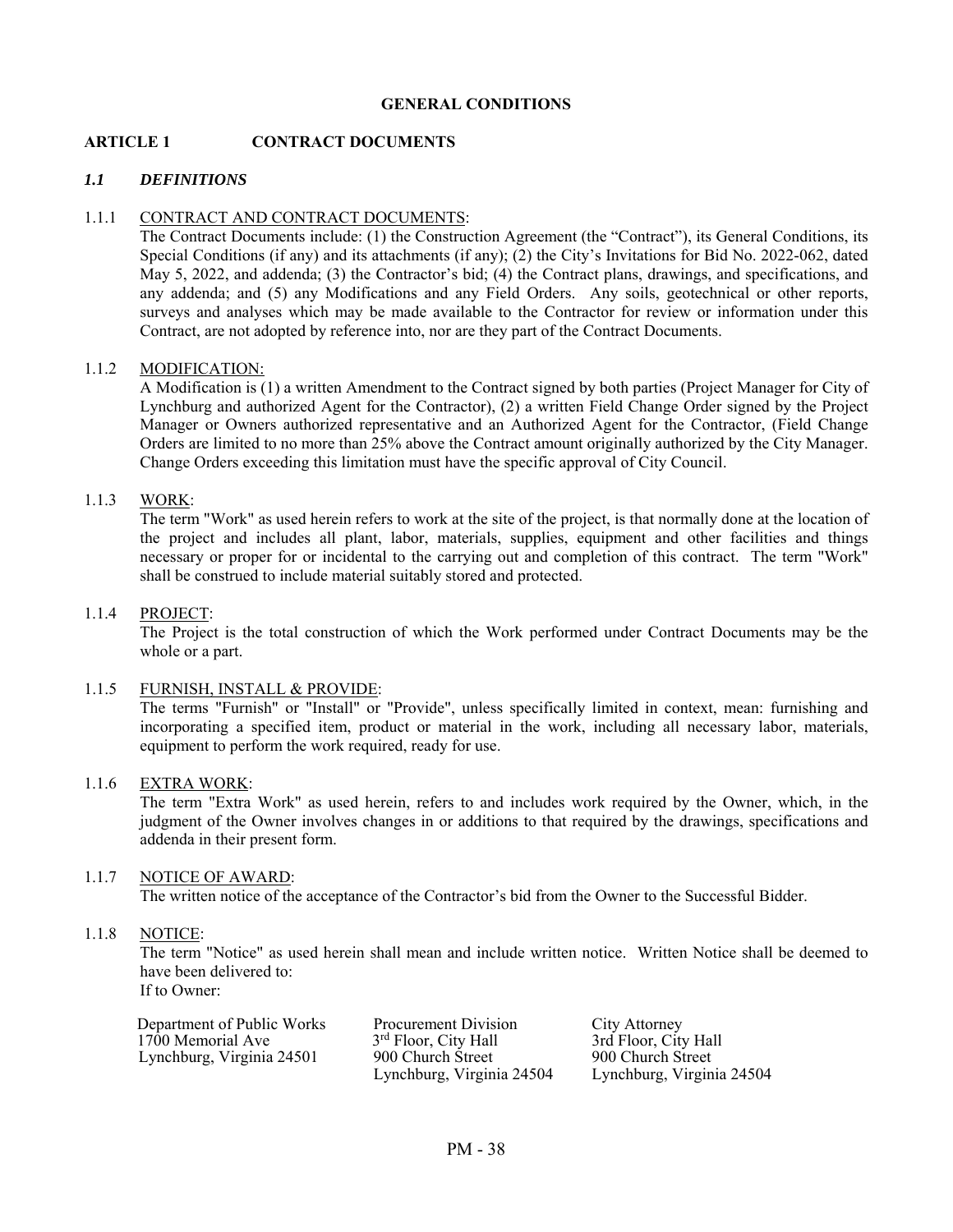$\overline{a}$ 

(Insert Successful bidder name and address)

Delivery shall be by special courier, recognized overnight delivery service, or United States mail. With the exception of original bid documents, facsimile copies and e-mail shall be acceptable if the original is received by special courier, recognized overnight delivery service, or United States mail within three business days.

### 1.1.9 MISCELLANEOUS WORDS OR TERMS:

 Whenever they refer to the work or its performance, "directed", "required", "permitted", "ordered", "designated", "prescribed", and words of like import shall imply the direction, requirements, permission, order, designation or prescription of the Owner and "approved", "acceptable", "satisfactory", "in the judgment of" and words of like import shall mean approved by or acceptable to or satisfactory to or in the judgment of the Owner.

## *1.2 EXECUTION, CORRELATION AND INTENT OF CONTRACT DOCUMENTS*

- 1.2.1 Two originals of the Construction Agreement, shall be executed.
- 1.2.2 The intent of the Contract Documents is to include all items necessary for the proper execution and completion of the Work. The Contract Documents are complementary, and what is required by any one shall be as binding as if required by all. Words and abbreviations which have well-known technical or trade meanings are used in the Contract Documents in accordance with such recognized meanings.
- 1.2.3 Anything shown on the drawings and not mentioned in the specifications or mentioned in the specifications and not shown on the drawings shall have the same effect as if shown or mentioned respectively in both. Technical specifications take priority over general specifications and detail drawings take precedence over general drawings. Any conflict or inconsistency in the drawings shall be submitted by the Contractor to the A/E, with a copy to the Owner. The A/E's decision thereon shall be final. In case of conflict or inconsistency between the drawings and the specifications, the specifications shall govern.
- 1.2.4 Should any labor or material be required which is not denoted in the drawings and specifications, but which is, nevertheless, reasonably necessary for the proper carrying out of the intent of the Work, it is agreed that the labor or material is implied and the Contractor shall provide such labor and furnish such materials as fully as if they were completely delineated and prescribed without additional cost to the Owner.
- 1.2.5 The Contractor may be furnished additional instructions and detail drawings to carry out the work included in the Contract. The additional drawings and instructions thus supplied to the Contractor will coordinate with the Contract Documents and will be so prepared that they can be reasonably interpreted as a part thereof. The Contractor shall carry out the work in accordance with the additional detail drawings and instructions.
- 1.2.6 The drawings and specifications are divided into sections for convenience and clarity only. The Contractor shall not construe this as a division of the work into various subcontractor units. The Contractor may subcontract the Work in such divisions as he sees fit, but he is ultimately responsible for furnishing all work shown on the drawings and in the specifications.
- 1.2.7 The provisions of this Contract cannot be amended, modified, varied or waived in any respect except by a Modification. **The Contractor is hereby given notice that no person has authority to orally waive, or to release the Contractor from any of the Contractor's duties or obligations under or arising out of this Contract.** Any waiver, approval or consent granted by Modification to the Contractor shall be limited to those matters specifically and expressly stated thereby to be waived, approved or consented to and shall not relieve the Contractor of the obligation to obtain any future waiver, approval or consent.

# *1.3 OWNERSHIP AND USE OF DOCUMENTS*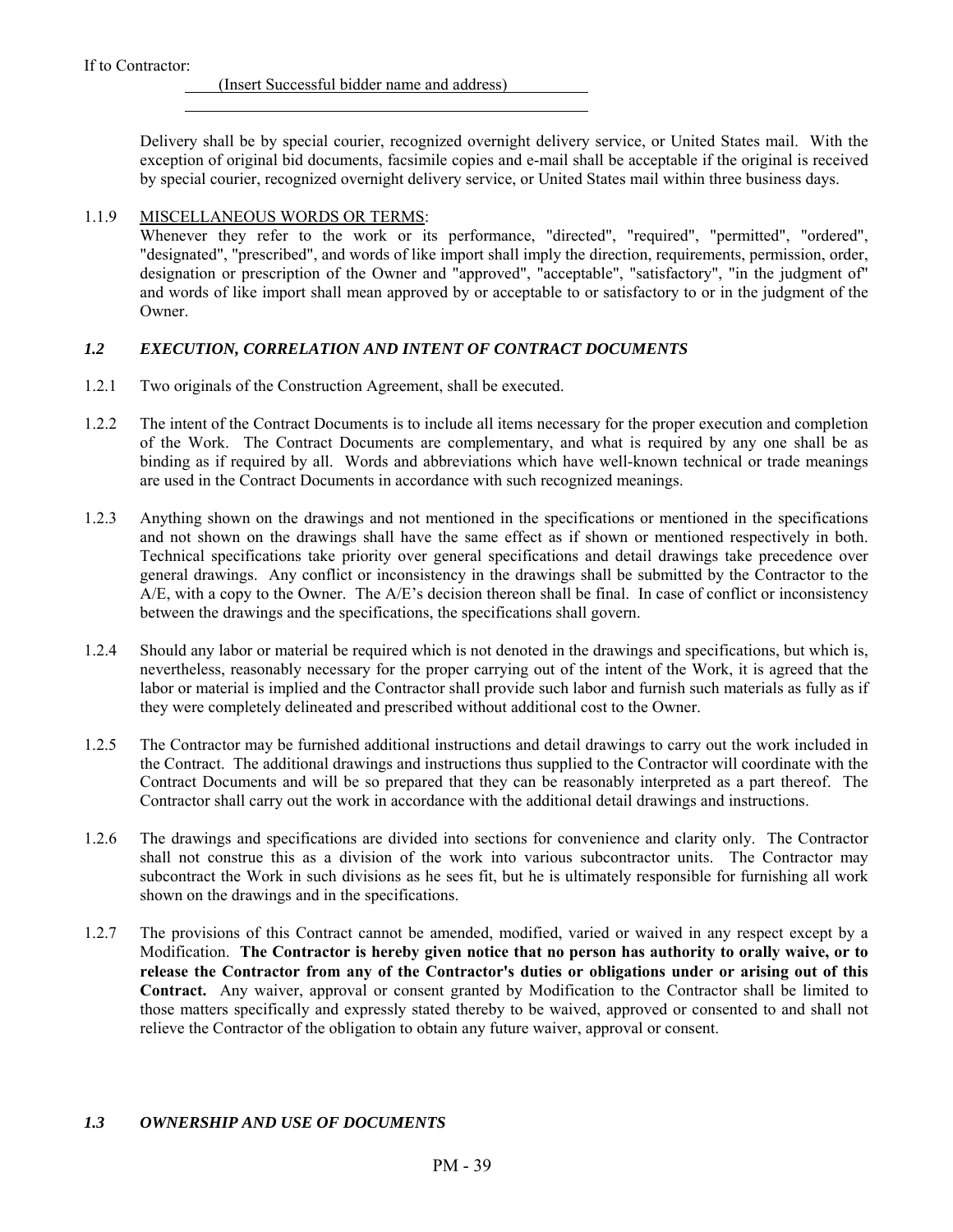1.3.1 All Drawings, Specifications, and memoranda relating to the Work are the property of the Owner and are to be used only for the Project.

## **ARTICLE 2 ARCHITECT/ENGINEER**

## *2.1 DEFINITIONS*

- 2.1.1 The term Architect/Engineer, hereinafter "A/E" or "Architect" or "Engineer", shall mean the consulting firm or City Department/Division, or their duly authorized representatives, lawfully licensed to practice in Virginia, that is responsible for designing or engineering the work, and performing the activities specified herein.
- 2.1.2 The A/E is referred to throughout the Contract Documents as if singular in number and masculine in gender. The A/E is further described as one of the following:

## *2.2. ARCHITECT/ENGINEER STATUS*

- 2.2.1 The A/E will provide services as described in these General Conditions.
- 2.2.2 The A/E will advise and consult with the Owner. The Owner's instructions to the Contractor may be forwarded through the A/E. The A/E will have authority to act on behalf of the Owner only to the extent provided in the Contract Documents, unless otherwise changed by Modification.
- 2.2.3 The A/E may visit the site at intervals appropriate to the stage of construction to familiarize himself generally with the progress and quality of the Work and to determine in general if the Work is proceeding in accordance with the Contract Documents. The Contractor may not rely on the A/E to make exhaustive or continuous on-site inspections to check the quality or quantity of the Work.
- 2.2.4 The A/E will immediately inform the Owner and Contractor whenever in the reasonable opinion of the A/E any of the Work is proceeding contrary to the requirements of the Contract Documents and will be unacceptable. Such notification by the A/E will not be a cause for the Contractor to claim either delay of the Work or any increase in the Contract Sum.
- 2.2.5 The A/E, the Owner and other governmental representatives shall at all times have access to the Work wherever it is in preparation and progress. The Contractor shall provide facilities for such access so that the A/E, the Owner and other governmental representatives may perform their functions under the Contract Documents.
- 2.2.6 Where applicable, based on the A/E's observations and an evaluation of the Contractor's Applications for Payment, the A/E will recommend the amounts owing to the Contractor and will issue Certificates for Payment in such amounts, as provided in Article 9 Payments and Completion.
- 2.2.7 The A/E will be an interpreter of the requirements of the plans, drawings, and specifications. The A/E will render interpretations necessary for the proper execution and progress of the Work, with reasonable promptness and in accordance with any time limit agreed upon. Either party to the Contract may make written request to the A/E for such interpretations. All interpretations of the A/E shall be consistent with the intent of and reasonably inferable from the plans, drawings, and specifications and will be in writing and/or in the form of drawings.
- 2.2.8 The A/E will recommend to the Owner the rejection of work that does not conform to the plans, drawings, and specifications. Whenever, in his opinion, he considers it necessary or advisable for the implementation of the intent of the Contract Documents, he will have authority to require special inspection or testing of the work in accordance with Subparagraph 7.6.2 whether or not such work be then fabricated, installed or completed.
- 2.2.9 The A/E will review and approve or take other appropriate action upon Contractor's submittals such as Shop Drawings, Product Data, Samples and Manuals, but only for conformance with the design concept of the Work and with the information given in the plans, drawings, and specifications. The A/E approval of a specific item shall not indicate approval of an assembly of which the item is a component.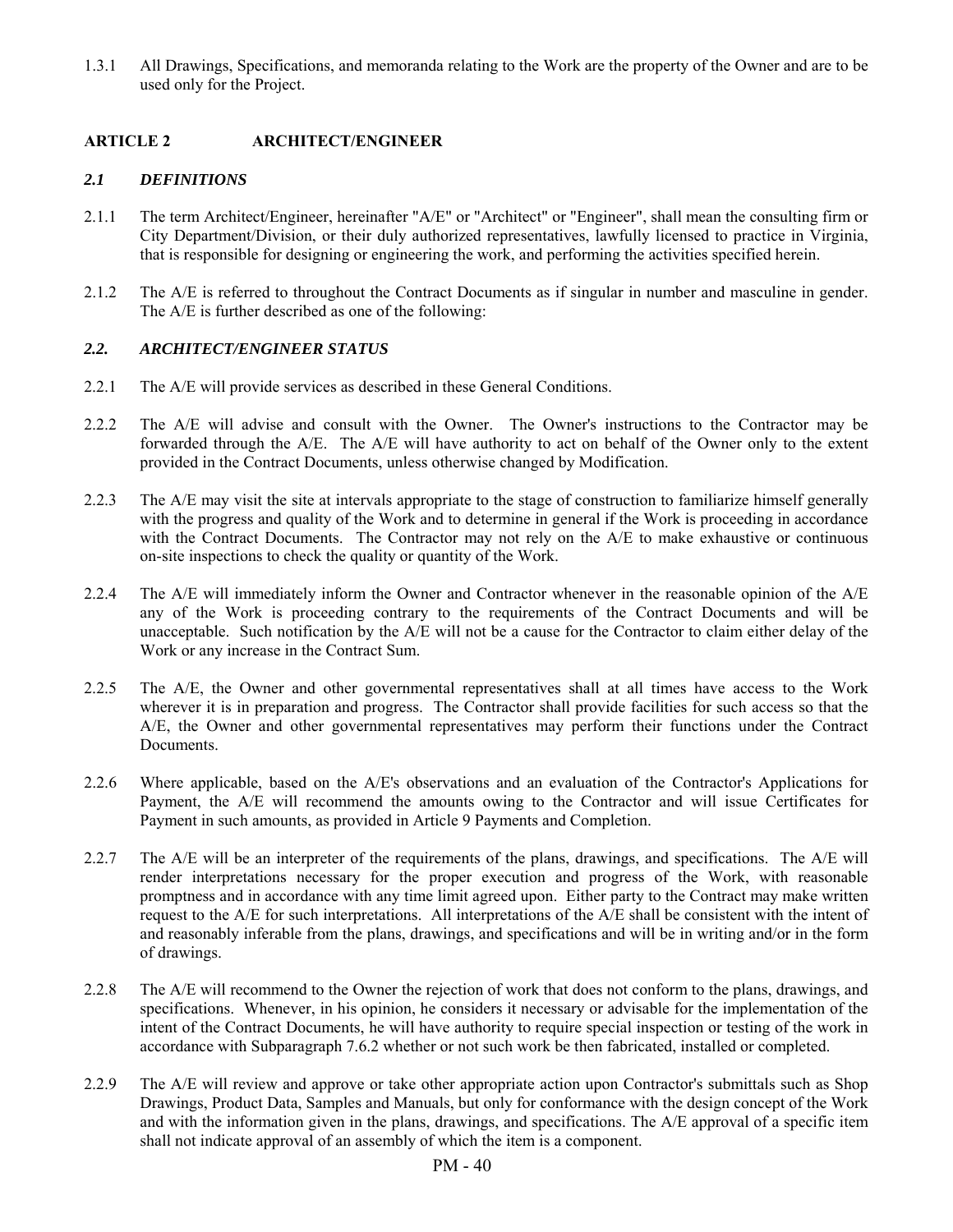- 2.2.10 The A/E's acceptance of materials or products on behalf of the Owner shall not bar future rejection of such items if they are subsequently found to be defective or inferior in quality or uniformity to the materials or products specified by the Contract, or if such items are not as represented by the Contractor.
- 2.2.11 As required, the A/E will conduct inspections to assist the Owner in determining the dates of Substantial Completion and Final Completion, will receive and forward to the Owner for the Owner's review written warranties and related documents required by the Contract and assembled by the Contractor, and will recommend final Certificate for Payment upon compliance with the requirements of Article 9 Payment and Completion.
- 2.2.12 All claims, disputes, or other matters or questions between the Contractor and Owner arising out of or relating to the A/E's interpretation of the Contract Documents or any other decisions, communications, or actions of the A/E arising out of or relating to the performance of the Work shall be resolved as set forth in Article 12 Changes and Modifications in the Work.
- 2.2.13 In case of the termination of the employment of the A/E, the Owner shall appoint a new A/E, who shall have the same status under the Contract Documents as the former A/E.

## **ARTICLE 3 OWNER**

#### *3.1 DEFINITION*

- 3.1.1 The Owner is the City of Lynchburg, Virginia and is referred to throughout the Contract Documents as if singular in number and masculine in gender. The term Owner means the Owner or its authorized representative. The Director of the Department of Public Works or his designee is the authorized Owners representative for this contract.
- 3.1.2 The Department of Public Works, City of Lynchburg will designate a single Owner's representative, with the title of Project Manager (PM), who will have the power to act, within the scope of his delegated authority, for and on behalf of the Owner, in accordance with the terms of the Contract.
- 3.1.3 For purposes of change in the work, the term "Owner" or "Owner's representative" specifically excludes any and all inspectors having building code or City ordinance responsibilities or jurisdiction under the requirements of the Building Permit.

## *3.2 INFORMATION POSSESSED BY OWNER*

- 3.2.1 The Owner, as a courtesy, will make available for the Contractor's reasonable review, at the Owner's offices or together with the Contract Documents, certain boring logs, geotechnical, soils and other reports, surveys and analyses pertaining to the Contract site of which the Owner is aware and has in its possession. Any boring logs that are provided to the Contractor, are only intended to reflect conditions at the locations of the borings and do not necessarily reflect site conditions at other locations on the site. Any reports surveys and analyses provided by Owner are for the Contractor's information only, and their accuracy and completeness are not guaranteed or warranted by the Owner or the A/E, and such reports are not adopted by reference into, nor are they part of the Contract Documents.
- 3.2.1.1 Notwithstanding any factual statement, conclusion, or any language or recommendations contained in such reports, the Contractor assumes full responsibility for inspection of the site and for the means and methods of construction that he employs when performing the work. The Owner shall not be liable for any additional work or costs arising as a result of any conclusions reached or assumptions derived by the Contractor from or based upon any such geotechnical, soils and other reports, surveys and analyses which the Owner makes available for the Contractor's information and review.

## *3.3 OWNER-PAID PERMITS AND FEES*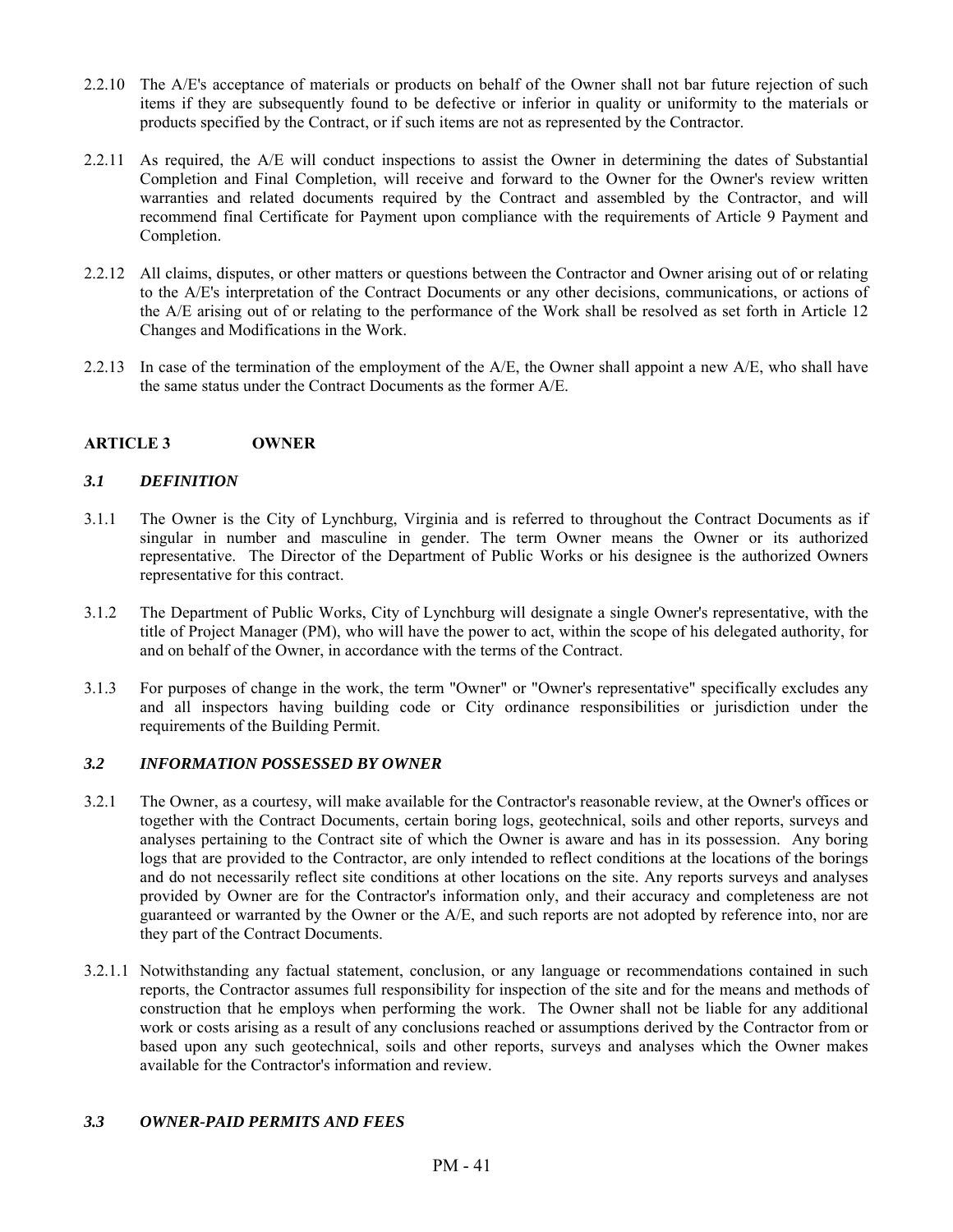- 3.3.1 The Owner will, where applicable, pay for:
	- .1 Sewer availability fees;
	- .2 Water availability/meter connection fee;
	- .3 Electrical, natural gas, telephone, and cable TV permanent installation charges;
	- .4 Any easements required;
	- .5 Railroad Flagging Services;
	- .6 Permits for work in Virginia Department of Transportation (VDOT) right-of-way. The Contractor is required to comply with the General Requirement for work in the VDOT right-of-way as outlined in the The Manual of Specifications and Standard Details, latest edition for the City of Lynchburg, and the Manual on Uniform Traffic Control Devices (MUTCD), and the VDOT Manual for this work. Upon completion of all work in the VDOT right-of-way, the VDOT Personnel will conduct an inspection and issue a punch list. The Contractor shall be responsible for completion of those items on the punch list and the written release of the Permit.
- 3.3.2. The Contractor's attention is directed to Article 4.7 Contractor-Paid Taxes, Permits, Fees, and Notices describing other permits to be obtained and fees to be paid by the Contractor.
- 3.3.3 The foregoing are in addition to other duties and responsibilities of the Owner enumerated elsewhere in the Contract Documents.

## *3.4 OWNER'S RIGHT TO STOP WORK*

3.4.1 If the Contractor fails to correct defective Work as required herein or persistently fails to carry out the Work in accordance with the Contract Documents, the Owner, by a written order, may order the Contractor to stop the Work, or any portion thereof, until the cause for such order has been eliminated; however, this right of the Owner to stop the Work shall not give rise to any duty on the part of the Owner to exercise this right for the benefit of the Contractor or any other person or entity.

## *3.5 OWNER'S RIGHT TO CARRY OUT THE WORK*

- 3.5.1 If the Contractor defaults or neglects to carry out the Work in accordance with the Contract Documents and fails within seven (7) days after receipt of written Notice from the Owner to commence and continue correction of such default or neglect with diligence and promptness, the Owner may, without prejudice to any other remedy he may have, rectify such deficiencies as outlined in Section 6.1 Owner's Right to Perform Work and to Award Separate Contracts. In such case an appropriate Change Order shall be issued deducting from the payments then or thereafter due the Contractor the cost of correcting such deficiencies, including compensation for the A/E's additional services made necessary by such default, neglect or failure. If the payments then or thereafter due the Contractor are not sufficient to cover such amount, the Contractor shall pay the difference to the Owner.
- 3.5.2 Neither the Owner nor the A/E nor their officers, agents, assigns or employees are in any way liable or accountable to the Contractor or his surety for the method by which work performed by the Owner, or at the Owner's direction, or any portion thereof, is accomplished or for price paid therefore. Notwithstanding the Owner's right to carry out a portion of the Work, maintenance and protection of the Work remains the Contractor's and Surety's responsibility as provided for in the Performance Bond and Guarantee of Contractor, pursuant, but not limited, to Articles 4 Contractor and 13 Uncovering and Correction of Work.

## *3.6 SUSPENSION OF WORK*

3.6.1 The Owner shall have the authority to suspend the Work, in whole or in part, for such periods and such reasons as the Owner may deem necessary or desirable, in its sole discretion, including without limitation: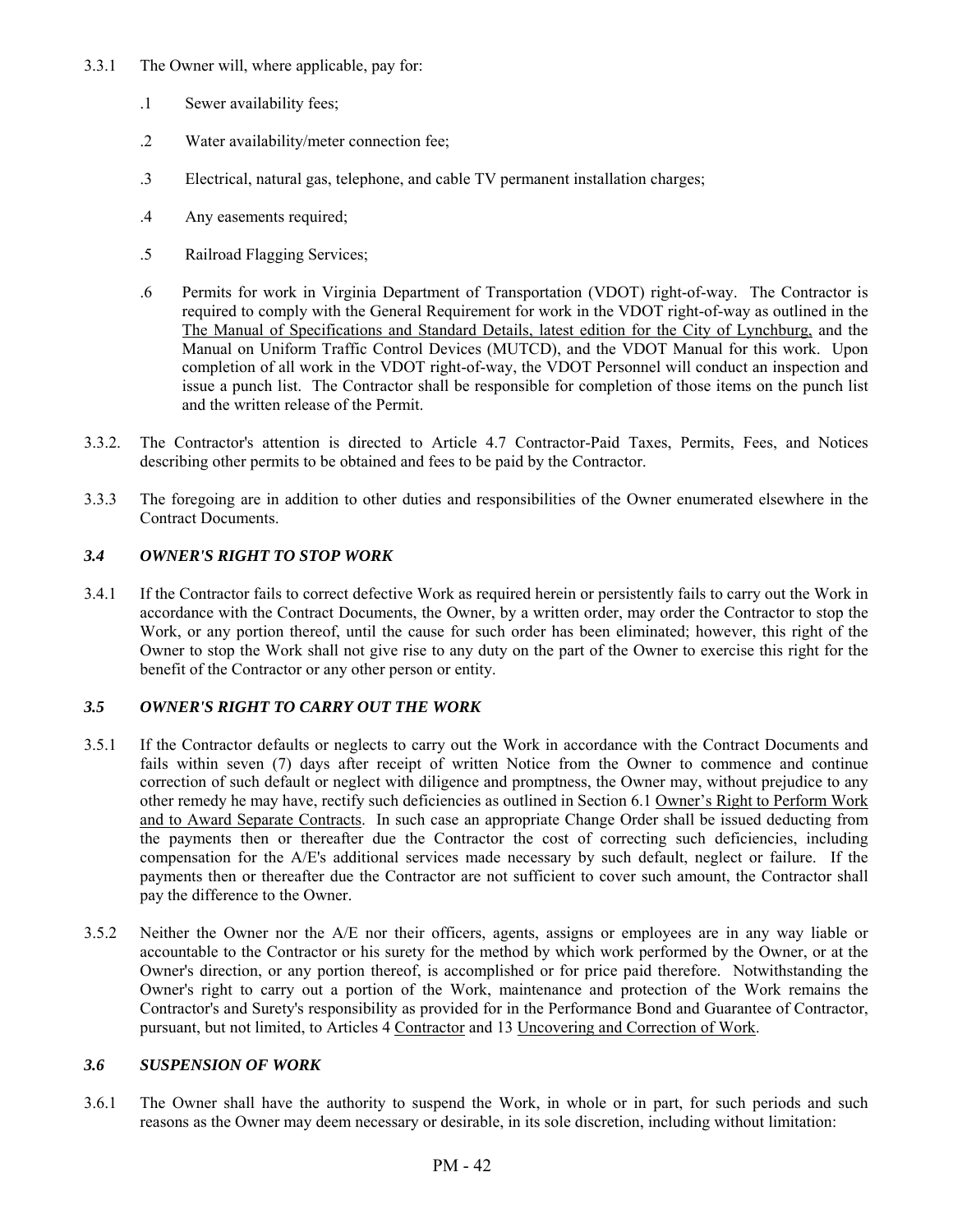- .1 Unsuitable weather
- .2 Other conditions considered unfavorable for the suitable prosecution of the Work; and/or
- .3. Other conditions considered adverse to the best interests of the Owner.
- 3.6.2 Any such suspension shall be in writing to the Contractor. The Contractor shall obey immediately such orders of the Owner and shall not resume the Work until so ordered in writing by the Owner. The Contractor shall be entitled to an extension of the Contract Time subject to the provisions of Article 8 Contract Time herein.
- 3.6.3 No such suspension of the Work shall be the basis of a claim by the Contractor for any increase in the Contract Sum or for any other damages, losses, costs or expenses whatsoever provided that the suspension is for a reasonable time, under the circumstances then existing and the cause thereof is beyond the control and is without the fault or negligence of the Owner.
- 3.6.4 In the event of suspension of Work, the Contractor will and will cause his subcontractors to protect carefully his and their materials and work against damage or injury from the weather and maintain completed and uncompleted portions of the work as required by the Contract Documents. If, in the opinion of the Owner any work or material shall have been damaged or injured by reason of failure on the part of the Contractor or any of his subcontractors to so protect same, such work and materials shall be removed and replaced at the expense of the Contractor.

# *3.7 USE AND OCCUPANCY PRIOR TO FINAL ACCEPTANCE BY OWNER*

3.7.1 The Owner has the right to take possession of and use any completed or partially completed portions of the Work, notwithstanding that the time for completing the entire Work or any portions thereof may, or may not, have expired. The taking of possession and use by the Owner shall be in accordance with the provisions regarding Substantial Completion in Article 9.8 Substantial Completion and Guarantee Bond. If such prior use delays the Work, the Contractor may submit a request for a time extension in accordance with the requirements of Article 8 Contract Time.

# *3.8 RIGHT TO AUDIT AND PRESERVATION OF RECORDS*

- 3.8.1 The Contractor shall maintain books, records and accounts of all costs in accordance with generally accepted accounting principles and practices. The Owner or its authorized representative shall have the right to audit the books, records and accounts of the Contractor under any of the following conditions:
	- .1 If the Contract is terminated for any reason in accordance with the provisions of these Contract Documents in order to arrive at equitable termination costs;
	- .2 In the event of a disagreement between the Contractor and the Owner on the amount due the Contractor under the terms of this Contract;
	- .3 To check or substantiate any amounts invoiced or paid which are required to reflect the costs of the Contractor, or the Contractor's efficiency or effectiveness under this Contract or in connection with extras, changes, claims, additions, back charges, or other, as may be provided for in this Contract; and/or
	- .4 If it becomes necessary to determine the Owner's rights and the Contractor's obligations under the Contract or to ascertain facts relative to any claim against the Contractor which may result in a charge against the Owner.
- 3.8.2 These provisions for an audit shall give the Owner unlimited access during normal working hours to the Contractor's books and records under the conditions stated above.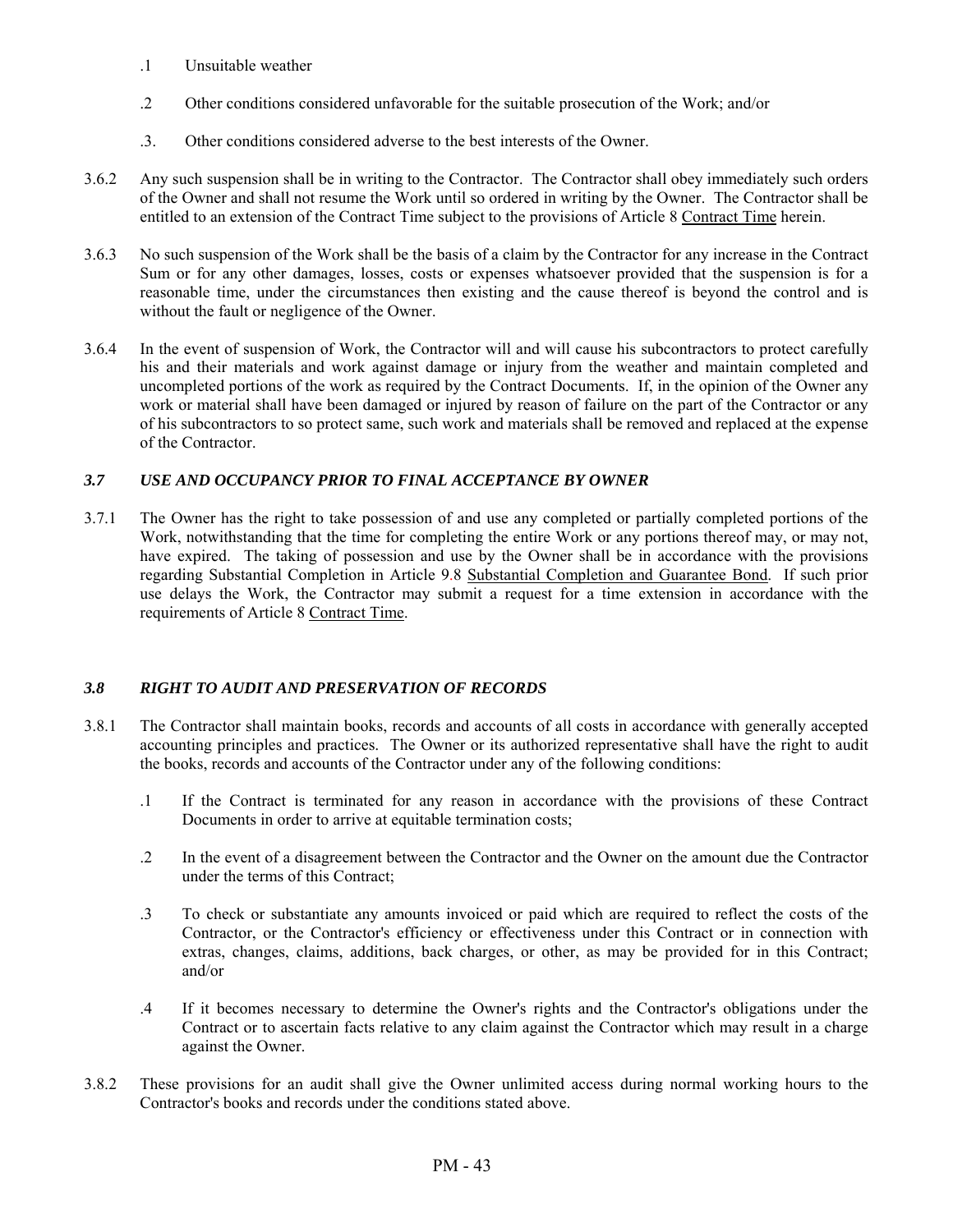- 3.8.3 The Contractor shall make all his books, records, documents, and other evidence bearing on his costs and expenses under this Contract available to the Owner for a period of three years after final payment or termination hereunder
- 3.8.4 All payments under this Contract are subject to audit under the circumstances stated above. Audits may be performed at the Owner's option, either during the Contract time period or during the above record retention time period. Regardless of authorization, approval or acceptance, signatures or letters which are given by the Owner and are part of the Owner's control systems or are requested by the Contractor, the payments made under this Contract shall not constitute a waiver of the Owner's right to audit. Payments shall not constitute a waiver or agreement by the Owner that it accepts as correct the billings, invoices or other charges on which the payments are based. If the Owner's audit produces a claim against the Contractor, the Owner may pursue all its legal remedies even though it has made all or part of the payments required by this Contract.
- 3.8.5 If any audit by the Owner or the Owner's representative discloses an underpayment by the Owner, the Owner shall have the duty to pay any amounts found by the audit to be owed to the Contractor. If such audit discloses an overpayment, the Contractor shall have the obligation to reimburse the Owner for the amount of the overpayment.
- 3.8.6 The Owner's right to audit and the preservation of records shall terminate at the end of three (3) years as stated herein above. The Contractor shall include this "Right to Audit and Preservation of Records" clause in all subcontracts issued by him and he shall require same to be inserted by all lower tier Subcontractors in their subcontracts, for any portion of the work. Should Contractor fail to include this clause in any such Contract or lower tier Contract, or otherwise fail to insure the Owner's rights hereunder, Contractor shall be liable to Owner for all cost, expenses and attorney's fees which Owner may have to incur in order to obtain an audit or inspection of or the restoration of records which would have otherwise been available to Owner from said persons under this clause. Such audit may be conducted by the Owner or its authorized representative.

## *3.9 RIGHT TO REVIEW OTHER DOCUMENTS AND MATERIALS*

3.9.1 In addition to the rights granted to the Owner under Article 3.8 Right to Audit and Preservation of Records, the Owner shall have the right to review and copy any and all of the Contractor's records pertaining to or relating in any way to this project, including, but not limited to, correspondence, memoranda, minutes, reports, intra- and inter-office communications, work papers, estimating sheets, progress reports, forecasts, audio or video recordings, computer disks, films, or any other materials, regardless of physical form or characteristics, which were prepared by or in the possession of, or obtainable by, the Contractor. The Contractor shall make all such documents and records available to the Owner upon ten (10) days written Notice to the Contractor of the Owner's intent to review such documents. The Contractor shall include this "Right to Review Documents and Other Materials" clause in all subcontracts issued by him and he shall require same to be inserted by all lower-tier subcontractors in their subcontracts for any portion of the Work. The Contractor hereby waives any right he may have to additional compensation or time extensions in the event he fails or refuses to produce records pertaining to any such claim as requested by the Owner pursuant to this paragraph. In addition, the Owner may withhold all or any portion of any progress payments, which may be otherwise due, in the event Contractor refuses to comply with is obligations under this paragraph. The review of documents and other records under this clause may be conducted by the Owner or its authorized representatives.

## **ARTICLE 4 CONTRACTOR**

#### *4.1 DEFINITION*

4.1.1 The Contractor is the person or entity identified in the Construction Agreement and is referred to throughout the Contract Documents as if singular in number and masculine in gender. The term Contractor means the Contractor or his authorized representative.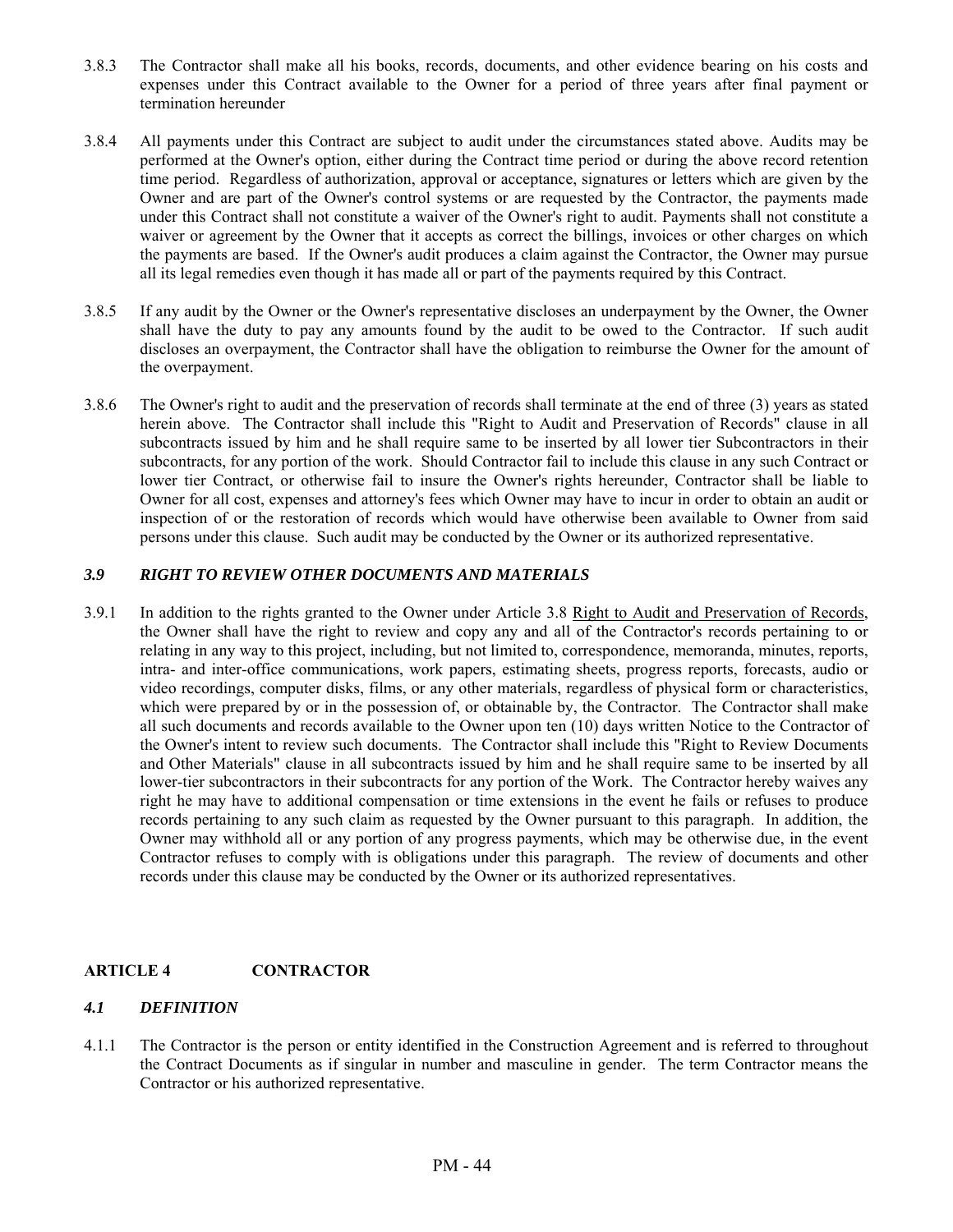4.1.2 This entire Contract is not one of agency by the Contractor for Owner but one in which the Contractor is engaged independently in the business of providing the services and performing the Work herein described as an independent Contractor.

## *4.2 REVIEW OF CONTRACT DOCUMENTS*

- 4.2.1 The Contractor shall not perform any portion of the Work at any time without having obtained the Contract Documents or, where required, approved Shop Drawings, Product. Data, Samples or Manuals for such portion of the Work
- 4.2.2 The Contractor shall keep at the site of the Work at least two (2) copies of the drawings and specifications and shall at all times give the A/E, inspectors, as well as representatives of the Owner access thereto. Further, said drawings shall be the approved sets issued to the Contractor by the appropriate City Permit agencies

## *4.3 CONTRACTOR'S REPRESENTATIONS*

By entering into this Contract with the Owner, the Contractor represents and warrants the following, together with all other representations and warranties in the Contract Documents

- 4.3.1 That he is experienced in and competent to perform the type of work required and to furnish the plant, materials, supplies or equipment to be so performed or furnished by him;
- 4.3.2 That he is financially solvent, able to pay his debts as they mature, and possessed of sufficient working capital to initiate and complete the Work required under the Contract;
- 4.3.3 That he is familiar with all Federal, State, and Local Government laws, ordinances, permits, regulations and resolutions which may in any way affect the Work or those employed therein;
- 4.3.4 That such temporary and permanent work required by the Contract Documents which is to be done by him will be satisfactorily constructed and fit for use for its intended purpose and that such construction will not injure any person, or damage any property;
- 4.3.5 That he has carefully examined the Contract Documents and the site of the Work and that from his own investigations, he has satisfied himself and made himself familiar with: (1) the nature and location of the Work, (2) the character, quality and quantity of materials likely to be encountered, including, but not limited to, all structures and obstructions on or at the project site, both natural and man-made; (3) the character of equipment and other facilities needed for the performance of the Work, (4) the general and local conditions including without limitation its climatic conditions, the availability and cost of labor and the availability and cost of materials, tools and equipment; (5) the quality and quantity of all materials, supplies, tools, equipment, labor and professional services necessary to complete the Work in the manner required by the Contract Documents; and (6) all other matters or things which could in any manner affect the performance of the Work;
- 4.3.6 That he will fully comply with all requirements of the Contract Documents;
- 4.3.7 That he will perform the Work consistent with good workmanship, sound business practice, and in the most expeditious and economical manner consistent with the best interests of the Owner;
- 4.3.8 That he will furnish efficient business administration, an experienced superintendent, and an adequate supply of workmen, equipment, tools and materials at all times;
- 4.3.9 That he will complete the Work within the Contract Time;
- 4.3.10 That his Contract price is based upon the materials, systems and equipment required by the Contract Documents, without exception; and
- 4.3.11 That he has satisfied himself as to the feasibility and correctness of the Contract Documents for the construction of the Work.
- *4.4 SUPERVISION AND CONSTRUCTION PROCEDURES*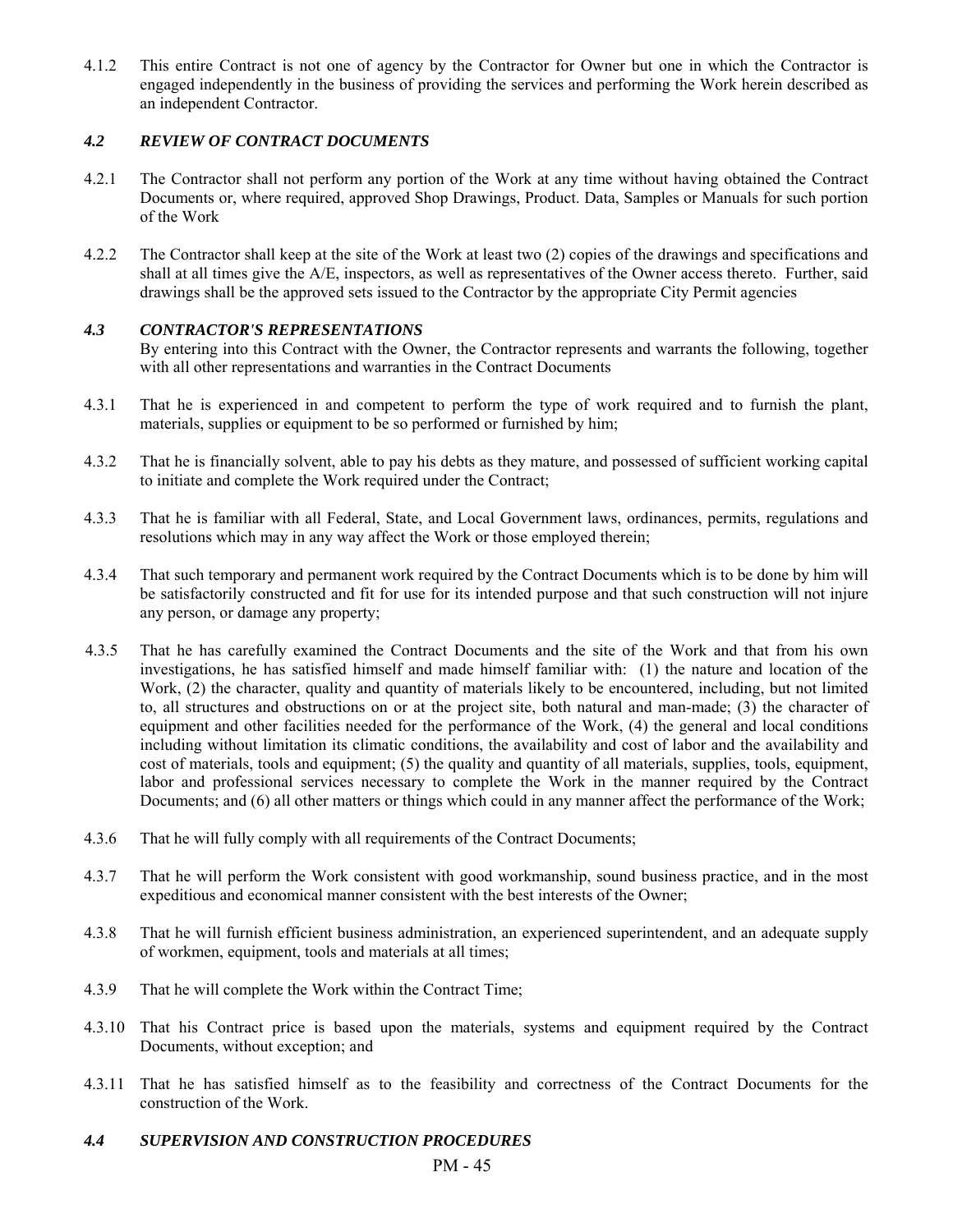- 4.4.1 The Contractor shall supervise and direct the Work, using his best skill and attention. He shall be solely responsible for all construction means, methods, techniques, sequences and procedures and for coordinating all portions of the Work under the Contract; subject, however, to the Owner's right to reject means and methods proposed by the Contractor which are unsafe or otherwise not in compliance with the Contract Documents.
- 4.4.2 The Contractor shall be responsible to the Owner for the acts and omissions of his employees, Subcontractors and Sub-subcontractor's, suppliers, their agents and employees, and of other persons performing any of the Work and for their compliance with each and every requirement of the Contract Documents, in the same manner as if they were directly employed by the Contractor.
- 4.4.3 The Contractor understands and agrees that he shall not be relieved of his obligations to perform the Work in accordance with the Contract Documents either by the activities or duties of the Owner or the A/E in their administration of the Contract or by inspections, tests, or approvals required or performed under Article 7 by persons other than the Contractor.
- 4.4.4 Before starting a section of work, the Contractor shall carefully examine all preparatory work that has been executed by others to receive his Work to see that it has been completed. He shall check carefully, by whatever means are required, to ensure that his Work and adjacent, related work will finish to proper quality, contours, planes, and levels.
- 4.4.5 The Contractor understands and agrees that the Owner and A/E will not be responsible for and will not have control or charge of construction means, methods, techniques, sequences or procedures, or for safety precautions and programs in connection with the Work, and they will not be responsible for the Contractor's failure to carry out the Work in accordance with the Contract Documents. The Owner and the A/E will not be responsible for or have control or charge over the acts or omissions of the Contractor, Subcontractors, or any of their agents or employees, or any other persons performing any of the Work.
- 4.4.6 The Contractor shall employ no plant, equipment, materials, or persons for this Work to which the Owner objects.
- 4.4.7 The Contractor shall not remove any portion of the Work or stored materials from the site of the Work.

## *4.5 LABOR, MATERIALS AND EQUIPMENT*

- 4.5.1 The Contractor shall furnish all plant, labor, materials, supplies, equipment and other facilities and things necessary or proper for or incidental to the Work, and will perform all other obligations imposed on him by this Contract. Final payment will not be made until the Work is so completed.
- 4.5.2 Unless otherwise provided in the Contract Documents, the Contractor shall provide and pay for all labor, materials, equipment, tools, construction equipment and machinery, water, heat, utilities, transportation, and other facilities and services necessary for the proper execution and completion of the Work, whether temporary or permanent and whether or not incorporated or to be incorporated in the Work.
- 4.5.3 Work and materials which are necessary in the construction but which are not specifically referred to in the specifications or shown in the drawings but implied by the Contract shall be furnished by the Contractor at his own cost and expense. Such work and materials shall correspond with the general character of the Work as may be determined by the A/E subject to review as provided in Article 2.2.11.
- 4.5.4 The Contractor shall perform at least that percentage of the Work specified in the Construction Agreement, with forces that are in the direct employment of the Contractor's organization. The Contractor shall submit to the Owner within thirty (30) calendar days after award of the Contract for the Work, a designation of the Work to be performed by the Contractor with his own forces. The percentage of the Work to be performed under subcontract shall be calculated by adding the amounts of all subcontracts and dividing this sum by the total amount of the Contract.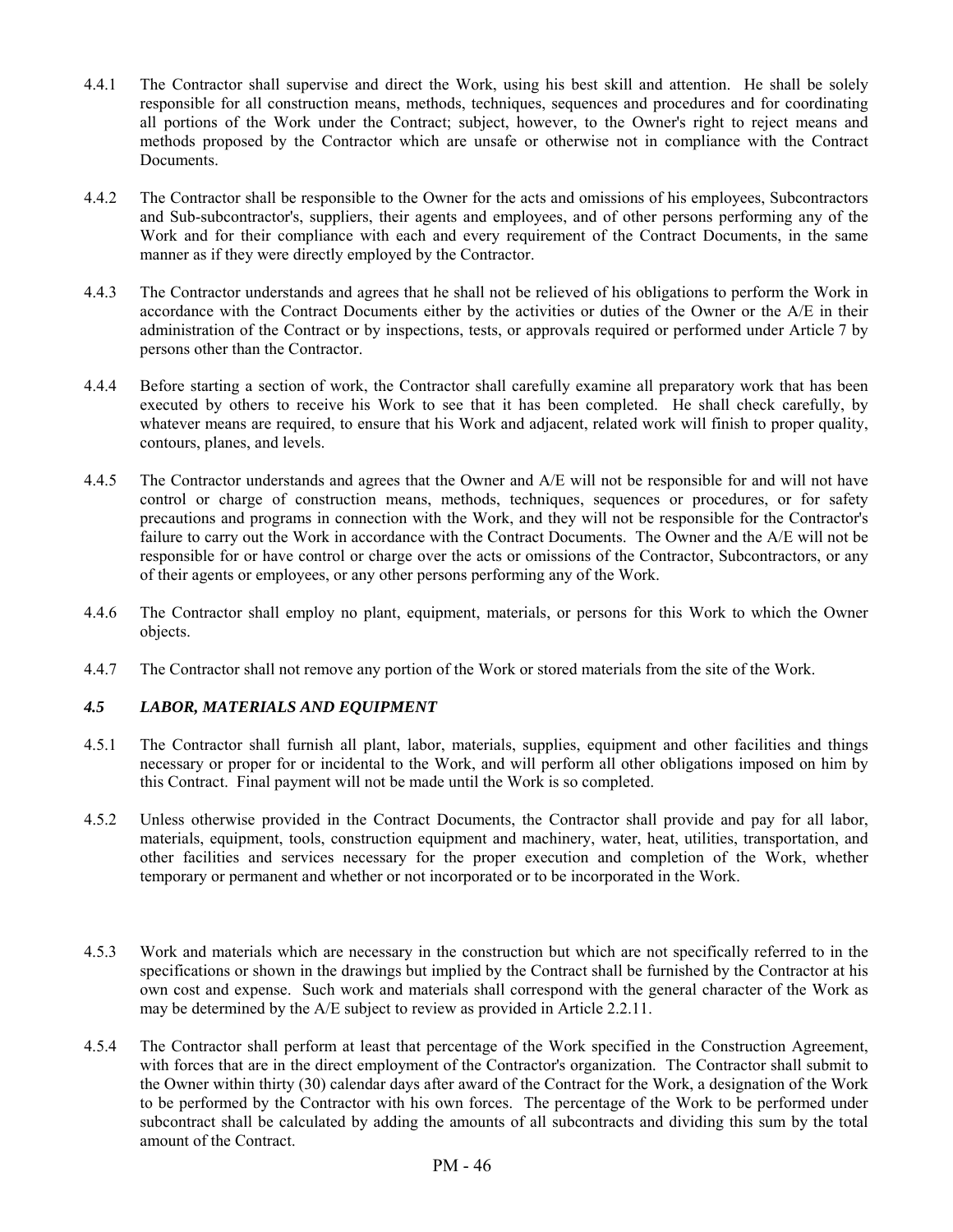4.5.5 The Contractor shall at all times enforce strict discipline, safety and good order among his employees and shall not employ on the Work any unfit person or anyone not skilled in the task assigned to him.

 If any person employed on the Work by the Contractor shall appear to the Owner to be incompetent or to act in a disorderly or improper manner, such person shall be removed immediately at the request of the Owner, and shall not be reemployed except on written consent of the Owner.

- 4.5.6 No materials or supplies for the Work shall be purchased by the Contractor or by any subcontractor subject to any chattel mortgage, or under a conditional sale or other agreement by which an interest is retained by the seller. The Contractor warrants that he has good title to all materials and supplies used by him in the Work.
- 4.5.7 The Contractor shall provide approved and adequate sanitary accommodations. All wastes shall be covered, disinfected, incinerated or otherwise disposed of legally.
- 4.5.8 All equipment, apparatus and/or devices of any kind to be incorporated into the Work that are shown or indicated on the drawings or called for in the specifications or required for the completion of the Work shall be entirely satisfactory to the Owner as regards operations, capacity and/or performance. No approval, either written or verbal, of any drawings, descriptive data or samples of such equipment, apparatus, and/or device shall relieve the Contractor of his responsibility to turn over the same in good working order for its intended purpose at the completion of the Work In complete accordance with the Contract Documents. Any equipment, apparatus and/or device not fulfilling these requirements shall be removed and replaced by proper and acceptable equipment, etc., or put in good working order satisfactory to the Owner without additional cost to the Owner.

## *4.6 WARRANTY*

4.6.1 The Contractor warrants to the Owner that all materials and equipment furnished under this Contract will be new unless otherwise specified, and that all workmanship will be of first class quality, free from faults and defects and in conformance with the Contract Documents and all other warranties and guaranties specified therein. Where no standard is specified for such workmanship or materials, they shall be the best of their respective kinds. All Work not conforming to these requirements, including substitutions not properly approved and authorized, may be considered defective.

 If required by the Owner, the Contractor shall furnish satisfactory evidence as to the kind and quality of materials and equipment. This warranty is not limited by the provisions of Article 13, Uncovering and Correction of Work.

4.6.2 The Work included in this Contract is heretofore specified. The Contractor shall be required to complete the Work specified and to provide all items needed for construction of the project, complete and in good order.

## *4.7 CONTRACTOR-PAID TAXES, PERMITS, FEES AND NOTICES*

- 4.7.1 The Contractor shall pay all sales, consumer, use and other similar taxes for the Work or portions thereof provided by the Contractor which are legally enacted at the time bids are received, whether or not yet effective. Taxes to be paid by the Contractor shall include, but shall not be limited to, the Lynchburg City Business, Professional and Occupational License Tax (a gross receipts tax).
- 4.7.2 Except as provided in Article 3.3 Owner-Paid Permits and Fees the Contractor will be responsible for obtaining and paying for all other fees, permits and licenses necessary for the proper execution of the work, including but not limited to:
	- .1 Building Permit and inspections (City fees waived);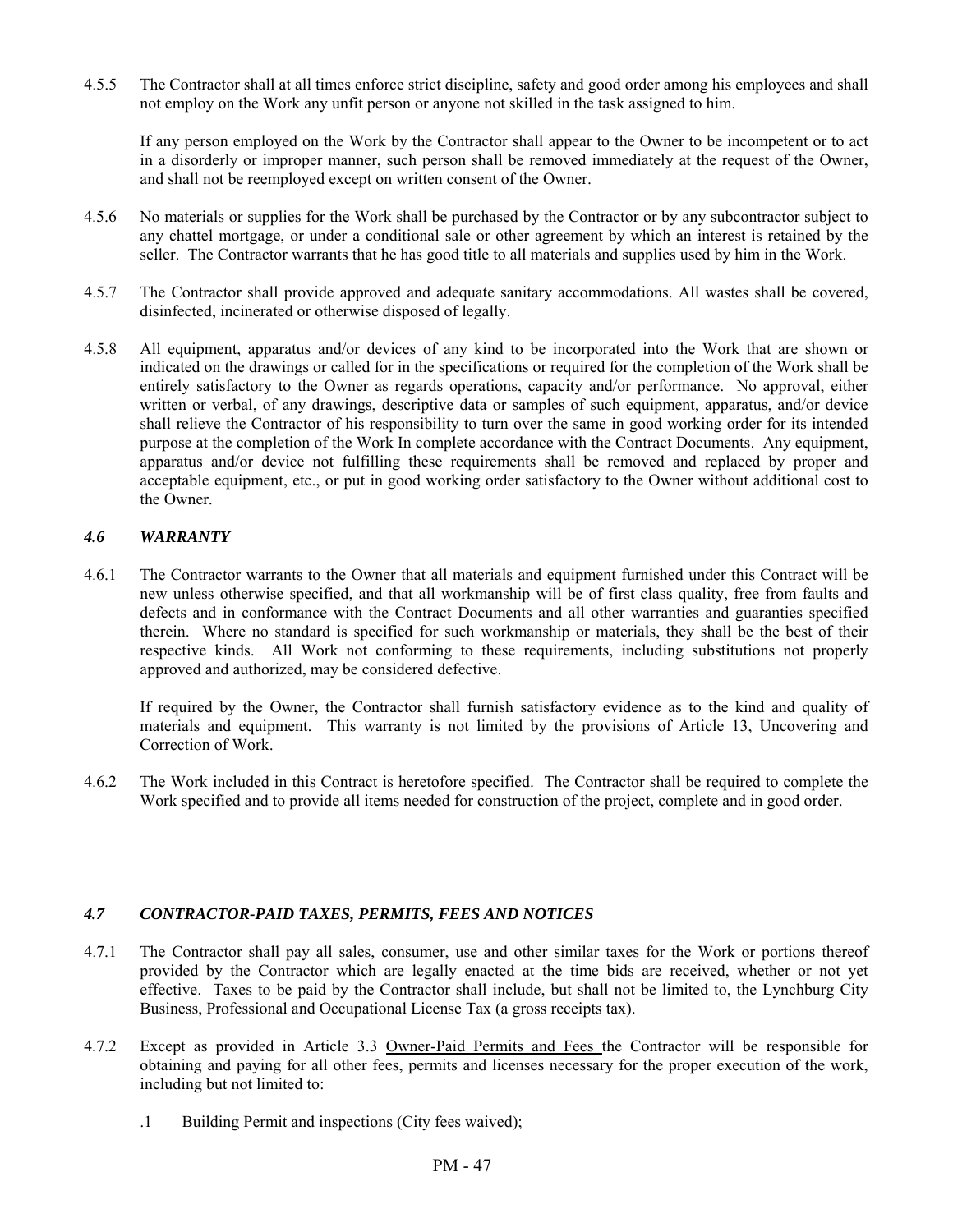- .2 Plumbing, Electrical, Mechanical Permits and inspections (City fees waived);
- .3 Temporary water meter, temporary electrical and C&P installations and temporary utility usage;
- .4 Temporary security lighting;
- .5 All other permits necessary in order to perform the Work shall be secured by the Contractor and fees necessary in order to perform the Work shall be paid by him as part of this Contract at no additional cost to the Owner.
- 4.7.3 The Contractor shall give all notices and comply with all laws, ordinances, rules, regulations, permits, resolutions and lawful orders of any public authority bearing on the performance of the Work; including but not limited to OSHA, Title 40.1 Labor and Employment Chapter 3 of the Code of Virginia, and Title VII of the Civil Rights Act of 1964, as amended and FHWA's Manual on Uniform Traffic Control Devices. All safety violations shall be corrected immediately upon receipt of notice of violation.

## *4.8 COMPLIANCE*

- 4.8.1 All demolition and excavation shall comply with the rules and regulations for the prevention of accidents as issued by the Department of Labor and Industry of the Commonwealth of Virginia.
- 4.8.2 To the extent of the work indicated in the Contract Documents, the Contractor shall comply and the construction shall conform with all applicable and current editions or revisions of the following codes, specifications and standards. In case of conflict, the order of precedence shall be as hereinafter listed:
	- .1 Contract Documents;
	- .2 Lynchburg City Purchasing Ordinance, as amended;
	- .3 The Virginia Uniform Statewide Building Code, as amended (BOCA and NEC);
	- .4 The Virginia Department of Transportation Road and Bridge Specifications and the Road Designs and Standards.
- 4.8.3 If the Contractor (or any person in contract with the Contractor relating to the subject project) finds an error, inconsistency, omission, ambiguity, discrepancy, conflict or variance in the Contract Documents, or between the Contract Documents and any of the codes, specifications and standards set forth in 4.8.2 herein, the Contractor has the obligation to seek a clarification thereof from the A/E, with a copy to the Owner, prior to the time the Work is performed which is affected by such error, inconsistency, omission, ambiguity, discrepancy, conflict or variance. The Owner will welcome such a clarification request and, if deemed necessary by the Owner, the Owner will issue a written instruction clarifying the matter in question. If the Contractor feels that the written clarification requires additional Work, the Contractor shall follow the change process in Article 12 Changes and Modifications in the Work.

Should the Contractor fail to seek such a clarification thereof immediately upon the discovery of the need therefore, prior to the time the said Work is performed, the Contractor thereby assumes all risk of loss related to such error, inconsistency, ambiguity, discrepancy, conflict or variance which the Contractor (and any person in contract with Contractor relating to the subject project) knew or should have known, using a normal, professional standard of care, existed prior to the time the Work was performed.

4.8.4 Any material or operation specified by reference to publications, published specifications of a Manufacturer, a Society, an Association, a Code, or other published Standard, shall comply with the requirements of the referenced document which is current on the date of receipt of bids. If the Contractor observes that any of the Contract Documents are at variance therewith in any respect, he shall promptly notify the A/E in writing, with a copy to the Owner. The A/E will make such judgments as are necessary and notify the Contractor prior to the performance of the work.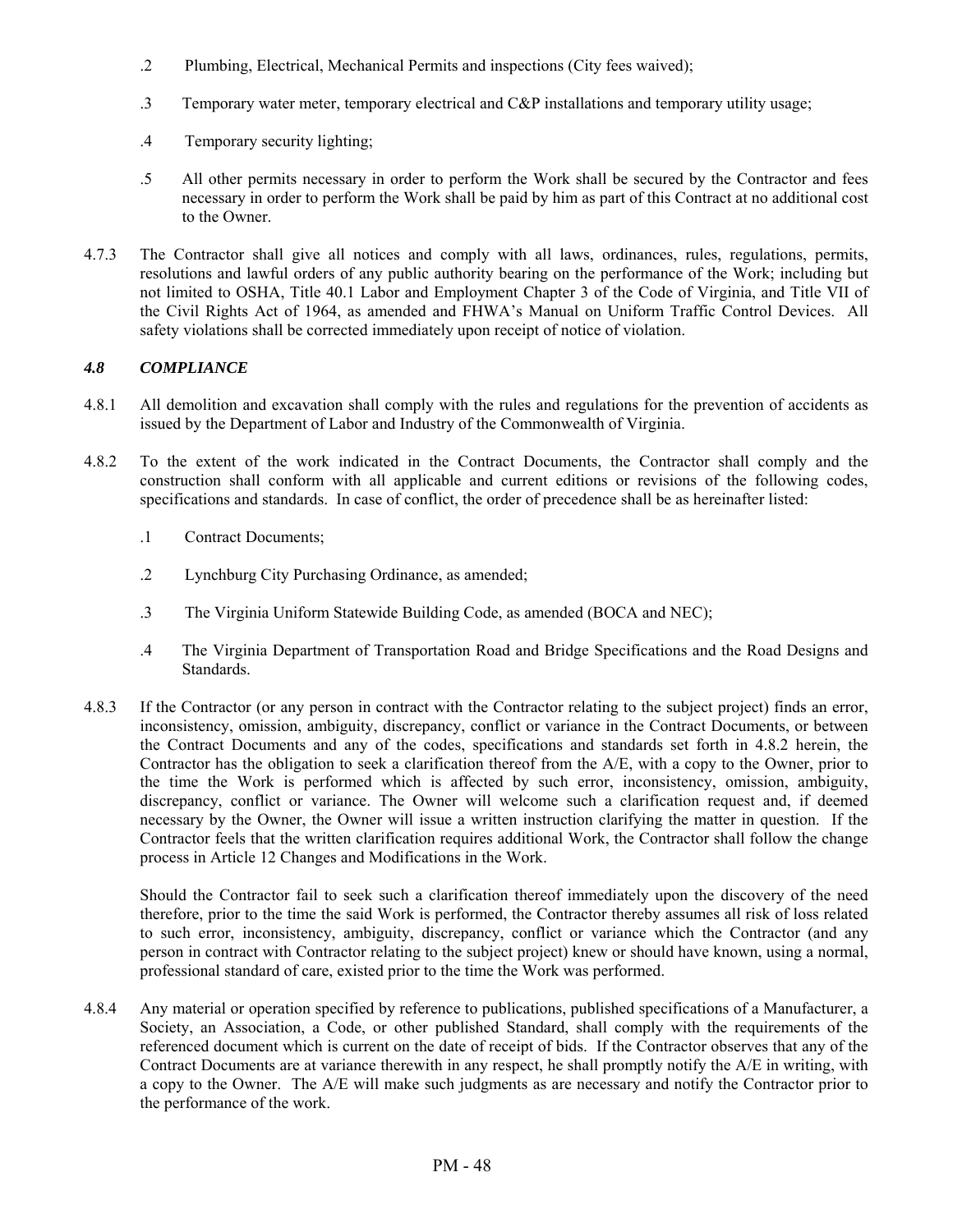- 4.8.5 If the Contractor performs any Work contrary to such laws, ordinances, permits, rules, regulations and resolutions, he shall assume full responsibility therefore and shall bear all costs attributable thereto.
- 4.8.6 The Contractor will be held responsible for locating all underground structures such as water, oil and gas mains, water and gas services, storm and sanitary sewers and telephone and electric conduits which may be encountered during the construction operation. The Contractor shall have Miss Utility locate all utilities on the site which are within the area of the work and shall dig test holes to determine the position of the underground structures. The Contractor shall pay the cost of digging test holes and likewise he shall pay the cost of the services of the representatives of the owners of such utilities for locating the said utilities. The cost of determining the location of any and all utilities is to be included in the bid price. The Owner shall pay the owners of such utilities for fees or charges for relocation of gas, electric, telephone, cable or other lines and/or services indicated to be relocated by others.
- 4.8.7 If utilities are marked which are not shown on the plans, the Contractor shall immediately notify the Owner and the A/E of such finding. The Owner and A/E shall provide a direction to the Contractor within a reasonable period of time if additional work is required as a result of the finding. If the Contractor believes that it requires additional Work, the Contractor shall follow the change process in Article 12 Changes and Modifications in the Work.

## *4.9 ALLOWANCES*

4.9.1 The Special Conditions will contain provisions for allowances, if such is applicable to this Contract. (NA)

#### *4.10 SUPERINTENDENT*

- 4.10.1 The Contractor shall employ a competent Superintendent and any necessary assistants to ensure supervisory attendance at the Project site during the progress of the Work. The Superintendent shall have full authority to represent the Contractor and all communications given to the Superintendent shall be as binding as if given to the Contractor.
- 4.10.2 It is understood that such Superintendent shall be acceptable to the Owner and shall be one who will be continued in that capacity for duration of this project, unless he ceases to be on the Contractor's payroll. The Superintendent shall not be employed on any other project during the performance of this Contract.

## *4.11 CONSTRUCTION SCHEDULE*

- 4.11.1 The Contractor shall within ten (10) days after issuance of the Notice of Award, prepare and submit to the A/E and Owner for review, a reasonably practicable and feasible Construction Schedule and provide to Owners A/E with copy to the Owner, showing the method by which the Contractor will comply with Completion date requirements as set forth in the Construction Agreement. The schedule shall show in detail how the Contractor plans to execute and coordinate the Work. The Contractor shall use this schedule in the planning, scheduling, direction, coordination and execution of the Work. The Construction Schedule shall encompass all of the work of all trades necessary for construction of the project and shall be sufficiently complete and comprehensive to enable progress to be monitored on a day-to-day basis. The Owner and A/E shall each be provided with a copy of all schedules, updates reports and other documentation required herein which shall be suitable for reproduction by the Owner. When required to assist the Engineer with project staffing requirements for the following week, the Contractor shall provide the Engineer, on each Friday, with a detailed work schedule for the following week. The Contractor shall provide the Engineer with at least a seventy-two (72) hour notice for the following items: 1) All traffic lane changes. The Contractor may be charged for additional costs of inspection when material and workmanship are found to not be ready for inspection at the time the Contractor calls for inspection.
- 4.11.2 It is the sole responsibility of the Contractor to prepare, maintain, update, revise and utilize the Construction Schedule as outlined in 4.11 Construction Schedule. The schedule shall be the sole overall Construction Schedule utilized by the Contractor in managing this project, provided, however, that Contractor may at its option employ and utilize other schedules based upon and consistent with the Construction Schedule. In general, it is the intent of this Paragraph to allow the Contractor to choose its own means, methods and construction procedures consistent with good practice and the Contract Documents.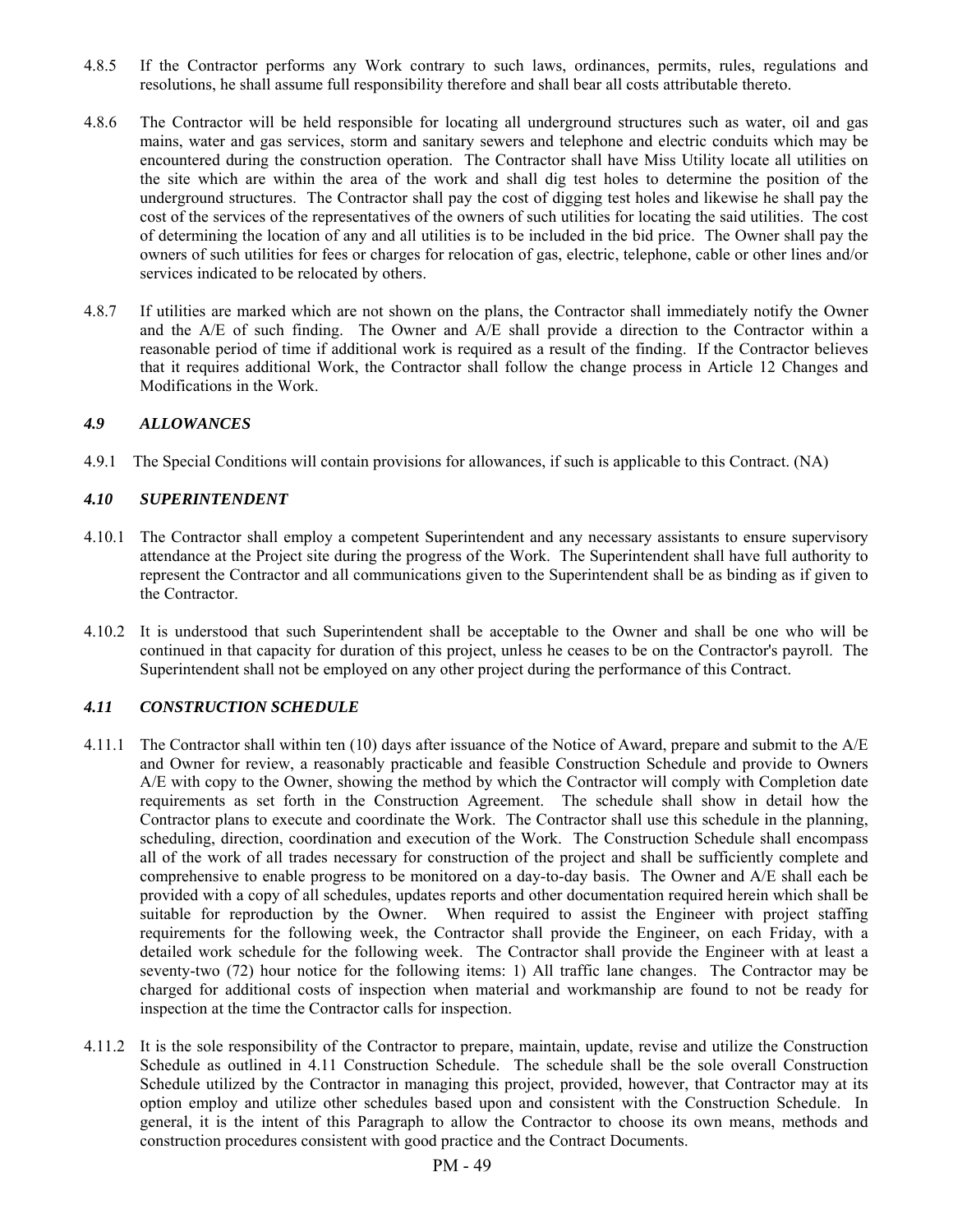- 4.11.3 If the Contractor should submit a schedule or express an intention to complete the Work earlier than any required Milestone or Completion date, the Owner shall not be liable to the Contractor for any costs or delay should the Contractor be unable to complete the Work before such earlier Milestone or Completion date. The duties, obligations and warranties of the Owner to the Contractor shall be consistent with and applicable only to the completion of the Work on the Milestone and completion dates required in the Construction Agreement.
- 4.11.4 Submission to the Owner of the Construction Schedule is advisory only and shall not relieve the Contractor of the responsibility for accomplishing the Work within each and every required Milestone and Completion date. Omissions and errors in the approved Construction Schedule shall not excuse performance that is not in compliance with the Contract. Submission to the Owner in no way makes the Owner an insurer of the Construction Schedule's success or liable for time or cost overruns flowing from its shortcomings. The Owner hereby disclaims any obligation or liability by reason of Owner approval or failure to object to the Construction Schedule.
- 4.11.5 Contractor shall consult with and obtain information from principal Subcontractors necessary in preparation of the schedules, updates and revisions required herein. Contractor shall provide each principal Subcontractor with copies of the Construction Schedule and any revisions or updates affecting a Subcontractor's work. Contractor shall hold appropriate progress meetings with Subcontractors and shall direct and coordinate the work of Subcontractors consistent with and as required herein. Owner shall have the right to attend Subcontractor progress meetings but shall not be required to participate in such meetings or provide information to Subcontractors, except through the Contractor. Contractor shall keep up-to-date minutes of Subcontractor progress meetings and shall provide same to Owner. The Contractor shall ensure that each Subcontractor, Sub-subcontractor or supplier acknowledges and accepts the requirements of the Construction Schedule relating to their part of the Work.
- 4.11.6 If Contractor's Construction Schedule indicates that Owner or a separate Contractor is to perform an activity by a specific date, or within a certain duration, Owner or any separate Contractor shall not be bound to said date or duration unless Owner expressly and specifically agrees in writing to same; the Owner's overall review of the schedule does not constitute an agreement to specific dates or durations for activities of the Owner or any separate contractor.
- 4.11.7 The Contractor's Superintendent shall maintain at the job site, a current Construction Schedule, indicating actual monthly progress for those portions of the project on which work has been or is being performed.
- 4.11.8 If an extension or contraction of any Milestone or Completion Date is authorized by any Change Order, the Contractor shall revise his Construction Schedule, Milestone and Completion Dates accordingly.
- 4.11.9 If, in the opinion of the Owner, the Construction Schedule does not accurately reflect the actual progress and sequence of the Contractor's performance of the Work, the Contractor shall revise the Construction Schedule, upon the Owner's request, and submit a revised Construction Schedule that accurately represents the progress and sequence of the Contractor's performance of the Work.
- 4.11.10 Contractor shall submit to the Owner the name of any scheduling consultant that Contractor may select or retain. Contractor shall not utilize any particular scheduling consultant over the reasonable objection of the Owner to that consultant.
- 4.11.11 Contractor covenants and guarantees that Contractor will not:
	- .1 Misrepresent to Owner it's planning and scheduling of the Work;
	- .2 Utilize schedules materially different from those made available to the Owner or any Subcontractors for the direction, execution and coordination of the Work, or which are not feasible or realistic;
	- .3 Prepare schedules, updates, revisions or reports which do not accurately reflect Contractor's actual intent or Contractor's reasonable and actual expectations as to:
		- (a) The sequences of activities,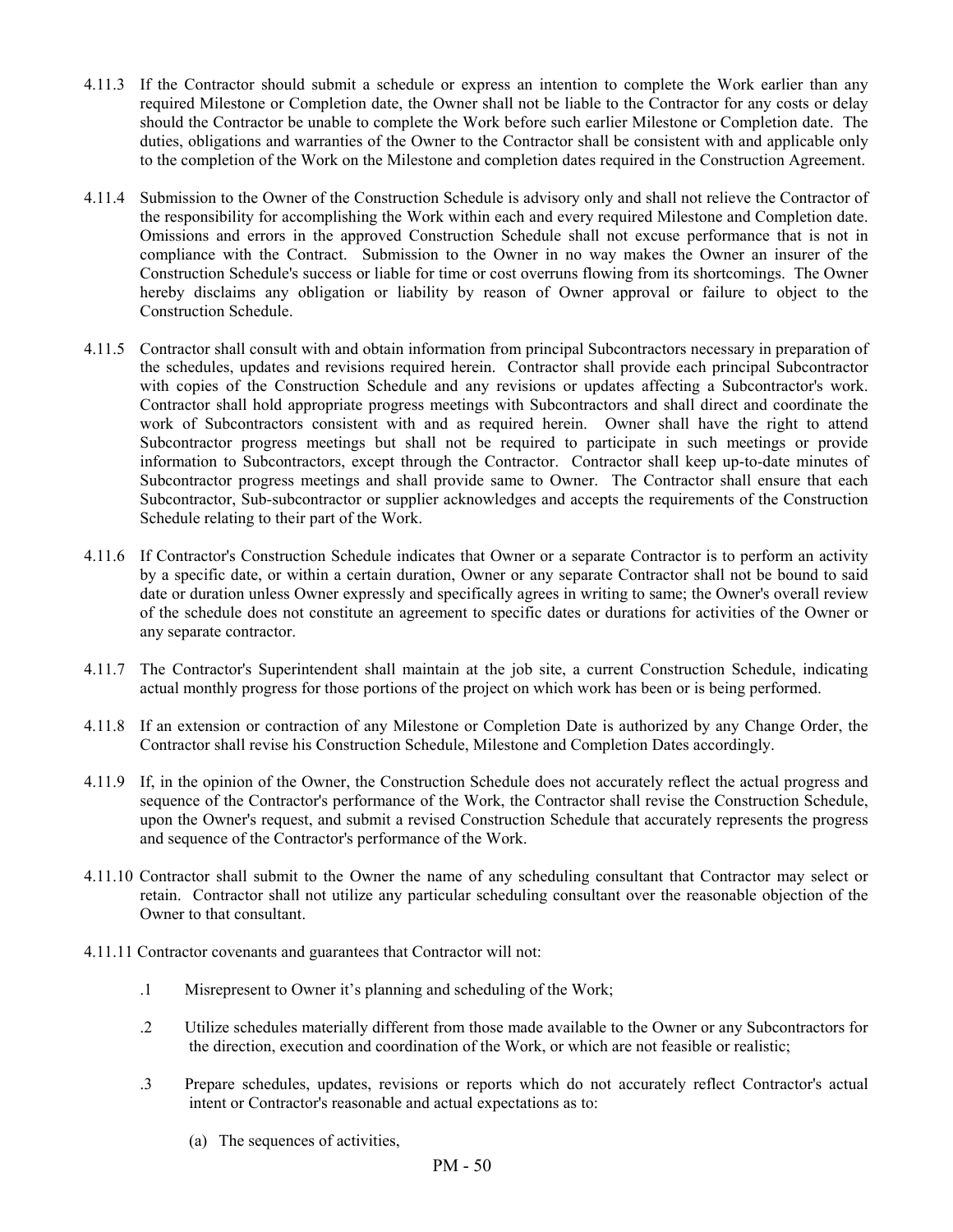- (b) The duration of activities,
- (c) The responsibility for activities,
- (d) Resource availability,
- (e) Labor availability or efficiency,
- (f) Expected weather conditions,
- (g) The value associated with the activity,
- (h) The percentage complete of any activity,
- (i) Completion of any item of work or activity,
- (j) Project completion,
- (k) Delays, slippages, or problems encountered or expected,
- (l) Subcontractor requests for time extension, or delay claims of subcontractors, and
- (m) If applicable, the float time available.
- 4.11.12 Contractor's failure to substantially comply with the foregoing covenant and guarantee of Paragraph 4.11.11 shall be a substantial and material breach of contract which will permit Owner to terminate Contractor for default, or withhold payments under the Contract Documents, and shall entitle Owner to the damages afforded for misrepresentation or fraud by these Contract Documents or applicable law.
- 4.11.13 Should Contractor fail to substantially comply with the provisions of the Contract Documents relating to scheduling and execution of the Work by the overall project schedule, Owner shall have the right, at its option, to retain the services of scheduling consultants or experts (including attorneys if necessary in the opinion of the Owner) to prepare schedules, reports, updates and revisions of the schedule in accordance with the Contract Documents and to review and analyze same, in order to allow Owner and A/E to evaluate the program of the Work by Contractor, to determine whether Contractor is substantially complying with the Contract Documents, and to direct such action of the part of the Contractor, as permitted by the Contract Documents, as required to ensure, under the Owner's schedule prepared hereunder, that Contractor will complete the Work within the Contract Time. All costs and expenses and fees incurred by Owner in preparing the schedule hereunder shall be charged to Contractor's account. If Contractor fails to substantially comply with the scheduling and execution of the work requirements of the Contract Documents, Contractor hereby agrees, in such instance, to comply with such Owner-prepared schedules, if any, or directions, and activity sequences and durations as Owner may reasonably require, without additional cost to the Owner (subject only to cost adjustments for such changes in the Work as Owner may direct), to ensure completion within the Contract Time.
- 4.11.14 The Construction Schedule shall be utilized by Owner, A/E and Contractor for submission, review and approval of monthly Payment Request. The schedule must be updated by Contractor monthly with each progress payment application and submitted to the Owner and A/E for review with the progress payment application. Owner shall not be required to process and review Contractor's Application for Payment if Contractor has failed or refused to provide the scheduling update information required herein.
- 4.11.15 The type of schedule to be utilized on this project, along with its particular elements, shall be as specified herein.

## *4.12 RESPONSIBILITY FOR COMPLETION*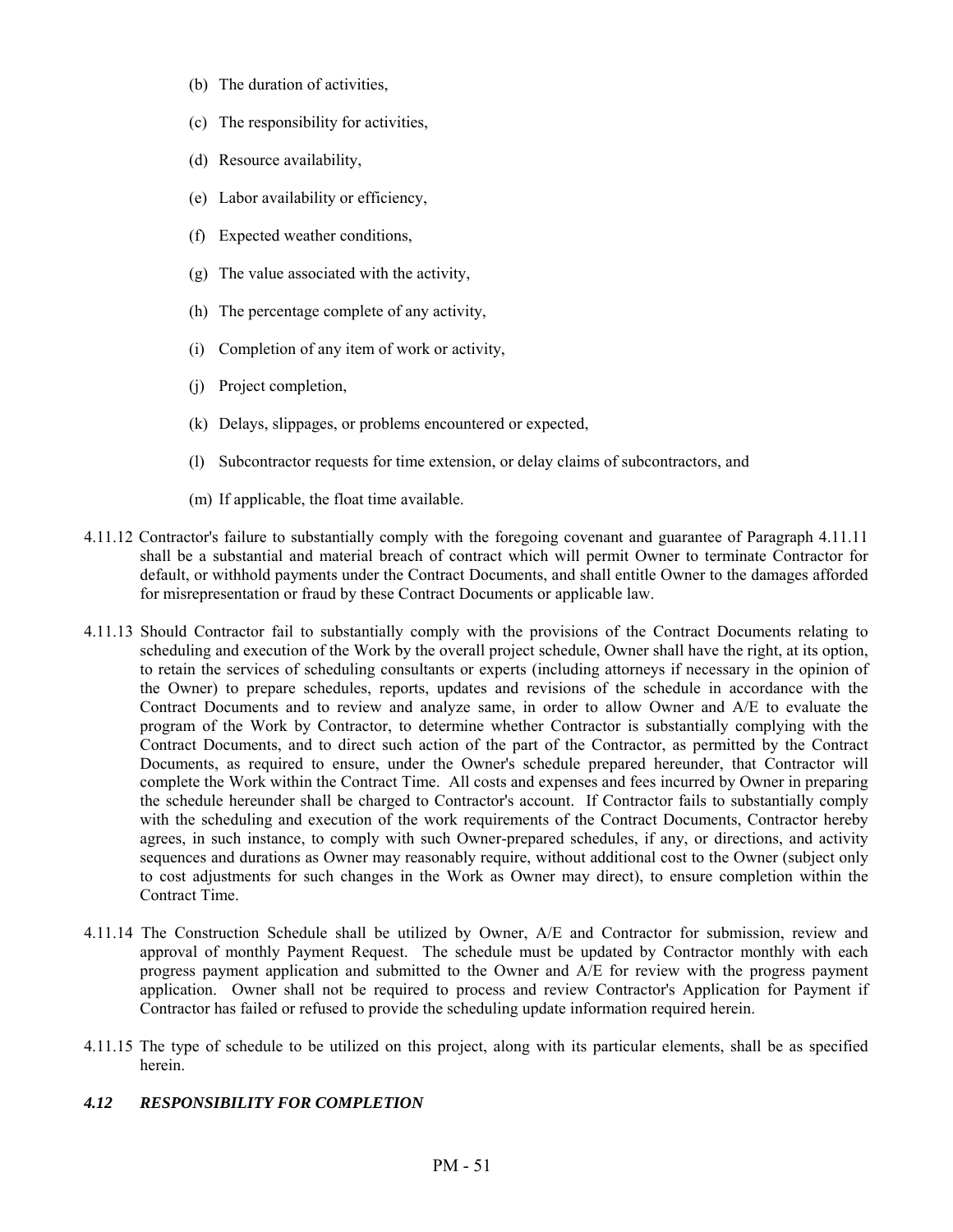- 4.12.1 The Contractor shall furnish such manpower, materials, facilities and equipment and shall work such hours, including night shifts, overtime operations and Sundays and holidays, as may be necessary to ensure the performance of the Work within the Milestone and Completion dates specified in the Construction Agreement. If the Owner notifies the Contractor that it has become apparent that the Work will not be Completed within required Milestone or Completion dates, the Contractor agrees that it will assume full responsibility to take some or all of the following actions, at no additional cost to the Owner (except for circumstances beyond the Contractors' control), in order to ensure, in the opinion of the Owner, that the Contractor will comply with all Milestone and Completion date requirements:
	- .1 Increase manpower, materials, crafts, equipment and facilities;
	- .2 Increase the number of working hours per shift, shifts per working day, working days per week, or any combination of the foregoing; and
	- .3 Reschedule activities to achieve maximum practical concurrency of accomplishment of activities.

Failure of the Owner to notify the Contractor of the apparent delay shall not relieve Contractor of the obligation to finish the project within the required Milestone or Completion date.

- 4.12.2 If the actions taken by the Contractor are not satisfactory, the Owner may direct the Contractor to take any and all actions necessary to ensure completion within the required Milestone and Completion dates, without additional cost to the Owner (except for circumstances beyond the Contractor's control) . In such event, the Contractor shall continue to assume responsibility for his performance and for completion within the required dates.
- 4.12.3 If, in the opinion of the Owner, the actions taken by the Contractor pursuant to this Article or the progress or sequence of Work are not accurately reflected on the Construction Schedule, the Contractor shall revise such schedule to accurately reflect the actual progress and sequence of Work.
- 4.12.4 Failure of the Contractor to substantially comply with the requirements of this Article is grounds for a determination by the Owner, pursuant to Article 15 TERMINATION OF THE CONTRACT, that the Contractor is failing to prosecute the Work with such diligence as will ensure its completion within the time specified.
- 4.12.5 The Owner may, at its sole discretion and for any reason, including when it is apparent to the A/E or Owner that the Work will be completed within the required Milestone or Completion dates, require the Contractor to accelerate the Schedule of Performance by providing overtime, Saturday, Sunday and/or holiday work and/or by having all or any Subcontractors designated by the Owner provide overtime, Saturday, Sunday, and/or holiday work. In the event that the Owner requires overtime, Saturday, Sunday or holiday work by the Contractor's or his Subcontractor's own forces, and such requirement is not related in any way to the Contractor's apparent inability to comply with Milestone and Completion date requirements, the Owner shall reimburse the Contractor for the direct cost to the Contractor of the premium time for all labor utilized by the Contractor in such overtime, Saturday, Sunday or holiday work (but not for the straight time costs of such labor), together with any Social Security and State or Federal unemployment insurance taxes in connection with such premium time. However, no overhead supervision costs, commissions, profit or other costs and expenses shall be payable in connection therewith.
- 4.12.6 This provision does not eliminate the Contractor's responsibility to comply with the City's noise ordinances, all VDOT permit requirements and all other applicable laws, regulations, rules, ordinances, resolutions, and permit requirements.

## *4.13 DOCUMENTS AND SAMPLES AT THE SITE*

4.13.1 The Contractor shall, at the Owner's direction, maintain at the site for the Owner one record copy of all Drawings, Specifications, Addenda, Change Orders and other Modifications, in good order and marked currently to record all changes made during construction, and approved Shop Drawings, Product Data, Samples and Manuals. These shall be available to the A/E. These shall be delivered to the Owner upon completion of the Work.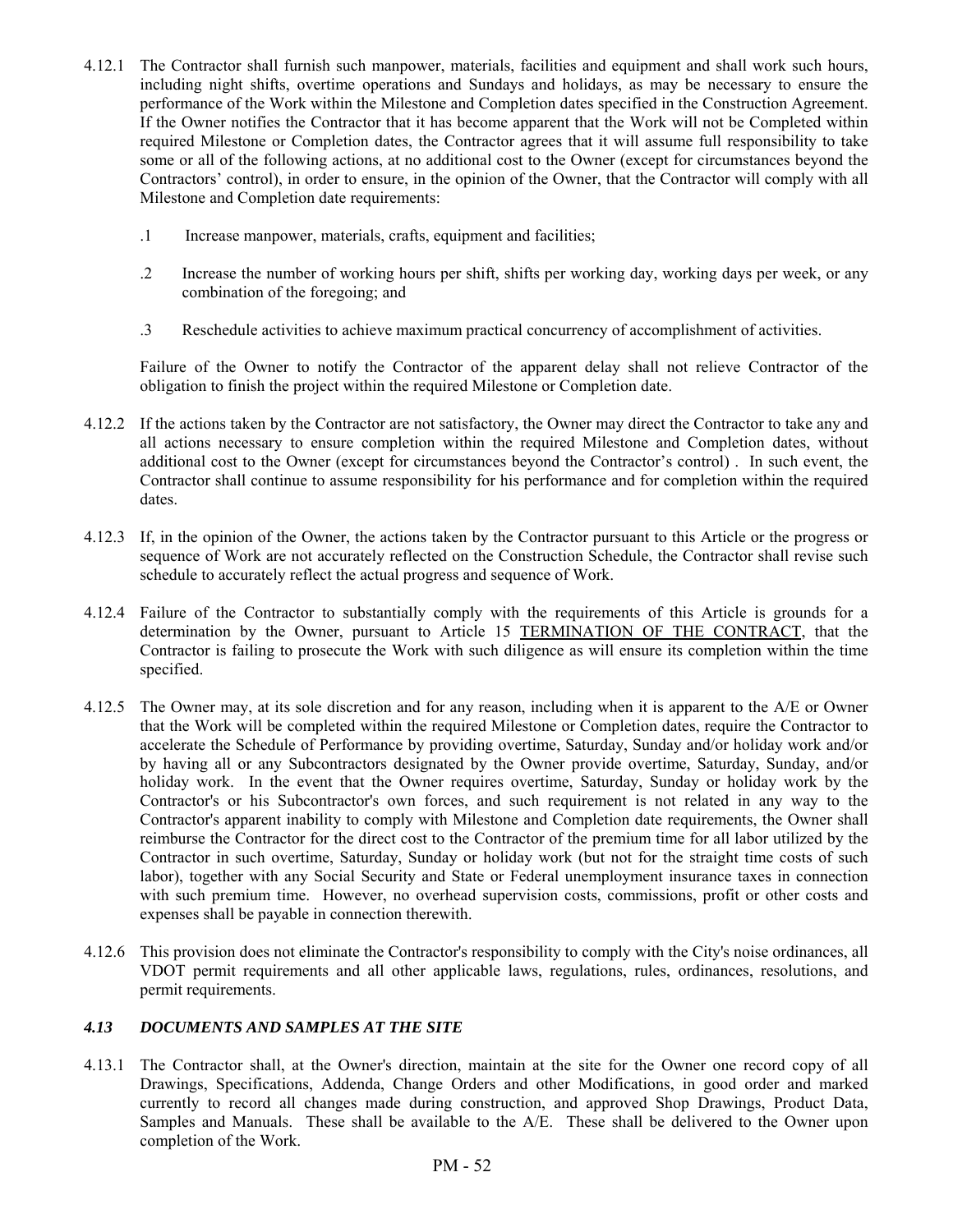### *4.14 SHOP DRAWINGS, PRODUCT DATA, SAMPLES AND MANUALS*

- 4.14.1 SHOP DRAWINGS are drawings, diagrams, schedules and other data specially prepared for the Work by the Contractor or any Subcontractor, manufacturer, supplier or distributor to illustrate some portion of the Work.
- 4.14.2 PRODUCT DATA are illustrations, standard schedules, performance charts, instructions, brochures, diagrams and other information furnished by the Contractor to illustrate a material, product or system for some portion of the Work.
- 4.14.3 SAMPLES are physical examples that illustrate materials, equipment or workmanship and establish standards by which the Work will be judged.
- 4.14.4 MANUALS are manufacturer's installation, start-up, operating, maintenance and repair instructions, together with parts lists, pictures, sketches and diagrams that set forth the manufacturer's requirements, for the benefit of the Contractor and the Owner.
- 4.14.5 The Contractor shall review, approve and submit, with reasonable promptness and in such sequence as to cause no delay in the Work or in the Work of the Owner or any separate contractor, all Shop Drawings, Product Data, Samples and Manuals required by the Contract Documents.
- 4.14.6 By approving and submitting Shop Drawings, Product Data, Samples and Manuals, the Contractor represents that he has determined and verified all materials, field measurements, and field construction criteria related thereto, and that he has checked and coordinated the information contained within such submittals with the requirements of the Work and of the Contract Documents.

 Parts and details not fully indicated on the contract drawings shall be detailed by the Contractor in accordance with standard engineering practice. Dimensions on the contract drawings, as well as detailed drawings themselves are subject in every case to measurements of existing, adjacent, incorporated and completed work, which shall be taken by the Contractor before undertaking any work dependent on such data.

- 4.14.7 The Contractor shall not be relieved of responsibility for any deviation from the requirements of the Contract Documents by the Owner or A/E's approval of Shop Drawings, Product Data, Samples or Manuals under Article 2 Architect/Engineer unless the Contractor has specifically informed the Owner and A/E in writing of such deviation at the time of submission and the Owner has given written approval to the specific deviation. The Contractor shall not be relieved from responsibility for errors or omissions in the Shop Drawings, Product Data, Samples or Manuals by the A/E's approval thereof.
- 4.14.8 The Contractor shall direct specific attention, in writing or on resubmitted Shop Drawings, Product Data or Samples, to revisions other than those requested by the Owner or A/E on previous submittals.

 No portion of the Work requiring submission of Shop Drawings, Product Data, or Samples shall commence until the submittal has been approved by the Owner and A/E as provided in Article 2 Architect/Engineer. All such portions of the Work shall be in accordance with approved submittals.

- 4.14.9 For substances that are proposed for use in the project that may be hazardous to human health, the Contractor shall submit to the A/E, for information only, information on precautions for safely using these substances, including certification of registration by the Contractor with authorities under the respective Virginia and Federal Toxic Substances Control Acts.
- 4.14.10 Unless otherwise modified by the Owner in writing, the Contractor shall label or stamp and number all Shop Drawings, Product Data, Samples or Manuals as prescribed by the project Manager.
- 4.14.11 The Contractor shall submit a copy of each submittal, including the transmittal sheet (for shop drawings, product data, samples or manuals) to the Owner simultaneously with the Contractor's submission of said drawings, data, samples or manual packages to the A/E.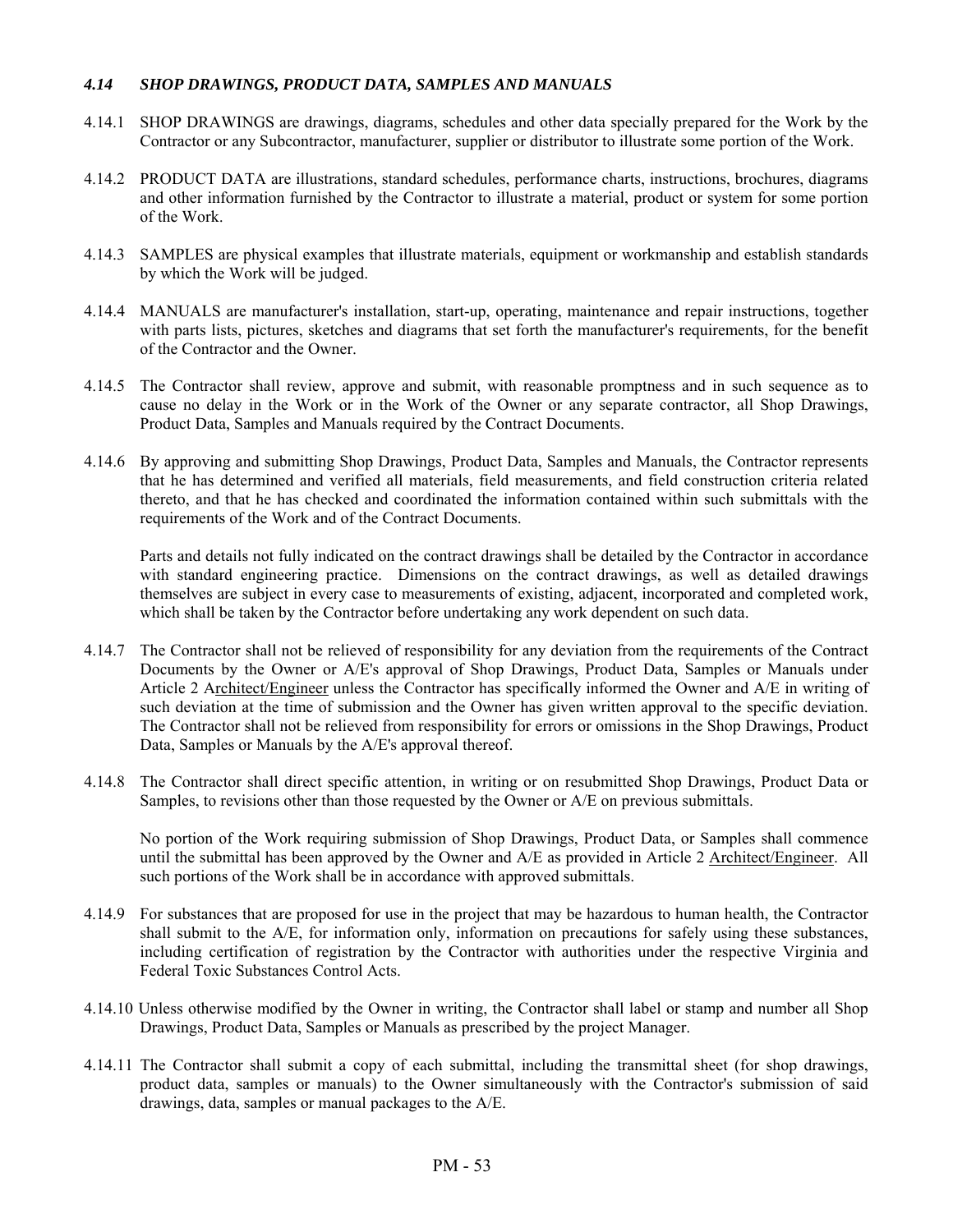## *4.15 EQUAL PRODUCTS:*

- 4.15.1 The term "Product" as used herein refers to materials, equipment, supplies, articles, fixtures, devices, types of construction, or products, as appropriate.
- 4.15.2 All products furnished shall, whenever specified and otherwise wherever practicable, be the standard products of recognized, reputable manufacturers. If the manufacturer cannot make scheduled delivery of an approved item, the Contractor may request approval of the Owner to use another brand, make, manufacturer, article, device, product, material, fixture, form or type of construction which the Contractor judges to be equal to that specified. An item shall not be considered by the Owner for approval as equal to the item so named or described unless it (1) it is at least equal in quality, durability, appearance, strength, and design; (2) it will perform at least equally the specific function imposed by the general design for the work being contracted for or the material being purchased; and (3) it conforms substantially, even with deviations, to the detailed requirements for the item in the specifications. Approval shall be at the sole discretion of the Owner and will be based upon considerations of quality, workmanship, economy of operation, suitability for the purpose intended, and acceptability for use on the project. Any such approval must be in writing to be effective and the decision of the Owner shall be final.
- 4.15.4 To obtain such approval of equal products other than those specified in Contract Documents, and not previously approved during the bidding, the Contractor's request for approval of any equal product shall include the following:
	- .1 Complete data substantiating compliance of the proposed equal product with the Contract Documents;
	- .2 Accurate cost data on proposed equal product in comparison with product or method specified;
	- .3 Product identification including manufacturer's name, address, and phone number;
	- .4 Manufacturer's literature showing complete product description, performance and test data, and all reference standards;
	- .5 Samples and colors in the case of articles or products;
	- .6 Name and address of similar projects on which the product was used and date of installation;
	- .7 All directions, specifications, and recommendations by manufacturers for installation, handling, storing, adjustment, and operation.
- 4.15.5 The Contractor shall also submit with his request for approval a statement which shall include all of the following representations by the Contractor, namely that:
	- .1 He has investigated the proposed equal product and determined that it is equal or better in all respects to that specified and that it fully complies with all requirements of the Contract Documents;
	- .2 He will meet all contract obligations with regard to this substitution;
	- .3 He will coordinate installation of accepted equal products into the work, making all such changes and any required schedule adjustments, at no additional cost to the Owner, as may be required for the Work to be complete in all respects;
	- .4 He waives all claims for additional costs and additional time related to equal products. He also agrees to hold the Owner harmless from claims for extra costs and time incurred by Subcontractors and suppliers, or additional services which may have to be performed by the A/E, for changes or extra work that may, at some later date, be determined to be necessary in order for the Work to function in the manner intended in the Contract Documents;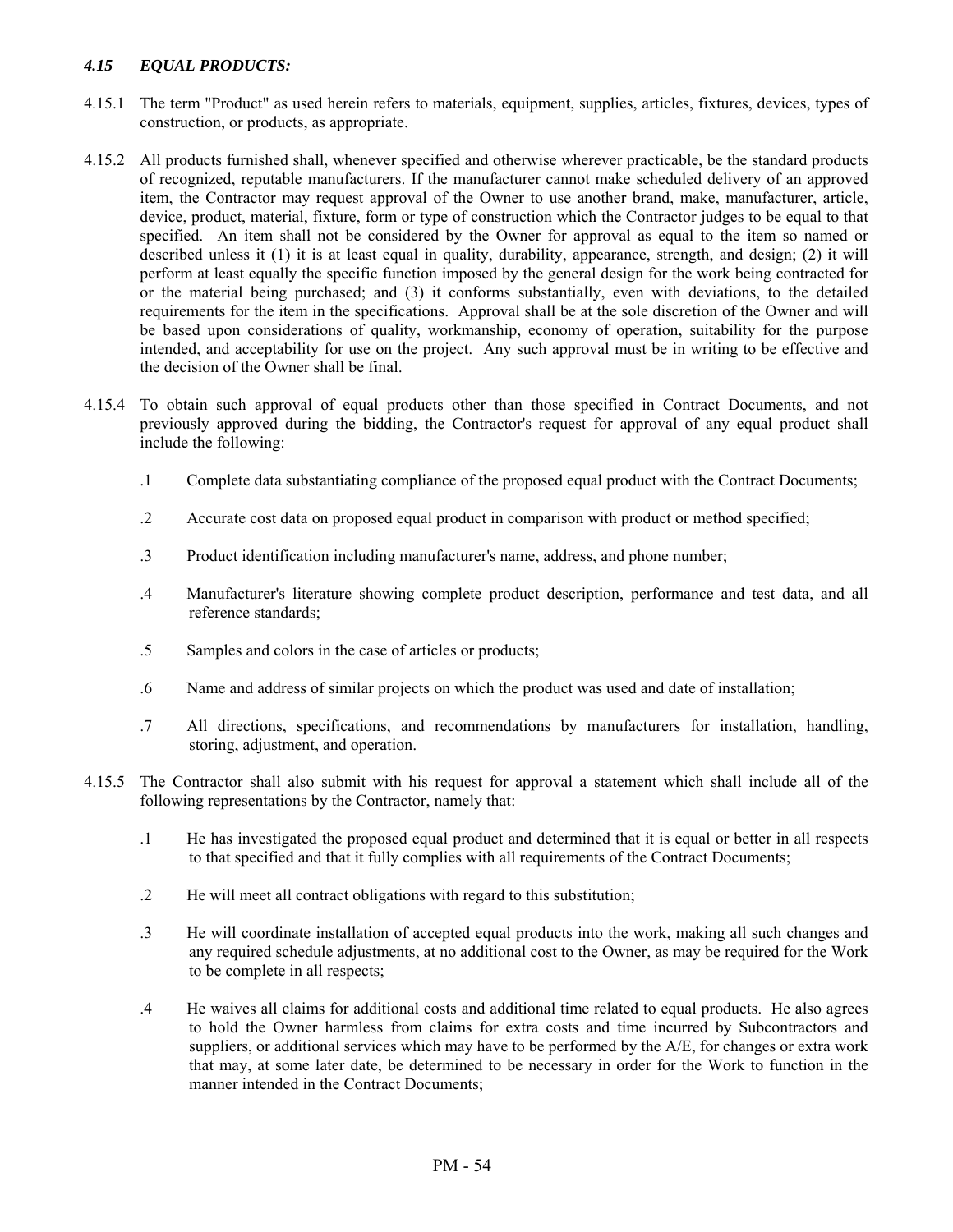- .5 He will provide the same warranty and guarantee, and perform any work required in accordance therewith, for the equal product that is applicable to the specified item for which the equal product is requested;
- .6 Material will be installed, handled, stored, adjusted, tested, and operated in accordance with the manufacturers' recommendation and as specified in the Contract Documents;
- .7 In all cases new materials will be used unless this provision is waived by Notice from the Owner or unless otherwise specified in the Contract Documents;
- .8 All material and workmanship will be in every respect, in accordance with that which in the opinion of the Owner, is in conformity with approved modern practice; and
- .9 He has provided accurate cost data on the proposed equal product in comparison with the product or method specified, if applicable.
- 4.15.6 The Owner may require tests of all products proposed as equal products so submitted to establish quality standards, at the Contractor's expense. After approval of an equal product, if it is determined that the Contractor submitted defective information or data regarding the equal product upon which Owner's approval was based, and that unexpected or uncontemplated redesign or rework of the project will be required in order to accommodate the equal product, or that the item will not perform or function as well as the specified item for which equal product was requested, the Contractor will be required to furnish the original specified item or request approval to use another equal product. The Contractor shall pay all costs, expenses or damages associated with or related to the unacceptability of such an equal product and the resultant utilization of another item and no time extension shall be granted for any delays associated with or related to such an equal product.
- 4.15.7 Equal products will not be considered for approval by the Owner if:
	- .1 The proposed equal product is indicated or implied on the Contractor's shop drawing or product data submittals and has not been formally submitted for approval by the Contractor in accordance with the above-stated requirements; or
	- .2 Acceptance of the proposed equal product will require substantial design revisions to the Contract Documents or is otherwise not acceptable to the Owner.
- 4.15.8 Except as otherwise provided for by the provisions of any applicable laws, the Contractor shall not have any right of appeal from the decision of the Owner disapproving any products submitted if the Contractor fails to obtain the approval for an equal product under this Article.
- 4.15.8 If the Contractor proposes a product which the Owner determines is not equal to the product named in Contract Documents but which the Owner nevertheless is willing to accept, Contractor shall provide upon request by the Owner an itemized comparison of the proposed substitution with the product specified and the cost differential which shall be credited to the Owner in a Change Order issued in accordance with Article 12 Changes and Modifications in the Work.

## *4.16 USE OF SITE*

4.16.1 The Contractor shall confine his operations at the site to areas permitted by law, ordinances, permits, easements, right-of-way agreements and the Contract Documents. The Contractor shall not unreasonably encumber the site, in the opinion of the Owner, with any materials, equipment or trailers nor shall he block the entrances or otherwise prevent reasonable access to the site, other working and parking areas, completed portions of the Work and/or properties, storage areas, areas of other facilities that are adjacent to the worksite. If the Contractor fails or refuses to move said material, equipment or trailers within 24 hours of Notice by the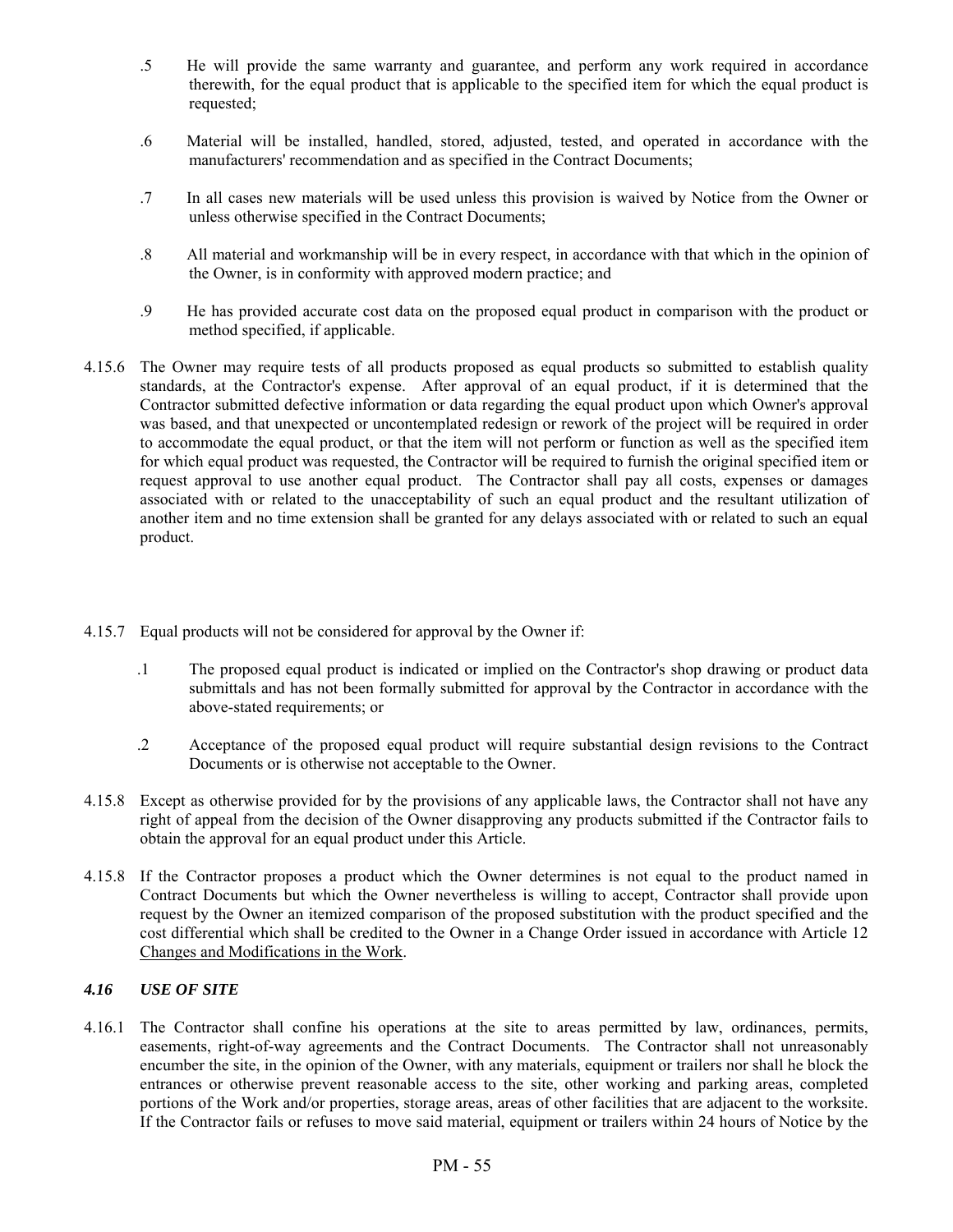Owner to so do, the Owner shall have the right, without further Notice, to remove, at the Contractor's expense, any material, equipment and/or trailers which the Owner deems are in violation of this paragraph.

## *4.17 CUTTING AND PATCHING OF WORK*

- 4.17.1 The Contractor shall be responsible for all cutting, fitting or patching that may be required to complete the Work and to make its several parts fit properly and in accordance with the Contract Documents.
- 4.17.2 The Contractor shall not damage or endanger any portion of the Work or the work of the Owner or any separate contractors by cutting, patching or otherwise altering any work, or by excavation. The Contractor shall not cut or otherwise alter the work of the Owner or any separate contractor except with the written consent of the Owner and of such separate contractor. The Contractor shall not unreasonably withhold from the Owner or any separate contractor his consent to cutting or otherwise altering the Work. The Owner shall not be required to accept Work with a cut, splice, or patch when such cut, splice or patch is not generally accepted practice for the particular work involved or is otherwise unworkmanlike in the opinion of the Owner.

## *4.18 RIGHT TO PUBLISH*

4.18.1 The Contractor agrees that he will not publish, cause to be published, or otherwise disseminate any information of whatever nature relating to the Work being performed under this Contract, except as may be approved by the Owner in writing.

## *4.19 SITE CLEAN UP*

- 4.19.1 The Contractor at all times shall keep the Project site and adjacent areas free from accumulation of waste materials or rubbish caused by his operations. Before final payment is made, the Contractor shall remove all of his waste materials, rubbish, scrap materials, debris, tools, construction equipment, machinery, surplus materials, false work, temporary structures, including foundations thereof and plant of any description, from the Project site and put the site in a neat, orderly condition.
- 4.19.2 If the Contractor fails to clean up as required herein at any time during the performance of the Work or at the completion of the Work, the Owner may, upon 24 hours notification, clean up the site at the Contractor's expense.

## *4.20 PATENTS, ROYALTIES, ETC.*

4.20.1 The Contractor guarantees to save harmless the Owner, its officers, agents, servants and employees from liability of any kind or nature, including cost, expense and attorney's fees on account of suits and claims of any kind for violation or infringement of any patents or patent rights by the Contractor, or by anyone directly or indirectly employed by him, or by reason of the use of any art, process, method, machine, manufacture, or composition of matter patented or unpatented in the performance of this Contract in violation or infringement of any letter or rights. The Contractor agrees to pay all royalties, fees, licenses, etc. required in respect of the work or any part thereof as part of his obligations hereunder without any additional compensation.

# *4.21 INDEMNIFICATION*

- 4.21.1 It is hereby mutually covenanted and agreed that the relation of the Contractor to the work to be performed by him under this Contract shall be that of an independent contractor and that as such he will be responsible for all damages, loss or injury, including death, to persons or property that may arise or be incurred in or during the conduct and progress of said work as the result of any action, omission or operation under the Contract or in connection with the Work, whether such action, omission or operation is attributable to the Contractor, Subcontractor, any material supplier, or anyone directly or indirectly employed by any of them. The Contractor shall make good any damages that may occur in consequence of the Work or any part of it. The Contractor shall assume all liability, loss and responsibility of whatsoever nature by reason of his neglect or violation of any Federal, State, County or local laws, regulations or ordinances.
- 4.21.2 The Contractor shall indemnify, hold harmless and defend the Owner, its employees, agents, servants and representatives from and against any and all claims, suits, demands, actions (regardless of the merits thereof)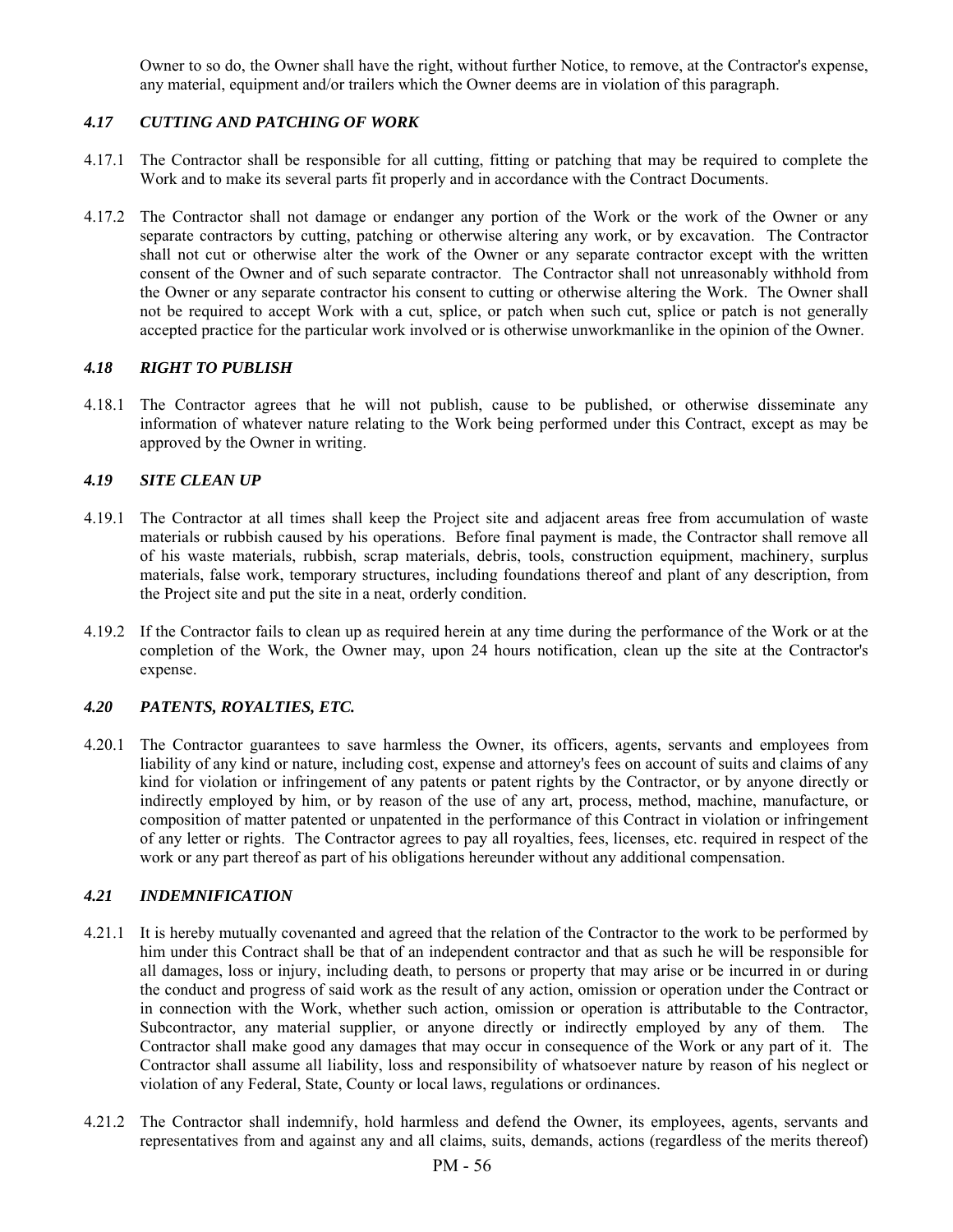and damages of whatever nature arising out of or resulting from the performance of the Work or the failure to perform the Work, including jurisdictional labor disputes or other labor troubles that may occur during the performance of the Work.

- 4.21.3 The indemnification obligations under this Article shall not be affected in any way by any limitation on the amount or type of damages, compensation or benefits payable by or for the Contractor or any Subcontractor under worker's or workman's compensation acts, disability benefit acts or other employee benefit acts.
- 4.21.4 The obligations of the Contractor under this Article 4.21 shall not extend to the actions or omissions of the A/E, his agents or employees, arising out of; (1) the preparation or approval of maps, drawings, opinions, reports, surveys, change orders, designs or specifications, or (2) the giving of or the failure to give directions or instructions by the A/E, his agents or employees provided such giving or failure to give is the primary cause of the injury or damage.
- 4.21.5 The obligations of the Contractor under this Article 4.21 shall not extend to the proportion of damages, loss or injury, including death, to persons or property that may arise or be incurred as the result of any action, omission or operation of the Owner, or Owner's Separate Contractor(s), and their employees, agents, servants, and/or representatives.

## *4.22 NON-DISCRIMINATION IN EMPLOYMENT*

- 4.22.1 During the performance of this contract, the contractor agrees as follows:
	- .1 The contractor will not discriminate against any employee or applicant for employment because of race, religion, color, sex, national origin, age, disability, or any other basis prohibited by state law relating to discrimination in employment, except where there is bona fide occupational qualification reasonably necessary to the normal operation of the contractor. The contractor agrees to post in conspicuous places, available to employees and applicants for employment, notices setting forth the provisions of this nondiscrimination clause.
	- .2 The contractor, in all solicitations or advertisements for employees placed by or on behalf of the contractor, will state that such contractor is an equal opportunity employer.
	- .3 Notices, advertisements and solicitations placed in accordance with federal law, rule or regulation shall be deemed sufficient for the purpose of meeting the requirements of this section.
	- .4 The contractor will include the provisions of the foregoing paragraphs A, B and C in every subcontract or purchase order of over \$10,000, so that the provisions will be binding upon each subcontractor or vendor.

## *4.22.2 DRUG-FREE WORKPLACE REQUIRED:*

Contractors are reminded that Section 2.24312 of the Code of Virginia requires that the during the performance of the contract resulting from this bid, the contractor agrees to (i) provide a drug-free workplace for the contractor's employees; (ii) post in conspicuous places, available to employees and applicants for employment, a statement notifying employees that the unlawful manufacture, sale, distribution, dispensation, possession, or use of a controlled substance or marijuana is prohibited in the contractor's workplace and specifying the actions that will be taken against employees for violations of such prohibition; (iii) state in all solicitations or advertisements for employees placed by or on behalf of the contractor that the contractor maintains a drug-free workplace; and (iv) include the provisions of the foregoing clauses in every subcontract or purchase order of over \$10,000, so that the provisions will be binding upon each subcontractor or vendor.

For the purposes of this section, "drug-free workplace" means a site for the performance of work done in connection with a specific contract awarded to a contractor in accordance with this solicitation, the employees of whom are prohibited from engaging in the unlawful manufacture, sale, distribution, dispensation, possession or use of any controlled substance or marijuana during the performance of the contract.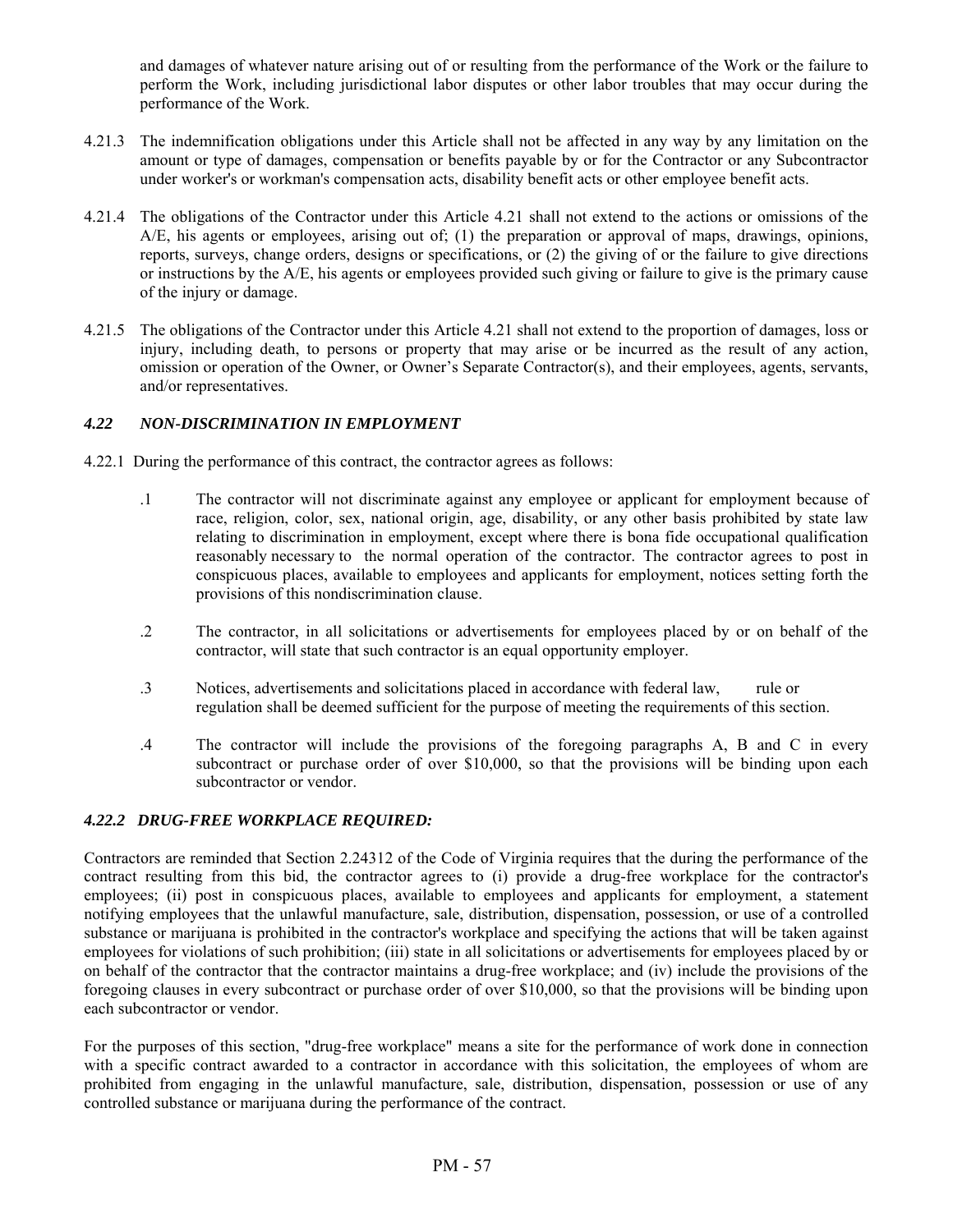## *4.23 CONTRACT SECURITY*

- 4.23.1 The Contractor shall deliver to the Owner, within ten (10) working days from Notice of Award, two (2) originals of a Performance Bond and a separate Labor and Material Payment Bond in a form acceptable to the Owner and each in an amount required by the Contract Documents as security for the faithful performance of the Contract, and the payment of all persons performing labor and furnishing materials in connection with this Contract. The City will not issue Notice to Proceed until the bonds are received. The amount of the Performance and Payment Bonds shall be increased to the same extent the Contract Sum is increased due to modifications. The form of bonds shall be acceptable to the Owner and the surety shall be such surety company or companies as are acceptable to the Owner and as are authorized to transact business in the Commonwealth of Virginia. The cost of such bonds shall be included in the Contractor's proposal amount.
- 4.23.2 The Contractor shall require that all sureties providing bonds for the Project will give written Notice to the Owner, at least thirty (30) days prior to the expiration or termination of the bond(s).
- 4.23.3 If, at any time, any surety or sureties becomes insolvent or is determined by the Owner to be unable to adequately secure the interest of the Owner, the Contractor shall within (30) days after Notice from the Owner to do so, substitute an acceptable bond(s) in such form and sum and signed by such other sureties as may be satisfactory to the Owner. The premiums on such bond(s) shall be paid by the Contractor.

## **ARTICLE 5 SUBCONTRACTORS**

### *5.1 DEFINITIONS*

- 5.1.1 A Subcontractor is a person or entity who has a direct contract with the Contractor to perform or supply any of the Work at the site. The term Subcontractor is referred to throughout the Contract Documents as if singular in number and masculine in gender and means a Subcontractor or his authorized representative. The term Subcontractor does not include any separate contractor or his Subcontractors.
- 5.1.2 A Sub-subcontractor is a person or entity who has a direct or indirect contract with a Subcontractor to perform or supply any of the Work at the site. The term Sub-subcontractor is referred to throughout the Contractor Documents as if singular in number and masculine in gender and means a Sub-subcontractor or an authorized representative thereof.
- 5.1.3 The A/E will not deal directly with any Subcontractor or Sub-subcontractor or materials supplier. Subcontractor, Sub-subcontractors or material suppliers shall route requests for information or clarification through the Contractor to the A/E, with a copy to the Owner.

#### *5.2 AWARD OF SUBCONTRACT AND OTHER CONTRACTS FOR PORTIONS OF THE WORK*

- 5.2.1 The Contractor shall submit to the Owner with a copy to the A/E prior to the award of any subcontract for work under this contract and thirty (30) calendar days after the award of this contract, the names of the suppliers of principal items, systems, materials, and equipment proposed for the Work; the names and addresses, business and emergency phones of the Subcontractors which he proposes to employ under this contract, as well as such other information as may be requested by the Owner. The Owner will review each Subcontractor and supplier based upon his apparent financial soundness and responsibility, his known or reported performance on previous similar work, and his available plant, equipment and personnel to perform the Work. The Contractor shall not employ a Subcontractor or supplier to whom the Owner reasonably objects. The Owner's objection to a proposed Subcontractor or supplier shall not affect the contract price.
- 5.2.2 The Contractor shall make no substitutions for any Subcontractor, person or entity previously selected unless first submitted to the City for review.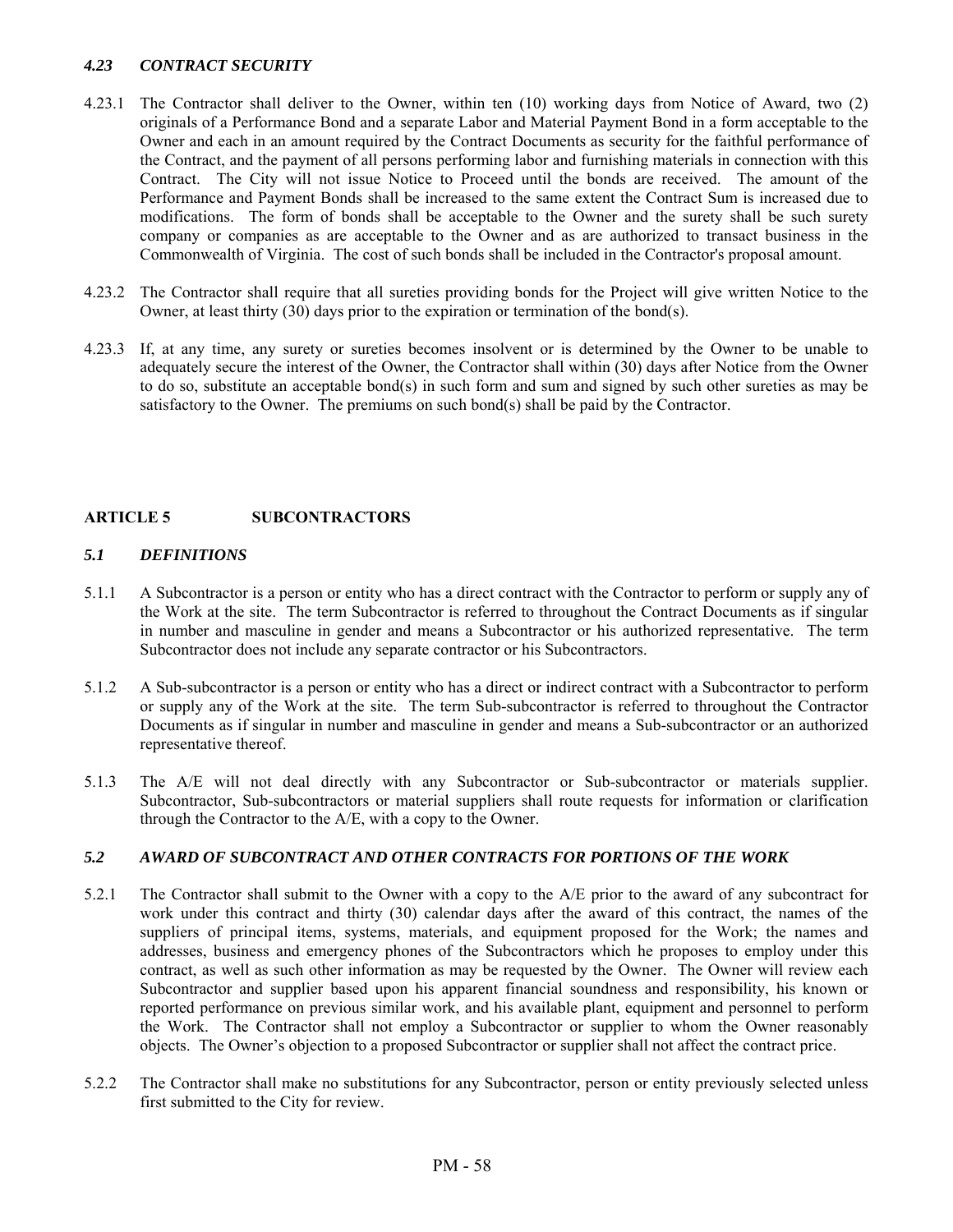## *5.3 SUBCONTRACTUAL RELATIONS*

- 5.3.1 By an appropriate written agreement the Contractor shall require each Subcontractor, to the extent of the Work to be performed by the Subcontractor, to be bound to the Contractor by the terms of the Contract Documents, and to assume toward the Contractor all the obligations and responsibilities which the Contractor, by these Documents assumes toward the Owner and the A/E. Said agreement shall preserve and protect the rights of the Owner and the A/E under the Contract Documents with respect to the Work to be performed by the Subcontractor so that the subcontracting thereof will not prejudice such rights, and shall allow to the Subcontractor, unless specifically provided otherwise in the Contractor-Subcontractor agreement, the benefit of all rights, remedies and redress against the Contractor that the Contractor, by these Documents, has against the Owner. Where appropriate, the Contractor shall require each Subcontractor to enter into similar agreements with his Sub-subcontractor's. The Contractor shall make available to each proposed Subcontractor, prior to the execution of the subcontract, copies of all of the Contract Documents, and identify to the Subcontractor any terms and conditions of the proposed subcontract which may be at variance with the Contract Documents. Each Subcontractor shall similarly make copies of such Documents available to his Sub-subcontractor's. Each subcontract agreement shall insure that all appropriate provisions of the Contract Documents are complied with by the Subcontractor.
- 5.3.2 The provisions herein regarding the City's reasonable objection to any Subcontractor shall in no way affect the liability of the Contractor to Owner regarding performance of all obligations by or payment of Subcontractors. The City's failure to object to any given Subcontractor shall not relieve the Contractor of his obligation to perform or have performed to the full satisfaction of the Owner all of the work required by this Contract.
- 5.3.3 Neither this article nor any other provision of the contract documents shall be deemed to make the Owner a joint venture or partner with the Contractor or to place the Subcontractor and materialmen in privity of contract with the Owner.

## *5.4 QUALIFICATION SUBMITTALS*

- 5.4.1 Specific qualification submittals may be required of the Contractor, Subcontractors, installers and suppliers for certain critical items of the Work. Required qualification submittals are set forth in detail in the Instruction to Bidders and shall be provided, collected and submitted by the Contractor to the A/E with copies to the Owner. All information required of a single Subcontractor, installer or supplier shall be contained in a single, complete submittal. The Contractor shall submit the required qualification information within ten (10) days after receipt of the Owner's request.
- 5.4.2 The Owner shall reject any proposed Subcontractor, installer or supplier, or any qualification submittals related thereto, for the following reasons:
	- .1 The Contractor's failure to submit requested information within the specified time; or
	- .2 The Contractor's failure to provide all of the requested information; or
	- .3 The Contractor's submission of a Subcontractor, installer or supplier, or qualifications thereof, which are unacceptable in the judgment of the Owner.
- 5.4.3 Should the Owner have reasonable objection to any proposed Subcontractor, installer or supplier, the Contractor shall submit another firm for approval by the Owner at no additional cost to the Owner.

# **ARTICLE 6 WORK BY OWNER OR BY SEPARATE CONTRACTORS**

## *6.1 OWNER'S RIGHT TO PERFORM WORK AND TO AWARD SEPARATE CONTRACTS*

6.1.1 The Owner reserves the right to perform work related to the Project with his own forces, and to award separate contracts in connection with other portions of the Project or other work on the site.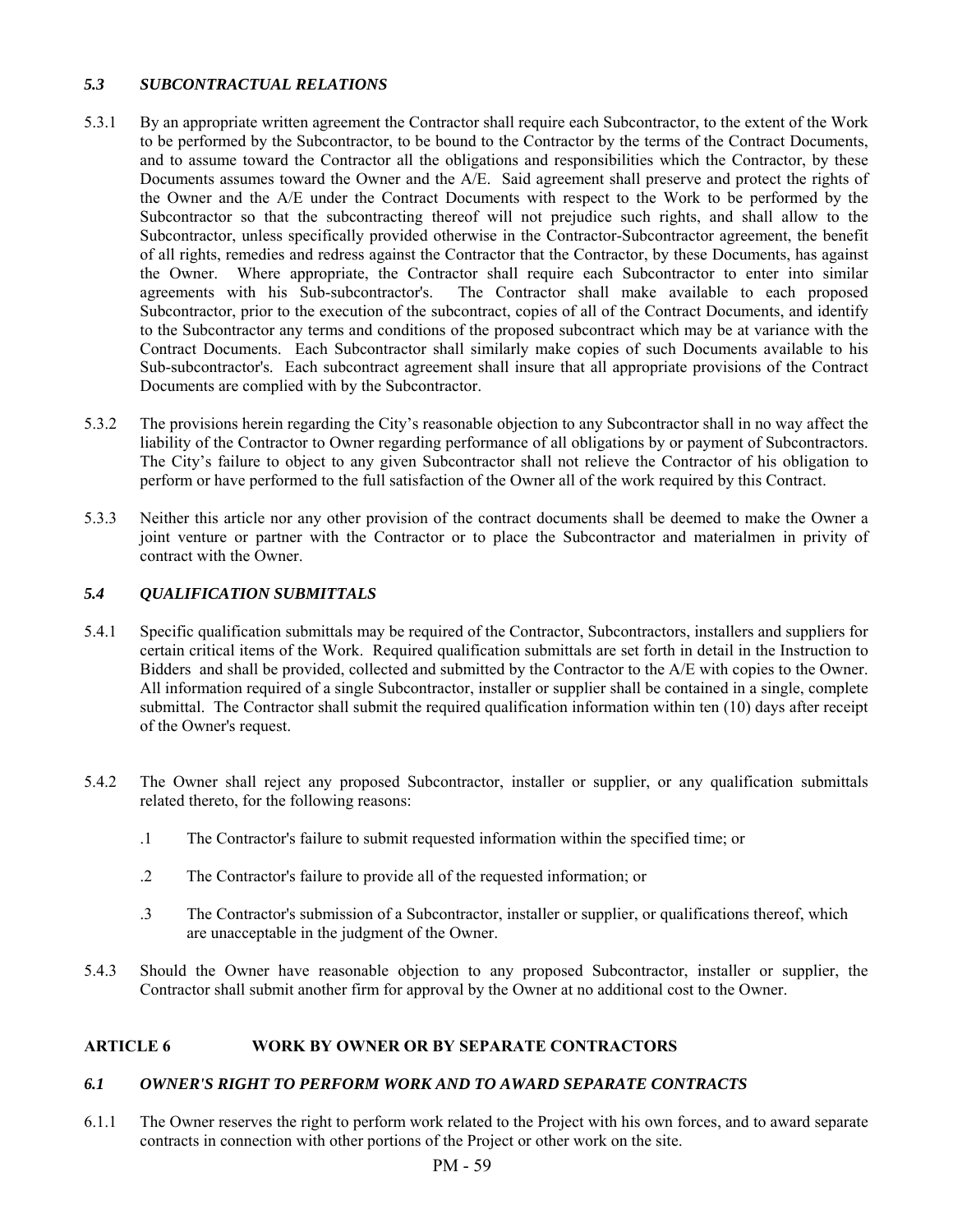6.1.2 When separate contracts are awarded for different portions of the Project or other work on the site, the term Contractor in the Contract Documents in each case shall mean the Contractor who executes each separate Construction Agreement.

#### *6.2 MUTUAL RESPONSIBILITY*

- 6.2.1 The Contractor shall afford other contractors and the Owner reasonable opportunity for the introduction and storage of their materials and equipment and the execution of their work and shall properly connect and coordinate the Work with such other work. The Contractor shall coordinate his Work with the Owners and other contractors to store his apparatus, materials, supplies and equipment in such orderly fashion at the site of the Work as will not unduly interfere with the progress of the Work or the work of any other contractors.
- 6.2.1.1 If the execution or result of any part of the Work depends upon any work of the Owner or of any separate contractor, the Contractor shall, prior to proceeding with the Work, inspect and promptly report to the Owner in writing any apparent discrepancies or defects in such work of the Owner or of any separate contractor that render it unsuitable for the proper execution or result of any part of the Work.
- 6.2.1.2 Failure of the Contractor to so inspect and report shall constitute an acceptance of the Owner's or separate contractor's work as fit and proper to receive the Work, except as to defects which may develop in the Owner's or separate contractor's work after completion of the Work and which the Contractor could not have discovered by its inspection prior to completion of the Work.
- 6.2.2 Should the Contractor cause damage to the work or property of the Owner or of any separate contractor on the Project, or to other work on the Site, or delay or interfere with the Owner's work on ongoing operations or facilities or adjacent facilities or said separate contractor's work, the Contractor shall be liable for the same; and, in the case of another contractor, the Contractor shall attempt to settle said claim with such other contractor prior to such other contractor's institution of litigation or other proceedings against the Contractor.

 If such separate contractor sues the Owner on account of any damage, delay or interference caused or alleged to have been so caused by the Contractor, the Owner shall notify the Contractor, who shall defend the Owner in such proceedings at the Contractor's expense. If any judgment or award is entered against the Owner, the Contractor shall satisfy the same and shall reimburse the Owner for all damages, expenses, and other costs that the Owner incurs as a result thereof.

6.2.3 Should Contractor have a dispute with a separate contractor with whom the Owner has contracted regarding damage to the Work or the property of Contractor or to the Work or property of said separate contractor or with regard to any delays or interferences which either Contractor or said separate contractor has caused to the performance of the other's Work, Contractor agrees to attempt to settle such dispute directly with said separate contractor. Contractor agrees that it will not seek to recover from the Owner any damages, costs, expenses (including, but not limited to, attorney's fees) or losses of profit incurred by the Contractor as a result of any damage to the Work or property of the Contractor or for any delay or interference caused or allegedly caused by any separate contractor.

## *6.3 OWNER'S RIGHT TO CLEAN UP*

6.3.1 If a dispute arises between the Contractor and separate contractors as to their responsibility for cleaning up as required by Article 4 Contractor, the Owner may clean up and charge the cost thereof to the Contractor responsible therefore as the Owner shall determine to be just.

## **ARTICLE 7 MISCELLANEOUS PROVISIONS**

## *7.1 GOVERNING LAW*

 The provisions of this contract shall be interpreted in accordance with the laws, ordinances, regulations, permits and resolutions of the Commonwealth of Virginia, The City of Lynchburg, and any applicable municipality.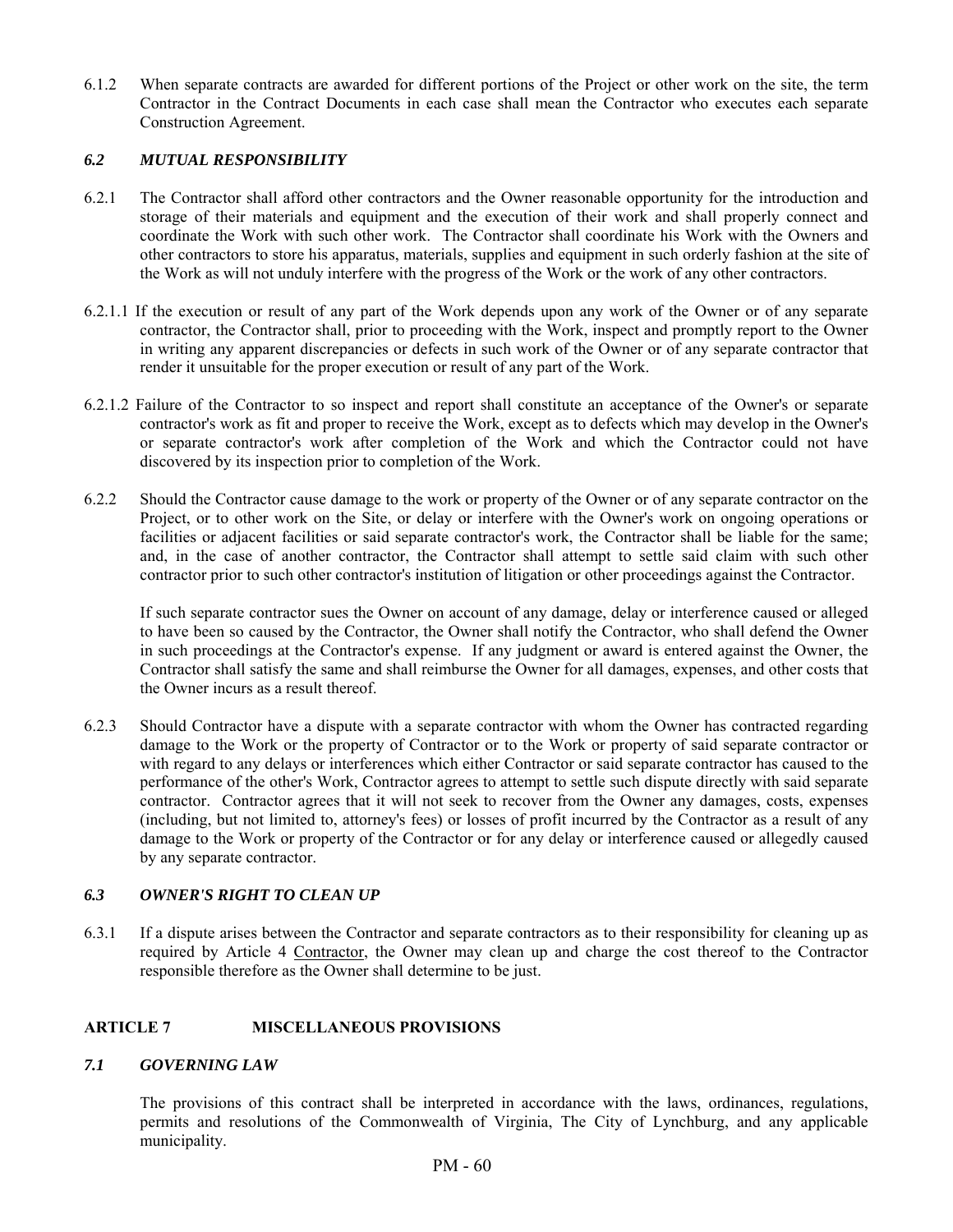## *7.2 PROVISIONS REQUIRED BY LAW DEEMED INSERTED*

 Each and every provision of law and clause required by law to be inserted in this Contract shall be deemed to be inserted herein and the Contract shall be read and enforced as though it were included herein and if through mistake or otherwise, any such provision is not inserted or is not correctly inserted, then upon the application of either party, the Contract shall forthwith be physically amended to make such insertion.

### *7.3 SUCCESSORS AND ASSIGNS*

 The Owner and the Contractor each binds himself, his partners, successors, assigns and legal representatives to the other party hereto and to the partners, successors, assigns and legal representatives of such other party in respect to all covenants, agreements and obligations contained in the Contract Documents. Neither party to the Contract shall assign the Contract or sublet it as a whole without the written consent of the other, nor shall the Contractor assign any monies due or to become due to him hereunder, without the previous written consent of the Owner and the Contractor's Surety.

 In the event the Contractor desires to make an assignment of all or part of the Contract or any monies due or to become due hereunder, the Contractor shall file a copy of consent of surety, together with a copy of the assignment to the Owner and A/E. In the event the Contractor assigns all or any part of the monies due or to become due under this Contract, the instrument of assignment shall state that the right of assignees in and to any monies due to or to become due to Contractor shall be subject to prior liens and claims of all persons, firms and corporations that provided labor services or furnished material and equipment during the performance of the Work. The rights of assignees shall further be subject to the payment of any liens, claims, or amounts due to Federal, State, or Local governments.

## *7.4 RIGHTS AND REMEDIES*

- 7.4.1 The duties and obligations imposed by the Contract Documents and the rights and remedies available thereunder shall be in addition to and not a limitation of any duties, obligations, rights and remedies otherwise imposed or available by law, not inconsistent with the Contract Documents. No time limitations described in this Contract shall be construed to alter the applicable statutory period of limitations with regard to the enforcement of the obligations of the parties.
- 7.4.2 No action or failure to act by the Owner, A/E or Contractor shall constitute a waiver of any right or duty afforded any of them under the Contract, nor shall any such action or failure to act constitute an approval of or acquiescence in any breach thereunder, except as may be specifically agreed in writing.
- 7.4.3 Contractor agrees that he can be adequately compensated by money damages for any breach of this Contract which may be committed by the Owner and hereby agrees that, no default, act, or omission of the Owner or the Architect, except for failure to make payments as required by the Contract Documents, shall constitute a material breach of the Contract entitling Contractor to cancel or rescind the provisions of this Contract or (unless the Owner shall so consent or direct in writing) to suspend or abandon performance of all or any part of the Work. Contractor hereby waives any and all rights and remedies to which he might otherwise be or become entitled, saving only its right to money damages.

## *7.5 SEVERABILITY*

 In the event that any provision of this contract shall be adjudged or decreed to be invalid, such ruling shall not invalidate the entire agreement but shall pertain only to the provision in question and the remaining provisions shall continue to be valid, binding, and in full force and effect.

## *7.6 TESTS*

7.6.1 If the Contract Documents, laws, ordinances, rules, regulations, permits, resolutions or orders of any public authority having jurisdiction require any portion of the Work to be inspected, tested or approved, the Contractor shall give the Owner at least 24 hours notice of its readiness so that the Owner or the A/E or other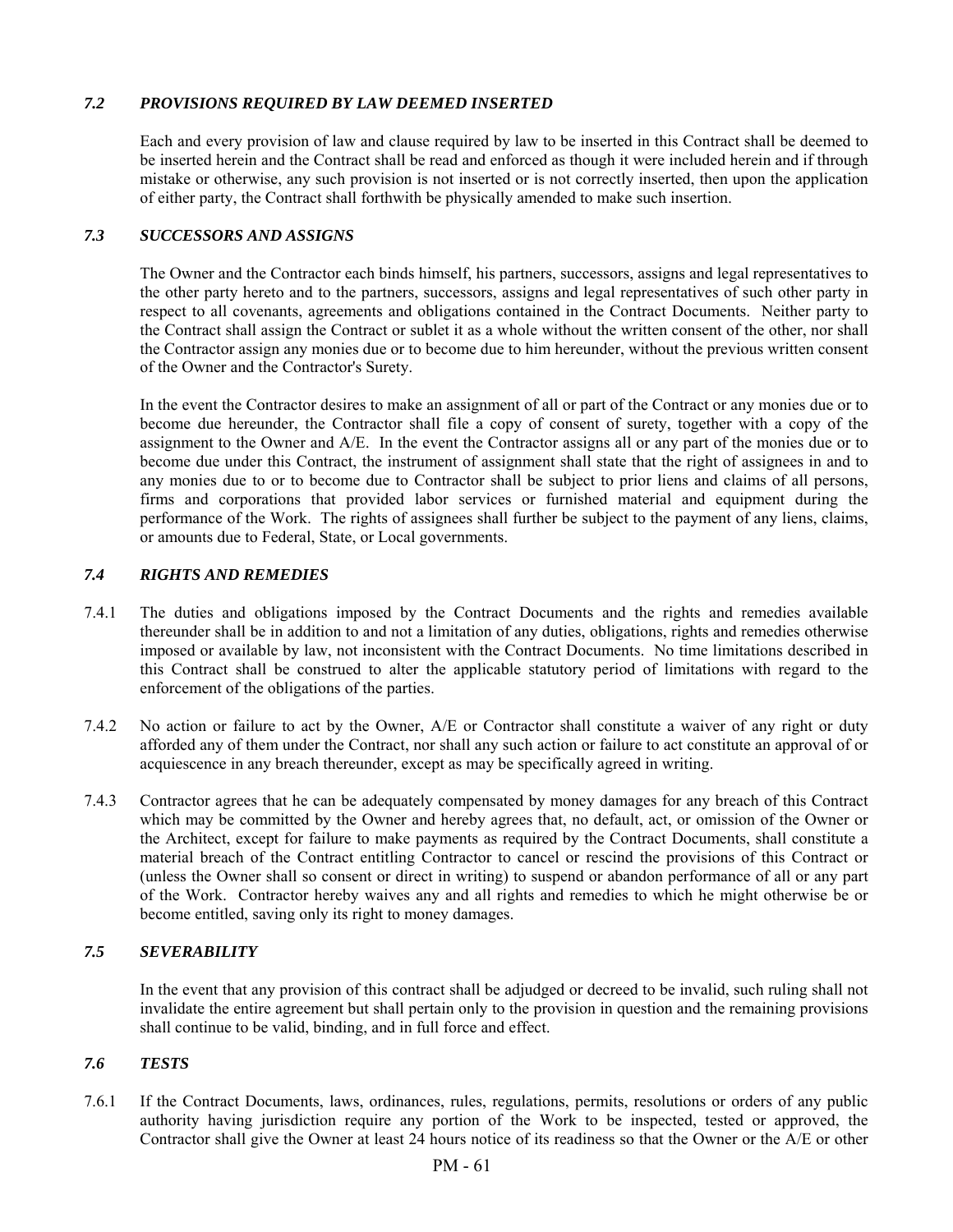representatives of the Owner may observe such inspection, testing or approval. The Contractor shall bear all costs of such inspections, tests or approvals conducted by public authorities. Site inspections, tests conducted on site or tests of materials gathered on site, which the contract requires to be performed by independent testing entities, shall be contracted and paid for by the Contractor. Examples include, but are not limited to, the testing of cast-in-place concrete, foundation materials, soil compaction, pile installations, caisson bearings, and steel framing connections.

- 7.6.2 All materials and workmanship (if not otherwise designated by the specifications) shall be subject to inspection, examination or test by the Owner, A/E, and other representatives of the Owner, at any and all times during the manufacture and/or construction and at any and all places where such manufacture and/or construction are carried on. Special, full-sized and performance tests shall be as described in the specifications. Without additional charge, the Contractor shall furnish promptly all reasonable facilities, labor and materials necessary to make tests safe and convenient.
- 7.6.3 The selection of bureaus, laboratories and/or agencies for the inspection and tests of supplies, materials or equipment shall be subject to the approval of the Owner. Satisfactory documentary evidence, including but not limited to certificates of inspection and certified test reports, that the material has passed the required inspection and tests must be furnished to the Owner, with a copy to the A/E, by the Contractor prior to the incorporation of the materials in the Work or at such times as to allow for appropriate action by the Owner.
- 7.6.4 Inspection or testing performed exclusively for the Contractor's convenience shall be the sole responsibility of the Contractor. Tests required by Contractor's or Subcontractor's error, omission or non-compliance with the Contract Documents, shall be paid for by the Contractor.
- 7.6.5 It is specifically understood and agreed that an inspection and approval of the materials by the Owner shall not in any way subject the Owner to pay for the said materials or any portion thereof, even though incorporated in the Work, if said materials shall in fact turn out to be unfit to be used in the Work, nor shall such inspection be considered as any waiver of objection to the Work on account of the unsoundness or imperfection of the material used.

## **ARTICLE 8 CONTRACT TIME**

#### *8.1 DEFINITION*

- 8.1.1 Unless otherwise provided, the Contract Time is the period of time specified in the Construction Agreement for Substantial Completion of the Work as defined herein, including authorized adjustments thereto. The Contractor shall complete his Work within the Contract Time.
- 8.1.2 The date of commencement of the Work is the date established in the Notice to Proceed

 The Contractor shall not commence work or store materials or equipment on site until written Notice to Proceed is issued or until the Contractor otherwise receives the Owner's written consent. The Contractor shall commence work no later than ten (10) days after the date established in the Notice to Proceed.

- 8.1.3 The date of Substantial Completion of the Work or designated portion thereof is the date determined by Owner when: (1) construction is sufficiently complete, in accordance with the Contract Documents, so the Owner can occupy or utilize the Work or designated portion thereof for the use for which it is intended; and (2) the Contractor has satisfied all other requirements for Substantial Completion which may be set forth in the Contract Documents.
- 8.1.4 The date of Final Completion of the Work is the date determined by the Owner when the Work is totally complete, to include punch list work, in accordance with the Contract Documents and the Owner may fully occupy and utilize the Work for the use for which it is intended.
- 8.1.5 The term "day" as used in the Contract Documents shall mean calendar days unless otherwise specifically designated.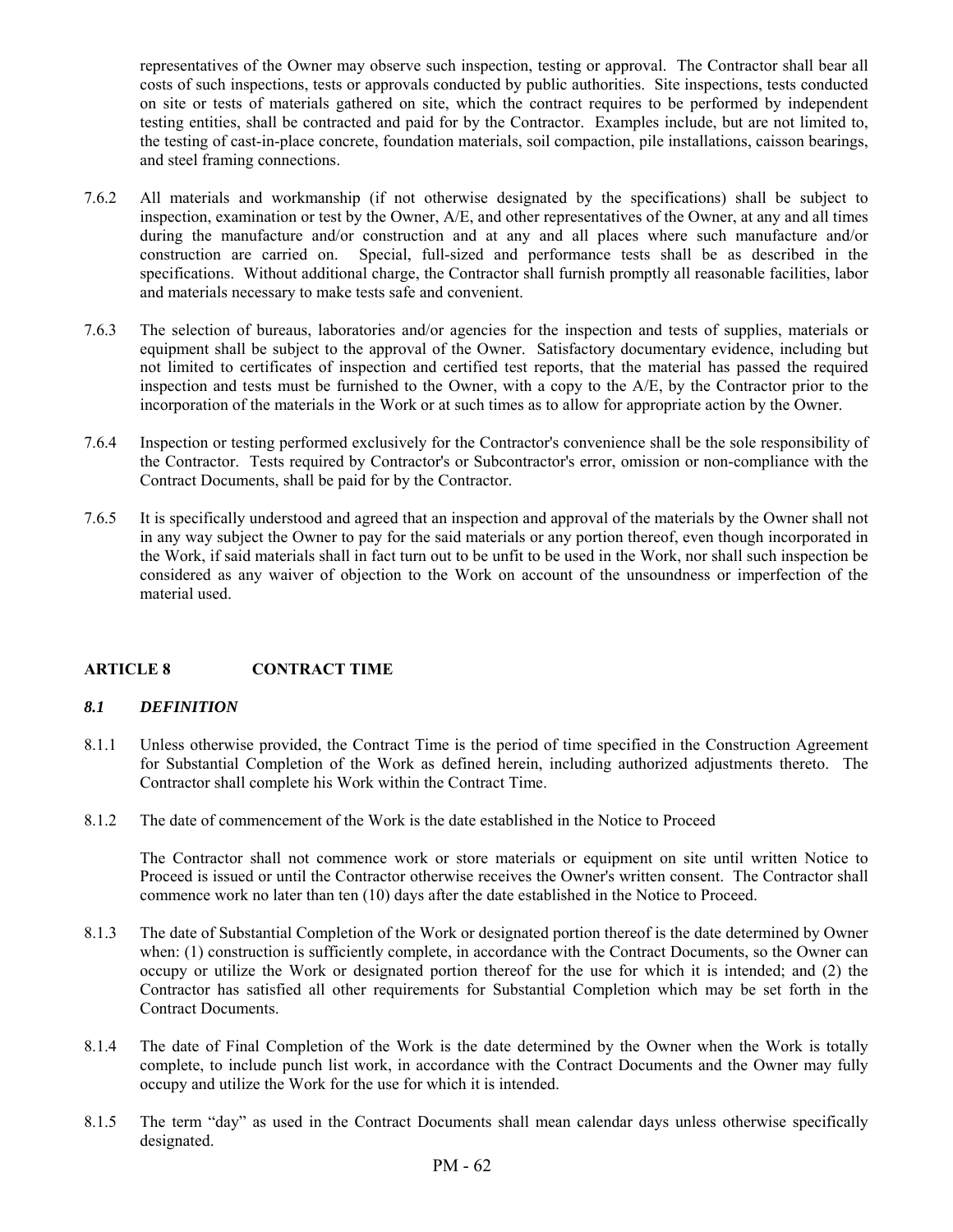#### *8.2 PROGRESS AND COMPLETION*

- 8.2.1 All time limits stated in the Contract Documents are of the essence of the Contract.
- 8.2.2 The Contractor shall begin the Work on the date of commencement as defined herein. He shall carry the Work forward expeditiously with adequate forces and shall achieve Substantial and Final Completion as required by the Contract Documents.

## *8.3 CLAIMS FOR TIME EXTENSIONS*

- 8.3.1 The time during which the Contractor is delayed in the performance of the Work by the acts or omissions of the Owner, the A/E or their employees or agents, acts of God, unusually severe and abnormal climatic conditions, fires, floods, epidemics, quarantine restrictions, strikes, riots, civil commotion or freight embargoes, or other conditions beyond the Contractor's control and which the Contractor could not reasonably have foreseen and provided against, shall be added to the time for completion of the Work (i.e., the Contract Time) stated in the Agreement; however, no claim by the Contractor for an extension of time for delays will be considered unless made in compliance with the requirements of this Article and other provisions of the Contract Documents.
- 8.3.2 The Owner shall not be obligated or liable to the Contractor for, and the Contractor hereby expressly waives any claims against the Owner on account of any indirect or direct damages, costs or expenses of any nature which the Contractor, its Subcontractors, or Sub-subcontractor's or any other person may incur as a result of (1) any delays, reasonable or unreasonable, foreseeable or unforeseeable which are either not caused by the acts or omissions of the Owner, its agents or employees or which arise from or out of (or due to) causes not within the control of the Owner, its agents or employees, or  $(2)$  any reasonable delay regardless of its cause, it being understood and agreed that the Contractor's sole and exclusive remedy in any such events shall be an extension of the Contract Time, but only as determined in accordance with the provisions of the Contract Documents.
- 8.3.3 The burden of proof to substantiate a claim for an extension of the Contract Time shall rest with the Contractor, including evidence that the cause was beyond his control. It shall be deemed that the Contractor has control over the supply of labor, materials, equipment, methods and techniques of construction and over the Subcontractors and suppliers, unless otherwise specified in the Contract Documents.
- 8.3.4 In the event of Changes in the Work, the Contractor must identify any additional time required in the Proposed Change Order. The Owner need not consider any time extensions for Changes in the Work not included in the Proposed Change Order.
- 8.3.5 No time extensions will be granted as a result of the Contractor's improper or unreasonable scheduling or for the Contractor's failure to have Shop Drawings, Product Data, Samples or Manuals submitted in ample time for review under a reasonable and agreed upon schedule.
- 8.3.6 Delays by Subcontractors or suppliers will not be considered justification for a time extension, except for the same valid reasons and conditions enumerated herein.
- 8.3.7 The Contractor acknowledges and agrees that actual delays due to changes, suspension of work or excusable delays, in activities which according to the schedule do not affect the Contract Time will not be considered to have any effect upon the Contract Time and therefore will not be the basis for a time extension.
- 8.3.8 The Contractor acknowledges and agrees that time extensions will be granted only to the extent that: (1) excusable delays exceed the available flexibility in the Contractor's schedule; and (2) Contractor can demonstrate that such excusable delay actually caused, or will cause, delay to the Contractor's schedule that will extend the Contract Time.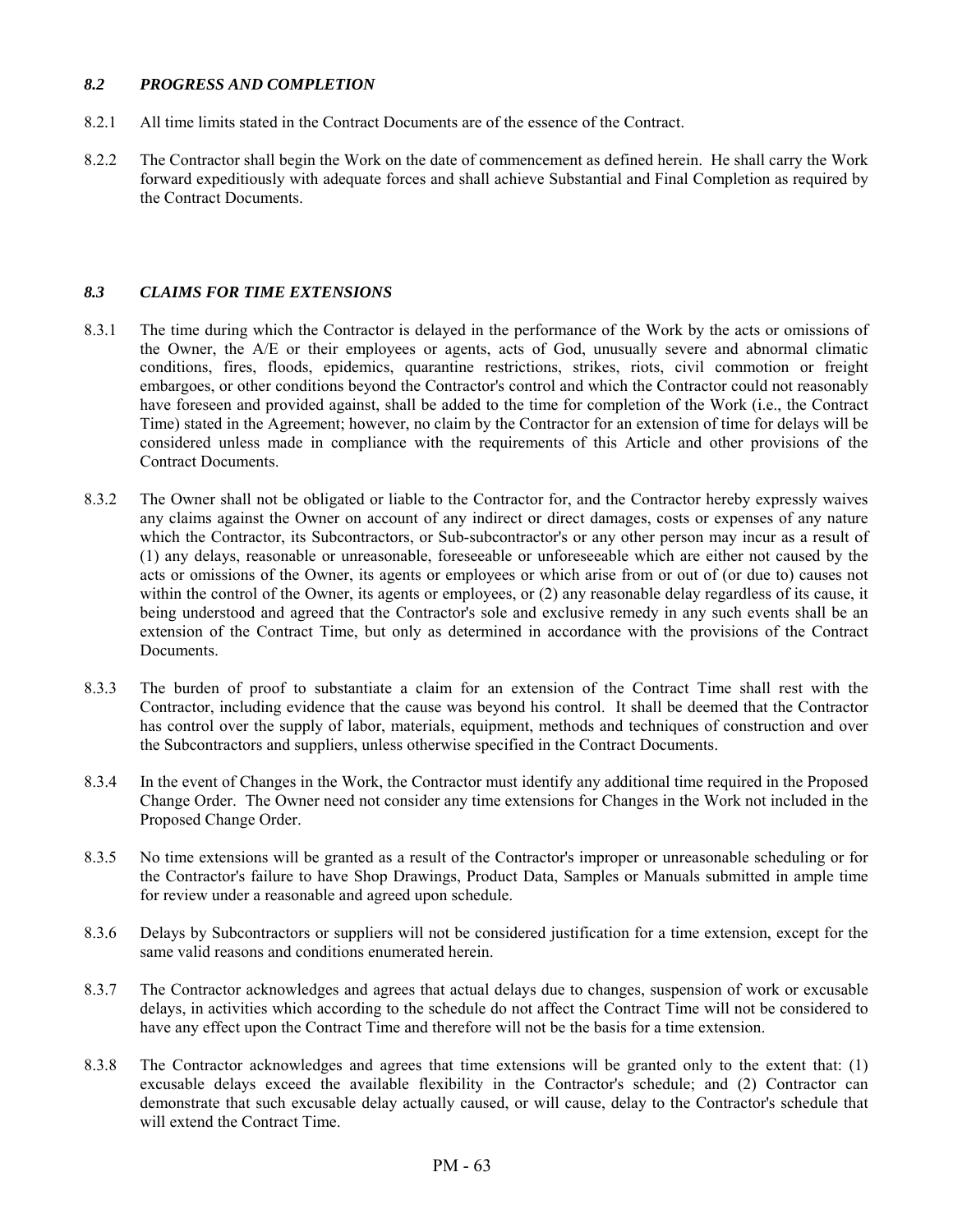- 8.3.9 With respect to Suspensions of Work under Paragraph 3.6 Suspension of Work herein, the Contractor shall be entitled to an extension of the Contract Time not to exceed the length of time that the Work was suspended (unless as determined under this Article and the other requirements of the Contract Documents that a further extension is justified and warranted) if the claim is submitted in accordance with the requirements of this Article, and if the suspension is not due to any act or omission of the Contractor, any Subcontractor or Sub-subcontractor or any other person or organization for whose acts or omission the Contractor may be liable. The Contractor's claim will be evaluated in accordance with the terms of this Article.
- 8.3.10 The Contractor shall not be entitled to any extension of time for delays resulting from any conditions or other causes unless it shall have given written Notice to the Owner, within seven (7) calendar days following the commencement of each such condition or cause, describing the occurrence, the activities impacted and the probable duration of the delay. The Contractor's complete claim submittal for a time extension shall be submitted no later than twenty (20) calendar days after cessation of the delay or within such other longer period as the Owner may agree in writing to allow.
- 8.3.11 No such extension of time shall be deemed a waiver by the Owner of his right to terminate the Contract for abandonment or delay by the Contractor as herein provided or to relieve the Contractor from full responsibility for performance of his obligations hereunder.

## *8.4 CHANGE ORDER WORK*

- 8.4.1 The Contractor shall make every reasonable effort to perform Change Order work within the Contract Time and in such manner as to have minimum delaying effects on all remaining work to be performed under the contract. If, however, the Change Order work results in an unavoidable increase in the time required to complete the project, an extension of the Contract Time may be granted to the Contractor for the Change Order work. The Contractor's request therefore shall be determined in accordance with the provisions of Article 8.3 Claims for Time Extensions herein and as follows:
	- .1 If the time required for performance of the Change Order work has an unavoidable direct delaying effect on the primary sequence of work activities remaining after rescheduling (e.g., the critical path in CPM type scheduling), the overall contract time may be extended by the minimum number of days required for the Change Order work as mutually agreed upon by the Owner and the Contractor;
	- .2 If the time required for performance of the Change Order work does not have an unavoidable direct delaying effect on the primary sequence of work activities but is ordered by the Owner at a time such that insufficient Contract Time remains for completion of the Change Order work (and any limited number of contingent work activities), the Contract Time may be extended by the minimum number of days required for the Change Order work as mutually agreed upon by the Owner and the Contractor but only for the Change Order work and contingent activities, all other unaffected work shall be performed within the Contract Time;
	- .3 Failure of the Owner and the Contractor to agree on a Contract Time extension as specified in .1 and .2 above shall not relieve the Contractor from proceeding with and performing the Change Order work promptly, as well as in such manner as to have minimal delaying effects on all remaining work to be performed under the Contract. Such disagreement shall be resolved as soon as practical by negotiation.

# *8.5 LIQUIDATED DAMAGES FOR DELAY*

- 8.5.1 The damages incurred by the Owner due to the Contractor's failure to complete the Work within required Milestone dates and the Contract Time, including any extensions thereof, shall be in the amount set forth in the Construction Agreement, for each consecutive day beyond the Milestone dates or the Contract Time (Sundays and all holidays included) for which the Contractor shall fail to complete the Work.
- 8.5.2 The amount of liquidated damages provided in this Contract is neither a penalty nor a forfeiture and shall compensate the Owner solely for the Owner's inability to use the Work for its fully intended purpose, and is not intended to, nor does said amount include: (1) any damages, additional or extended costs, incurred by the Owner for extended administration of this Contract, or by the Owner's agents, consultants or independent contractors for extended administration of this Contract, or (2) any additional services, relating to or arising as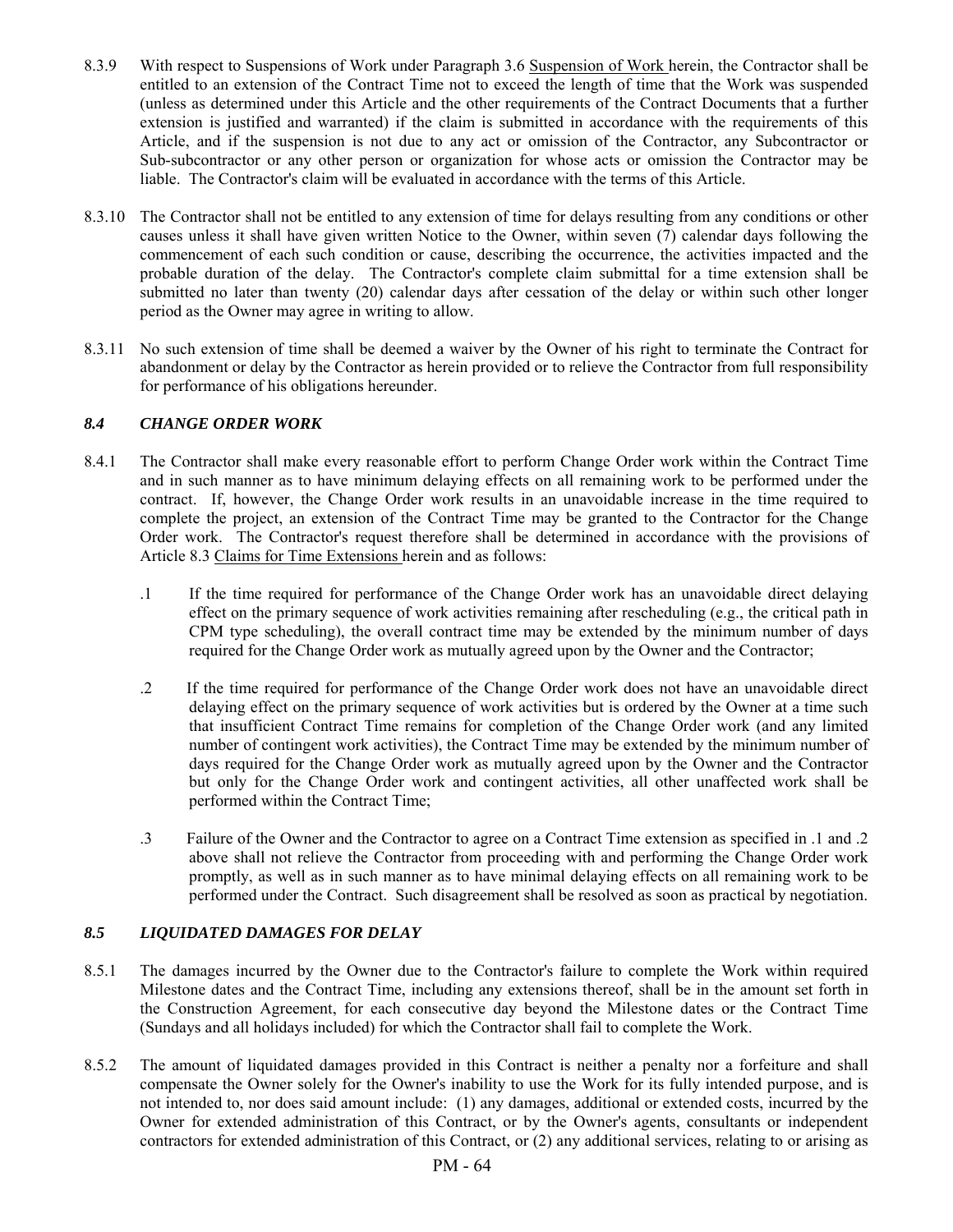a result of the delay in the completion of the Work. Owner shall be entitled to claim against Contractor for its actual damages and any amounts not specifically included within the liquidated damages as set forth herein. Such costs shall be computed separately and together with liquidated damages, either deducted from the Contract Sum or billed to the Contractor, at the option of the Owner.

## *8.6 TIME EXTENSIONS FOR WEATHER*

- 8.6.1 The Contract Time will not be extended due to inclement weather conditions that are normal to the general locality of Work site. The time for performance of this Contract includes an allowance for workdays (based on a 5-day workweek) which, according to historical data, may not be suitable for construction work.
	- .1 The following is the schedule of monthly anticipated normal inclement weather workdays for the project location and will constitute the base line for monthly weather time extension evaluations.

| ANTICIPATED NORMAL INCLEMENT WEATHER WORK-DAYS<br><b>INCLUDED IN THE CONTRACT TIME OF PERFORMANCE</b> |            |            |            |            |     |     |      |            |     |            |            |
|-------------------------------------------------------------------------------------------------------|------------|------------|------------|------------|-----|-----|------|------------|-----|------------|------------|
| JAN                                                                                                   | <b>FEB</b> | <b>MAR</b> | <b>APR</b> | <b>MAY</b> | JUN | JUL | AIIG | <b>SEP</b> | OCT | <b>NOV</b> | <b>DEC</b> |
|                                                                                                       |            |            |            |            |     |     |      |            |     |            |            |

- 8.6.2 The Contractor, in his planning and scheduling of the Work as required by the Contract Documents, shall allow for the normal inclement weather for the locality of the Work site. If the Contractor believes that the Progress of the Work has been adversely affected and that it will directly result in a failure to meet Completion within the Contract Time, by weather conditions above and beyond the amount normally expected, he shall submit a written request to the Owner with a copy to the A/E for an Extension of Time, pursuant to Paragraph 8.3 Claims for Time Extensions.
- 8.6.3 Such request shall be evaluated by the Owner in accordance with the provisions of the Contract Documents and shall include a comparison of actual weather statistics compiled by City of Lynchburg's Department of Public Works, for the time of year, locality of the particular Work site with the days claimed by the Contractor and the anticipated normal inclement weather as stated in subparagraph 8.6.1. The normal inclement weather expected has been included in the designated Contract time for completion. The decision of the Owner shall be final.
- 8.6.4 The Contractor shall not be entitled to any money damages whatsoever for any delays resulting from inclement weather, whether normal or abnormal, foreseeable or unforeseeable. The Contractor and Owner stipulate and agree that for delays due to weather as determined in 8.6.3, the Contractor's sole relief is a time extension granted in accordance with this Article 8.6 Time Extensions for Weather.

## **ARTICLE 9 PAYMENTS AND COMPLETION**

## *9.1 CONTRACT SUM*

9.1.1 The Contract Sum is stated in the Construction Agreement and, including authorized adjustments thereto, is the total amount payable by the Owner to the Contractor for the performance of the Work under the Contract Documents. The Contract Sum includes, but is not limited to, the Contractor's profit and general overhead and all costs and expenses of any nature whatsoever (including without limitation taxes, labor and materials), foreseen or unforeseen, and any increases in said costs and expenses, foreseen or unforeseen, incurred by the Contractor in connection with the performance of the Work, all of which costs and expenses shall be borne solely by the Contractor. The Contractor agrees to assume all increases in costs of any nature whatsoever that may develop during the performance of the Work.

## *9.2 SCHEDULE OF VALUES*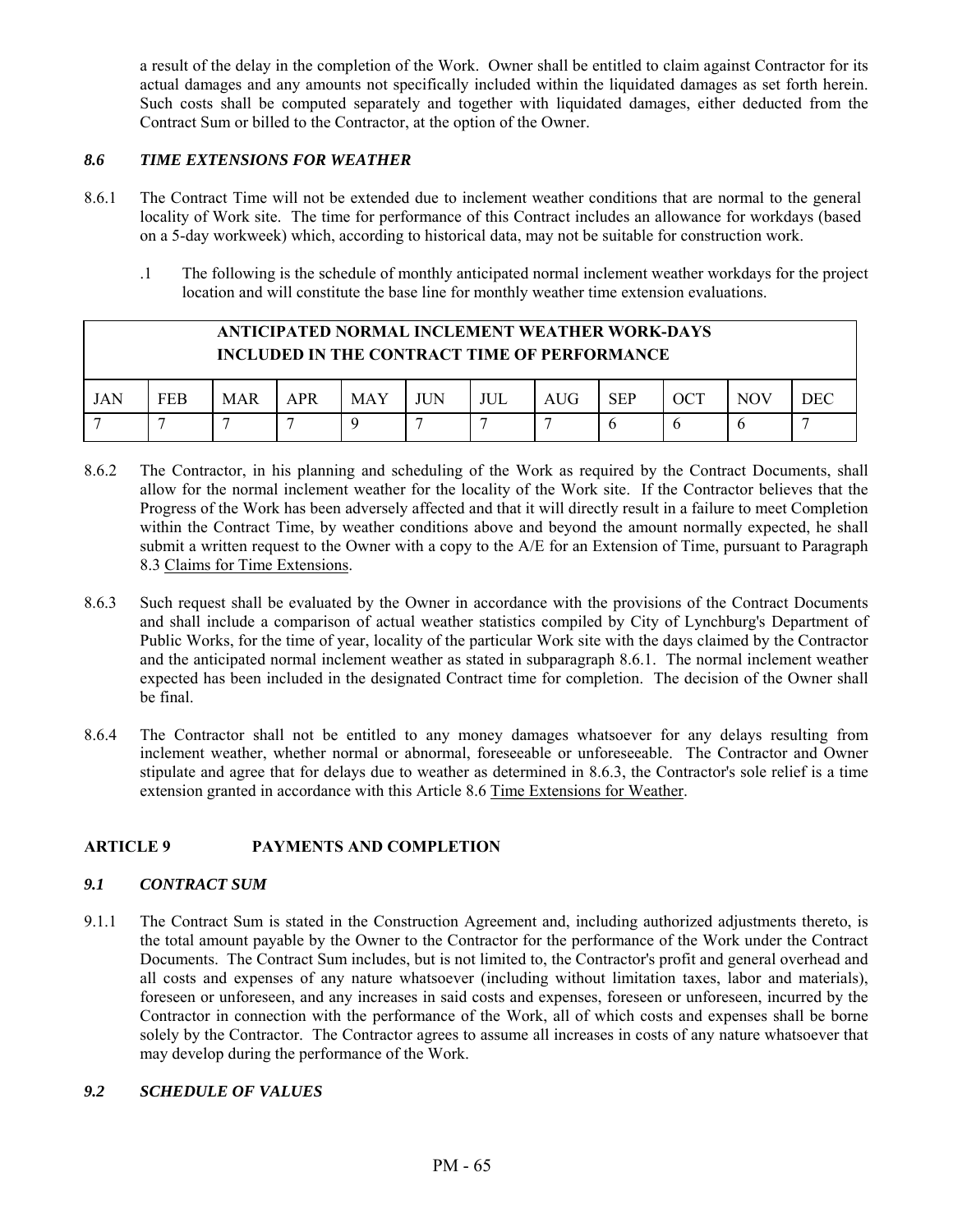- 9.2.1 For Lump Sum Price Type Contracts, before the pre-construction meeting, the Contractor shall submit to the Owner and A/E, a schedule of values allocated to the various portions of the Work, prepared on payment forms provided by the Owner and supported by such data to substantiate its accuracy as the Owner may require. This schedule of values, unless rejected by the Owner, shall be used as a basis for the Contractor's Applications for Payment.
- 9.2.2 For Unit Price type contracts, the Contractor shall utilize the payment request form provided by the Owner, wherein the schedule of values shall correspond with the individual unit price bid items. When so requested by the Owner, the Contractor shall provide a more detailed cost breakdown of the unit price items.
- 9.2.3 Contractor may include in his schedule of values a line item for "mobilization" which shall include a reasonable amount for mobilization for the Contractor and his Subcontractors. The Contractor shall not front-end load his schedule of values.

## *9.3 APPLICATION FOR PAYMENT*

- 9.3.1 The Contractor shall submit to the A/E three (3) originally executed, itemized Application for Payment (and one (1) copy to the Owner) by the tenth of each month, along with any authorized change orders for that billing cycle. The Application for Payment shall be notarized, indicate in complete detail all labor and material incorporated in the Work during the month prior to submission, and supported by such data substantiating the Contractor's payment request as the Owner may require. The Application for Payment shall also contain Contractor's certification that due and payable amounts and bills have been paid by the Contractor for work for which previous Certificates of Payment were issued and payments received from the Owner.
- 9.3.2 Payment may be made for the value of materials, which are to be incorporated into the finished Work, and which are delivered to and suitably stored and protected on the Work site. The Contractor shall provide releases or paid invoices from the Seller to establish, to the Owner's satisfaction, that the Owner has title to said material. Stored materials shall be in addition to the Work completed and shall be subject to the same retainage provisions as the completed Work. Material once paid for by the Owner becomes the property of the Owner and may not be removed from the Work site without the Owner's written permission.
- 9.3.3 The requirements for the payment of materials stored on-site shall remain unchanged. The requirements for payment for materials stored off-site shall include, but is not limited to, those specified in Paragraph 9.3.2 and the additional requirements hereinafter specified. Material stored off-site under this provision shall be included in the definition of Work, Article 1 Contract Documents.
- 9.3.3.1. The requirements of Paragraph 10.2 Safety of Persons and Property are fully applicable to materials stored off-site.
- 9.3.3.2. For purposes of administering this provision, the following definitions are provided.
	- a. Material stored NEAR the Work Site: A storage location shall be considered near the work site if it is not more than fifty (50) miles (approximately a one-hours drive) from the Work Site.
	- b. Material stored DISTANT from the Work Site: Locations beyond the limit of fifty (50) miles shall be considered distant.
- 9.3.3.3 All proposed off-site locations, regardless of whether they are near or distant, shall be approved by the Owner prior to any payment under this Article. The approval process will include an inspection of the proposed storage site, which may or may not coincide with any inspection of materials stored.
- 9.3.3.4 Prior to payment for any material stored off-site, said material shall be inspected to verify that it is properly stored; i.e., segregated, inventoried, identified as the property of the Owner and Contractor and duly protected as required in Article 10.2 Safety of Persons and Property. This material shall be clearly identified and physically segregated from any other material or stock, in such a manner that it is clear, from casual observation and that said material is not a part of any other stock or stored material.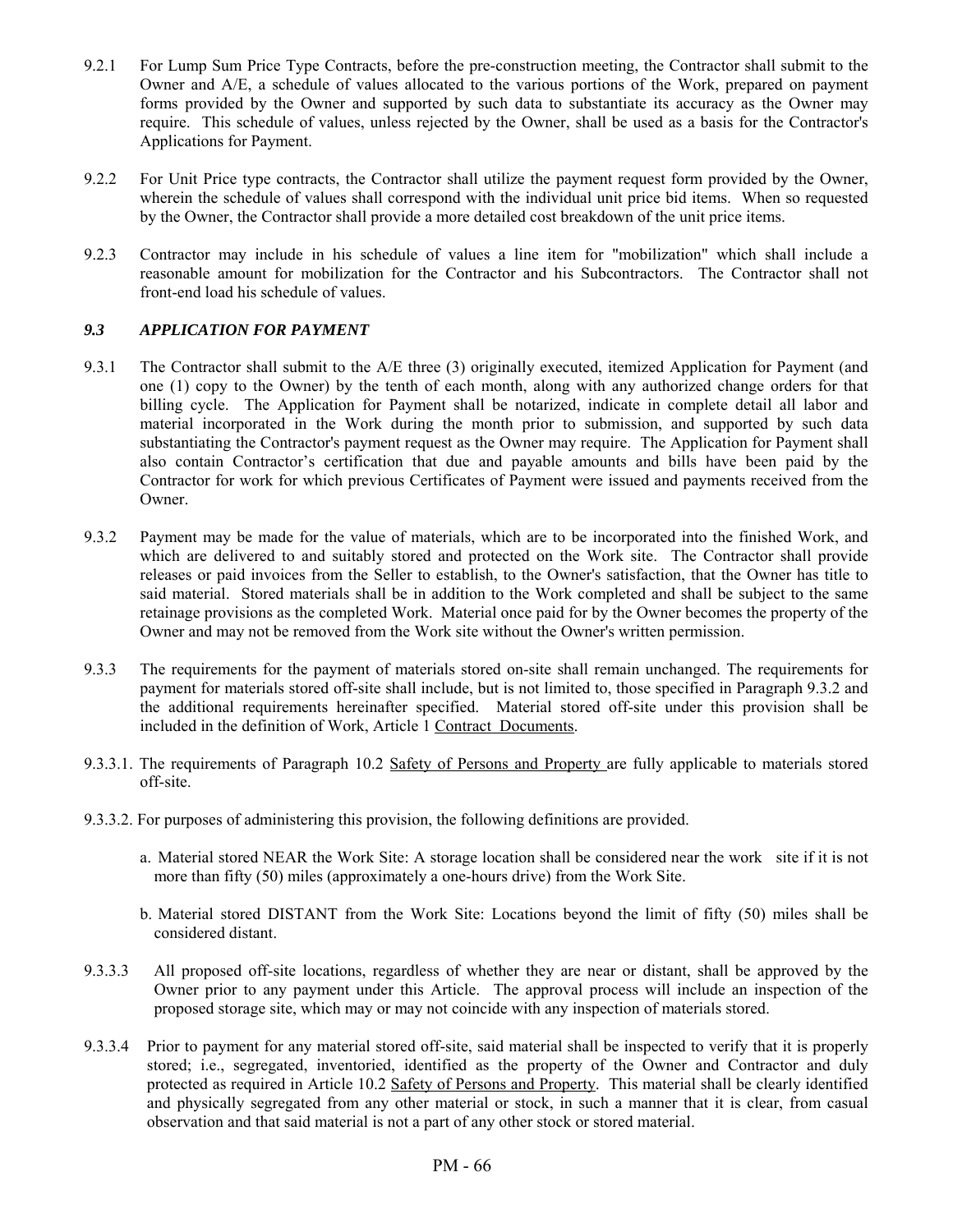- 9.3.3.5 For materials stored distant to the Work site, the Contractor shall reimburse the Owner for all reasonable costs incurred by the Owner, to include but not limited to salary, transportation, lodging and per diem, for the Owner's or the A/E's employees to travel to and from the storage locations for the purpose of verifying the material is properly stored. It is anticipated that such trips would occur whenever additional material is claimed for payment and/or at least every six (6) months until the material is delivered to the work site.
- 9.3.3.6 Except for unusual circumstances, the Contractor will not be required to reimburse the Owner's costs for visits to storage locations near the work site.
- 9.3.3.7 The Contractor shall hold the Owner harmless from any and all losses, additional costs, direct or indirect damages and/or delays, whatsoever, which may occur as a result of a failure of the Contractor to deliver (or have delivered), in a timely manner, materials (for which payment has been made) to the work site for installation and incorporation into the Work.
- 9.3.3.8 The Contractor shall provide to the Owner, a Release of Lien or other suitable certification by the Seller, in addition to paid invoices, verifying that the Contractor has valid title to all materials for which payment is requested. The Seller, however, shall not be required to waive his rights for recovery, if his contract is breached.
- 9.3.4 The Contractor warrants that title to all Work, materials and equipment covered by an Application for Payment will pass to the Owner either by incorporation in the construction or upon the receipt of payment by the Contractor, whichever occurs first, free and clear of all liens, claims, security interests or encumbrances, hereinafter referred to as "liens". The Contractor further warrants that no Work, materials or equipment covered by an Application for Payment will have been acquired by the Contractor or by any other person performing Work at the site or furnishing materials and equipment for the Project that is subject to an agreement under which an interest therein or an encumbrance thereon is retained by the seller or otherwise imposed by the Contractor or such other person.
- 9.3.5 The Contractor's Application for Payment shall provide that the payment request attests that all Work for which the request is made has been completed in full according to the drawings, specifications and other terms of the Contract Documents. By submitting his Application for Payment, the Contractor also represents that he has no knowledge that any Subcontractor or suppliers have not been fully and timely paid and that, insofar as he knows, the only outstanding items for payment with respect to the Contract are those to be paid from the funds for which Application is being made.

## *9.4 CERTIFICATES FOR PAYMENT*

- 9.4.1 The A/E will, within seven (7) calendar days after the receipt of the Contractor's Application for Payment, recommend a Certificate for Payment to the Owner, for such amount as the A/E determines is properly due, with his reasons for withholding or adjusting a Certificate as provided in Paragraph 9.6 Payments Withheld, if any.
- 9.4.2 After the Certificate for Payment is recommended by the A/E, the Owner will review it and make any changes deemed necessary by the Owner's Representative. The recommendation of the Certificate for Payment by the A/E does not waive or limit the Owners right to reduce the amount of the payment due to the Contractor as determined to be appropriate by the Owner.
- 9.4.3 The recommendation of a Certificate for Payment will constitute a representation by the A/E to the Owner, based on his observations at the site as provided in Article 2 Architect/Engineer hereof and the data comprising the Application for Payment, that the Work has progressed to the point indicated; that, to the best of his knowledge, information and belief: (1) the quality of the Work is in accordance with the Contract Documents (subject to an evaluation of the Work for conformance with the Contract Documents upon Substantial or Final Completion, to the results of any subsequent tests required by or performed under the Contract Documents, to minor deviations from the Contract Documents correctable prior to completion, and to any specific qualifications stated in his Certificate); and that (2) the Contractor is entitled to payment in the amount certified. However, by recommending a Certificate for Payment, the A/E shall not thereby be deemed to represent that he has made exhaustive or continuous on-site inspections to check the quality or quantity of the Work or that he has reviewed the construction means, methods, techniques, sequences or procedures, or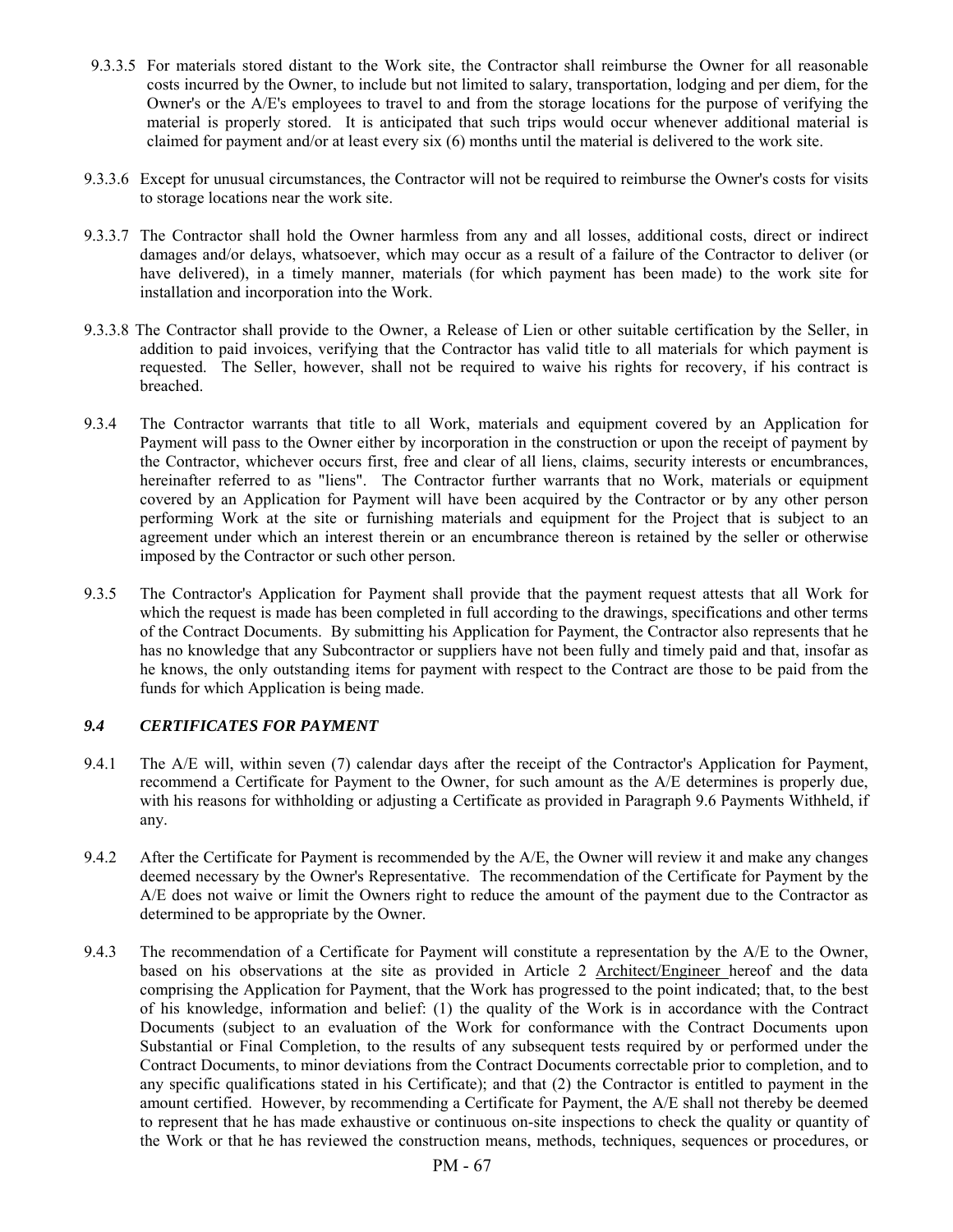that he has made any examination to ascertain how or for what purpose the Contractor has used the moneys previously paid on account of the Contract Sum.

- 9.4.4 (1) Each application for payment shall be on a form approved by the City. Payment for stored material delivered but not incorporated in the work will be the invoiced amount only. Stored materials drawdown shall be approved by the Owner. Submit applicable invoices with Application for Payment. Monthly partial payment request shall be submitted in **TRIPLICATE** to Owners representative for approval by the  $8<sup>th</sup>$  of each month so that the Owner can approved payment request by the first working day of the next month. Partial payments shall be made on a monthly basis on or before the end of the next month for which the work was performed, in accordance with the Contract Documents.
	- (2) The Owner shall pay to the Contractor 95 percent of the total amount due and the Owner shall retain five (5) percent of the amount due until all work has been performed strictly in accordance with the Contract Documents and until such work has been accepted by the Owner.
- 9.5.1 The Owner shall make payment in the manner and within thirty (30) calendar days after receipt of the Certificate of Payment from the A/E based upon the Owner's approval or adjustment of said Certificate. The Contractor shall be paid the amount approved or adjusted by the Owner, less 5% retainage which is being held to assure faithful performance; provided however, that said retainage is not applicable to Time and Material Change Orders.
- 9.5.1.1 In relation to punch list or other uncompleted work and in lieu of a portion of the above-specified five- percent 5% retainage, the Owner may, at its sole discretion, elect to retain fixed amounts directly relating to the various items of uncompleted Work. All amounts withheld shall be included in the Final Payment.
	- 9.5.2 The Contractor shall, within seven (7) days after receiving payment from the Owner, do one of the following:

 1. Pay all Subcontractors for the proportionate share of the total payment received from the Owner for work performed by each Subcontractor under the contract; or

 2. Notify the Owner and Subcontractor(s), in writing, of his intention to withhold all or part of the Subcontractor's payment with the reason for nonpayment.

- 9.5.3 The Contractor shall make payment to Subcontractors as heretofore specified. Each payment shall reflect the percentage actually retained, if any, from payments to the Contractor on account of such Subcontractor's Work.
- 9.5.4 The Contractor shall provide the Owner with his social security number, if an individual and their federal identification number if a corporation, partnership, or proprietorship.
- 9.5.5 The Contractor shall be obligated to pay unpaid Subcontractors interest on payments that are not made in accordance with this Article 9.5 Progress Payments. The rate of interest shall be in compliance with the Prompt Payment section of the Virginia Public Procurement Act of the Code of Virginia. The Contractor shall, by an appropriate agreement with each Subcontractor require each Subcontractor to make payments to his sub-subcontractors according to all the same requirements as provided in this Article 9.5 Progress Payments.
- 9.5.6 The Owner may, upon written request, furnish to any Subcontractor, if practicable, information regarding the percentages of completion or the amounts applied for by the Contractor and the action taken thereon by the Owner on account of Work done by such Subcontractor.
- 9.5.7 Neither the Owner nor the A/E shall have any obligation to pay or to see to the payment of any monies to any Subcontractor except as may otherwise be required by law.
- 9.5.8 No Certificate for a progress payment, nor any progress payment, nor any partial or entire use or occupancy of the Project by the Owner, shall constitute an acceptance of any Work not in accordance with the Contract Documents.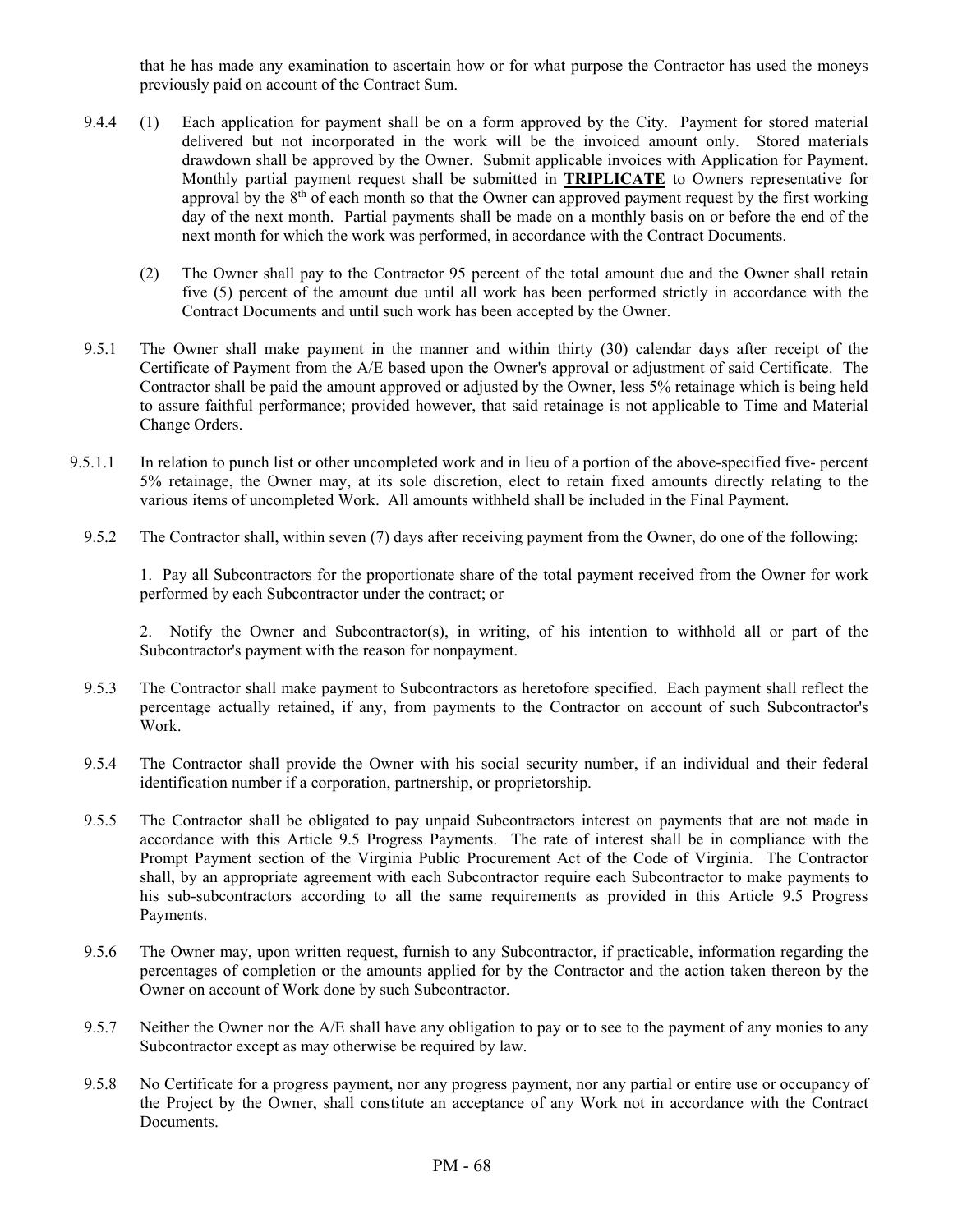## *9.6 PAYMENTS WITHHELD*

- 9.6.1 The Owner may withhold the payment in whole or in part, if necessary to reasonably protect the Owner. If the A/E is unable to make representations as provided in subparagraph 9.4.3 and to recommend payment in the amount of the application, he will notify the Owner as provided in subparagraph 9.4.1. If the Contractor and the Owner cannot agree on a revised amount, the Owner will promptly issue a Certificate for Payment for the amount for which he is able to make representations with respect to payment due for work performed. The Owner may also decline to certify or make payment or, because of subsequently discovered evidence or subsequent observations, the Owner may nullify the whole or any part of any Certificate for Payment previously issued.
- 9.6.2 The Owner may withhold from the Contractor so much of any payment approved by the A/E, as may in the judgment of the Owner be necessary:
	- .1 To protect the Owner from loss due to defective work not remedied;
	- .2 To protect the Owner upon receipt of notice of the filing in court or in an arbitration proceeding as may be required in any third party contract, of verified claims of any persons supplying labor or materials for the Work, or other verified third party claims;
	- .3 To protect the Owner upon reasonable evidence that the Work will not be completed for the unpaid balance of the Contract Sum;
	- .4 To protect the Owner upon reasonable evidence that the Work will not be completed within the Contract Time established by this Contract; or
	- .5 To protect the Owner upon the Contractor's failure to properly schedule and coordinate the work in accordance with or as required by the Contract Documents, or failure to provide progress charts, revisions, updates or other scheduling data as required by the Contract Documents, or upon the Contractor's failure to provide as-built drawings as required herein, or upon Contractor's failure to otherwise substantially or materially comply with the Contract Documents.
- 9.6.3 If required by the Construction Agreement, the Contractor shall, concurrent with his submission of the Construction Schedule, submit a practicable and realistic payment schedule showing the dates on which the Contractor will submit each and every Application for Payment and the amount he expects to receive for each and every monthly progress payment. If during the performance of the Work, the Contractor expects to receive an amount for a monthly progress payment larger than that indicated on the payment schedule the Contractor shall notify the Owner at least thirty (30) days in advance of that payment so that the necessary allocation of funds can be processed. In the event the Contractor fails to submit a practicable and realistic payment schedule, the Contractor's Application for Payment shall be honored only to the extent that the Work is actually performed and that the proportion of payments made to the Contract Sum does not exceed the proportion of the Contract Time expired as of the time of the request.

# *9.7 FAILURE OF PAYMENT*

If the Owner does not make payment to the Contractor within the thirty (30) calendar days after receipt of the Contractor's Application for Payment by the A/E through no fault of Contractor, and the Owner otherwise not being entitled under the Contract Documents or applicable law to withhold payment, then the Contractor may, upon fifteen (15) additional days' written Notice to the Owner and the A/E, stop the Work until payment of the amount owing has been received. In such event, the Contract Sum shall be increased by the amount of the Contractor's reasonable costs of shutdown, delay and start-up, which shall be effected by appropriate Change Order as provided herein.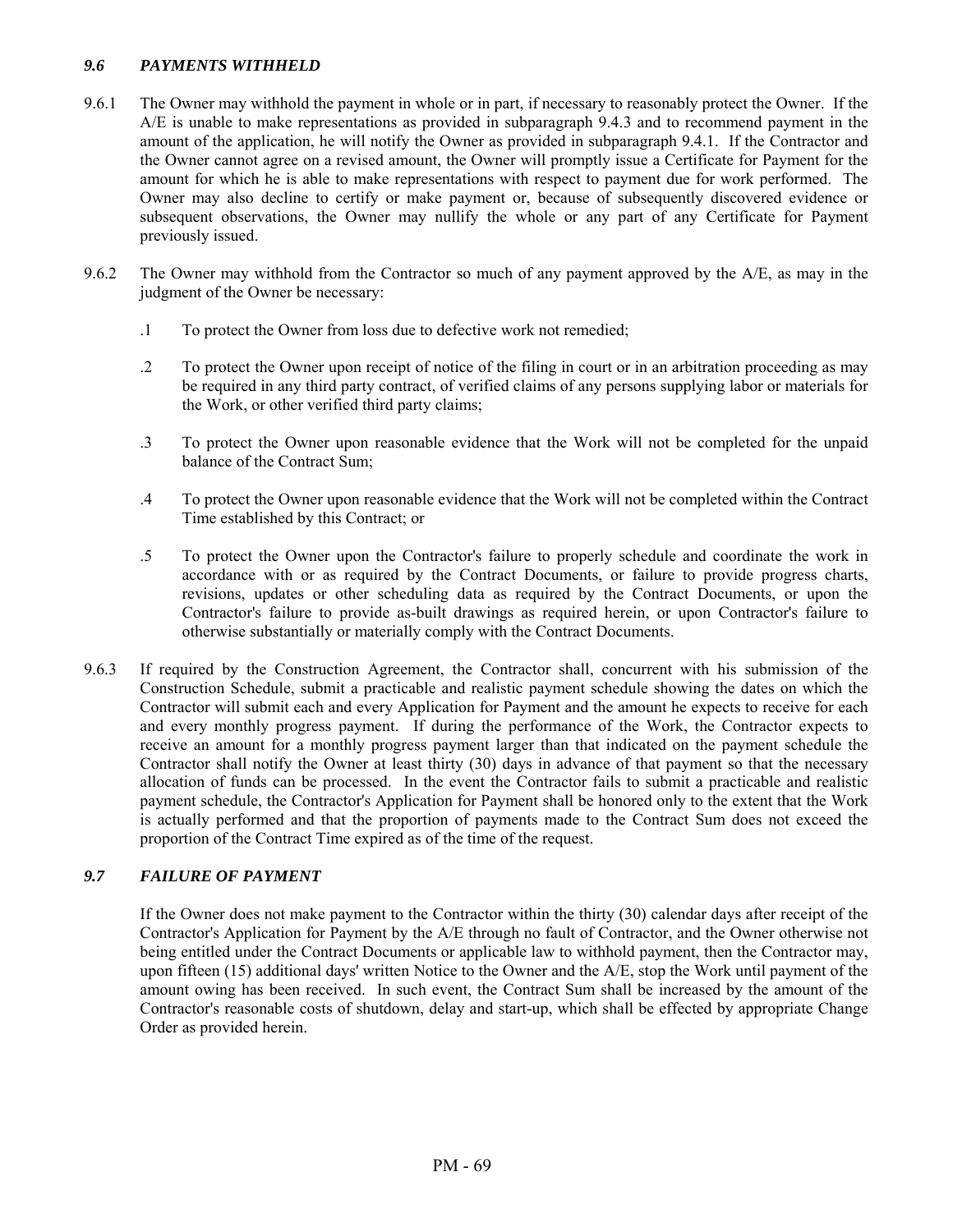### *9.8 SUBSTANTIAL COMPLETION AND GUARANTEE BOND*

- 9.8.1 Unless otherwise specified in Article 9.9 Final Completion and Final Payment, when the Contractor considers that the Work, or a designated portion thereof which is acceptable to the Owner, is substantially complete as defined in Article 8 Contract Time, the Contractor shall request in writing that the A/E and the Owner perform a Substantial Completion inspection. Prior to such inspection the Contractor shall:
	- .1 If applicable, secure a Certificate of Occupancy for the Project or a designated portion thereof; and

 .2 Submit five (5) copies each of the Operations and Maintenance Manuals to the A/E as specified and one (1) copy to the Owner.

- 9.8.2 The Owner shall determine whether the project is substantially complete and shall compile a punch list of items to be completed or corrected. The failure to include any items on such list does not alter the responsibility of the Contractor to complete all Work in accordance with the Contract Documents.
- 9.8.3 When the Owner on the basis of his inspection determines that the Work or a designated portion thereof is substantially complete, the A/E will then prepare a Certificate of Substantial Completion which shall establish the Date of Substantial Completion and shall state the responsibilities of the Owner and the Contractor for security, maintenance, heat, utilities, damage to the Work and insurance. The Certificate of Substantial Completion shall be submitted to the Owner and the Contractor for their written acceptance of the responsibilities assigned to them in such Certificate.
- 9.8.4 The Contractor shall have thirty (30) days from the Date of Substantial Completion to complete all items on the punch list to the satisfaction of the Owner. If the Contractor fails to complete all punch list items within the designated time, the Owner shall have the option to correct or conclude any remaining items by utilizing its own forces or by hiring others. The cost of such correction of remaining punch list items by the Owner or others shall be deducted from the final payment to the Contractor.
- 9.8.5 Guarantees and warranties required by the Contract Documents shall commence on the Date of Final Completion of the Work, unless otherwise provided in the Certificate of Substantial or Final Completion, or the Contract Documents. Provided, however, that if Contractor does not complete certain punch list items within this time period, specified in 9.8.4, all warranties and guarantees for such incomplete Punch List items shall become effective upon issuance of final payment for the project.
- 9.8.5.1 The Contractor shall guarantee for a term of one (1) year from the date of Final Completion or Final Payment, (unless otherwise provided for in the Certificate(s) of Substantial or Final Completion or the Contract Documents): (1) the quality and stability of all materials equipment and Work; (2) all the Work against defects in materials, equipment or workmanship; and (3) all shrinkage, settlement or other faults of any kind which are attributable to defective materials or workmanship. The Contractor shall remedy at his own expense, when so notified in writing to do so by the Owner, and to the satisfaction of the Owner, the Work or any part thereof that does not conform to any of the warranties and guaranties described in the Contract Documents.
- 9.8.5.2 In order to make good the guarantee as herein required, the Contractor shall deposit with the Owner, after Substantial Completion but before Final Payment, a Guarantee Bond(s) issued by a surety licensed to do business in Virginia and otherwise acceptable to the Owner, for the faithful performance of the guarantee. Said Bond(s) shall be for a period of one (1) year and in the amount of five percent (5%) of the final gross value of the Contract.
- 9.8.5.3 The Contractor shall complete repairs during the guarantee period, within five (5) working days after the receipt of Notice from the Owner and if the Contractor shall fail to complete such repairs within the said five (5) working days, the Owner may employ such other person or persons as it may deem proper to make such repairs and pay the expenses thereof out of any sum retained by it, provided nothing herein contained shall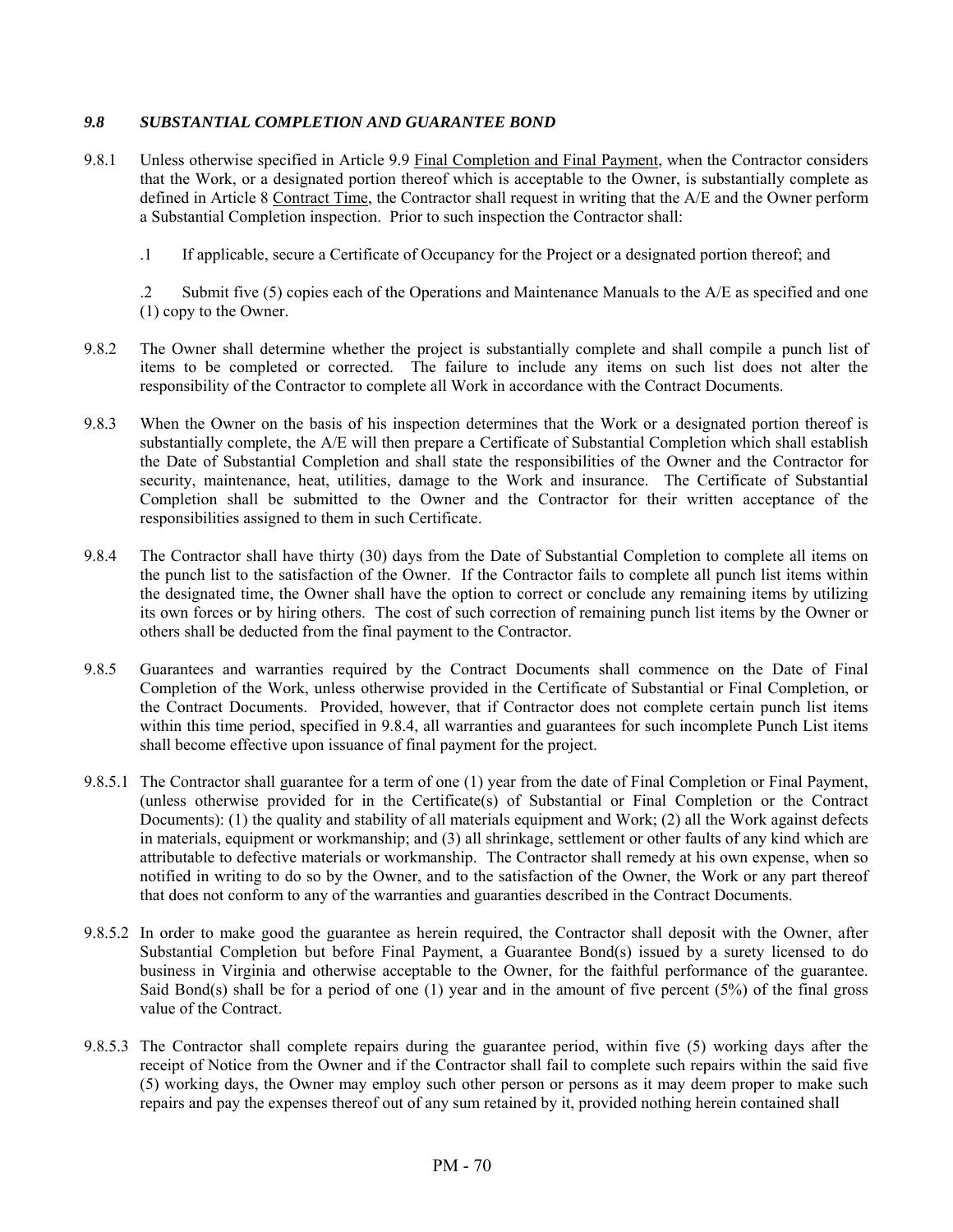limit the liability of the Contractor or his surety to the Owner for non-performance of the Contractor's obligations at any time.

- 9.8.6 The issuance of the Certificate of Substantial Completion does not indicate final acceptance of the project by the Owner, and the Contractor is not relieved of any responsibility for the project except as specifically stated in the Certificate of Substantial Completion.
- 9.8.7 Upon Substantial Completion of the Work, or designated portion thereof, and upon application by the Contractor and certification by the A/E, the Owner shall make payment, adjusted for retainage and payments withheld, if any, for such Work or portion thereof, as provided in the Contract Documents.
- 9.8.8 Should the Owner determine that the Work or a designated portion thereof is not substantially complete, he shall provide the Contractor a written Notice stating why the project or designated portion is not substantially complete. The Contractor shall expeditiously complete the work and shall re-request in writing that the Owner performs a substantial completion inspection.

## *9.9 FINAL COMPLETION AND FINAL PAYMENT*

- 9.9.1 A Certificate of Final Completion shall be issued by the A/E prior to final payment. At the Owner's sole option, this Final Completion Certificate may be issued without a Certificate of Substantial Completion. The Contractor, prior to application for Final Payment and within the time specified for completion of the Work, shall complete all Work, to include punch list items and provide operating manuals and as-built data, for the Work, as completed and in place. Said Certificate of Final Completion shall be issued, even if a Certificate of Substantial Completion has been issued previously and temporary authority to operate the Work has been granted.
- 9.9.1.1 The Certificate of Final Completion shall certify that all Work has been completed in accordance with Contract Documents and is ready for use by the Owner.
- 9.9.2 For all projects where Substantial Completion Certificates have been issued for various portions of the Work, at differing times, the Contractor shall request and the Owner shall, prior to final payment, issue a Certificate of Final Completion which certifies that all required Work, including punch list items, has been completed in accordance with the Contract Documents.
- 9.9.3 Neither the final payment nor any remaining retainage shall become due until the Contractor submits to the A/E the following:
	- .1 An Application for Payment for all remaining monies due under the contract.
	- .2 Consent of surety, if any, to final payment;
	- .3 If required by the Owner, other data establishing payment or satisfaction of all such obligations, such as receipts, releases and waivers of claims arising out of the Contract, to the extent and in such form as may be designated by the Owner. If any Subcontractor refuses to furnish waiver of claims satisfactory to the Owner, the Contractor may furnish a bond satisfactory to the Owner to indemnify him against any such claim. If any such claim remains unsatisfied after all payments are made, the Contractor shall refund to the Owner all monies that the latter may be compelled to pay in discharging such claim, including all costs and reasonable attorneys' fees;
	- .4 As-built drawings, operation and maintenance manuals and other project closeout submittals, as required by the Contract Documents;
	- .5 Construction releases as required by the Contract Documents from each property owner on whose property an easement for construction of this project has been obtained by the Owner, such release to be in the forms to be provided by the Owner. This release is for the purpose of releasing the Owner and the Contractor from liability, claims, and damages arising from construction operations on or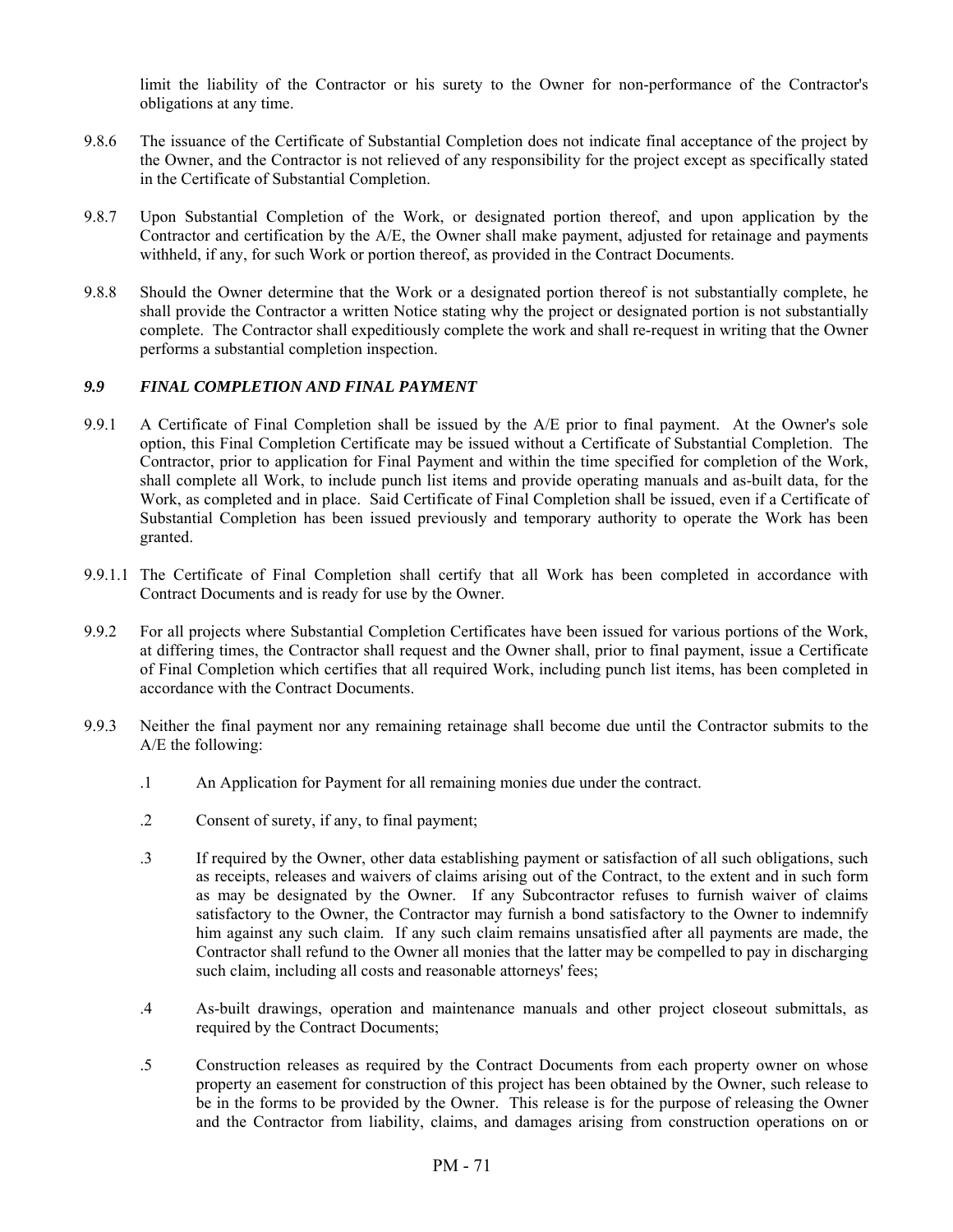adjacent to the easement and includes proper restoration of the property after construction. It shall be the Contractor's sole responsibility to obtain all such releases and furnish them to the Owner; and

- .6 A written certification that:
	- .1 The Contractor has reviewed the requirements of the Contract Documents,
	- .2 The Work has been inspected by the Contractor for compliance with all requirements of the Contract Documents,
	- .3 Pursuant to this inspection, the Contractor certifies and represents that the Work complies in all respects with the requirements of the Contract Documents,
	- .4 The Contractor further certifies and represents that all equipment and systems have been installed in accordance with the Contract Documents and have been tested in accordance with specification requirements and are operational, and
	- .5 The Contractor hereby certifies and represents that the Work is complete in all respects and ready for final inspection.
- 9.9.4 Upon receipt of the documents required in subparagraph 9.9.3 and upon receipt of a final Application for Payment, the A/E and Owner will promptly make a final inspection. When the A/E finds the Work acceptable under the Contract Documents and the Contract fully performed, he will promptly issue a final Certificate for Payment and a Final Certificate of Completion.

 The Certificate of Completion will state that to the best of his knowledge, information and belief, and on the basis of his observations and inspections, the Work has been completed in accordance with the terms and conditions of the Contract Documents and that the entire balance designated in the final certificate for payment is due and payable. The final Certificate for Payment will constitute a further representation that the conditions precedent to the Contractor's being entitled to final payment as set forth in Subparagraph 9.9.3 have been fulfilled. The Owner shall review the Certificate of Payment and shall accept it and issue final acceptance, or reject it and notify the Contractor, within ten (10) days. Final payment to the Contractor shall be made within thirty (30) days after final acceptance. All prior estimates and payments, including those relating to change order work shall be subject to correction by this final payment.

- 9.9.5 The making of Final Payment shall constitute a waiver of all claims by the Owner, except those arising from:
	- .1 Unsettled claims;
	- .2 Faulty, defective, or non-conforming Work discovered or appearing after Substantial or Final Completion;
	- .3 Failure of the Work to comply with the requirements of the Contract Documents;
	- .4 Terms of any warranties or guarantees required by the Contract Documents; or
	- .5 Fraud or bad faith committed by the Contractor or any subcontractor or supplier during performance of work but discovered by Owner after Final Payment.
- 9.9.6 The acceptance of Final Payment shall constitute a waiver of all claims by the Contractor, except those previously made in writing and so identified by the Contractor, as unsettled at the time of the final Application for Payment. No payment, however, final or otherwise, shall operate to release the Contractor or his sureties from any obligations under this Contract or the Performance or the Guarantee Bonds.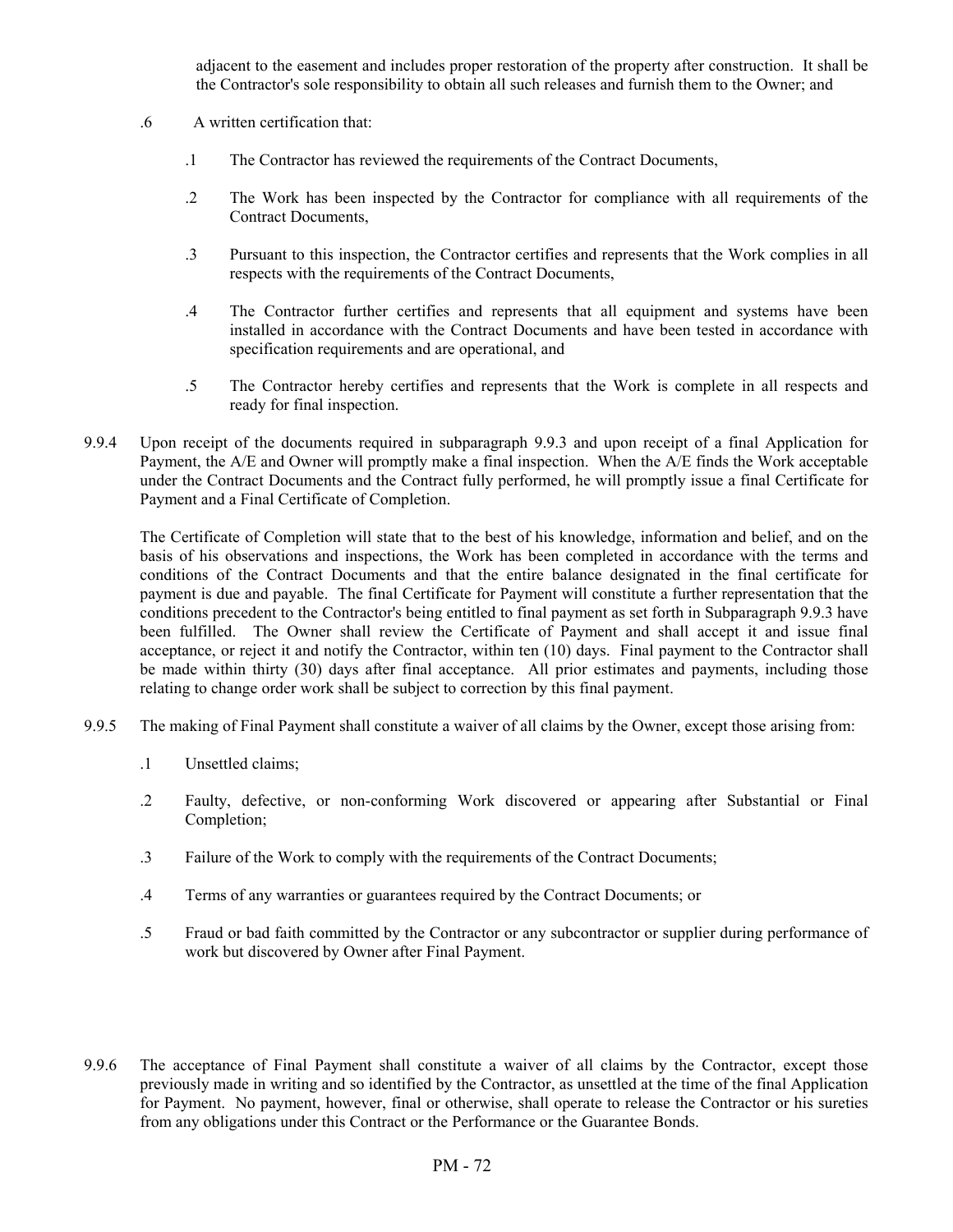#### **ARTICLE l0 PROTECTION OF PERSONS AND PROPERTY**

#### *10.1 SAFETY PRECAUTIONS AND PROGRAMS*

The Contractor shall be responsible for initiating, maintaining and supervising all safety precautions and programs in connection with the Work. The requirement applies continuously throughout the Contract performance, until Final Payment is made, and is not limited to regular working hours.

#### *10.2 SAFETY OF PERSONS AND PROPERTY*

- 10.2.1 The Contractor shall take all reasonable precautions for the safety of, and shall provide all reasonable protection to prevent damage, injury or loss to:
	- .1 All employees on the Work and all other persons who may be affected thereby;
	- .2 All the Work and all materials and equipment to be incorporated therein, whether in storage on or off the site, under the care, custody or control of the Contractor or any of his Subcontractors or Sub-subcontractor's. Machinery, equipment and all hazards shall be guarded or eliminated in accordance with the safety provisions of the Manual of Accident Prevention in Construction published by the Associated General Contractors of America, to the extent that such provisions are not in contravention of applicable law; and
	- .3 Other property at the site or adjacent thereto, including trees, shrubs, lawns, walks, pavements, roadways, structures and utilities not designated for removal, relocation or replacement in the course of construction.
- 10.2.2 The Contractor shall give all notices and comply with all applicable laws, ordinances, rules, regulations, permits, resolutions and lawful orders of any public authority bearing on the safety of persons or property or their protection from damage, injury or loss.

 The Contractor shall at all times safely guard the Owner's property from injury or losses in connection with the Contract. He shall at all times safely guard and protect his own work and adjacent property as provided by law and the Contract Documents, from damage. All passageways, guard fences, lights and other facilities required for protection by local authorities or local conditions must be provided and maintained without additional cost to the Owner.

- 10.2.3 The Contractor shall erect and maintain, as required by existing conditions and progress of the Work, all reasonable safeguards for safety and protection, including posting danger signs and other warnings against hazards, promulgating safety regulations and notifying owners and users of adjacent utilities.
- 10.2.4 When the use or storage of explosives or other hazardous materials or equipment is necessary for the execution of the Work, the Contractor shall exercise the utmost care and shall carry on such activities under the supervision of properly qualified personnel.
- 10.2.5 The Contractor is responsible for the proper packing, shipping, handling and storage (including but not limited to shipment or storage at the proper temperature and humidity) of materials to be incorporated in the Work, so as to insure the preservation of the quality and fitness of the material for proper installation and incorporation in the Work, as required by the Contract Documents.

 For example, but not by way of limitation, Contractor shall, when necessary, place material on wooden platforms or other hard and clean surfaces and not on the ground and/or place such material under cover or in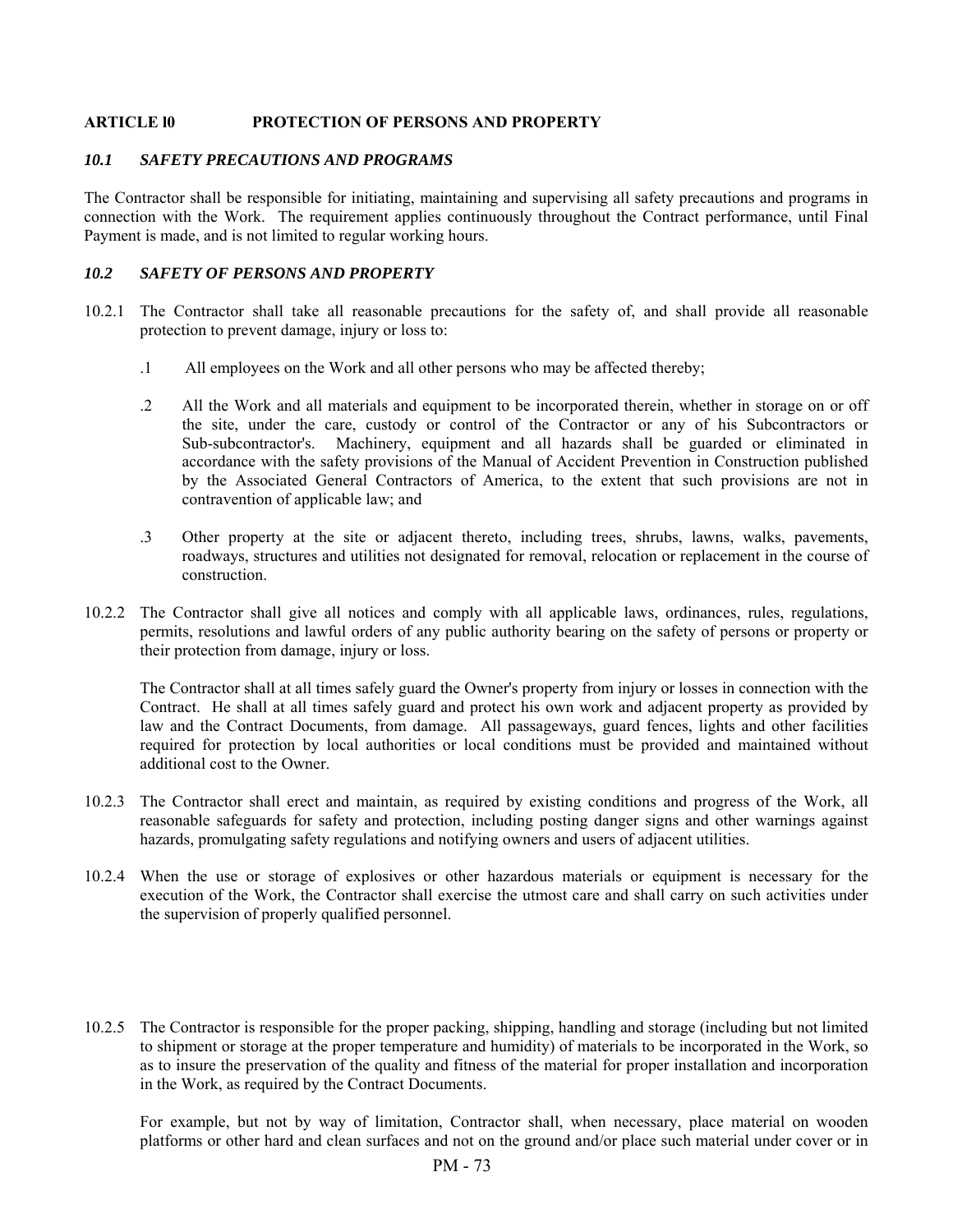any appropriate shelter or facility. Stored materials or equipment shall be located so as to facilitate proper inspection. Material and equipment that is delivered crated shall remain crated until ready for installation. Lawns, grass plots or other private property shall not be used for storage purposes without the written permission of the owner or lessee unless otherwise within the terms of the easements obtained by the Owner.

- 10.2.6 In the event of any indirect or direct damage to public or private property referred to in Paragraphs 10.2.1.2 and 10.2.1.3, caused in whole or in part by an act, omission or negligence on the part of the Contractor, any Subcontractor, any Sub-subcontractor, or anyone directly or indirectly employed by any of them or by anyone for whose acts any of them may be liable, the Contractor shall at his own expense and cost promptly remedy and restore such property to a condition equal to or better than existing before such damage was done. The Contractor shall perform such restoration by underpinning, replacing, repairing, rebuilding, replanting, or otherwise restoring as may be required or directed by the Owner, or shall make good such damage in a satisfactory and acceptable manner. In case of failure on the part of the Contractor to promptly restore such property or make good such damage, the Owner may, upon two (2) calendar days written Notice, proceed to repair, replace, rebuild or otherwise restore such property as may be necessary and the cost thereof, or a sum sufficient in the judgment of the Owner to reimburse the owners of property so damaged, will be deducted from any monies due or to become due the Contractor under the Contract.
- 10.2.7 The Contractor shall designate a responsible member of his organization at the site whose duty shall be the prevention of accidents and the protection of material, equipment and other property. This person shall be the Contractor's superintendent unless otherwise designated by the Contractor in writing to the Owner.
- 10.2.8 The Contractor shall not load or permit any part of the Work to be loaded so as to endanger the safety of any portion of the Work.
- 10.2.9 The Contractor shall give notice in writing at least forty-eight (48) hours before breaking ground, to all persons, Public Utility Companies, owners of property having structures or improvements in proximity to site of the Work, superintendents, inspectors, or those otherwise in charge of property, streets, water pipes, gas pipes, sewer pipes, telephone cables, electric cables, railroads or otherwise, who may be affected by the Contractor's operation, in order that they may remove any obstruction for which they are responsible and have representative(s) on site to see that their property is properly protected. Such notice does not relieve the Contractor of responsibility for any damages and claims. Nor does such notice relieve the Contractor from his responsibility to defend and indemnify the Owner from actions resulting from the Contractor's performance of such work in connection with or arising out of the Contract.
- 10.2.10 The Contractor shall protect all utilities encountered while performing its work, whether indicated on the Contract Drawings or not. The Contractor shall maintain utilities in service until moved or abandoned. The Contractor shall exercise due care when excavating around utilities and shall restore any damaged utilities to the same condition or better as existed prior to starting the Work, at no cost to the Owner. The Contractor shall maintain operating utilities or other services, even if they are shown to be abandoned on the Contract Drawings, in service until new facilities are provided, tested and ready for use.
- 10.2.11 The Contractor shall return all improvements on or about the site and adjacent property which are not shown to be altered, removed or otherwise changed to conditions which existed prior to starting work.
- 10.2.12 The Contractor shall protect the Work, including but not limited to, the site, stored materials and equipment, excavations, and excavated or stockpiled soil or other material, intended for use in the Work, and shall take all necessary precautions to prevent or minimize damage to same and to prevent detrimental effect upon his performance or that of his subcontractors, caused by or due to rain, snow, ice, run-off, floods, temperature, wind, dust, sand and flying debris. For example, but not by way of limitation, Contractor shall, when necessary, utilize temporary dikes, channels or pumping to carry-off, divert or drain water, and shall as necessary tie-down or otherwise secure the Work and employ appropriate covers and screens.

## *10.3 OBLIGATION OF CONTRACTOR TO ACT IN AN EMERGENCY*

10.3.1 In case of an emergency that threatens immediate loss or damage to property and/or safety of life, the Contractor shall act to prevent threatened loss, damage, injury or death. The Contractor shall notify the Owner of the situation and all actions taken immediately thereafter. If the Contractor fails to act and any loss,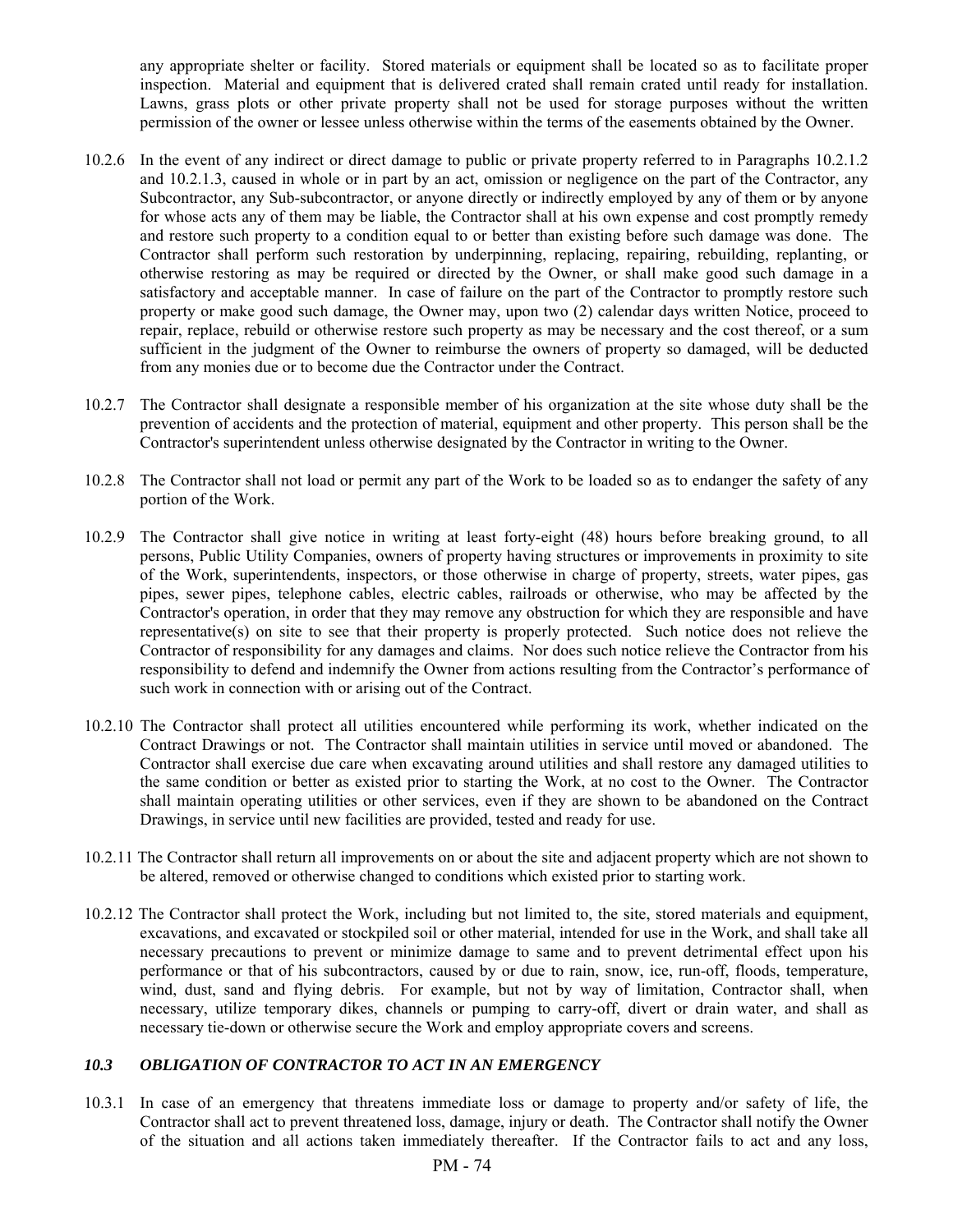damage, injury or death occurs that could have been prevented by the Contractor's prompt and immediate action, the Contractor shall be fully liable to the Owner or any other party for all costs, damages, claims, actions, suits, costs of defense, and all other expenses arising therefrom or relating thereto.

10.3.2 Prior to commencing his work and at all times during the performance of the Work, the Contractor shall provide the Owner two, twenty-four hour (24) emergency phone numbers where his representatives can be contacted.

### **ARTICLE 11 INSURANCE FOR CONTRACTS**

#### *11.1 CONTRACTOR'S INSURANCE*

- 11.1.1 During the term of this Contract, the Contractor shall procure and maintain insurance coverages with insurance companies rated by A. M. Best Company as  $A - VIII$  or better. The company(ies) shall be authorized to do business under the laws of the Commonwealth of Virginia and be acceptable to the City of Lynchburg and shall provide the following minimum types of insurance:
	- a. **Commercial General Liability Insurance** This will cover claims for Bodily Injury, Property Damage, Personal and Advertising Injury, Products and Completed Operations, which may arise from operations under the Contract, whether such operations be performed by the Contractor or by any Subcontractor or Independent Contractor, or by anyone directly or indirectly employed by any of them. Such insurance shall include coverages "X", "C" and "U" for explosion, collapse of other structures and underground utilities, as well as Contractual Liability Insurance covering the requirements outlined in the General Conditions. This insurance shall name the City, the City Council and its employees as additional insured *by endorsement* to the Commercial General Liability policy. Such policy shall not have a restriction on the limits of coverage provided to the City of Lynchburg as an additional insured. The City of Lynchburg shall be entitled to protection up to the full limits of the Contractor's policy regardless of the minimum requirements specified in this contract. If endorsements to the Commercial General Liability insurance policies cannot be made, then separate policies providing such protection shall be purchased by the Contractor.
		- 1. The Policy shall have the following *minimum* limits:
			- \$1,000,000 Each Occurrence Limit
			- \$1,000,000 General Aggregate Limit
			- \$1,000,000 Personal and Advertising Injury Limit
			- \$1,000,000 Products and Completed Operations Aggregate Limit
			- \$5,000 Medical Expense Limit

This insurance shall include the following provisions and /or endorsements:

1) The General Aggregate limit shall apply on a "per project" and on a "per location" basis;

2) Coverage shall apply to all liability arising from all premises and operations conducted by the Contractor, subcontractors and independent contractors;

3) The Contractor agrees that liability arising from Products and Completed Operations will be covered. Such liability coverage will be maintained for two years after completion of the Work.

4) The Contractor shall require each of his Subcontractors to procure and maintain Commercial General Liability Insurance of the type specified in this document in the minimum amounts required by the City and the Contractor, during the term of this subcontract.

 b. **Worker's Compensation and Employer's Liability Insurance** for the Contractor's employees engaged in the Work under this Contract, in accordance with the statutory requirements of the Commonwealth of Virginia. The Contractor shall require each of his Subcontractors to provide Worker's Compensation and Employer's Liability Insurance for all of the Subcontractor's employees engaged on such subcontracts. If any class of employees engaged on work under the Contract is not protected under the Worker's Compensation statute, the Contractor shall provide similar protection for these employees in amounts not less than the legal requirements. The amount of Employer's Liability Insurance for the Contractor and each of his Subcontractors shall be not less than:

\$100,000 per employee for Bodily Injury. \$100,000 per employee for disease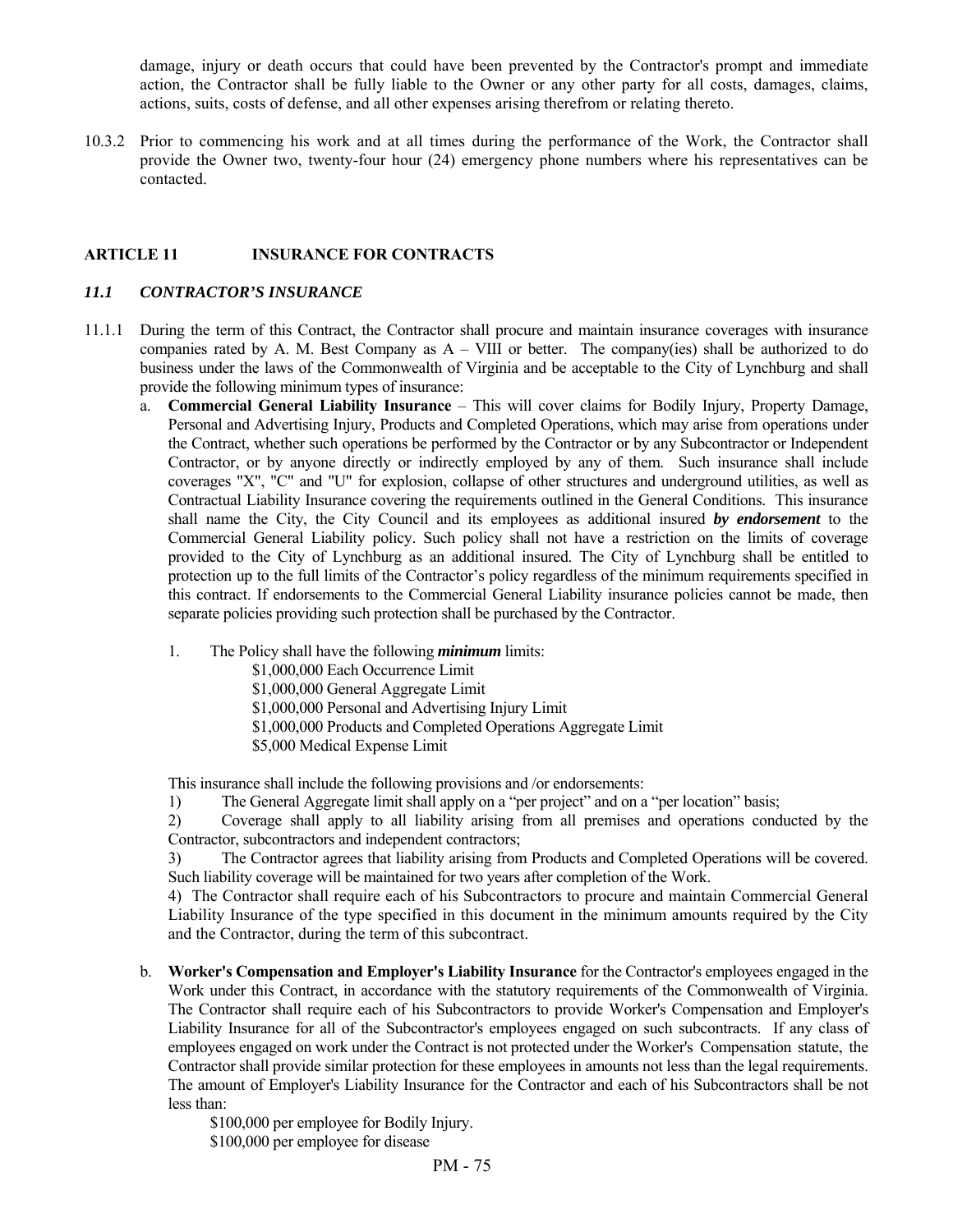\$500,000 per policy for disease

 The Worker's Compensation and Employer's Liability Insurance policy shall include an "all states" or "other states" endorsement.

c. Commercial **Automobile Liability Insurance**, including coverage for owned, hired, non owned and borrowed vehicles used in the work with *minimum* limits of \$1,000,000 Combined Single Limit per occurrence. This insurance shall name the City, the City Council and its employees as additional insureds *by endorsement* to the Commercial Automobile Liability policy. Such policy shall not have a restriction on the limits of coverage provided to the City of Lynchburg as an additional insured. The City of Lynchburg shall be entitled to protection up to the full limits of the Contractor's policy regardless of the minimum requirements specified in this contract.

#### d. **Umbrella Liability or Excess Liability** Insurance with the following *minimum* limits of:

\$5,000,000 Each Occurrence

\$5,000,000 Annual Aggregate

The following policies shall be scheduled as underlying policies:

Commercial General Liability

Commercial Automobile Liability

Employers Liability

 This insurance shall name the City, the City Council and its employees as additional insured *by endorsement* to the Umbrella or Excess Liability policy. Such policy shall not have a restriction on the limits of coverage provided to the City of Lynchburg as an additional insured. The City of Lynchburg shall be entitled to protection up to the full limits of the Contractor's policy regardless of the minimum requirements specified in this contract.

- 11.1.2 Proof of insurance for each type of coverage listed herein shall be provided within 10 Days after issuance of the Award Letter for the Contract, and no Work shall proceed unless all such insurance is in effect. The Contractor shall not allow any Subcontractor to commence work on his subcontract until all such insurance of the Subcontractor has been so obtained and approved by the Contractor and found to be in accordance with the requirements set forth herein. The Contractor certifies by commencement of the Work that his insurance and that of Subcontractors is in effect and meets the requirements set forth herein.
- 11.1.3 The Contractor shall purchase and maintain required liability and all other insurance as is appropriate for the Work being performed and furnished. The insurance shall provide protection from claims which may arise out of or result from Contractor's performance and furnishing of the Work and Contractor's other obligations under the Contract Documents, whether it is to be performed or furnished by Contractor, any Subcontractor or Supplier, or by anyone directly or indirectly employed by any of them to perform or furnish any of the Work, or by anyone for whose acts any of them may be liable:

 a. claims under Worker's Compensation, Employers Liability, disability benefits, and other similar employee benefit acts;

 b. claims for damages because of bodily injury, occupational sickness or disease, or death of Contractor's employees;

 c. claims for damages because of bodily injury, sickness or disease, or death of any person other than Contractor's employees;

 d. claims for damages insured by personal injury liability coverage which are sustained: (1) by any person as a result of an offense directly or indirectly related to the employment of such person by Contractor; or (2) by any other person for any other reason;

 e. claims for damages, other than to the Work itself, because of injury to or destruction of tangible property wherever located, including loss of use resulting therefrom; and

f. claims for damages because of bodily injury or death of any person or property damage arising out of the ownership, maintenance, or use of any motor vehicle.

- 11.1.4 The insurance required to be purchased and maintained by the Contractor shall:
	- a. include completed operations insurance;
	- b. with respect to any other insurance coverage written on a claims-made basis, remain in effect for at least 2 years after final payment (and Contractor shall furnish the City and Engineer evidence satisfactory to the City of continuation of such insurance at final payment and 1 year thereafter);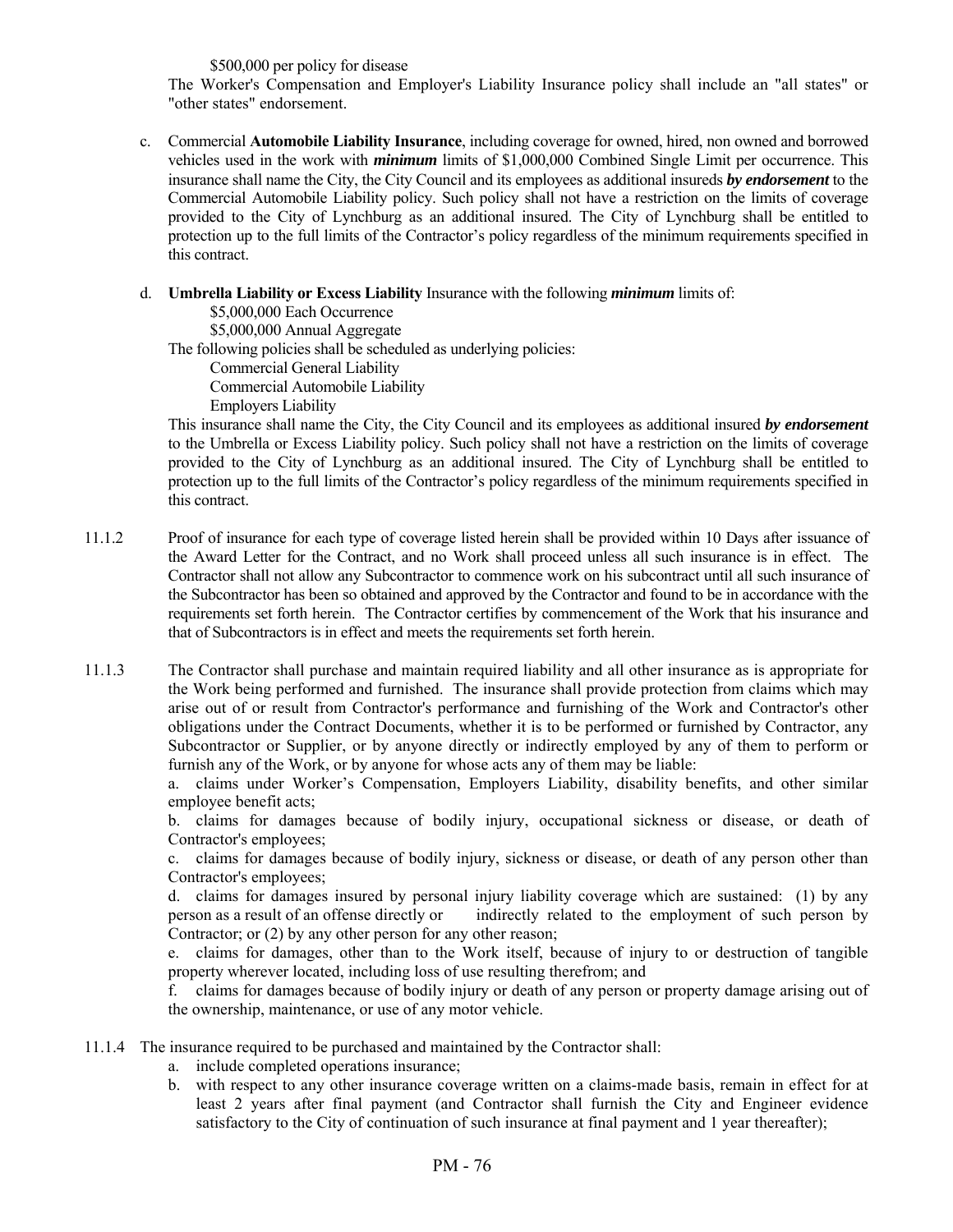- c. contain a cross liability or severability of interest clause or endorsement. Insurance covering the specified additional insured shall be primary insurance, and all other insurance carried by the additional insured shall be excess insurance.
- 11.1.5 All of the aforesaid insurance policies must be endorsed to provide that the insurance company *shall give 30 days written notice to the City* if the policies are to be terminated or if any changes are made during the Contract period which will affect in any way the insurance requirements required in this contract. Before starting the Work, the Contractor shall provide the City with a copy of each policy which he and each of his Subcontractors shall carry in accordance herewith, together with receipted bills evidencing proof of premium payment. These policies shall contain endorsements to the policies naming the City of Lynchburg as an additional insured as required.
- 11.1.6 Nothing contained herein shall effect, or shall be deemed to affect, a waiver of the City's sovereign immunity under law.

## **ARTICLE 12 CHANGES AND MODIFICATIONS IN THE WORK**

## *12.1 CHANGES IN THE WORK*

12.1.1 The Owner, without invalidating the Contract and without Notice to the surety, may order a Change or Modification in the Work consisting of additions, deletions or other revisions to the general scope of the Contract, or changes in the sequence of the performance of the Work. The Contract Sum and the Contract Time shall be adjusted accordingly. All such Modifications in the Work shall be authorized by Change Order, and all Work involved in a Change shall be performed in accordance with the terms and conditions of this Contract. If the Contractor should proceed with a Change in the Work upon an oral order, by whomsoever given, it shall constitute a waiver by the Contractor of any claim for an increase in the Contract Sum and/or Contract Time, on account thereof. All amendments and change orders will be limited to twenty-five percent (25%) of the original fixed amount.

## *12.2 FIELD ORDER*

12.2.1 A Field Order is a written order to the Contractor signed by the Owners designated representative, interpreting or clarifying the Contract Documents or directing the Contractor to perform minor changes in the Work. Any work relating to the issuance of a Field Order shall be performed promptly and expeditiously and without additional cost to the Owner and within the Contract Time, unless the Contractor submits a Proposed Change Order, defined below, which is approved by the Owner. Field Orders shall be numbered consecutively by date of issuance by the Owner.

### *12.3 OWNER CHANGE REQUEST*

12.3.1 An Owner Change Request is a written request from the Owner to the Contractor that describes a proposed Change in the Work. The Contractor is required to submit a complete proposal for the total cost and additional time, if any, necessary to perform the proposed Change in the Work. Owner Change Requests shall be numbered consecutively by date of issuance by the Owner.

### *12.4 CONTRACTOR'S PROPOSED CHANGE ORDER*

12.4.1 A Contractor's Proposed Change Order is a written request from the Contractor to the Owner requesting a change in the Contract Amount and/or Contract Time. A Contractor's Proposed Change Order is submitted as a proposal in response to a Owner Change Request or as a claim for an increase in the Contract Sum or Contract Time pursuant to the issuance of a Field Order, or as a result of unforeseen circumstances, such as an unknown site conditions.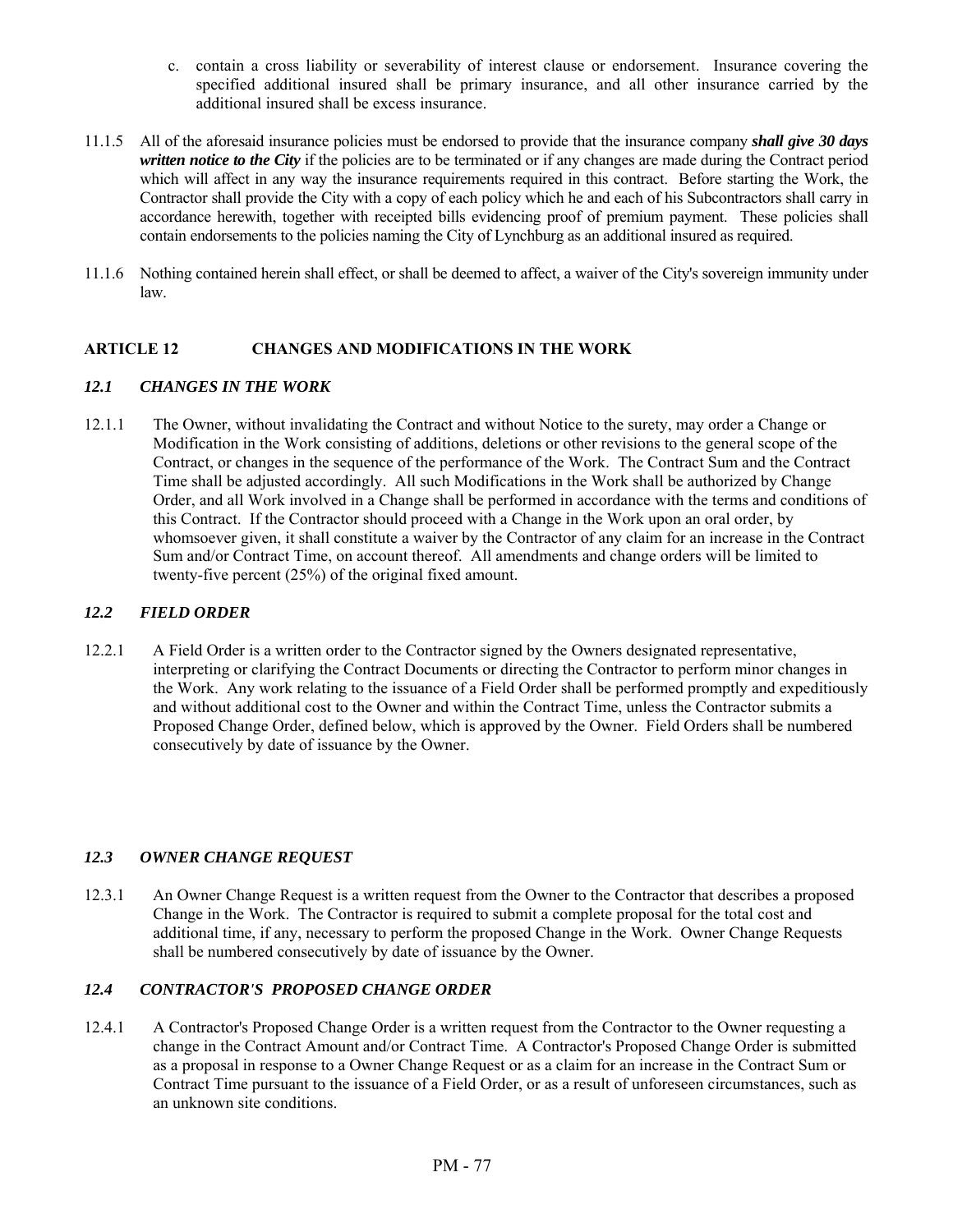Change Orders for unforeseen site conditions will only be entertained if the Contractor has not accepted responsibility for the unforeseen site conditions pursuant to other provisions in the Contract Documents. A Contractor's Proposed Change Order must be submitted within twenty (20) calendar days of the issuance of a Owner Change Request or a Field Order or the discovery of an unforeseen circumstance. The CONTRACTOR shall not be entitled to time and/or costs of any nature from the OWNER as a result of his failure to comply with this provision. Contractor's Proposed Change Orders shall be numbered consecutively by date of issuance by the Contractor. The Contractor shall also indicate on the Proposed Change Order the number of the Owner Change Request or the Field Order to which it responds. The Contractor understands and agrees to the City's provisions and policy regarding Change orders as outlined in Article 1 section 1.12 of the General Requirements.

- 12.4.2 In the case of unit price items, it is understood and agreed by the Contractor that the estimates of the quantities in unit price items are approximate only and presented solely for the purpose of comparing bids and may not represent the actual amount of work to be performed. The Contractor, therefore, understands and agrees that the Owner reserves the right to increase, decrease or eliminate entirely the quantity of work to be done under any item. If called upon to do more work under any unit price item named in the Bid Documents, he will perform all such additional work and accept as payment the unit price named in the proposal, subject to the 20% deviation limitations specified in subparagraph 12.4.2.2.
- 12.4.2.1 The Contractor's Proposed Change Order shall be determined by applicable unit prices, if any, as set forth in the Contract.
- 12.4.2.2 However, if changes in quantities are greater or lesser than twenty-five percent (25%) of the original bid quantity the Owner or the Contractor shall have the right to request a decrease or an increase in the unit price for the quantity greater than 125% or less than 75% of the original bid quantity.
- 12.4.2.3 It shall be understood that such unit prices shall constitute full payment for the extra work performed, including, but not limited to, "general conditions" costs, plant, materials, labor, equipment, overhead, profit, and safety requirements.
- 12.4.3 If no such unit prices are set forth, the Contractor's proposal shall be on a lump sum basis and shall be itemized and segregated by labor, equipment, and materials for the various components of the Change in the Work (no aggregate labor total will be acceptable) and shall be accompanied by signed proposals of any Subcontractors who will perform any portion of the Change in the Work and of any persons who will furnish materials or equipment for incorporation therein.
- 12.4.3.1 The portion of the proposal relating to labor, whether by the Contractor's forces or the forces of any of its Subcontractors, may include reasonably anticipated gross wages of Job Site labor, including foremen, who will be directly involved in the Change in the Work (for such time as they will be so involved), plus separately identified payroll costs (including premium costs of overtime labor, if overtime is authorized, Social Security, Federal or State unemployment insurance taxes and fringe benefits required by collective bargaining agreements entered into by the Contractor or any such Subcontractor in connection with such labor).
- 12.4.3.2 The portion of the proposal relating to materials may include the reasonably anticipated direct costs to the Contractor or to any of its Subcontractors of materials to be purchased for incorporation in the Change in the Work, plus transportation and applicable sales or use taxes.
- 12.4.3.3 The proposal may further include the Contractor's and any of his Subcontractor's reasonably anticipated equipment rental costs, except small hand tools, in connection with the Change in the Work.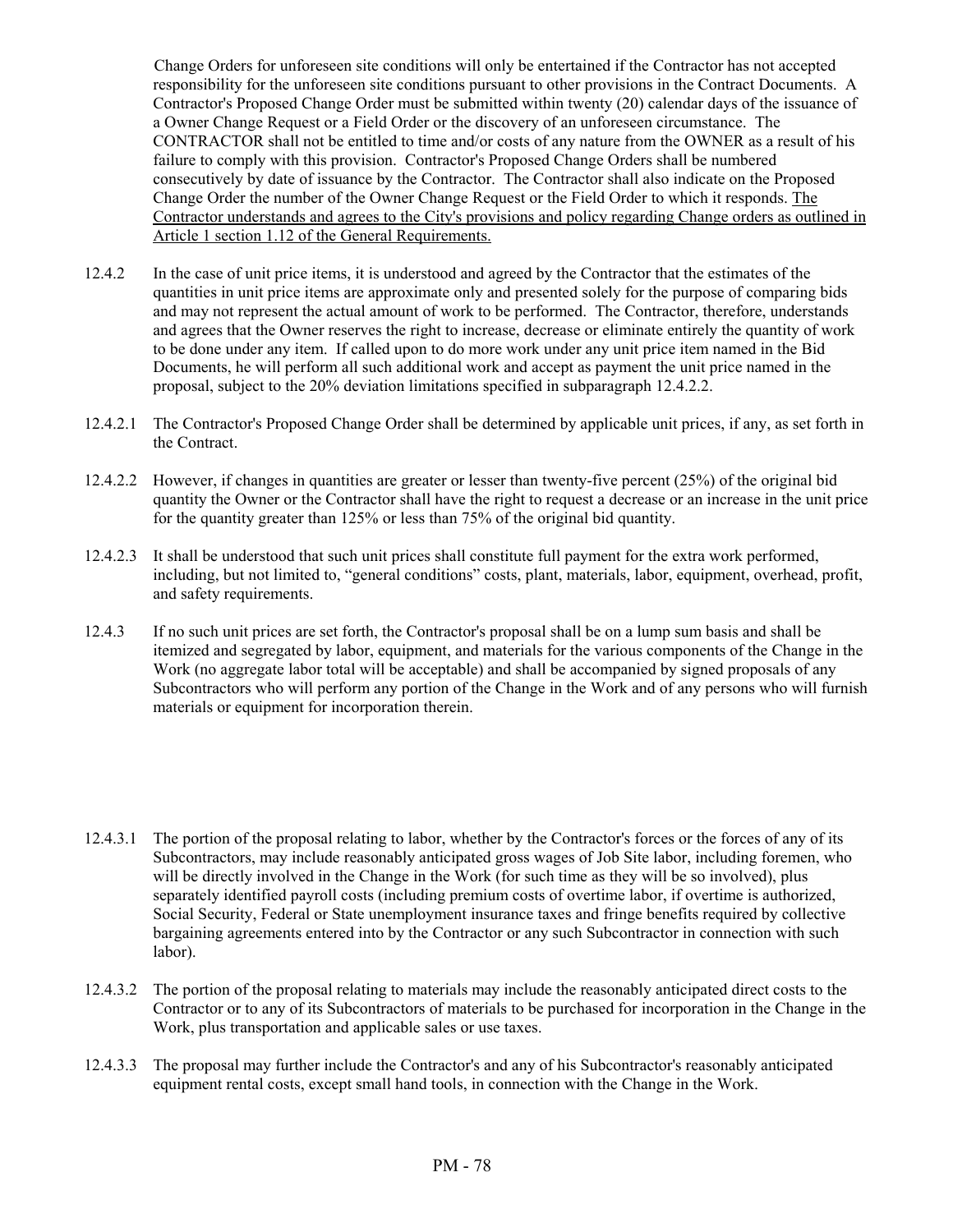- 12.4.4 Base Cost is defined as the total of labor, material and equipment rentals as described in subparagraphs 12.4.3.1, 12.4.3.2 and 12.4.3.3. The actual net cost in money to the Owner for the Change in the Work shall be computed as follows:
	- .1 If the Contractor performs the Change in the Work without use of subcontractors or sub-subcontractors, his compensation will be the Base Costs as described above, plus a maximum mark-up of 15% for overhead and profit.
	- .2 If the work is performed by a bona fide Subcontractor, his compensation will be the Base Costs as described above plus a maximum mark-up of 15% for overhead and profit. The Contractor's compensation will be a maximum mark-up of five percent (5%) of the Subcontractors Base Costs for his overhead and profit.
	- .3 If the work is performed by a bona fide Sub-subcontractor, his compensation will be the Base Costs as herein described plus a maximum mark-up of 15% for overhead and profit. The mark-up of any Subsubcontractor's work by the Contractor and all intervening tiers of Subcontractors shall not exceed a total of 10%.
- 12.4.5 The mark-up on the cost of labor, materials, and equipment described in Paragraphs 12.4.4.1, 12.4.4.2, and 12.4.4.3 shall compensate the Contractors, Subcontractor and Sub-subcontractor for all indirect costs associated with or relating to the Change in the Work including, but not limited to, labor and/or equipment inefficiency, changes in sequence, delays, interferences, impact on unchanged work, gross receipts tax, superintendent, small tools, reproduction, administration, insurance, unrelated safety requirements, temporary structures and offices, all other general and administrative, home office and field office expenses.
- 12.4.6 The Proposed Change Order may also include the cost of increases in premiums for the Standard Labor and Material Payment Bond and the Standard Performance Bond, provided coverage for the cost of the Change in Work results in such increased costs. At the Owner's request, the Contractor shall provide proof of his notification to the Surety of the change in the Work and of the Surety's agreement to include such change in its coverage. The cost of the increase in premiums shall not be marked up.
- 12.4.7 In the event that it is necessary to increase the Contract Time in order to perform the Change in the Work, the Contractor shall provide an estimate of the increase in the Contract Time as part of the Proposed Change Order. The Contractor's request for a time extension shall be evaluated in accordance with the criteria described in Article 8.3 Claims for Time Extensions.
- 12.4.8 If the Contractor's Proposed Change Order is rejected by the Owner as being within the scope of the Work required by the Contract Documents the Owner may, at its sole option and discretion, direct the Contractor to perform the Work which is the subject of the said Proposed Change Order; the Contractor shall then promptly proceed with said Work. Nothing herein shall excuse the timely performance by the Contractor of the Work because any Proposed Change Order is pending.

## *12.5 CHANGE ORDER*

- 12.5.1 A Change Order is a written order to the Contractor signed by the Owner, issued after execution of the Contract, authorizing a Change in the Work or an adjustment in the Contract Sum and/or the Contract Time. The Contract Sum and the Contract Time may be changed only by Change Order. A Change Order signed by the Contractor indicates his agreement therewith, including the adjustment in the Contract Sum and/or the Contract Time. Change Orders shall be numbered consecutively by date of issuance by the Owner and shall, if applicable, indicate the number of the Field Order(s), Request for Proposal(s) and/or Proposed Change Order(s) to which it relates.
- 12.5.1.1 If the Owner determines that the Contractor's Proposed Change Order, submitted pursuant to Article 12.4 for a change in the Contract Sum or Contract Time, is acceptable, the Owner shall prepare and issue a Change Order which will authorize the Contractor to proceed with the Change in the Work for the cost and time stated in the Proposed Change Order, or as otherwise may be agreed upon by the parties. The amounts stated in the Change Order for the cost and time to perform the Change in the Work shall be binding on the parties.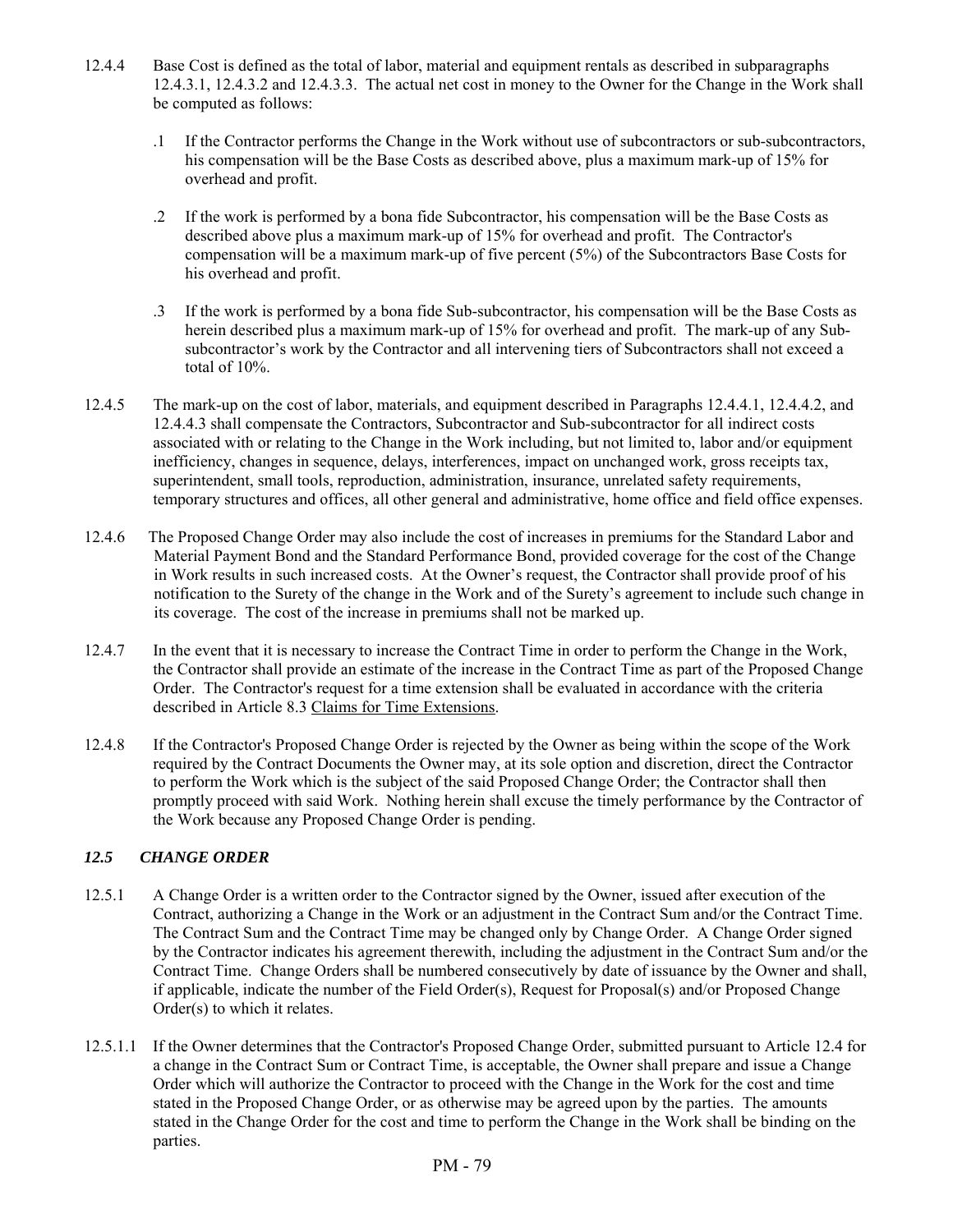- 12.5.2 After issuance of the Change Order, the Contractor shall ensure that the amount of the Performance and Payment Bond coverage has been revised to reflect the increase in the Contract Sum due to the Change Order.
- 12.5.3 If the Contractor's Proposed Change Order is not acceptable to the Owner or if the parties are unable to otherwise agree as to the cost and time necessary to perform the Change in the Work, the Owner may, at its sole option and discretion, direct the Contractor to perform the Work on a time and material basis. The Contractor shall then promptly proceed with the Work.
- 12.5.4 If the Owner elects to have the Change in the Work performed on a time and material basis, the same shall be performed, whether by the Contractor's forces or the forces of any of its Subcontractors or Sub-subcontractor's, at actual cost to the entity performing the Change in the Work (without any charge for administration, clerical expense, supervision or superintendent of any nature whatsoever). The percent mark-ups for the Contractor, Subcontractors and Sub-subcontractor's shall be as described in subparagraphs 12.4.4 and 12.4.5.
- 12.5.4.1 Prior to starting the work on a time and material basis, the Contractor shall notify the Owner in writing as to what labor, materials, equipment or rentals are to be used for the Change in the Work. During the performance of the Change, the Contractor shall submit to the Owner daily time and material tickets, which shall list the categories and amounts of labor and equipment for which Change Order compensation is to be charged for the previous work day. Such tickets shall specifically include the following information: location and description of the Change in the Work, the classification of labor employed, including names and social security numbers of laborers, labor trades used, man hours, wage rates, insurance, taxes and fringe benefits, equipment and materials suppliers' quotations with detailed break-out and pricing, rental equipment hours and rates, and materials quantities and unit prices and such other evidence of cost as the Owner may require.
- 12.5.4.2 The Contractor shall commence submission of daily time and material tickets immediately upon commencement of the Change Order Work and continue to submit them until completion of the Change Order Work. The Owner may require authentication of all time and material tickets and invoices by persons designated by the Owner for such purpose.

- 12.5.4.3 No payment shall be made to the Contractor for any portion of the Change in the Work unless and until such daily time and material tickets and invoices are submitted. The submission of any such ticket or invoice shall not constitute an acknowledgment by the Owner that the items thereon were reasonably required for the Change in the Work.
- 12.5.4.4 For any work performed on a time and material basis, the Contractor shall submit its complete submission of the reasonable actual cost and time to perform the Change in the Work within twenty (20) days after such Work has been completed. The Owner shall review the costs and time submitted by the Contractor on the basis of reasonable expenditures and savings of those performing the Change in the Work. If such costs and time are acceptable to the Owner, or if the parties otherwise agree to the actual reasonable cost to perform the Change in the Work, a Change Order will be issued for the cost and time agreed upon. The amounts stated in the Change Order for the cost and time to perform the Change in the Work shall be binding upon the parties.

### *12.6 UNILATERAL CHANGE ORDER*

12.6.1 In the event that the parties are unable to agree as to the reasonable cost and time to perform the Change in the Work and the Owner does not elect to have the Change in the Work performed on a time and material basis, the Owner may issue a unilateral Change Order based on the reasonable cost and time to perform the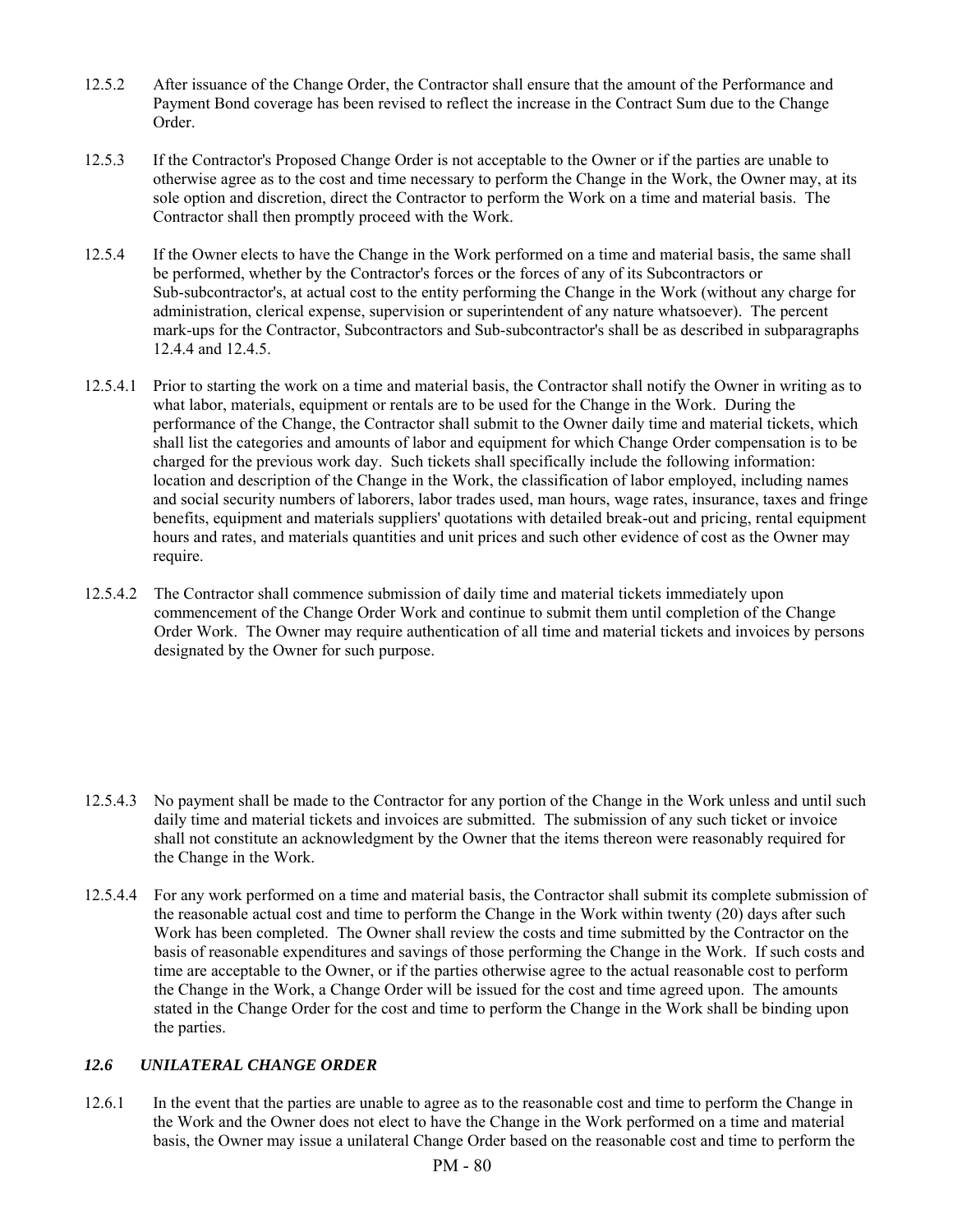Change in the Work as determined by the Owner. Failure of the parties to reach agreement regarding the cost and time of performing the Change in the Work shall not relieve the Contractor from performing the Change in the Work promptly and expeditiously. Any unresolved dispute resulting from the Unilateral Change Order shall be resolved pursuant to the procedure outlined in Article 13 Claims and Dispute Procedure.

## *12.7 DECREASES AND WORK NOT PERFORMED (Deductive Change Orders)*

- 12.7.1 Should it be deemed expedient by the Owner to decrease the dimensions, quantity of material or work, or vary in any other way the work herein contracted for, the Owner may direct by written Change Order, such decreases to be made or performed without in any way affecting the validity of the Contract. The Contractor shall, comply with the Change Order from the Owner. The difference in expense occasioned by such decrease shall be deducted from the amount payable under this Contract.
- 12.7.2 When work is deleted from the Contract by Owner, the amounts to be credited to the Owner shall reflect the same current pricing as if the work were being added to the Contract at the time the deletion is ordered, and documentation will be required for a credit as specified in Article 12.5.4. If such deleted materials and equipment shall have already been purchased and stored on site and cannot be used in other projects, returned for credit or cannot be returned for credit at the price paid by the Contractor at the time of purchase, the Contractor shall be entitled, upon proper documentation and certification, to an adjustment in the pricing of the credit to avoid hardship to the Contractor. If necessary in order to establish such reasonable value, the Contractor may be required to submit a detailed breakdown of his original bid for the items or work involved.
- 12.7.3 If work is not performed, and such deletion of work was not directed or approved by the Owner, the Owner shall ascertain the amount of the credit due.

## *12.8 CHANGES IN LINE AND GRADE*

- 12.8.1 The Owner reserves the right to make such alterations in the line and grade of various structures or pipe lines shown on the drawings, as may be necessitated by conditions found during construction or that in the judgment of the Owner appears advisable. Such alterations shall in no way affect the validity of the Contract
- 12.8.1.1 In case of a unit price contract, if such changes increase the amount of the work or materials, the Contractor will be paid according to the quantity of work actually done at the prices established for such work under the Contract.
- 12.8.1.2 In case of a lump sum contract, the price for the work shall be determined as specified in Article 12.4 Proposed Change Order.

# *12.9 SUBSURFACE CONDITIONS FOUND DIFFERENT*

12.9.1 Should the Contractor encounter subsurface and/or latent conditions at the site materially differing from those shown on the drawings or indicated in the specifications, he shall immediately give Notice to the Owner of such conditions before they are disturbed. The Owner shall thereupon promptly investigate the conditions and if he finds that they materially differ from those shown on the drawings or indicated in the specifications, he shall at once make such changes in the drawings and/or specifications as he may find necessary. Any increase or decrease of cost resulting from such changes shall be adjusted in the manner provided herein for adjustments as to extra and/or additional work and changes.

## *12.10 OTHER CLAIMS*

 If the Contractor claims that additional cost or time is involved because of, but not limited to, (1) any written interpretation pursuant to Article 2 Architect/Engineer, (2) any order by the Owner to stop the Work pursuant to Article 3 Owner where the Contractor was not at fault, (3) failure of payment by the Owner pursuant to Article 9 Payments and Completion, or (4) any written order for a minor change in the Work issued pursuant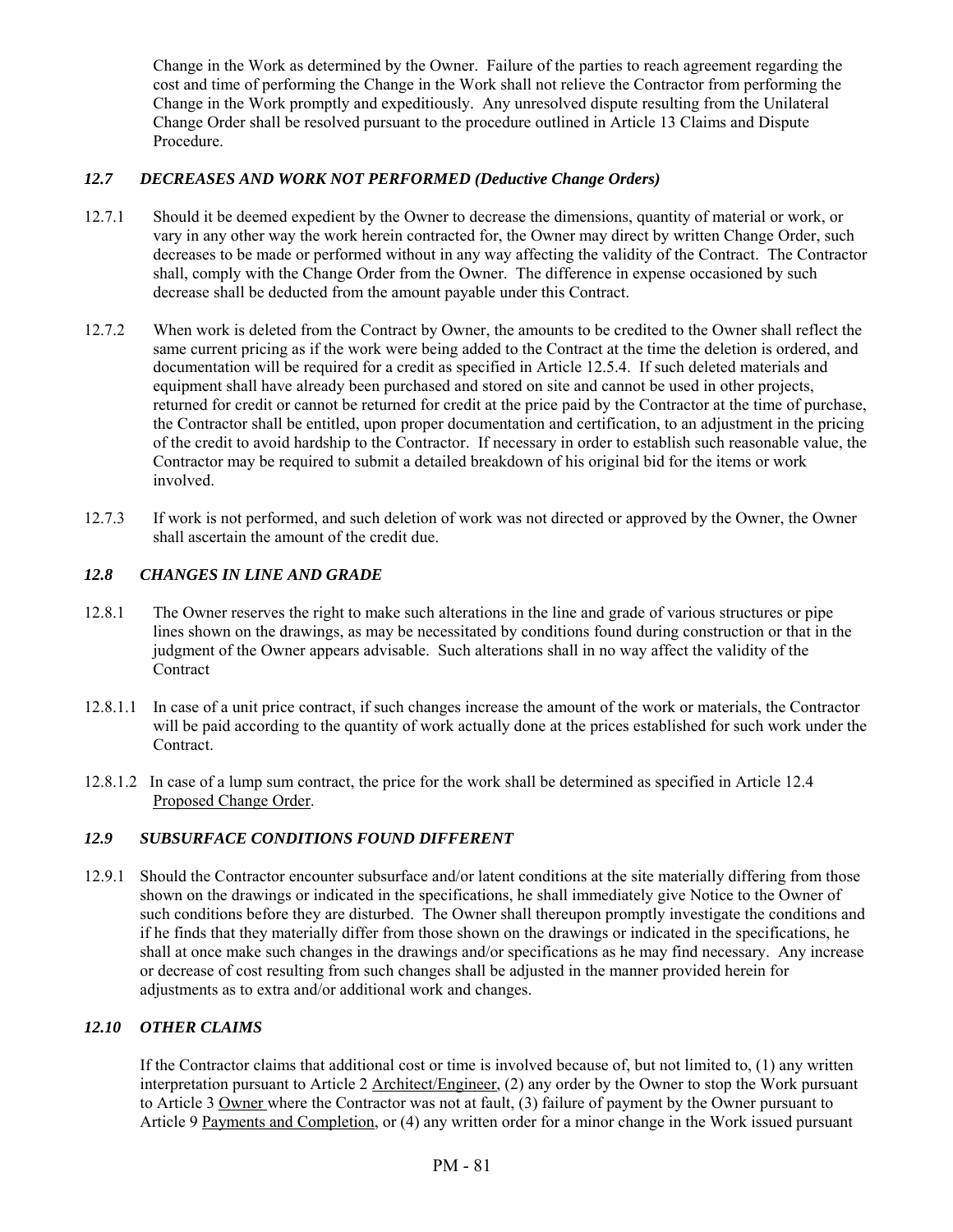to Article 12.8. Changes in Line and Grade; the Contractor shall make such claim as provided in THIS Section 12 Changes and Modification in the Work.

## **ARTICLE 13 CLAIMS AND DISPUTE PROCEDURE**

- 13.1 No claim shall be made under this Contract until and unless the Contractor has failed to obtain a Change Order pursuant to the previous sections of this article. The Contractor shall give the Owner written Notice of his intent to file a claim within seven (7) calendar days after rejection of his Proposed Change Order.
- 13.2 No claim shall be allowed and no amounts paid for any and all costs incurred if Notice of intent to file a claim is not given to the Owner as herein provided.
- 13.3 The complete written claim, with all supporting documentation, shall be submitted to the Purchasing Agent no later than sixty (60) days after final payment. If the claim is not disposed of by agreement, the Purchasing Agent shall reduce his decision to writing and mail or otherwise forward a copy thereof to the Contractor within thirty (30) days of receipt of the claim.
- 13.4 The Purchasing Agent's decision shall be final unless the Contractor appeals within thirty (30) days by submitting a written letter of appeal to the City Manager. The City Manager shall render a decision within sixty (60) days of receipt of the appeal.
- 13.5 No litigation shall be instituted prior to the exhaustion of the aforesaid claims process. The Contractor may not introduce factual matters in such litigation that were not set forth in the aforesaid claims process.

## **ARTICLE 14 UNCOVERING AND CORRECTION OF WORK**

#### *14.1 UNCOVERING OF WORK*

- 14.1.1 If any portion of the Work should be covered contrary to: (1) the request of the A/E or Owner; (2) requirements specifically expressed in the Contract Documents; or (3) the requirements of applicable Construction Permits, it must, if required in writing by the Owner, be uncovered for their observation and shall be replaced at the Contractor's expense.
- 14.1.2 If any other portion of the Work has been covered which the Owner has not specifically requested to observe prior to being covered, the Owner may request to see such Work and it shall be uncovered by the Contractor. If such Work be found in accordance with the Contract Documents, the cost of uncovering and replacement shall, by appropriate Change Order, be charged to the Owner. If such Work be found not in accordance with the Contract Documents, the Contractor shall pay such costs unless it is found that this condition was caused solely by the Owner, in which event the Owner shall be responsible for the payment of such costs. If such Work be found not in accordance with the Contract Documents and the condition was caused by a separate contractor, Contractor may proceed against said separate contractor as provided in Article 6 Work by Owner or by Separate Contractors.

#### *14.2 WARRANTY AND CORRECTION OF WORK*

- 14.2.1 The Contractor guarantees and warrants to the Owner all work as follows:
	- .1 That all materials and equipment furnished under this Contract will be new and the best of its respective kind unless otherwise specified;
	- .2 That all Work will be of first-class quality and free of omissions and faulty, imperfect or defective material or workmanship;
	- .3 That the Work shall be entirely watertight and leakproof in accordance with all applicable industry customs and practices, and shall be free of shrinkage and settlement which are attributable to defective materials or workmanship;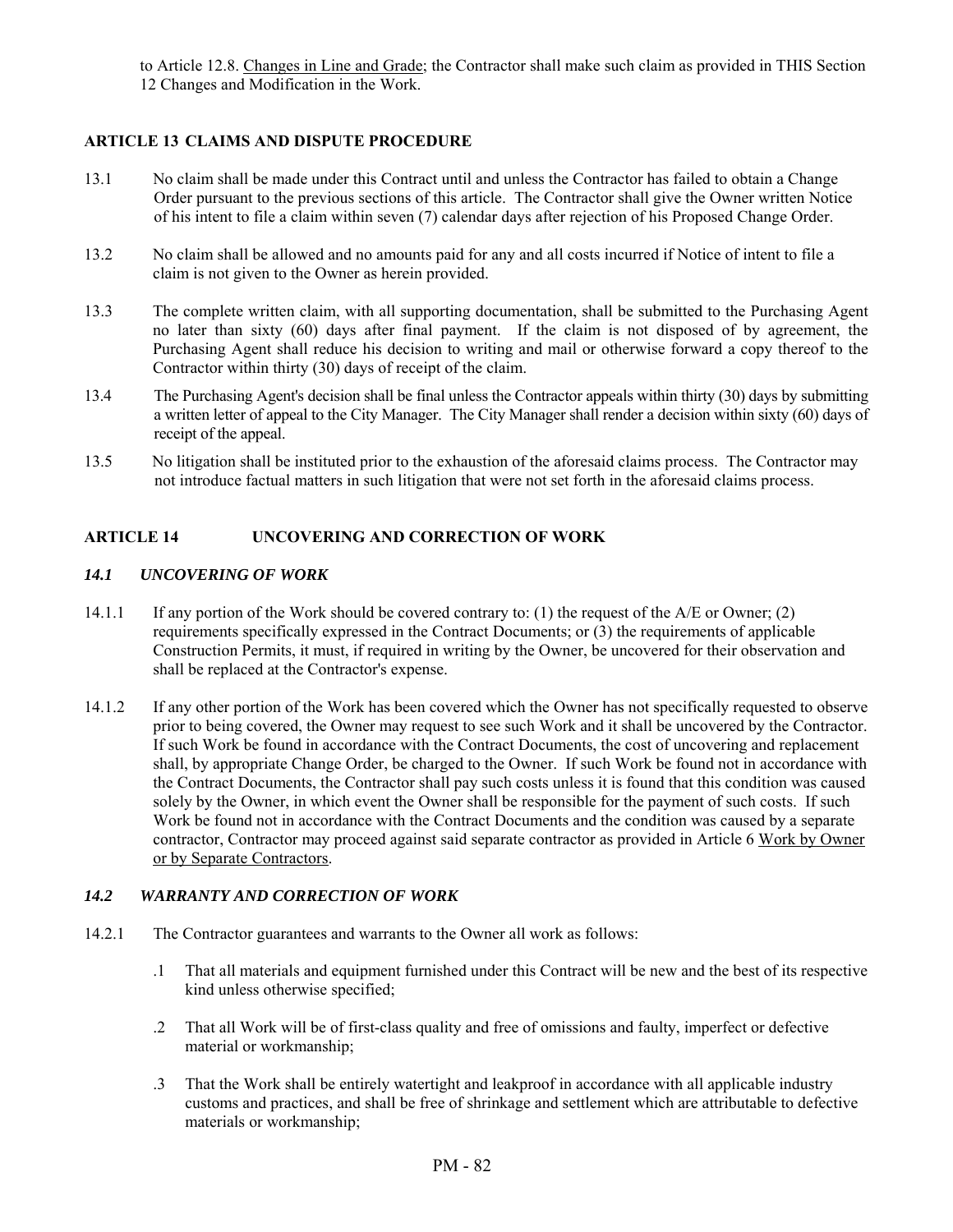- .4 That the Work, including but not limited to, mechanical and electrical machines, devices and equipment shall be fit and fully usable for its intended and specified purpose and shall operate satisfactorily with ordinary care;
- .5 That consistent with requirements of the Contract Documents the Work shall be installed and oriented in such a manner as to facilitate unrestricted access for the operation and maintenance of fixed equipment; and
- .6 That the Work will be free of abnormal or unusual deterioration which occurs because of poor quality materials or workmanship.
- 14.2.2 All Work not conforming to guarantees and warranties specified in the Contract Documents, including substitutions not properly approved and authorized, may be considered defective. If required by the Owner, the Contractor shall furnish satisfactory evidence as to the kind and quality of materials and equipment furnished and installed.
- 14.2.3 The Contractor shall within five (5) working days after receipt of written Notice from the Owner during the performance of the Work, reconstruct, replace or correct all Work rejected by the A/E or Owner as defective, as failing to conform to the Contract Documents, or as not in accordance with the guarantees and warranties specified in the Contract Documents whether observed before or after Substantial Completion and whether or not fabricated, installed or completed. The Contractor shall bear all costs of reconstructing, replacing or correcting such rejected Work, including compensation for the A/E's additional services made necessary thereby.
- 14.2.4 If, within two (2) years after the Date of Substantial or Final Completion of the Work or designated portion thereof or within two (2) years after acceptance by the Owner of designated equipment or within such longer period of time as may be prescribed by law or by the terms of any applicable special warranty required by the Contract Documents, any of the Work is found to be defective, not in accordance with the Contract Documents, or not in accordance with the guarantees and warranties specified in the Contract Documents, the Contractor shall correct it within five (5) working days after receipt of a written Notice from the Owner to do so unless the Owner has previously given the Contractor a written acceptance of such condition

 pursuant to 14.3 Acceptance of Faulty, Defective or Non-Conforming Work. This obligation shall survive termination of the Contract. The Owner shall give such Notice promptly after discovery of the condition.

- 14.2.5 Subject to limitation as prescribed by law, if at any time deficiencies in the Work are discovered which are found to have resulted from fraud or misrepresentation, or an intent or attempt to defraud the Owner by the Contractor, any Subcontractor or Supplier, the Contractor will be liable for replacement or correction of such Work and any damages which Owner has incurred related thereto, regardless of the time limit of any guarantee or warranty.
- 14.2.6 Any materials or other portions of the Work, installed, furnished or stored on site which are not of the character or quality required by the specifications, or are otherwise not acceptable to the Owner, shall be immediately removed and replaced by the Contractor to the satisfaction of the Owner, when notified to do so by the Owner.
- 14.2.7 If the Contractor fails to correct defective or nonconforming Work as required by Articles 13.2.3 and 13.2.4, or if the Contractor fails to remove defective or nonconforming Work from the site, as required by Article 13.2.6, the Owner may elect to either correct such Work in accordance with Article 3.5 Owner's Right to carry out the Work or remove and store materials and equipment at the expense of the Contractor. If the Contractor does not pay the cost of such removal and storage within ten (10) days thereafter, the Owner may upon ten additional days written Notice sell such Work at auction or at public or private sale and shall account for the net proceeds thereof, after deducting all the costs that should have been borne by the Contractor, including compensation for the A/E's additional services made necessary thereby. If such proceeds of sale do not cover all costs that the Contractor should have borne, the difference shall be charged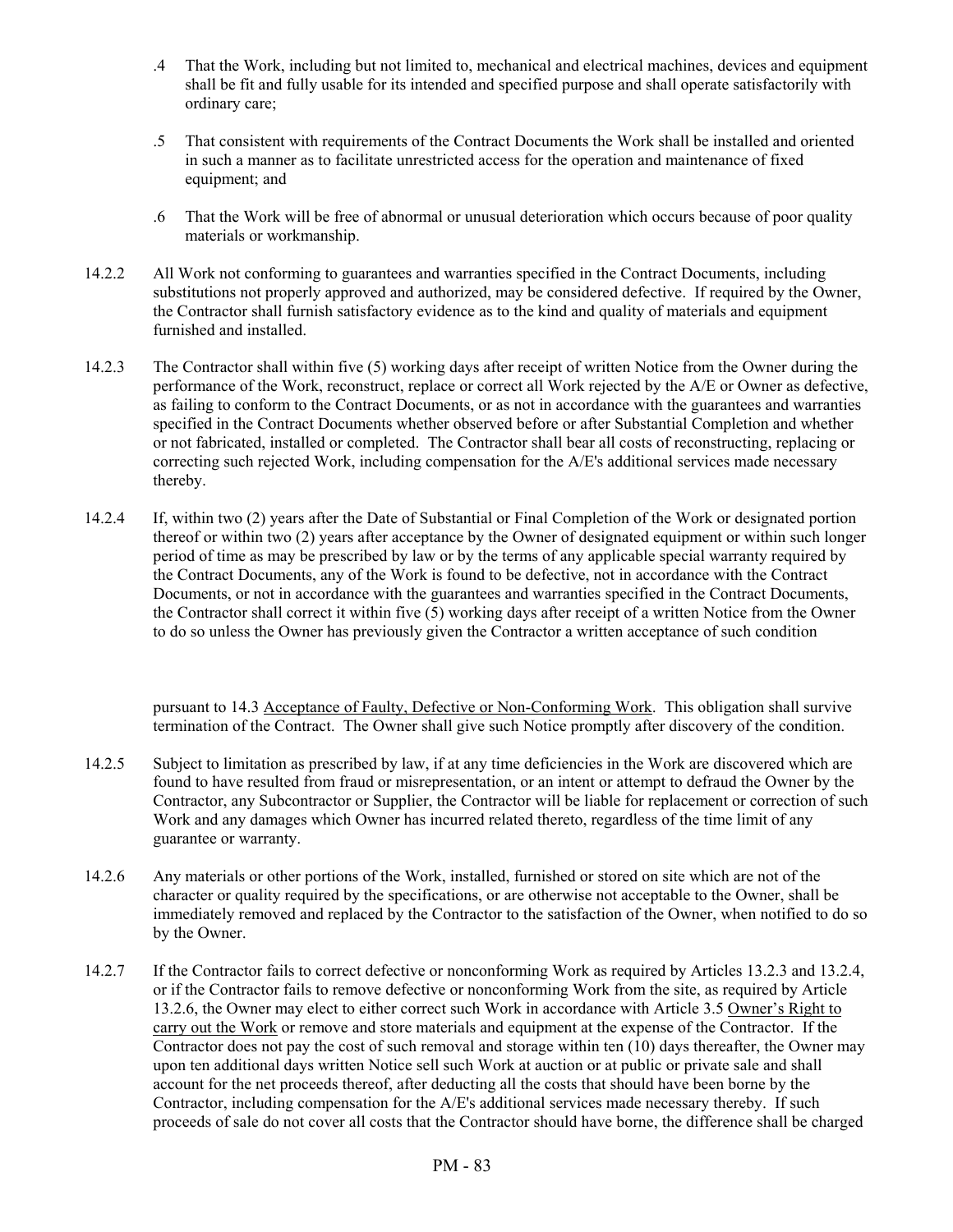to the Contractor and an appropriate Change Order shall be issued. If the payments then or thereafter due the Contractor are not sufficient to cover such amount, the Contractor shall pay the difference to the Owner.

14.2.8 The Contractor shall bear the cost of making good all work of the Owner, separate contractors or others, destroyed or damaged by such correction or removal required under this Article.

#### *14.3 ACCEPTANCE OF FAULTY, DEFECTIVE OR NON-CONFORMING WORK*

 If the Owner prefers to accept faulty, defective or nonconforming Work, he may do so instead of requiring its removal and correction, in which case a Change Order will be issued at Owner's option, to reflect a reduction in the Contract Sum in an amount to be determined by the Owner.

### **ARTICLE 15 TERMINATION OF THE CONTRACT**

#### *15.1 CONTRACTOR'S RIGHT TO STOP WORK OR TERMINATE CONTRACT*

If the Work should be stopped under an order of any court or other public authority for a period of ninety (90) days through no fault of the Contractor or anyone employed by him, or if the Owner should fail to pay to the Contractor within thirty (30) days any sum certified by the Architect/Engineer when no dispute exists as to the sum due or any provision of the Contract, then the Contractor may, upon ten (10) calendar days written Notice to the Owner, stop Work or terminate the Contract and recover from the Owner payment for the cost of the Work actually performed, together with overhead and profit thereon, but profit on the Work performed shall be recovered only to the extent that the Contractor can demonstrate that he would have had profit on the entire Contract if he had completed the Work. The Contractor may not receive profit or any other type of compensation for parts of the Work not performed. The Contractor may recover the reasonable cost of physically closing down the Site, but no other costs of termination. The Owner may offset any claims it may have against the Contractor against the amounts due to the Contractor. In no event shall termination of the Contract by the Contractor terminate the obligations of the Contractor's surety on its payment and performance bonds.

## *15.2 OWNER'S RIGHT TO TERMINATE CONTRACT FOR CAUSE*

- 15.2.1 If the Contractor should be adjudged as bankrupt, or if he should make a general assignment for the benefit of his creditors, or if a receiver should be appointed on account of his insolvency, the Owner may terminate the Contract. If the Contractor should refuse or should repeatedly fail, except in cases for which extension of time is provided, to supply enough properly skilled workmen or proper materials and equipment, or if he should fail to make prompt payment to subcontractors or suppliers of material of labor, or if he should disregard laws, ordinances or the written instructions of the Architect/Engineer or the Owner, or otherwise be in substantial violation of any provision of the Contract, then the Owner may terminate the Contract.
- 15.2.2 Prior to termination of the Contract, the Owner shall give the Contractor and his surety ten (10) calendar days written Notice during which the Contractor and/or his surety may rectify the basis for the notice. If rectified to the satisfaction of the Owner within said ten (10) days, the Owner may rescind its notice of termination. If not, the termination for cause shall become effective at the end of the ten (10) day notice period. In the alternative, the Owner may, in writing, postpone the effective date of the termination for cause, at its sole discretion, if it should receive reassurances from the Contractor and/or its surety that the basis for the termination will be remedied in a time and manner which the Owner finds acceptable. If at any time after such postponement, the Owner determines that Contractor and/or its surety has not or is not likely to rectify the causes of termination in an acceptable manner or within the time allowed, then the Owner may immediately terminate the Contract for cause, without the necessity of further ten (10) day notice, by notifying the Contractor and his surety in writing of the termination. In no event shall termination for cause terminate the obligations of the Contractor's surety on its payment and performance bonds.
- 15.2.3 Upon termination of the Contract, the Contractor shall immediately cease work and the Owner shall take possession of the Site and of all materials, tools and equipment thereon and finish the Work by whatever method he may deem expedient. In such case the Contractor shall not be entitled to receive any further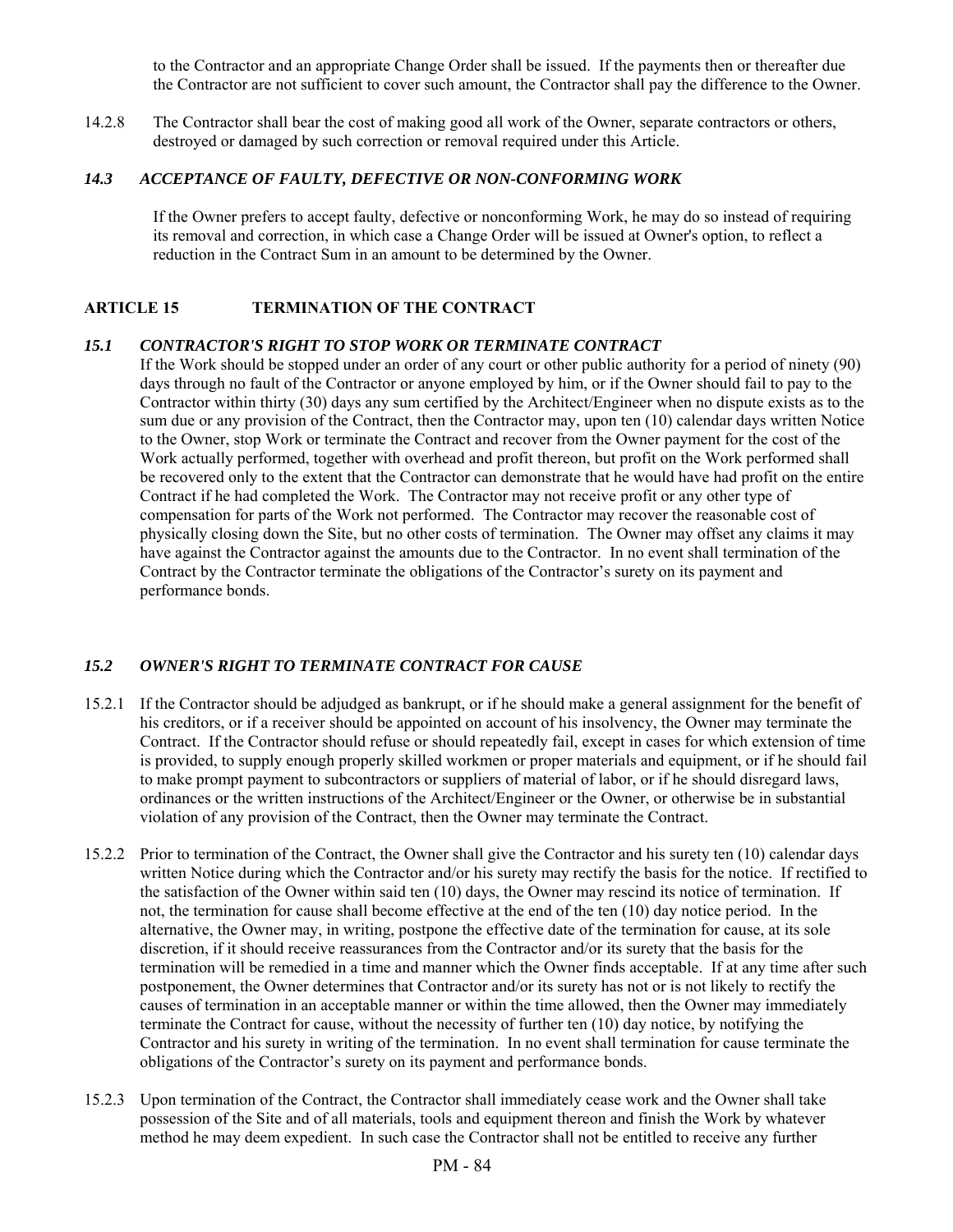payment until the Owner has finally completed the project through its own resources or those of a subsequent contractor. If the expense of finishing the Work, including compensation for additional design, managerial and administrative services, shall exceed the unpaid balance of the Contract Price, the Contractor shall pay the difference to the Owner, together with any other expenses of terminating the Contract and having it completed by others. If the unpaid balance of the unpaid balance of the Contract Price exceeds the costs of finishing the Work, including compensation for additional design, managerial and administrative services, such excess shall be paid to the Contractor.

- 15.2.4 If it should be judicially determined that the Owner improperly terminated this Contract for cause, then the termination shall be deemed to be a termination for the convenience of the Owner.
- 15.2.5 Termination of the Contract under this Section is without prejudice to any other right or remedy of the Owner.

## *15.3 OWNER'S RIGHT TO TERMINATE CONTRACT FOR CONVENIENCE*

- 15.3.1 Owner may terminate this Contract, in whole or in part, at any time without cause upon giving the Contractor written Notice of such termination. Upon such termination, the Contractor shall immediately cease Work and remove from the Site all of its labor forces and such of its materials as Owner elects not to purchase or to assume in the manner hereinafter provided. Upon such termination, the Contractor shall take such steps as Owner may require to assign to the Owner the Contractor's interest in all Subcontracts and purchase orders designated by Owner. After all such steps have been taken to Owner's satisfaction, the Contractor shall receive as full compensation for termination and assignment the following:
	- (1) Amounts due for Work performed in accordance with the Contract through the date of termination.
	- (2) Reasonable compensation for the actual cost of demobilization incurred by the Contractor as a direct result of such termination. The Contractor shall not be entitled to any compensation or damages for lost profits or for any other type of contractual compensation or damages other than those provided by the preceding sentence. Upon payment of the foregoing, Owner shall have no further obligations to Contractor of any nature.
- 15.3.2 In no event shall termination for the convenience of the Owner terminate the obligations of the Contractor's surety on its payment and performance bonds.
- 15.3.3 After receipt of a Notice of Termination, the Contractor shall submit to the Owner his termination claim. Such claim shall be submitted promptly but in no event later than forty-five (45) days from the effective date of termination. Upon failure of the Contractor to submit his termination claim within the time allowed, the Owner may determine, on the basis of information available to him, the amount, if any, due to the Contractor by reason of the termination.

### *15.4 CONTRACTOR'S RESPONSIBILITIES UPON TERMINATION*

- 15.4.1 After receipt of a Notice of Termination pursuant to 15.3 Owner's Right to Terminate Contract for Convenience the Contractor shall mitigate any damages to the extent reasonably possible.
- 15.4.2 In addition to the provisions of 15.4.1, the Contractor shall:
	- .1 At the option of the Owner, assign to the Owner, in the manner, at the time, and to the extent directed by the Owner, all of the right, title, and interest of the Contractor under the orders and subcontracts so terminated, in which case the Owner shall have the right, in its discretion, to settle or pay any or all claims arising out of the termination of such orders and subcontracts;
	- .2 Transfer title and deliver to the Owner in the manner, at the times, and to the extent, if any, directed by the Owner:
		- a) The fabricated or un-fabricated parts, work in process, completed Work, supplies, and other material procured as a part of, or acquired in connection with the performance of the Work terminated by the Notice of Termination, and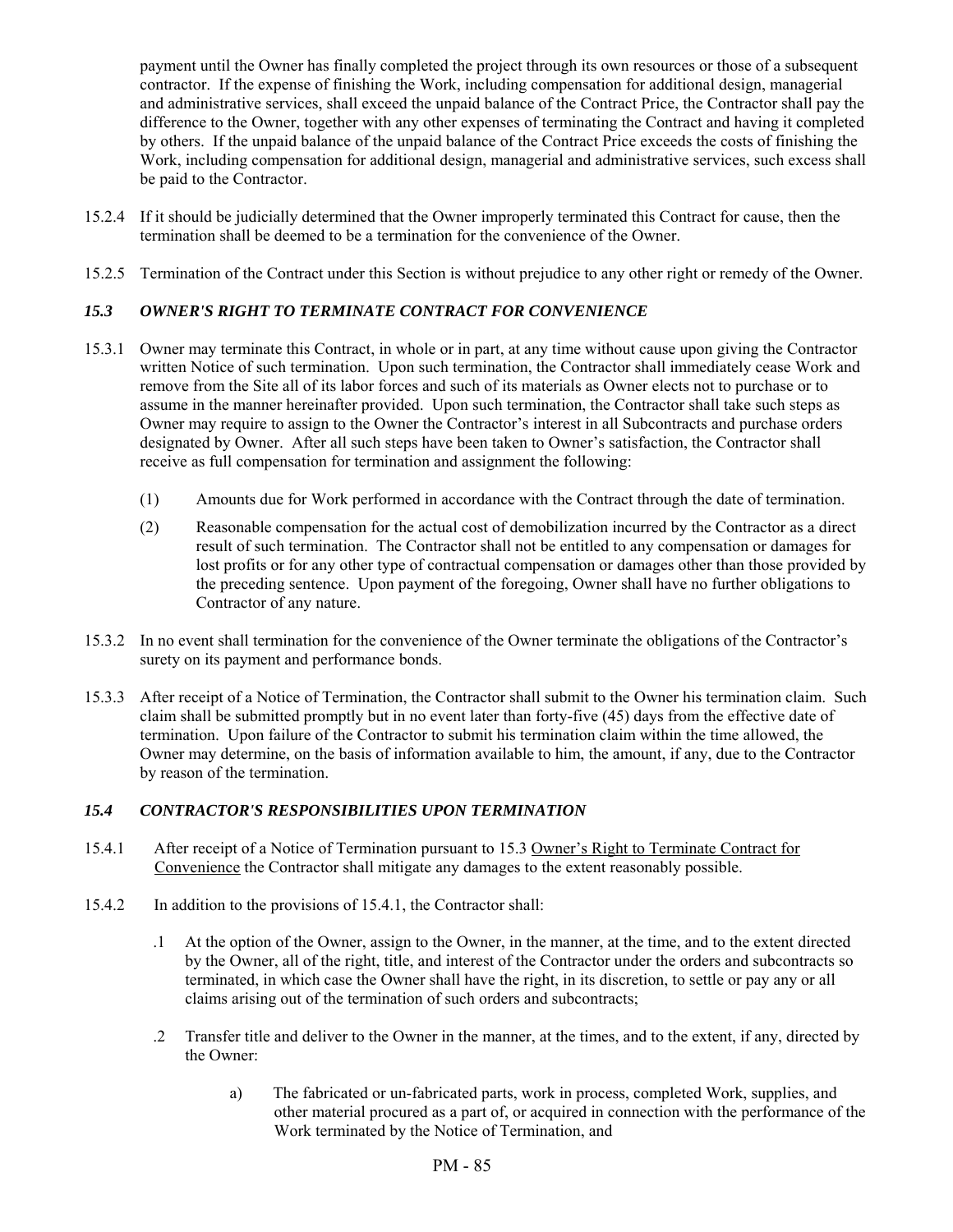- b) The completed or partially completed drawings, releases, information, manuals and other property which, if the Contract had been completed, would have been required to be furnished to the Owner;
- .3 Complete performance of such part of the Work as shall not have been terminated by the Notice of Termination; and
- .4 Take such action as may be necessary, or as the Owner may direct, for the protection and preservation of the property related to this Contract which is in the possession of the Contractor and in which the Owner has or may acquire an interest.